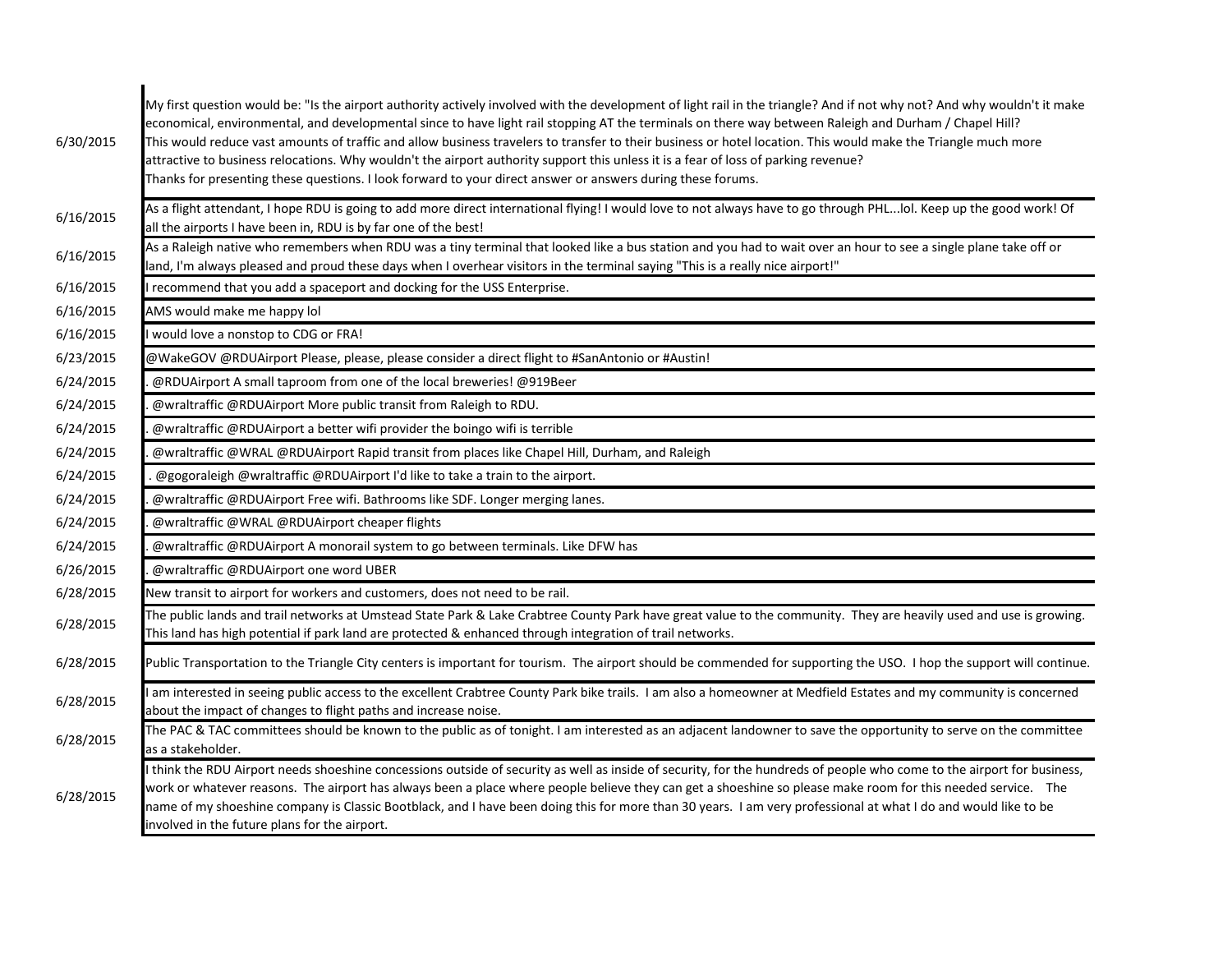| 6/28/2015 | We are uses of Crabtree County Park mountain biking trails and Umstead area. We would like commercial development options to avoid that area - and consider<br>other pieces of property and development options to generate income needed. Triangle Greenspace is important to people living in and travelling to this area. If the<br>lease with Crabtree is ultimately ended, we would like to see other green spaces leased to the county in it's place, so that a multi-user or ride center can be created.                                                                                                                                                                                                                                                                                                                                                                                                                                                                                                                                                                                                                                                                                                                                                                                                                                                                                                                                             |
|-----------|-------------------------------------------------------------------------------------------------------------------------------------------------------------------------------------------------------------------------------------------------------------------------------------------------------------------------------------------------------------------------------------------------------------------------------------------------------------------------------------------------------------------------------------------------------------------------------------------------------------------------------------------------------------------------------------------------------------------------------------------------------------------------------------------------------------------------------------------------------------------------------------------------------------------------------------------------------------------------------------------------------------------------------------------------------------------------------------------------------------------------------------------------------------------------------------------------------------------------------------------------------------------------------------------------------------------------------------------------------------------------------------------------------------------------------------------------------------|
| 6/28/2015 | More International Flights Re-build the "ends" of Terminal 1 Ability to accommodate an airline hub in the event one choose RDU How to develop nearby and<br>airport owned land How to be a bigger catalyst for regional economic growth in a RTA and other entities Financing to maintain and expand the airport                                                                                                                                                                                                                                                                                                                                                                                                                                                                                                                                                                                                                                                                                                                                                                                                                                                                                                                                                                                                                                                                                                                                            |
| 6/28/2015 | Growth in the triangle area is pushing out local recreation. Mountain biking areas are constantly being lost to development. I view Umstead and Crabtree like Central<br>Park in NY. Recruiting technically skilled workers will be difficult if there are no recreational areas.                                                                                                                                                                                                                                                                                                                                                                                                                                                                                                                                                                                                                                                                                                                                                                                                                                                                                                                                                                                                                                                                                                                                                                           |
| 6/28/2015 | I like the idea of rental car fees and hotel tax/ fee going to airport.                                                                                                                                                                                                                                                                                                                                                                                                                                                                                                                                                                                                                                                                                                                                                                                                                                                                                                                                                                                                                                                                                                                                                                                                                                                                                                                                                                                     |
| 6/28/2015 | support the continued preservation and operation of LCCP - Lake Crabtree County Park, 5 miles of trails which are open to hickers too exist at LCCP. These trails<br>connect to established trails in Umstead Park. Also the Cary Greenways connect to LCCP. Please consider that boating, picnicking, and other recreational activities<br>abound at LCCP.                                                                                                                                                                                                                                                                                                                                                                                                                                                                                                                                                                                                                                                                                                                                                                                                                                                                                                                                                                                                                                                                                                 |
| 6/28/2015 | (: .We are excited to protect our bike trails @ LCCP and would love to extend the sanctuary trails in partnership with RDU, Wake County and Morrisville, NC.                                                                                                                                                                                                                                                                                                                                                                                                                                                                                                                                                                                                                                                                                                                                                                                                                                                                                                                                                                                                                                                                                                                                                                                                                                                                                                |
| 6/29/2015 | @RDUAirport Great suggestion. Thanks for your service. Y'all deserve first-class treatment! @RDUAirport more room for USO, there are many of us military mem                                                                                                                                                                                                                                                                                                                                                                                                                                                                                                                                                                                                                                                                                                                                                                                                                                                                                                                                                                                                                                                                                                                                                                                                                                                                                                |
| 6/29/2015 | @chouchoutv @WRAL @RDUAirport Leave as is.                                                                                                                                                                                                                                                                                                                                                                                                                                                                                                                                                                                                                                                                                                                                                                                                                                                                                                                                                                                                                                                                                                                                                                                                                                                                                                                                                                                                                  |
| 6/29/2015 | don't know; I love RDU the way it is, and it's not the concrete jungle like most major airports. It's like an airport in a park. I'm very weary of development, because I<br>find RDU convenient enough already - and so do many folks I talk to. Besides, there is a cemetery there, and it should be kept quiet and respectful. Suggestion (as I'm<br>not going to be able to make it to the meeting): Raleigh, being the capital, I feel does not pay tribute enough to our state's honor of being first in flight; a little North<br>Carolina aviation history sprinkled throughout RDU, maybe a small museum, would be *excellent!*                                                                                                                                                                                                                                                                                                                                                                                                                                                                                                                                                                                                                                                                                                                                                                                                                    |
| 6/29/2015 | Anyone who lived here through the 70's and 80's will remember all too well RDU Airport's notorious Plan B Expansion initiative. That plan, which very nearly came to<br>fruition, would have turned major runways 180 degrees, paralleling Rt. 40 and sending low-flying air traffic directly over Umstead State Park, Meredith College and NC<br>State, not to mention the homes of thousands of new Triangle residents who thought they'd made wise decisions, choosing to purchase their new homes in quiet<br>residential areas likely to increase in value. It took years for citizens of this area to fight RDU to a standstill, forcing them to back down, retain their existing runway<br>configuration, and avoid turning the noise corridor such that it was in total conflict with decades of land use planning designed to be compatible with the noise impact<br>of overflights. TRIANGLE CITIZENS BEWARE do not fail to inform yourselves about this new airport master planninig process or to take this opportunity to ensure<br>the RDU Airport Authority does not try once again to take away the peace and tranquility of your neighborhoods and the value of your properties in its drive to<br>provide an "efficient airport in a cost-effective (!!!) manner". We don't want to have to fight the RDU monster yet again but I have a gut-wrenching feeling that's<br>what will come to pass if we fail to nip it in the bud early on! |
| 6/29/2015 | @RDUAirport work on baggage, parking pay and not having to go back upstairs to cross over just to go down for parking                                                                                                                                                                                                                                                                                                                                                                                                                                                                                                                                                                                                                                                                                                                                                                                                                                                                                                                                                                                                                                                                                                                                                                                                                                                                                                                                       |
| 6/29/2015 | @WRAL @RDUAirport more parking, another Starbucks, and additional security checkpoints #Vision2040                                                                                                                                                                                                                                                                                                                                                                                                                                                                                                                                                                                                                                                                                                                                                                                                                                                                                                                                                                                                                                                                                                                                                                                                                                                                                                                                                          |
| 6/30/2015 | person wants a Bojangles                                                                                                                                                                                                                                                                                                                                                                                                                                                                                                                                                                                                                                                                                                                                                                                                                                                                                                                                                                                                                                                                                                                                                                                                                                                                                                                                                                                                                                    |
| 6/30/2015 | @RDUAirport #rdu2040 if there's not a rail line INTO RDU planned then its not a vision for the future, but a look into the past.                                                                                                                                                                                                                                                                                                                                                                                                                                                                                                                                                                                                                                                                                                                                                                                                                                                                                                                                                                                                                                                                                                                                                                                                                                                                                                                            |
| 6/30/2015 | @RDUAirport Thanks for live-tweeting - you might want to consider Periscope tomorrow night for those without Windows. #rdu2040                                                                                                                                                                                                                                                                                                                                                                                                                                                                                                                                                                                                                                                                                                                                                                                                                                                                                                                                                                                                                                                                                                                                                                                                                                                                                                                              |
| 6/30/2015 | @RDUAirport #gottaworkonbaggage You have the longest waits for luggage of any airport we travel to, including major cities.                                                                                                                                                                                                                                                                                                                                                                                                                                                                                                                                                                                                                                                                                                                                                                                                                                                                                                                                                                                                                                                                                                                                                                                                                                                                                                                                 |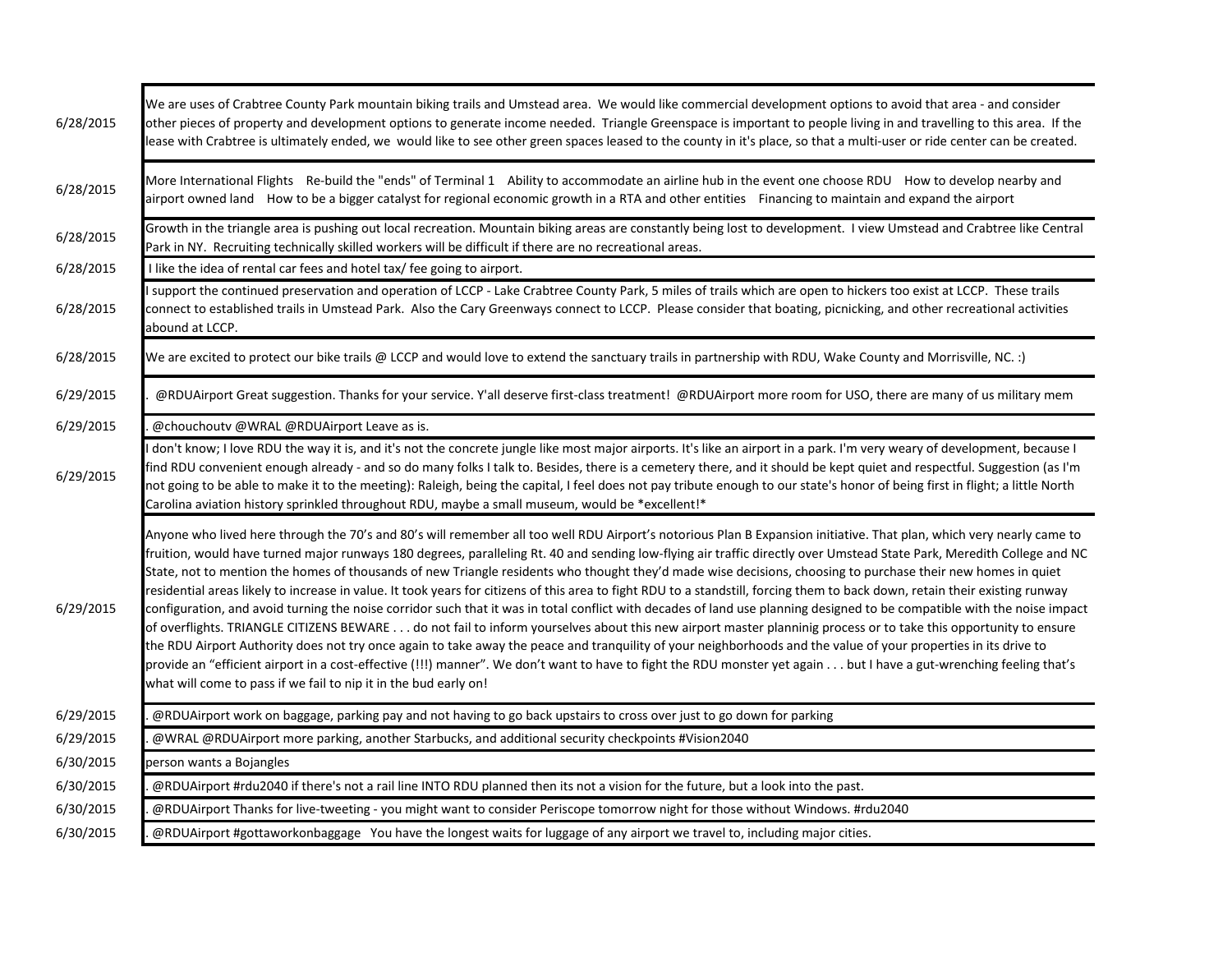6/30/2015

6/30/2015 Piggy backing on earlier Bojangles if ATL and Charlotte have one...so should we!!!

I am writing today on behalf of TigerSwan, Inc., a Service-Disabled Veteran-Owned Small Business located in Apex, NC. We provide tailored vulnerability assessments and analysis and security training. Additionally, we provide "Guardian Angel― services which offer an both inexpensive and discrete method to both consistently and passively monitor the location of our clients and to rapidly identify their location in a time of active shooter scenario, kidnapping, extreme crisis or violent act.

The global community has increasingly been the target of acts of violence and active shooter scenarios. To complement both our emergency reaction plans and our facility vulnerability assessments, we provide a cost effective way to rapidly identify the location of staff and students during times of crisis. Our app also provides a virtual geo-fence which sends out an immediate notification if the designated perimeter is breached. We are confident that our product would provide great assistance in enhancing the safety of travelers and staff while at RDU and while engaging in international travel.

Since 2007, TigerSwan has been performing globally and have been providing location monitoring and response services, advisory services, as well support for agriculture and infrastructure initiatives and general nation-building. Our current clients include the Department of Homeland Security (DHS), the U.S. Department of State (DOS) and the U.S. Department of Defense (DoD), The Department of Alcohol, Tobacco and Firearms (ATF), University Health Systems, multiple multi-national new organizations, and US-based and international corporations. TigerSwan provides a full complement of vulnerability assessments and emergency reaction plans that can assist in keeping staff and students safe during time of violence and crisis. We are also leaders in providing training on situational awareness. This training gives the tools needed to quickly identify the warning signs of a threat and provides step-by-step guidance on avoiding and/or mitigating the danger.

We would very much like to speak with you to discuss the possibility of conducting courses/seminars to train your staff on how to maintain their personal safety even in extreme situations. I have attached, for your review, our general capabilities statements.

I thank you in advance for your time and I look forward to speaking with you further regarding our capabilities. Please let me know if you have any questions. We are available to meet with you at your location and at your convenience.

Some of this vision 2040 process should be held online to allow people with disabilities and anyone else to be involved easily. This would allow more people to be involved with the process.

Also, I would like to be able to ask questions to the presenters or panels at these discussions via email, text, or tweet in order to reduce my environmental impact.

6/30/2015 My first question would be: "Is the airport authority actively involved with the development of light rail in the triangle? And if not why not? And why wouldn't it make economical, environmental, and developmental since to have light rail stopping AT the terminals on there way between Raleigh and Durham / Chapel Hill?

This would reduce vast amounts of traffic and allow business travelers to transfer to their business or hotel location. This would make the Triangle much more attractive to business relocations. Why wouldn't the airport authority support this unless it is a fear of loss of parking revenue?

Thanks for presenting these questions. I look forward to your direct answer or answers during these forums.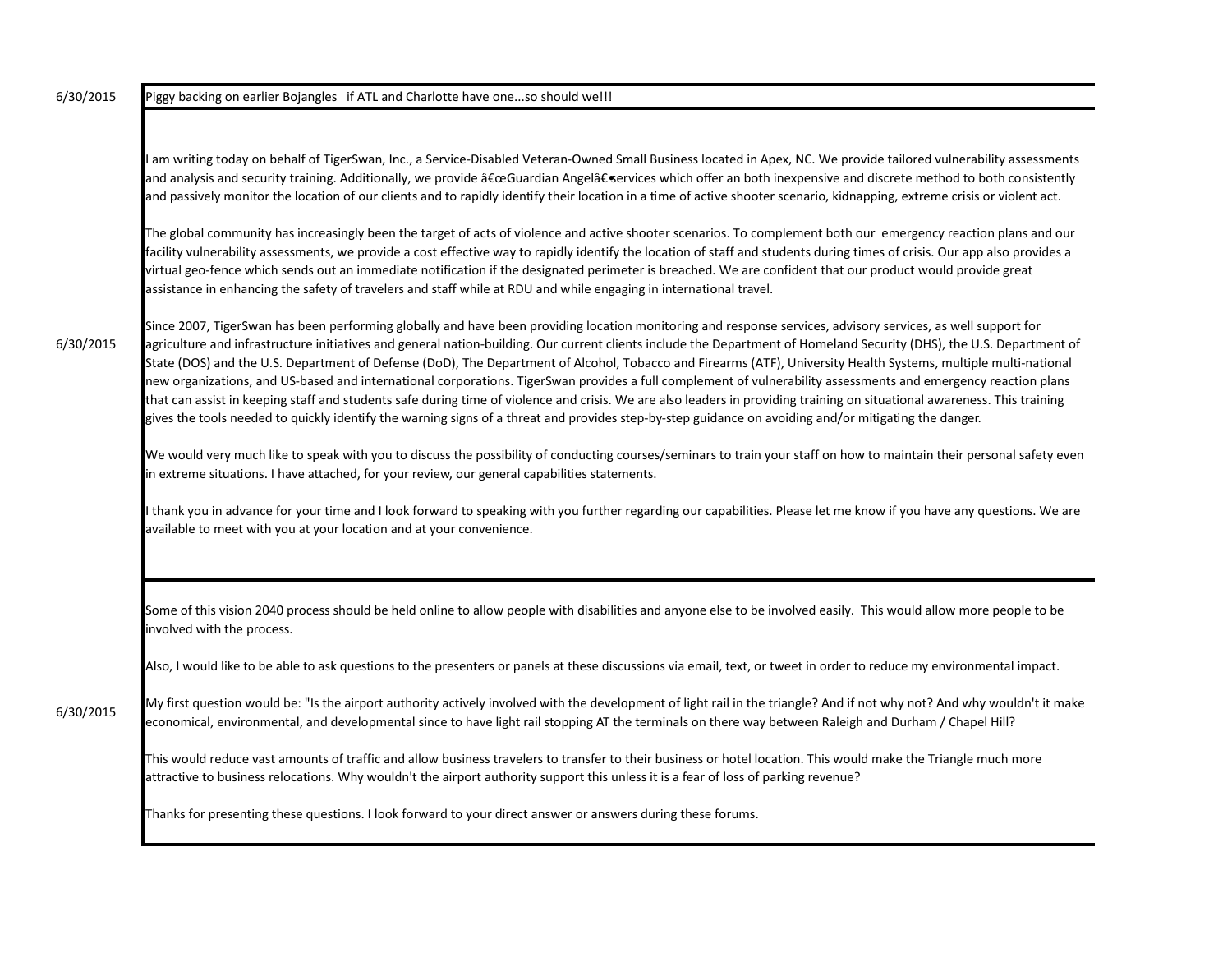| 6/30/2015 | Please contact me. I have a question.                                                                                                                                                                                                                                                                                                                                                                                                                                                                                                                                                                                                                                                                                                                                                                                                                                                                                                                                                                                                                                                                                                                                                                                                                                                                                                                                                                                                                                                                                                                                                                                                                                                                                                                                                     |
|-----------|-------------------------------------------------------------------------------------------------------------------------------------------------------------------------------------------------------------------------------------------------------------------------------------------------------------------------------------------------------------------------------------------------------------------------------------------------------------------------------------------------------------------------------------------------------------------------------------------------------------------------------------------------------------------------------------------------------------------------------------------------------------------------------------------------------------------------------------------------------------------------------------------------------------------------------------------------------------------------------------------------------------------------------------------------------------------------------------------------------------------------------------------------------------------------------------------------------------------------------------------------------------------------------------------------------------------------------------------------------------------------------------------------------------------------------------------------------------------------------------------------------------------------------------------------------------------------------------------------------------------------------------------------------------------------------------------------------------------------------------------------------------------------------------------|
| 7/1/2015  | How can we get on an email list to receive notices of future public meetings on RDU's expansion plans. Thank you in advance for info.                                                                                                                                                                                                                                                                                                                                                                                                                                                                                                                                                                                                                                                                                                                                                                                                                                                                                                                                                                                                                                                                                                                                                                                                                                                                                                                                                                                                                                                                                                                                                                                                                                                     |
| 7/1/2015  | Hi, I attended the second workshop on Vision 2040 in downtown Raleigh last night, and am interested in talking to someone about the growth strategy as it relates to<br>additional concessions and concessions management contracts. I am building an app that would allow travelers to pre-order food for pick-up at the concession or at<br>the gate, and am interested in understanding the split between HMSHost and independent vendors, and what the growth strategy looks like as it relates to 2040.<br>Given the RDU traveler profile and the growing needs of the on-demand economy, I am confident that technology like this would thrive at the airport, and drive<br>retention and engagement.<br>look forward to connecting with someone about this soon.<br>Thanks!                                                                                                                                                                                                                                                                                                                                                                                                                                                                                                                                                                                                                                                                                                                                                                                                                                                                                                                                                                                                        |
| 7/1/2015  | How can we get on an email list to receive notices of future public meetings on RDU's expansion plans. Thank you in advance for info.                                                                                                                                                                                                                                                                                                                                                                                                                                                                                                                                                                                                                                                                                                                                                                                                                                                                                                                                                                                                                                                                                                                                                                                                                                                                                                                                                                                                                                                                                                                                                                                                                                                     |
| 7/2/2015  | Hi, I attended the second workshop on Vision 2040 in downtown Raleigh last night, and am interested in talking to someone about the growth strategy as it relates to<br>additional concessions and concessions management contracts. I am building an app that would allow travelers to pre-order food for pick-up at the concession or at<br>the gate, and am interested in understanding the split between HMSHost and independent vendors, and what the growth strategy looks like as it relates to 2040.<br>Given the RDU traveler profile and the growing needs of the on-demand economy, I am confident that technology like this would thrive at the airport, and drive<br>retention and engagement.<br>I look forward to connecting with someone about this soon.<br>Thanks!                                                                                                                                                                                                                                                                                                                                                                                                                                                                                                                                                                                                                                                                                                                                                                                                                                                                                                                                                                                                      |
| 7/6/2015  | This is something to consider to the Master Plan Vision 2040.<br>Design and build short range monorails to and from all passenger parking locations scattered throughout the airport property. Maybe a one goes directly to the rental<br>car area. Perhaps a monorail skyway connector between terminals 1 and 2 for passengers who have to transition to different flights with very little layover time.<br>Some example of is seen at Atlanta Hartsfield, Dallas-Fort Worth, and San Francisco Airports.<br>Back in the old days (1950's) eager spectators were able to view takeoffs and landings from observation area with unobstructed view from atop a terminal building.<br>Times of course has changed since then. The current observation park view is obstructed by buildings disallowing viewers to see planes takeoff or land beautifully.<br>Somehow make it possible for non-ticket persons a different separate access to an enclosed observation deck on top of a terminal building.<br>Finally, consider putting solar panels on top of the buildings. The amount of energy produced can reduce the airport's carbon footprint on the environment. Usher the<br>airport into an era of carbon reduction with increased recycling programs and awarness. Such as food waste can be used for compost, increased plastic bottle<br>recycling, and reduced construction waste by recycling old building materials. Introduce greener vehicles on the tarmac and at the gates. Maybe make the Brier Creek<br>Resevior crystal blue again (Just a wish).<br>would like to be a part of this planning. This would be a great vision for the airport to lead other airports into an era of carbon footprint reduction and beyond.<br>This is the vision I see at the airport. |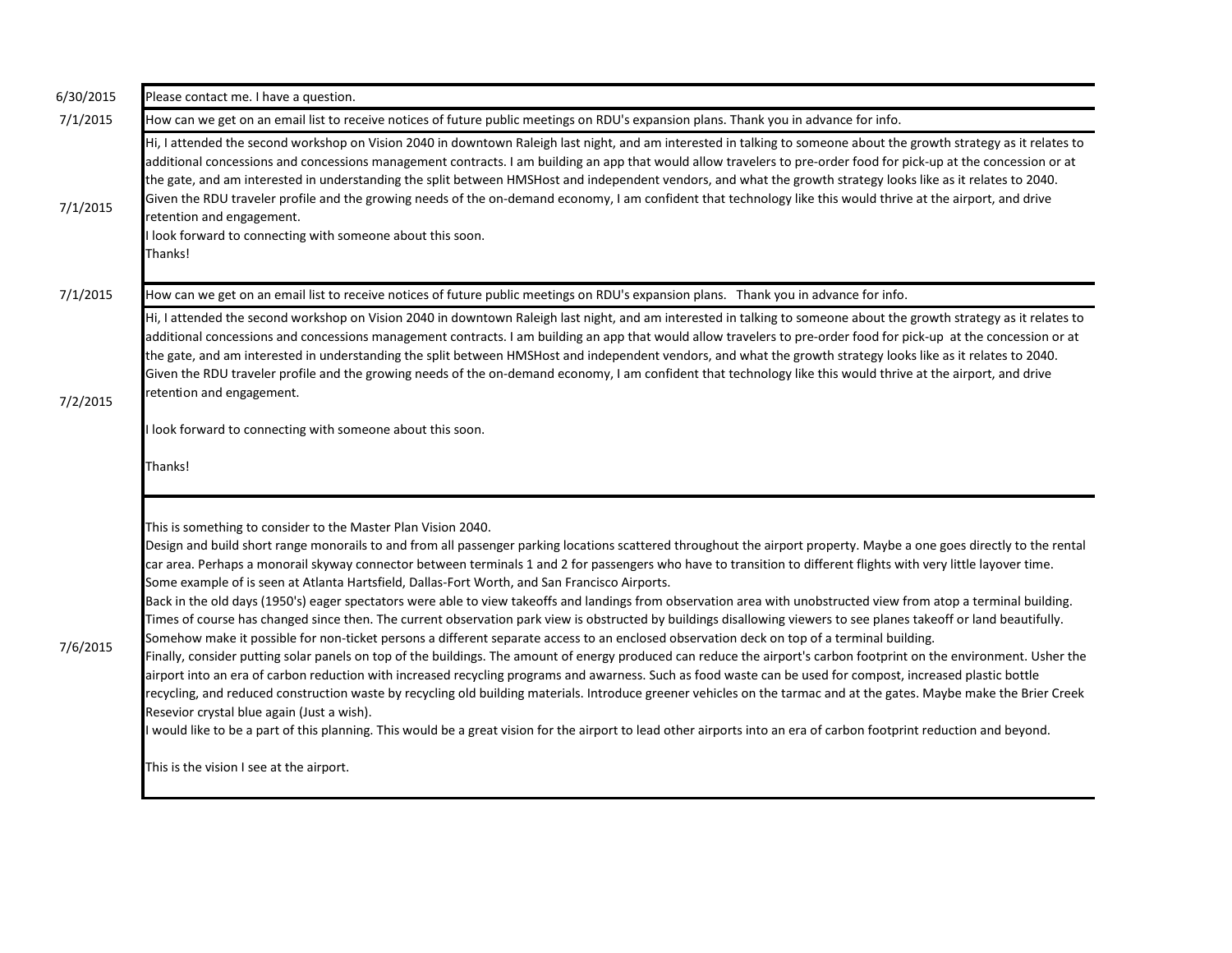| 7/6/2015  | I'm so sad I missed this. I hope better accommodations for families, particularly lactating women were discussed. RDU desperately needs clean spaces with a table<br>top and outlets set aside for nursing mothers to pump milk or nurse. Those family bathrooms you point people to are not adequate. Looks like Fenway Park is taking<br>this need seriously. wpri.com/2015/06/30/fenwa Fenway Park has hosted the World Series 10 times since it's opening in 1912, and now it's playing host again. But<br>this time, to breastfeedin Fenway Park first MLB stadium to offer lactation                                                                                                                                                                                  |
|-----------|-----------------------------------------------------------------------------------------------------------------------------------------------------------------------------------------------------------------------------------------------------------------------------------------------------------------------------------------------------------------------------------------------------------------------------------------------------------------------------------------------------------------------------------------------------------------------------------------------------------------------------------------------------------------------------------------------------------------------------------------------------------------------------|
|           | This is something to consider to the Master Plan Vision 2040.<br>Design and build short range monorails to and from all passenger parking locations scattered throughout the airport property. Maybe a one goes directly to the rental<br>car area. Perhaps a monorail skyway connector between terminals 1 and 2 for passengers who have to transition to different flights with very little layover time.<br>Some example of is seen at Atlanta Hartsfield, Dallas-Fort Worth, and San Francisco Airports.                                                                                                                                                                                                                                                                |
| 7/6/2015  | Back in the old days (1950's) eager spectators were able to view takeoffs and landings from observation area with unobstructed view from atop a terminal building.<br>Times of course has changed since then. The current observation park view is obstructed by buildings disallowing viewers to see planes takeoff or land beautifully.<br>Somehow make it possible for non-ticket persons a different separate access to an enclosed observation deck on top of a terminal building.                                                                                                                                                                                                                                                                                     |
|           | Finally, consider putting solar panels on top of the buildings. The amount of energy produced can reduce the airport's carbon footprint on the environment. Usher the<br>airport into an era of carbon reduction with increased recycling programs and awarness. Such as food waste can be used for compost, increased plastic bottle<br>recycling, and reduced construction waste by recycling old building materials. Introduce greener vehicles on the tarmac and at the gates. Maybe make the Brier Creek<br>Resevior crystal blue again (Just a wish).                                                                                                                                                                                                                 |
|           | would like to be a part of this planning. This would be a great vision for the airport to lead other airports into an era of carbon footprint reduction and beyond.                                                                                                                                                                                                                                                                                                                                                                                                                                                                                                                                                                                                         |
|           | This is the vision I see at the airport.                                                                                                                                                                                                                                                                                                                                                                                                                                                                                                                                                                                                                                                                                                                                    |
| 7/14/2015 | What steps (if any) will be taken to attract airlines to place "hubs" at RDU. Seeing what it has done for other cities, it seems like it should be considered.                                                                                                                                                                                                                                                                                                                                                                                                                                                                                                                                                                                                              |
| 7/15/2015 | What steps (if any) will be taken to attract airlines to place "hubs" at RDU. Seeing what it has done for other cities, it seems like it should be considered.                                                                                                                                                                                                                                                                                                                                                                                                                                                                                                                                                                                                              |
| 7/20/2015 | 've been mountain biking in the Triangle for more than 15 years. Crabtree Park is an essential recreational resource in the area due to it's location, skill level required,<br>and facilities. It's an unfortunate reality that the land might be commercially developed. If it is developed, and the mountain biking trails are removed, then a<br>comparable or better facility in the same area should be developed. A mountain bike park, with restrooms and adequate parking, on airport or park property would<br>be required - to include trails for all levels of bikers. This would not only benefit thousands of citizens and taxpayers who work or live near RTP, but it would enhance<br>the quality of life in the area, and bring economic benefits as well. |
| 7/20/2015 | 1. RDUAA should confine its activities to the purposes for which it was chartered by the General Assembly, i.e. building, maintaining, and operating an airport. To<br>engage in commercial real estate development using excess RDUAA property is, at minimum, a distraction for the board and staff.<br>2. Do not move rental car operations into the parking garages. Recent experience shows that the garages can barely handle demand from the public for parking near<br>the terminals. When the economy was slow in 2009-2010 there may have been unused parking places, but that's no longer true. If there has to be a CONRAC, then<br>build a CONRAC -- and be sure that its entire cost is recovered from the rental car companies.                              |
|           | 3. Mass transit into the airport must be improved.<br>4. Cease the combativeness that we saw with the newspaper vending boxes and are now seeing with Uber.                                                                                                                                                                                                                                                                                                                                                                                                                                                                                                                                                                                                                 |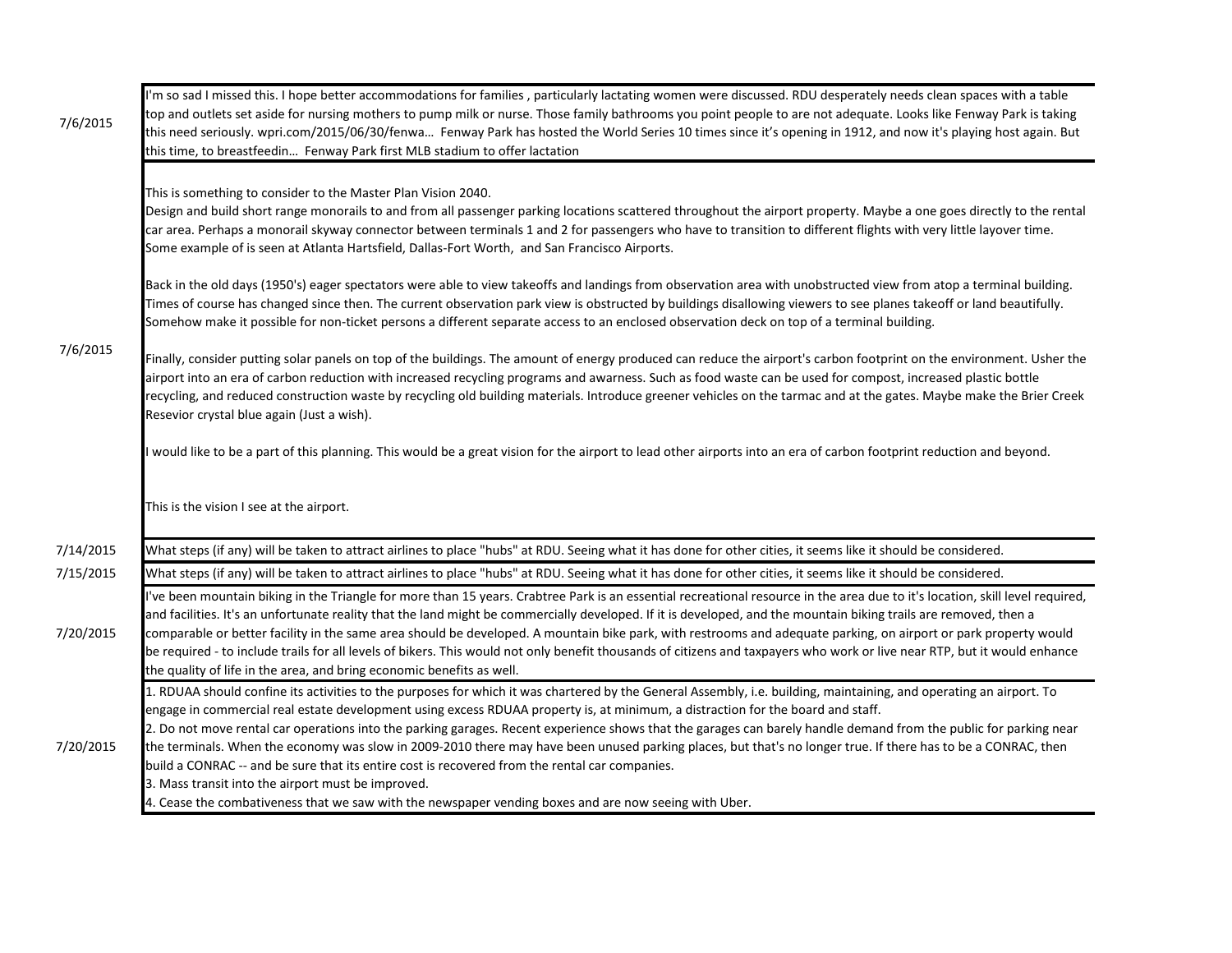|           | 1. RDUAA should confine its activities to the purposes for which it was chartered by the General Assembly, i.e. building, maintaining, and operating an airport. To<br>engage in commercial real estate development using excess RDUAA property is, at minimum, a distraction for the board and staff.                                                                                                                                                                                                                                                                                                                                                                                                                                                                                                                                                                                                                                                                                                                                                                                                                                                                                                                                                                                                                                                                                                                                                                                                                                                                                                                                                                                                                                                                                                                                                                                                                                                                                                                                                                                                                                                                                                                                                                                                                                                                                                                                                                                                                                                                                                                                                                                                                                                                                                                                                                                                                                                                                                                                                                                                                                                                                                                                                                                                                                           |
|-----------|--------------------------------------------------------------------------------------------------------------------------------------------------------------------------------------------------------------------------------------------------------------------------------------------------------------------------------------------------------------------------------------------------------------------------------------------------------------------------------------------------------------------------------------------------------------------------------------------------------------------------------------------------------------------------------------------------------------------------------------------------------------------------------------------------------------------------------------------------------------------------------------------------------------------------------------------------------------------------------------------------------------------------------------------------------------------------------------------------------------------------------------------------------------------------------------------------------------------------------------------------------------------------------------------------------------------------------------------------------------------------------------------------------------------------------------------------------------------------------------------------------------------------------------------------------------------------------------------------------------------------------------------------------------------------------------------------------------------------------------------------------------------------------------------------------------------------------------------------------------------------------------------------------------------------------------------------------------------------------------------------------------------------------------------------------------------------------------------------------------------------------------------------------------------------------------------------------------------------------------------------------------------------------------------------------------------------------------------------------------------------------------------------------------------------------------------------------------------------------------------------------------------------------------------------------------------------------------------------------------------------------------------------------------------------------------------------------------------------------------------------------------------------------------------------------------------------------------------------------------------------------------------------------------------------------------------------------------------------------------------------------------------------------------------------------------------------------------------------------------------------------------------------------------------------------------------------------------------------------------------------------------------------------------------------------------------------------------------------|
| 7/20/2015 | 2. Do not move rental car operations into the parking garages. Recent experience shows that the garages can barely handle demand from the public for parking near<br>the terminals. When the economy was slow in 2009-2010 there may have been unused parking places, but that's no longer true. If there has to be a CONRAC, then<br>build a CONRAC -- and be sure that its entire cost is recovered from the rental car companies.                                                                                                                                                                                                                                                                                                                                                                                                                                                                                                                                                                                                                                                                                                                                                                                                                                                                                                                                                                                                                                                                                                                                                                                                                                                                                                                                                                                                                                                                                                                                                                                                                                                                                                                                                                                                                                                                                                                                                                                                                                                                                                                                                                                                                                                                                                                                                                                                                                                                                                                                                                                                                                                                                                                                                                                                                                                                                                             |
|           | 3. Mass transit into the airport must be improved.                                                                                                                                                                                                                                                                                                                                                                                                                                                                                                                                                                                                                                                                                                                                                                                                                                                                                                                                                                                                                                                                                                                                                                                                                                                                                                                                                                                                                                                                                                                                                                                                                                                                                                                                                                                                                                                                                                                                                                                                                                                                                                                                                                                                                                                                                                                                                                                                                                                                                                                                                                                                                                                                                                                                                                                                                                                                                                                                                                                                                                                                                                                                                                                                                                                                                               |
|           | 4. Cease the combativeness that we saw with the newspaper vending boxes and are now seeing with Uber.                                                                                                                                                                                                                                                                                                                                                                                                                                                                                                                                                                                                                                                                                                                                                                                                                                                                                                                                                                                                                                                                                                                                                                                                                                                                                                                                                                                                                                                                                                                                                                                                                                                                                                                                                                                                                                                                                                                                                                                                                                                                                                                                                                                                                                                                                                                                                                                                                                                                                                                                                                                                                                                                                                                                                                                                                                                                                                                                                                                                                                                                                                                                                                                                                                            |
| 7/20/2015 | I've been mountain biking in the Triangle for more than 15 years. Crabtree Park is an essential recreational resource in the area due to it's location, skill level required,<br>and facilities. It's an unfortunate reality that the land might be commercially developed. If it is developed, and the mountain biking trails are removed, then a<br>comparable or better facility in the same area should be developed. A mountain bike park, with restrooms and adequate parking, on airport or park property would<br>be required - to include trails for all levels of bikers. This would not only benefit thousands of citizens and taxpayers who work or live near RTP, but it would enhance<br>the quality of life in the area, and bring economic benefits as well.                                                                                                                                                                                                                                                                                                                                                                                                                                                                                                                                                                                                                                                                                                                                                                                                                                                                                                                                                                                                                                                                                                                                                                                                                                                                                                                                                                                                                                                                                                                                                                                                                                                                                                                                                                                                                                                                                                                                                                                                                                                                                                                                                                                                                                                                                                                                                                                                                                                                                                                                                                     |
| 7/21/2015 | Dear RDU team:<br>The writer Voltaire famously stated the universal principle "with great power comes great responsibility". This principle led me to contact you today to talk about the<br>issue of aircraft noise.<br>First of all, I would like to congratulate you on your extraordinary achievements with the Raleigh-Durham Airport. Undoubtedly, the airport as well as the entire metro<br>area around it have benefited enormously from your work. As a frequent business traveler, I personally use RDU a lot, and I can say that the airport you are<br>responsible for is one of the most sophisticated and efficient ones I have ever seen.<br>In addition to being a heavy user of RDU, however, I am also a concerned resident in a community located within the airport's area of noise impact. A direct flight<br>path for departures above my house has led me into a love-hate relationship with the airport.<br>Only an unreasonable person would not support economic growth or understand the unavoidable consequences of operating an airport. However, it is also easy to<br>fall into the trap of forgetting about other important aspects of life for the sake of economic growth. Sometimes, the focus on economic growth will even damage the<br>underlying reasons that initiated and sustained the growth in the first place - in this case: the high quality of life in Raleigh-Durham.<br>When my wife and I moved into the metro area three years ago, we learned that some of its nicest and most appealing neighborhoods are located in the Morrisville-<br>Cary area. In fact, we learned that the high quality of life in specifically these neighborhoods had contributed significantly to the influx of professional talent into the<br>region and thus to its economic growth. Quality of life was also the main driver for us in our decision to move into one of these neighborhoods.<br>When we came here, we did expect a certain level of aircraft noise given the proximity to the airport. However, over time, the more we heard about economic<br>growth and expansion, the less we heard about efforts to preserve quality of life for the future. We heard a lot about past achievements and how the noise situation<br>is better now than it was in the 1980's, but we could not find much on what to expect for the future.<br>I once called RDU's noise officer, and when I told him that continuous aircraft noise had been accepted as a serious threat to health and wellbeing by numerous<br>scientists and airport leaders in Europe for a long time now, he answered "this is America, not Europe." I never quite understood what exactly he wanted to convey<br>with that, but I was certainly left confused about the level of importance that noise will receive in RDU's plans for the future.<br>In sum, I understand that I live close to the airport. I also understand that the best solution to aircraft noise will be future innovation in jet engine technology, which is<br>something that is not under your control but will hopefully come to benefit us all soon. However, the question I'd like to ask you is:<br>Can I trust that the issue of aircraft noise will continue to receive the importance it deserves when you make strategic decisions for the future? |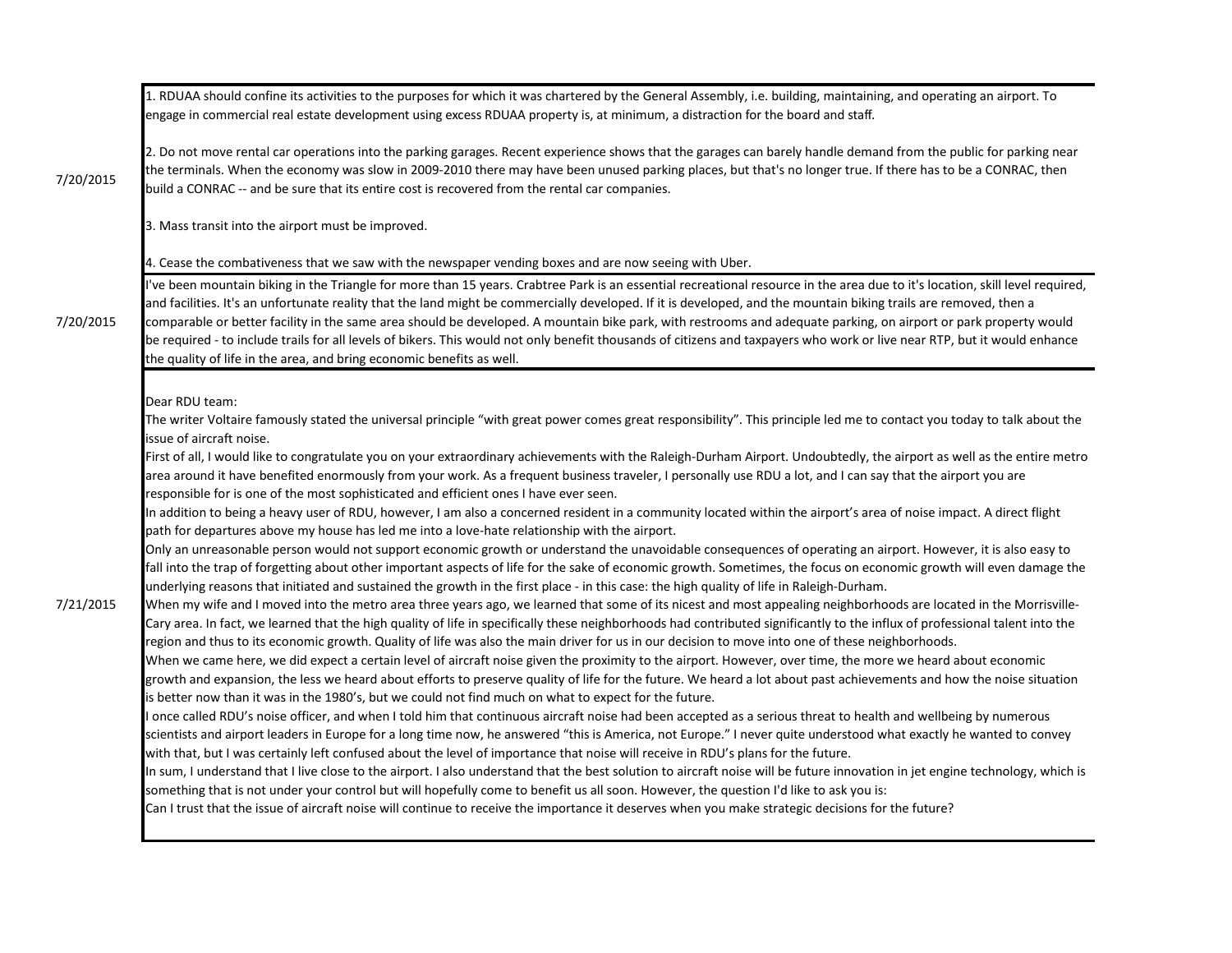Dear RDU team:

The writer Voltaire famously stated the universal principle "with great power comes great responsibility―This principle led me to contact you today to talk about the issue of aircraft noise.

First of all, I would like to congratulate you on your extraordinary achievements with the Raleigh-Durham Airport. Undoubtedly, the airport as well as the entire metro area around it have benefited enormously from your work. As a frequent business traveler, I personally use RDU a lot, and I can say that the airport you are responsible for is one of the most sophisticated and efficient ones I have ever seen.

In addition to being a heavy user of RDU, however, I am also a concerned resident in a community located within the airportâ€<sup>™</sup>s area of noise impact. A direct flight path for departures above my house has led me into a love-hate relationship with the airport.

Only an unreasonable person would not support economic growth or understand the unavoidable consequences of operating an airport. However, it is also easy to fall into the trap of forgetting about other important aspects of life for the sake of economic growth. Sometimes, the focus on economic growth will even damage the underlying reasons that initiated and sustained the growth in the first place - in this case: the high quality of life in Raleigh-Durham.

7/21/2015

When my wife and I moved into the metro area three years ago, we learned that some of its nicest and most appealing neighborhoods are located in the Morrisville-Cary area. In fact, we learned that the high quality of life in specifically these neighborhoods had contributed significantly to the influx of professional talent into the region and thus to its economic growth. Quality of life was also the main driver for us in our decision to move into one of these neighborhoods.

When we came here, we did expect a certain level of aircraft noise given the proximity to the airport. However, over time, the more we heard about economic growth and expansion, the less we heard about efforts to preserve quality of life for the future. We heard a lot about past achievements and how the noise situation is better now than it was in the 1980's, but we could not find much on what to expect for the future.

I once called RDU's noise officer, and when I told him that continuous aircraft noise had been accepted as a serious threat to health and wellbeing by numerous scientists and airport leaders in Europe for a long time now, he answered "this is America, not Europe.― never quite understood what exactly he wanted to convey with that, but I was certainly left confused about the level of importance that noise will receive in RDU's plans for the future.

In sum, I understand that I live close to the airport. I also understand that the best solution to aircraft noise will be future innovation in jet engine technology, which is something that is not under your control but will hopefully come to benefit us all soon. However, the question I'd like to ask you is:

Can I trust that the issue of aircraft noise will continue to receive the importance it deserves when you make strategic decisions for the future?

7/23/2015

I travel quite a bit on business and have been to airports around the world. I believe that the facilities at RDU are excellent and are in line with some of the biggest and best airports that I have been to. The thing that I would most improve is on the number of direct flights that come in and out of RDU. Too often, I have to transfer at an airline's hub in order to get to where I need to go. It extends my trip by 3-4 hours at a minimum per trip - time I could use more productively if I had the opportunity to fly directly. Perhaps if there were a way to attract an airline to make RDU more of a focus city or even emerging hub. I realize that this region would need to grow significantly in order to make that a reality but growth is taking place which is something that cannot be said about many of the hubs that airlines have in the Northeast and Midwest. Otherwise, keep doing what you're doing. RDU is an outstanding facility and traveling as much as I do makes that obvious.

7/23/2015

I travel quite a bit on business and have been to airports around the world. I believe that the facilities at RDU are excellent and are in line with some of the biggest and best airports that I have been to. The thing that I would most improve is on the number of direct flights that come in and out of RDU. Too often, I have to transfer at an airline's hub in order to get to where I need to go. It extends my trip by 3-4 hours at a minimum per trip - time I could use more productively if I had the opportunity to fly directly. Perhaps if there were a way to attract an airline to make RDU more of a focus city or even emerging hub. I realize that this region would need to grow significantly in order to make that a reality but growth is taking place which is something that cannot be said about many of the hubs that airlines have in the Northeast and Midwest. Otherwise, keep doing what you're doing. RDU is an outstanding facility and traveling as much as I do makes that obvious.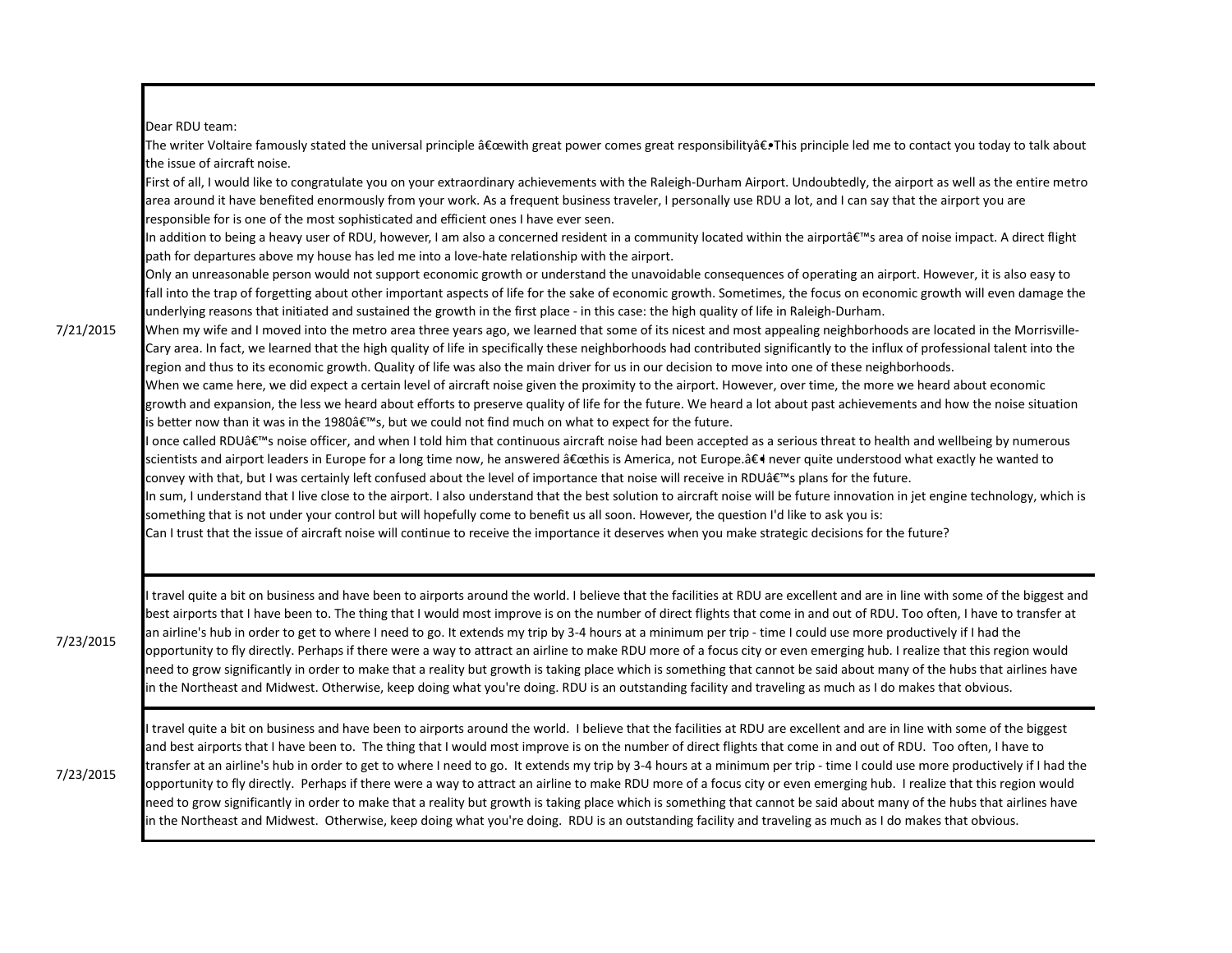| 7/24/2015  | also remember RDU's Plan B from the 1970s, and other more recent times when adverse impacts to Umstead State Park were not considered in RDU decisions. It<br>seems to me that the protection of Umstead should be a guiding principle in any planning for RDU and any decision that potentially could adversely impact the park.<br>But, RDU provides no information on its planning principles in its documentation. Does RDU have a standing policy about about interactions with and impacts to its<br>biggest neighbor, Umstead? If not, then now is the time. Its the first logical step in the planning process. Further, If RDU is interested in exchanging property with<br>Umstead State Park, then it should be reflected in this master planning process. The inventory of RDU lands should immediately be expanded to include land, water<br>and biological characteristics appropriate for consideration of inclusion to a State Park. The maps I have seen as part of SB 486 leave out the most appropriate<br>properties for inclusion to the park. |
|------------|---------------------------------------------------------------------------------------------------------------------------------------------------------------------------------------------------------------------------------------------------------------------------------------------------------------------------------------------------------------------------------------------------------------------------------------------------------------------------------------------------------------------------------------------------------------------------------------------------------------------------------------------------------------------------------------------------------------------------------------------------------------------------------------------------------------------------------------------------------------------------------------------------------------------------------------------------------------------------------------------------------------------------------------------------------------------|
| 7/30/2015  | Need one to our Forbes buddy                                                                                                                                                                                                                                                                                                                                                                                                                                                                                                                                                                                                                                                                                                                                                                                                                                                                                                                                                                                                                                        |
| 7/30/2015  | @rtatriangle @rduairport Uber, Lyft, and other ride sharing services.                                                                                                                                                                                                                                                                                                                                                                                                                                                                                                                                                                                                                                                                                                                                                                                                                                                                                                                                                                                               |
| 9/4/2015   | Please send me the notices for the time and place of the meetings of the Policy Advisory Committee.                                                                                                                                                                                                                                                                                                                                                                                                                                                                                                                                                                                                                                                                                                                                                                                                                                                                                                                                                                 |
| 9/4/2015   | Please send me the notices for the time and place of the meetings of the Policy Advisory Committee.                                                                                                                                                                                                                                                                                                                                                                                                                                                                                                                                                                                                                                                                                                                                                                                                                                                                                                                                                                 |
| 9/30/2015  | Will RDU be ADS-B compliant by 2020? Are there any plans to move RDU up to Class B airspace? Should you keep runways 14-32 open? Any ideas about lengthening<br>runways 23L-5R? Is there enough ramp space by terminal #1? Should you try to move runway 23L-5R over to give more room? I think the cost would knock this idea<br>out very quickly. Any ideas on how RDU's development might effect smaller outlying airports like LHZ, TDF,IGX,TTA,JNX as well as many small private airfields like<br>8NC8, COX, Triple W, and others. How can RDU make cargo transport more appealing? Is this something you really want? What about the National Guard facilities?<br>Are you including them in your planning? What about connecting up with the proposed light rail system?                                                                                                                                                                                                                                                                                    |
| 9/30/2015  | Will RDU be ADS-B compliant by 2020? Are there any plans to move RDU up to Class B airspace? Should you keep runways 14-32 open? Any ideas about lengthening<br>runways 23L-5R? Is there enough ramp space by terminal #1? Should you try to move runway 23L-5R over to give more room? I think the cost would knock this idea<br>out very quickly. Any ideas on how RDU's development might effect smaller outlying airports like LHZ, TDF,IGX,TTA,JNX as well as many small private airfields like<br>8NC8, COX, Triple W, and others. How can RDU make cargo transport more appealing? Is this something you really want? What about the National Guard facilities?<br>Are you including them in your planning? What about connecting up with the proposed light rail system?                                                                                                                                                                                                                                                                                    |
| 10/6/2015  | am a big fan of RDU. I am excited to see new carrieres come in. However i am also a big fan of the lake carbtree park with its awesome mountain bike trails. I deeply<br>hope the park will remain. It would be a mistake to as you hardly find a park with so much activities.                                                                                                                                                                                                                                                                                                                                                                                                                                                                                                                                                                                                                                                                                                                                                                                     |
| 10/6/2015  | Stop the Raleigh-Durham Airport Authority from turning one our local natural jewells into an office park/strip mall. Tell your friends and sign the petition! @torc nc<br>@flyrdu #savethecrab #greenspace #rtp #rdu #newraleigh #durham #wakecounty #townofcary #townofmorrisville #morrisville #mountainbike #bike #trails #hiking<br>#conservation #dtr #hiking #hikingadventures #trees #outdoors #biketrail #triathlon #lakecrabtree #greenway #lccp #parks #countyparks #umstead #umsteadpark<br>savelakecrabtree                                                                                                                                                                                                                                                                                                                                                                                                                                                                                                                                             |
| 10/6/2015  | Leave Lake Crabtree alone. Work out deal with State or County to keep it a park!!!!                                                                                                                                                                                                                                                                                                                                                                                                                                                                                                                                                                                                                                                                                                                                                                                                                                                                                                                                                                                 |
| 10/26/2015 | Please respond with public meeting schedule as it arises.                                                                                                                                                                                                                                                                                                                                                                                                                                                                                                                                                                                                                                                                                                                                                                                                                                                                                                                                                                                                           |
| 10/26/2015 | Please respond with public meeting schedule as it arises.                                                                                                                                                                                                                                                                                                                                                                                                                                                                                                                                                                                                                                                                                                                                                                                                                                                                                                                                                                                                           |
| 12/7/2015  | Any updated to the master plan should include the direct connections to the airport via mass transit (i.e light rail) stations at the airport terminal or more regular bus<br>service to surrounding cities. What does the Airport Authority plan to do to improve alternative mass transit infrastructure at the airport?                                                                                                                                                                                                                                                                                                                                                                                                                                                                                                                                                                                                                                                                                                                                          |
| 12/7/2015  | Any updated to the master plan should include the direct connections to the airport via mass transit (i.e light rail) stations at the airport terminal or more regular bus<br>service to surrounding cities. What does the Airport Authority plan to do to improve alternative mass transit infrastructure at the airport?                                                                                                                                                                                                                                                                                                                                                                                                                                                                                                                                                                                                                                                                                                                                          |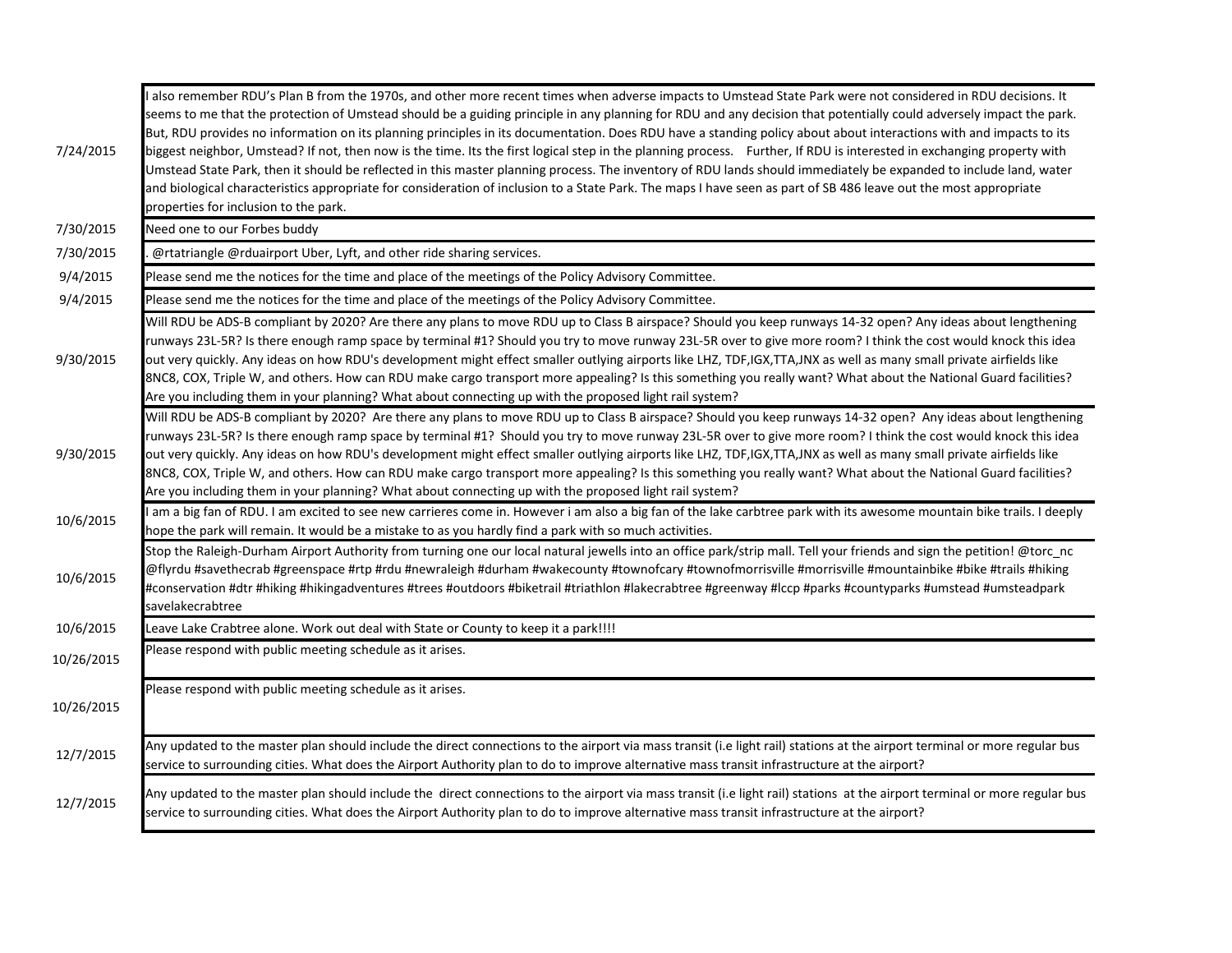| 12/29/2015 | would love to see an area that's suitable for families to waitwith vending (healthy) food available but also some kind of structure to let kids get energy out before<br>the flight. They have them in a few airports we have travelled to and my flight is always better because of that.                                                                                                                                                                                                                                                                                                                                                                                                                                                                                                                                                                                                                                                                                                                                                                                                                                                                                                                                                                                                                                                                                                                             |
|------------|------------------------------------------------------------------------------------------------------------------------------------------------------------------------------------------------------------------------------------------------------------------------------------------------------------------------------------------------------------------------------------------------------------------------------------------------------------------------------------------------------------------------------------------------------------------------------------------------------------------------------------------------------------------------------------------------------------------------------------------------------------------------------------------------------------------------------------------------------------------------------------------------------------------------------------------------------------------------------------------------------------------------------------------------------------------------------------------------------------------------------------------------------------------------------------------------------------------------------------------------------------------------------------------------------------------------------------------------------------------------------------------------------------------------|
| 12/29/2015 | @RDUAirport you don't need consultants you need more parking - where do I send my consulting invoice?                                                                                                                                                                                                                                                                                                                                                                                                                                                                                                                                                                                                                                                                                                                                                                                                                                                                                                                                                                                                                                                                                                                                                                                                                                                                                                                  |
| 12/29/2015 | @RDUAirport security line way understaffed. Ridiculous. replied to RDUAirport 16 minutes ago need 2 improve Self check in kiosks.2 close 2 agents. Folks in line<br>between them. Mayhem.Awful enough I try 2 fly                                                                                                                                                                                                                                                                                                                                                                                                                                                                                                                                                                                                                                                                                                                                                                                                                                                                                                                                                                                                                                                                                                                                                                                                      |
| 1/14/2016  | @WakeGOV @RDUAirport Hopefully the Master Plan includes more wide bodies at @RDUAirport                                                                                                                                                                                                                                                                                                                                                                                                                                                                                                                                                                                                                                                                                                                                                                                                                                                                                                                                                                                                                                                                                                                                                                                                                                                                                                                                |
| 1/20/2016  | have head that you are siting another quarry off of Old Reedy Creek Road. Of all of the things that you consider doing with your land, please do not consider<br>another quarry. That land is so rich in wildlife and natural beauty, there is so much destruction associated with quarries. The problem is where it is located. People<br>from all of the surrounding counties use the parks and land for outdoor recreation. Please consider doing something that provides for a better quality of life to<br>residents.                                                                                                                                                                                                                                                                                                                                                                                                                                                                                                                                                                                                                                                                                                                                                                                                                                                                                             |
|            | To the 2040 Team,                                                                                                                                                                                                                                                                                                                                                                                                                                                                                                                                                                                                                                                                                                                                                                                                                                                                                                                                                                                                                                                                                                                                                                                                                                                                                                                                                                                                      |
| 1/24/2016  | You had a drill rig and a bobcat on Old Reedy Creek Road on Monday of last week sampling the area for potential quarrying. We are home owners whose property<br>shares a boundary with airport property on Old Reedy Creek Rd. I have to admit, I'm not impressed with the idea of living next to a rock quarry. We can already hear<br>the dynamiting at the current quarry through the forest every day around noon. I can't imagine what this would sound like right next door to our home. We will have<br>no way to avoid the dust, heavy equipment, noise and explosives. We are opposed to the idea of adding a quarry to Old Reedy Creek property, and I'm fairly certain<br>the local users of Umstead State Park and Old Reedy Creek Rd will be as well. We moved here to enjoy the natural beauty of the area and to be close to the park. The<br>peacefulness of our lives will be ruined. Our property value will plummet. The noise and dust will create an unhealthy living environment and the natural beauty of the<br>area will be destroyed.<br>I truly hope what I've heard is a terrible rumor not based in fact. My understanding was the 2040 plans were going to attempt to be conscious of the the environment.<br>How is one more rock quarry next to private property and near a main vein into the state park being cognizant of the environment and those who live and play within<br>it? |
| 1/26/2016  | OUR version of @RDUAirport's #rdu2040 plan. #ncbeer #beerandsausage #Cheers #drunktown #yourewelcome<br>https://twitter.com/Adam12Sweathog/status/692485871606571009 1007WRDU                                                                                                                                                                                                                                                                                                                                                                                                                                                                                                                                                                                                                                                                                                                                                                                                                                                                                                                                                                                                                                                                                                                                                                                                                                          |
| 1/26/2016  | The availability of information on the Vision 2040 project is shameful. It consists on only dates/venues, and no information of substance i.e. draft plans for review,<br>etc. I could find no history of past planning, presentations, etc. such as the meetings last year.<br>For a publicly funded study a better job of Outreach and information delivery should be expected. This should be the responsibility of the RDU agency, not media after<br>the fact.                                                                                                                                                                                                                                                                                                                                                                                                                                                                                                                                                                                                                                                                                                                                                                                                                                                                                                                                                    |
| 1/27/2016  | Lose the moving walkways, replace 'em with more bars serving more beers. Cheap, easy, doable by #rdu2020! RDU Int'l Airport @RDUAirport Learn more about<br>#rdu2040 at bit.ly/1KG4D7q. If you can't come out tonight, we'll be at 711 Hillsborough St. tomorrow at 6p.                                                                                                                                                                                                                                                                                                                                                                                                                                                                                                                                                                                                                                                                                                                                                                                                                                                                                                                                                                                                                                                                                                                                                |
| 1/27/2016  | Any information about RDU should be made available to adjacent landowners - Some of us are not computer savvy.                                                                                                                                                                                                                                                                                                                                                                                                                                                                                                                                                                                                                                                                                                                                                                                                                                                                                                                                                                                                                                                                                                                                                                                                                                                                                                         |
| 1/27/2016  | will not be able to attend the workshops but would like to be included on future mailing and meetings.                                                                                                                                                                                                                                                                                                                                                                                                                                                                                                                                                                                                                                                                                                                                                                                                                                                                                                                                                                                                                                                                                                                                                                                                                                                                                                                 |
| 1/28/2016  | @RDUAirport are there plans to link the two terminals and allow exchange behind security rather than strolling outside and re-entering TSA?                                                                                                                                                                                                                                                                                                                                                                                                                                                                                                                                                                                                                                                                                                                                                                                                                                                                                                                                                                                                                                                                                                                                                                                                                                                                            |
| 1/28/2016  | @RDUAirport Don't forget pilots of those Cessna planes. We love RDU too!                                                                                                                                                                                                                                                                                                                                                                                                                                                                                                                                                                                                                                                                                                                                                                                                                                                                                                                                                                                                                                                                                                                                                                                                                                                                                                                                               |
| 1/28/2016  | No Comment Given                                                                                                                                                                                                                                                                                                                                                                                                                                                                                                                                                                                                                                                                                                                                                                                                                                                                                                                                                                                                                                                                                                                                                                                                                                                                                                                                                                                                       |
| 1/28/2016  | No Comment Given                                                                                                                                                                                                                                                                                                                                                                                                                                                                                                                                                                                                                                                                                                                                                                                                                                                                                                                                                                                                                                                                                                                                                                                                                                                                                                                                                                                                       |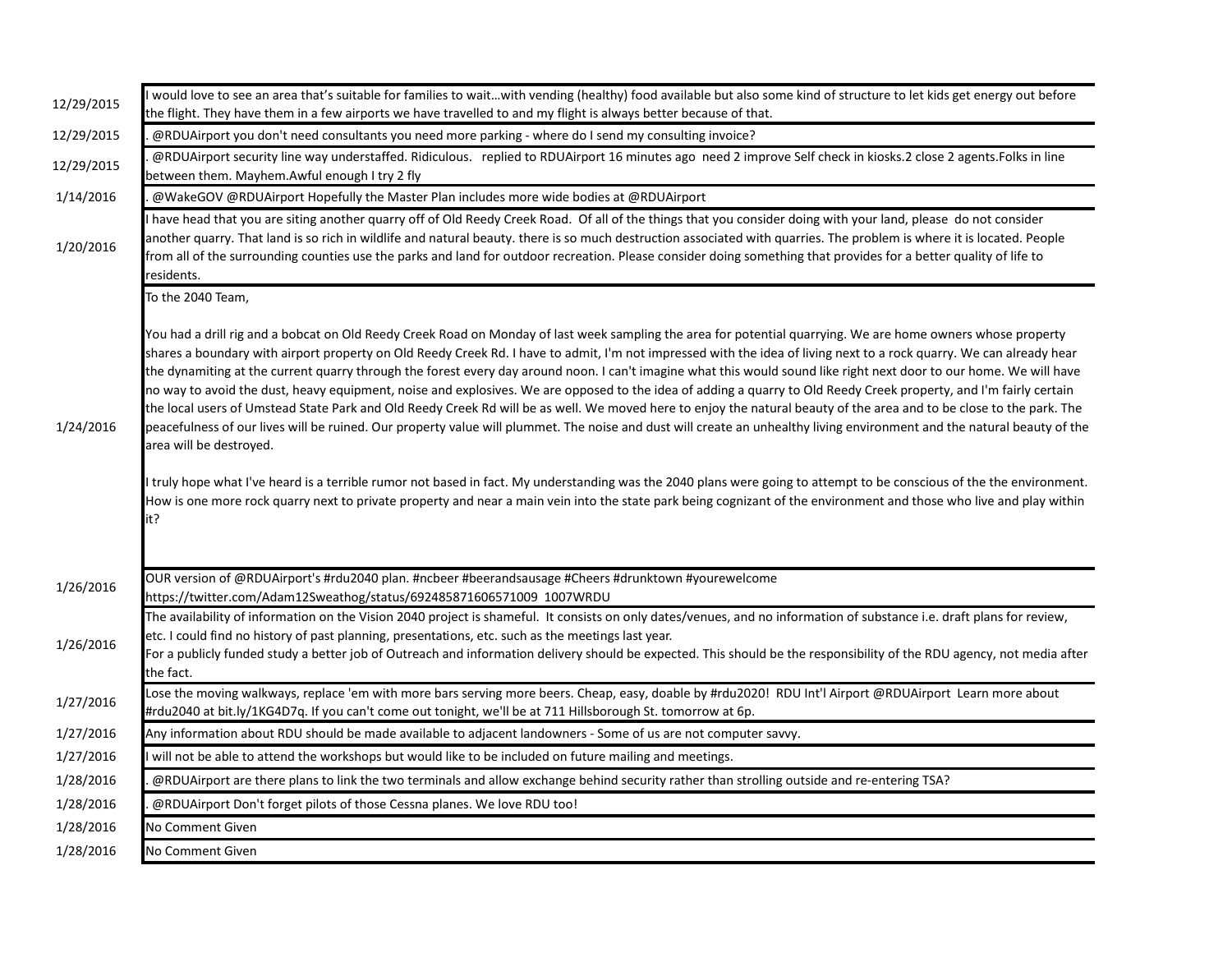| 1/28/2016 | In Terms of land use on the airport property, please consider preservation of Lake Crabtree County Park as an amenity for the community. It is virtually irreplaceable<br>du to location/ proximity to RTP, Raleigh, Durham, and Chapel Hill. Thank You!                                                                                                                                                                                                                                                                                                                                                                                                                                                                                                                                                                                                                                    |
|-----------|---------------------------------------------------------------------------------------------------------------------------------------------------------------------------------------------------------------------------------------------------------------------------------------------------------------------------------------------------------------------------------------------------------------------------------------------------------------------------------------------------------------------------------------------------------------------------------------------------------------------------------------------------------------------------------------------------------------------------------------------------------------------------------------------------------------------------------------------------------------------------------------------|
| 1/28/2016 | Shouldn't we be worried more about the increase in emissions from more traffic to the airport which will lead to more flights? How do we offset all these emissions?<br>Is that RDU's responsibility?                                                                                                                                                                                                                                                                                                                                                                                                                                                                                                                                                                                                                                                                                       |
| 1/28/2016 | Planning for future public transit expanded services should be a priority in the plan. Not only bus services, but also for future connection of commuter rail. The public<br>wants easy transit access (and frequent).                                                                                                                                                                                                                                                                                                                                                                                                                                                                                                                                                                                                                                                                      |
| 1/28/2016 | Land Swap - -Last legislative session -Why will this come up again? -What was trying to be achieved Use of Authority property as park - -Extend the land lease<br>terms beyond 1-year -Maintain park and water access as-is or -Sale to municipality -Recreation facilities - "build buildings somewhere else" Please for the love of<br>God run multiple busses to the airport - I want to take public transportation to and from this airport. I would happily give up all roadway and parking improvement<br>and rental cars. Right now you have no choice but to drive and that is embarrassing.                                                                                                                                                                                                                                                                                        |
| 1/29/2016 | @RDUAirport it is a "pretty" PowerPoint slide. Doesn't tell me                                                                                                                                                                                                                                                                                                                                                                                                                                                                                                                                                                                                                                                                                                                                                                                                                              |
| 1/29/2016 | I read in the Herald-Sun newspaper that Mr. Landguth said that engineers have determined that the runway "5L/23R" has reached the end of its "useful life" and RDU<br>was considering reconstruction. Is this a mistake or a typo? Don't you really mean runway 5R/23L which is the original runway built in the early forties? Please clarify<br>this for me. Thanks                                                                                                                                                                                                                                                                                                                                                                                                                                                                                                                       |
| 2/2/2016  | Please explain why we have to renovate 5L/23R which is 30 years old. The concrete has deteriorated that much? And will the RDU-LHR flight (or RDU-CDG for that<br>matter) be able to take off on the shorter 5R/23L on hot summer afternoons?                                                                                                                                                                                                                                                                                                                                                                                                                                                                                                                                                                                                                                               |
| 2/19/2016 | Clean transportation to the rental car area and extended to on site hotels would be great. Sustaining current lakes, parks, trails, nature on the property and even<br>expanding them as a key component and attraction is very important. Expansion into unused areas and undeveloped tracts makes sense but not at the expense of<br>existing parks!                                                                                                                                                                                                                                                                                                                                                                                                                                                                                                                                      |
| 2/22/2016 | Is there a plan to add a "Global Entry" office at RDU?                                                                                                                                                                                                                                                                                                                                                                                                                                                                                                                                                                                                                                                                                                                                                                                                                                      |
| 3/4/2016  | Please consider a rail connection from the airport to Durham and Raleigh in your long range plans.                                                                                                                                                                                                                                                                                                                                                                                                                                                                                                                                                                                                                                                                                                                                                                                          |
| 4/7/2016  | Why are there no adjacent landowners serving on your PAC Board? We are very much stakeholders in anything that happens at RDU.<br>When are the next public hearings scheduled?<br>The bike trails continue to be built on the RDU propertyFor the past two weekends I have observed chainsaws. and many bikers who appear to have been working<br>in your woods I have also observed a bike trail development company parked close to these trails.                                                                                                                                                                                                                                                                                                                                                                                                                                         |
| 4/27/2016 | hope that RDU is looking at environmentally friendly options like these airports - http://aviation.about.com/od/Facilities/tp/6-Eco-Friendly-Airports.htm. Perhaps<br>there might be places for such as electric vehicle charging stations in long term lots (http://cleantechnica.com/2015/08/19/portland-airport-gets-record-number-of-<br>ev-charging-stations/) and green shuttles (http://www.solarevco.com/content/page/america%E2%80%99s-first-solar-electric-shuttle). I'd love to see a more<br>aggressive recycling program http://aviation.about.com/od/Facilities/tp/airport-waste-management-5-ways-to-be-eco-friendly.htm. Another option or vegetative<br>green roofs (http://www.flychicago.com/OHare/EN/AboutUs/Sustainability/Vegetated-Roofs.aspx) or solar roofs<br>(https://www.faa.gov/airports/environmental/policy guidance/media/airport-solar-guide.pdf). Thanks. |
| 5/2/2016  | think rdu should have some connection between terminal 1 and 2 past security. For passenger to easily connect to airlines in other terminals and so passengers and<br>employees can enjoy the food and shopping in both terminals without the hassle of going through security again.                                                                                                                                                                                                                                                                                                                                                                                                                                                                                                                                                                                                       |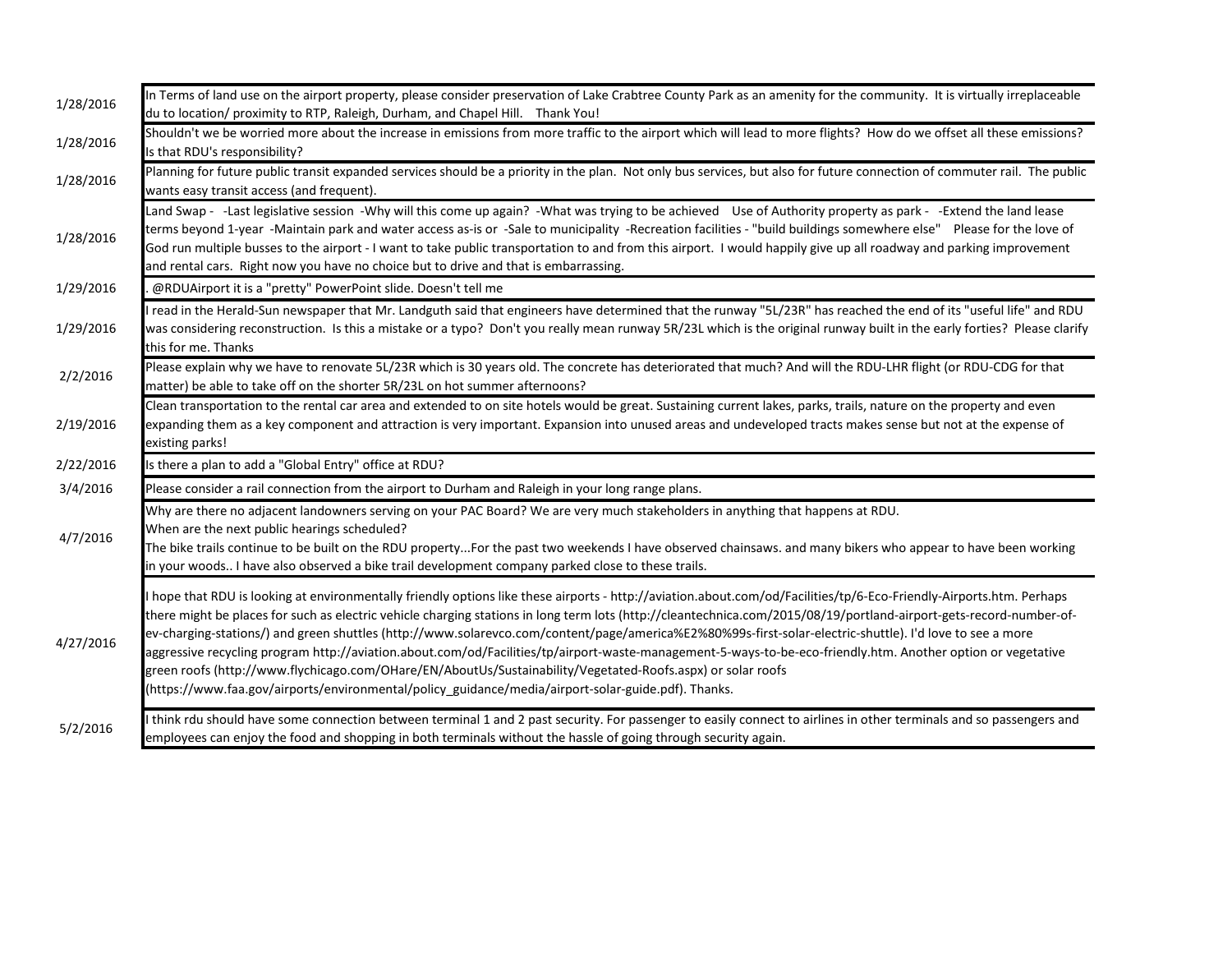|           | Dear Raleigh-Durham Airport Authority,<br>I just found out about the existence of the Master Plan - Vision 2040 for RDU and I am really excited to participate to the debate, from a deeply individualistic                                                                                                                                                                                                                                                                                                                                                                                                                                                                                                                                                                                                                                                                                                                                                                                                                                                                                                                                                                                                                                                                                                                                                                                      |
|-----------|--------------------------------------------------------------------------------------------------------------------------------------------------------------------------------------------------------------------------------------------------------------------------------------------------------------------------------------------------------------------------------------------------------------------------------------------------------------------------------------------------------------------------------------------------------------------------------------------------------------------------------------------------------------------------------------------------------------------------------------------------------------------------------------------------------------------------------------------------------------------------------------------------------------------------------------------------------------------------------------------------------------------------------------------------------------------------------------------------------------------------------------------------------------------------------------------------------------------------------------------------------------------------------------------------------------------------------------------------------------------------------------------------|
|           | perspective.                                                                                                                                                                                                                                                                                                                                                                                                                                                                                                                                                                                                                                                                                                                                                                                                                                                                                                                                                                                                                                                                                                                                                                                                                                                                                                                                                                                     |
| 5/2/2016  | I would bring two points to your attention, both really simple and both arising from personal needs:                                                                                                                                                                                                                                                                                                                                                                                                                                                                                                                                                                                                                                                                                                                                                                                                                                                                                                                                                                                                                                                                                                                                                                                                                                                                                             |
|           | First: would you consider opening new routes towards Italy, possibly Rome?                                                                                                                                                                                                                                                                                                                                                                                                                                                                                                                                                                                                                                                                                                                                                                                                                                                                                                                                                                                                                                                                                                                                                                                                                                                                                                                       |
|           | Second: if Ryanair is trying to making it to the US, RDU would probably be a perfect choice. As a frequent flier, Ryanair would surely be my first choice too. Would you<br>consider attracting the company to RDU?                                                                                                                                                                                                                                                                                                                                                                                                                                                                                                                                                                                                                                                                                                                                                                                                                                                                                                                                                                                                                                                                                                                                                                              |
|           | Thank you very much for your time and consideration.                                                                                                                                                                                                                                                                                                                                                                                                                                                                                                                                                                                                                                                                                                                                                                                                                                                                                                                                                                                                                                                                                                                                                                                                                                                                                                                                             |
| 5/5/2016  | Planning should include a light rail line running through the airport such as exists at ATL, ORD, DCA or JFK.                                                                                                                                                                                                                                                                                                                                                                                                                                                                                                                                                                                                                                                                                                                                                                                                                                                                                                                                                                                                                                                                                                                                                                                                                                                                                    |
| 5/8/2016  | Will any footprint be available for tail tracks of a possible passenger rail spur into the terminal complex?                                                                                                                                                                                                                                                                                                                                                                                                                                                                                                                                                                                                                                                                                                                                                                                                                                                                                                                                                                                                                                                                                                                                                                                                                                                                                     |
| 5/27/2016 | RDU needs a third runway and LOTS more space for its privately owned companies to operate. Especially with the upcoming, multi year closure of 23r/5l, RDU will be<br>a madhouse.                                                                                                                                                                                                                                                                                                                                                                                                                                                                                                                                                                                                                                                                                                                                                                                                                                                                                                                                                                                                                                                                                                                                                                                                                |
| 5/30/2016 | As a relatively frequent business flier from RDU, one thing that has worked well for more than 10 years is airport parking--in that period I NEVER had difficulty finding<br>an on-site parking place. However, the recent "improvements" added, with three tiers of parking left me almost missing my plane when i and many others were<br>surprised to arrive and find the "entire deck full" and had to spend nearly 30 minutes going to and returning from "economy". I am puzzled as to how such an event<br>could happen, and why the changes were necessary. In thinking about the future on-site parking is critical.                                                                                                                                                                                                                                                                                                                                                                                                                                                                                                                                                                                                                                                                                                                                                                    |
| 5/31/2016 | RDU is a great airport and a tremendous resource for this area. I appreciate the effort to make long-range plans for the facility. However, I am also a user of the Lake<br>Crabtree County Park and especially the wooded trails areas. Please do not develop the wooded trails of Lake Crabtree County Park. Green spaces like this are a big<br>reasons why people like this area. If we pave and build over every wooded area we will lose the very appeal that has led to our successful growth and prosperity.                                                                                                                                                                                                                                                                                                                                                                                                                                                                                                                                                                                                                                                                                                                                                                                                                                                                             |
| 5/31/2016 | Would like to read all the comments sent back to RDU. I cannot get to the blog. Have requested how to do this several times and have had no response on how to get<br>information from the blog. How do I comment on Vision 2040?When I visit your site there is no way to comment. I am 70 years old and may not understand your<br>way of commenting but as an adjacent landowner I want to make sure you hear from me. I came to a PAC committee meeting this past week and spoke to Mr Sawyer<br>your webmaster and told him there are others that do not know how to twitter or answer via the internet. Public hearings needs to make all citizens have a way to<br>speak their opinions. I am concerned that those of us that are computer competent are being left out. In 1972, public hearings were announced 30 days ahead in<br>public notice. I am am a long time resident of this area and want to know how to comment. My husband and I have lived at this residence since 1972 and our land is<br>adjacent to airport property and have not been informed of changes that mostly effect our property. When I attended a PAC committee on May 26th, I spoke to your<br>webmaster about this problem for me and he indicated he would allow me to view the blog comments. I have not been able to to view these comments yet What do<br>I need to do to see all the blog comments? |
| 6/1/2016  | Hi there! I would LOVE to see a lactation room for traveling moms who are breastfeeding. This is a huge issue in many airports, but I would love to see RDU do                                                                                                                                                                                                                                                                                                                                                                                                                                                                                                                                                                                                                                                                                                                                                                                                                                                                                                                                                                                                                                                                                                                                                                                                                                   |
|           | something about it and give us moms privacy to pump or to nurse our little ones. Thank you for your consideration! #rdu2040                                                                                                                                                                                                                                                                                                                                                                                                                                                                                                                                                                                                                                                                                                                                                                                                                                                                                                                                                                                                                                                                                                                                                                                                                                                                      |
|           | As an international traveller, I was very disappointed to discover there are no lactation rooms at RDU.<br>Please include a space for a lactation room (not a family restroom, or restroom) in the master plan for RDU.                                                                                                                                                                                                                                                                                                                                                                                                                                                                                                                                                                                                                                                                                                                                                                                                                                                                                                                                                                                                                                                                                                                                                                          |
| 6/1/2016  | Thank you                                                                                                                                                                                                                                                                                                                                                                                                                                                                                                                                                                                                                                                                                                                                                                                                                                                                                                                                                                                                                                                                                                                                                                                                                                                                                                                                                                                        |
|           |                                                                                                                                                                                                                                                                                                                                                                                                                                                                                                                                                                                                                                                                                                                                                                                                                                                                                                                                                                                                                                                                                                                                                                                                                                                                                                                                                                                                  |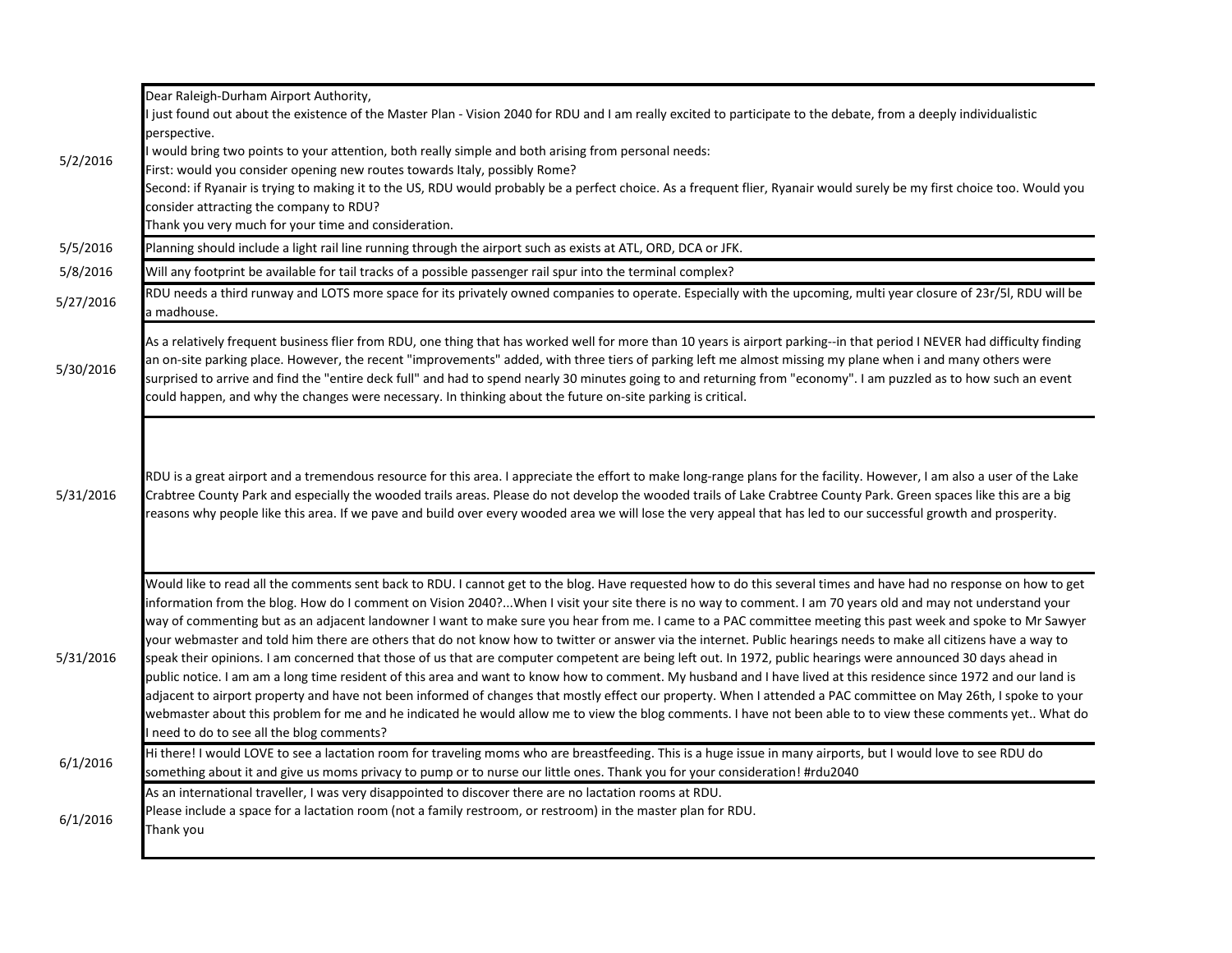| 6/1/2016 | Please include a lactation room in the future plans for RDU. Most airports have them, and a bathroom is not a suitable location.<br>Thanks!                                                                                                                                                                                                                                                                                                                                                                                                                                                                                                                                                                                                                                                                                                                                                                                |
|----------|----------------------------------------------------------------------------------------------------------------------------------------------------------------------------------------------------------------------------------------------------------------------------------------------------------------------------------------------------------------------------------------------------------------------------------------------------------------------------------------------------------------------------------------------------------------------------------------------------------------------------------------------------------------------------------------------------------------------------------------------------------------------------------------------------------------------------------------------------------------------------------------------------------------------------|
| 6/1/2016 | Please give consideration to the following: 1) Lowest possible impact on Umstead State Park; 2) Minimize the noise to nearby communities, especially late at night; 3)<br>Don't make the traffic on I-40 any worse at rush hour. Thank you!                                                                                                                                                                                                                                                                                                                                                                                                                                                                                                                                                                                                                                                                                |
| 6/1/2016 | Prefer Alt #8 with 14/32 removed and parallel to 5R/23L NE of RDU vortac; Also liked Alt #2 if new development is used for G.A. and cargo - It will make getting to the<br>FBO easier (Less traffic)                                                                                                                                                                                                                                                                                                                                                                                                                                                                                                                                                                                                                                                                                                                       |
| 6/1/2016 | would like this sustainably developed, with as little impact on green space as possible. Our parks and open space are our assets. Go up and not out with buildings.<br>Include public transportation to and from airports.                                                                                                                                                                                                                                                                                                                                                                                                                                                                                                                                                                                                                                                                                                 |
| 6/1/2016 | Please incorporate more family-friendly and working women facilities, including: Dedicated lactation facilities not in bathroom; Play space for kids near gate areas                                                                                                                                                                                                                                                                                                                                                                                                                                                                                                                                                                                                                                                                                                                                                       |
| 6/1/2016 | Lake Crabtree County Park is a huge part of this area's equivalent of "Central Park." Please keep it as open space! Both Lake Crabtree County Park and all land<br>between Umstead and Lake Crabtree                                                                                                                                                                                                                                                                                                                                                                                                                                                                                                                                                                                                                                                                                                                       |
| 6/1/2016 | Please factor public transportation options for nearby neighborhoods. It would be nice if Bus 100 stopped on Glenwood Avenue.                                                                                                                                                                                                                                                                                                                                                                                                                                                                                                                                                                                                                                                                                                                                                                                              |
| 6/1/2016 | Please incorporate more public transportation into plan (light rail, buses, not just more parking). Expansion north of terminal 2 is preferred. Less expansion toward<br>Umstead (that is the reason why we love this area.) More sustainable building and planning (environmentally friendly planning and construction)                                                                                                                                                                                                                                                                                                                                                                                                                                                                                                                                                                                                   |
| 6/1/2016 | A room for breastfeeding mothers would be very beneficial for nursing mothers or mothers who need to express breastmilk while traveling. This would be a small<br>investment with large returns. And I am surprised an airport this size does not already have these accomodations.                                                                                                                                                                                                                                                                                                                                                                                                                                                                                                                                                                                                                                        |
| 6/1/2016 | Key thoughts: Keep rental cars in core; Use extensions to existing terminals to "sweat assets;" try and connect T1 and T2 for passengers                                                                                                                                                                                                                                                                                                                                                                                                                                                                                                                                                                                                                                                                                                                                                                                   |
| 6/1/2016 | Having a single terminal be helpful.                                                                                                                                                                                                                                                                                                                                                                                                                                                                                                                                                                                                                                                                                                                                                                                                                                                                                       |
| 6/1/2016 | Space for families should be a priority, particularly lactation spaces. Family restrooms are not acceptable for expressing milk with a breast pump or for private<br>breastfeeding. A private clean space with comfortable seating and a table with a nearby outlet is needed. No toilet should be shared with this space. Further, clear<br>signage and educated staff should be able to direct mothers to the designated stations. Lactation spaces could be for individuals or larger rooms with partitions for<br>multiple mothers. Over 400+ women have used the Mamava map on their website to indicate the need for lactation space now, not for 2040. I would be happy to<br>facilitate communication with mothers who are lactating if the team would like input from this demographic. Thanks. Play areas for children in the terminals would<br>also be wonderful. We do love observation park outside already. |
| 6/1/2016 | Would like to have a representative on the planning for master plan that is an adjacent landowner. I am one.                                                                                                                                                                                                                                                                                                                                                                                                                                                                                                                                                                                                                                                                                                                                                                                                               |
| 6/1/2016 | wish I could have attended. Please keep informing us on the upcoming meetings; I will make sure to take time off work to be there! Thank you @flyrdu                                                                                                                                                                                                                                                                                                                                                                                                                                                                                                                                                                                                                                                                                                                                                                       |
| 6/2/2016 | Please consider a space for nursing mothers to either feed their babies when travelling or to have a space to pump in private in all terminals.                                                                                                                                                                                                                                                                                                                                                                                                                                                                                                                                                                                                                                                                                                                                                                            |
| 6/2/2016 | Open space next to Lake Crabtree County Park is important and that parcel should not become office/hotel. There is a ton of office/hotel/apt space with 1.5 miles of<br>current airport foot print. I think it would be better to put hotels and office around Pleasant Grove Church Rd. And Alternative #2 is bad.                                                                                                                                                                                                                                                                                                                                                                                                                                                                                                                                                                                                        |
| 6/2/2016 | I think the end of Terminal 1 where the baggage claim should be renovated so airline passengers should wait inside for either airport shuttle buses or their families or<br>taxi cabs.                                                                                                                                                                                                                                                                                                                                                                                                                                                                                                                                                                                                                                                                                                                                     |
| 6/2/2016 | think the other end of terminal 1 should be renovated just in case new airlines start flying in to RDU airport like TWA Midway US Airways Eastern Airlines Northwest<br>New York Air More additions restaurants airport shuttle pick ups hotels and motels                                                                                                                                                                                                                                                                                                                                                                                                                                                                                                                                                                                                                                                                 |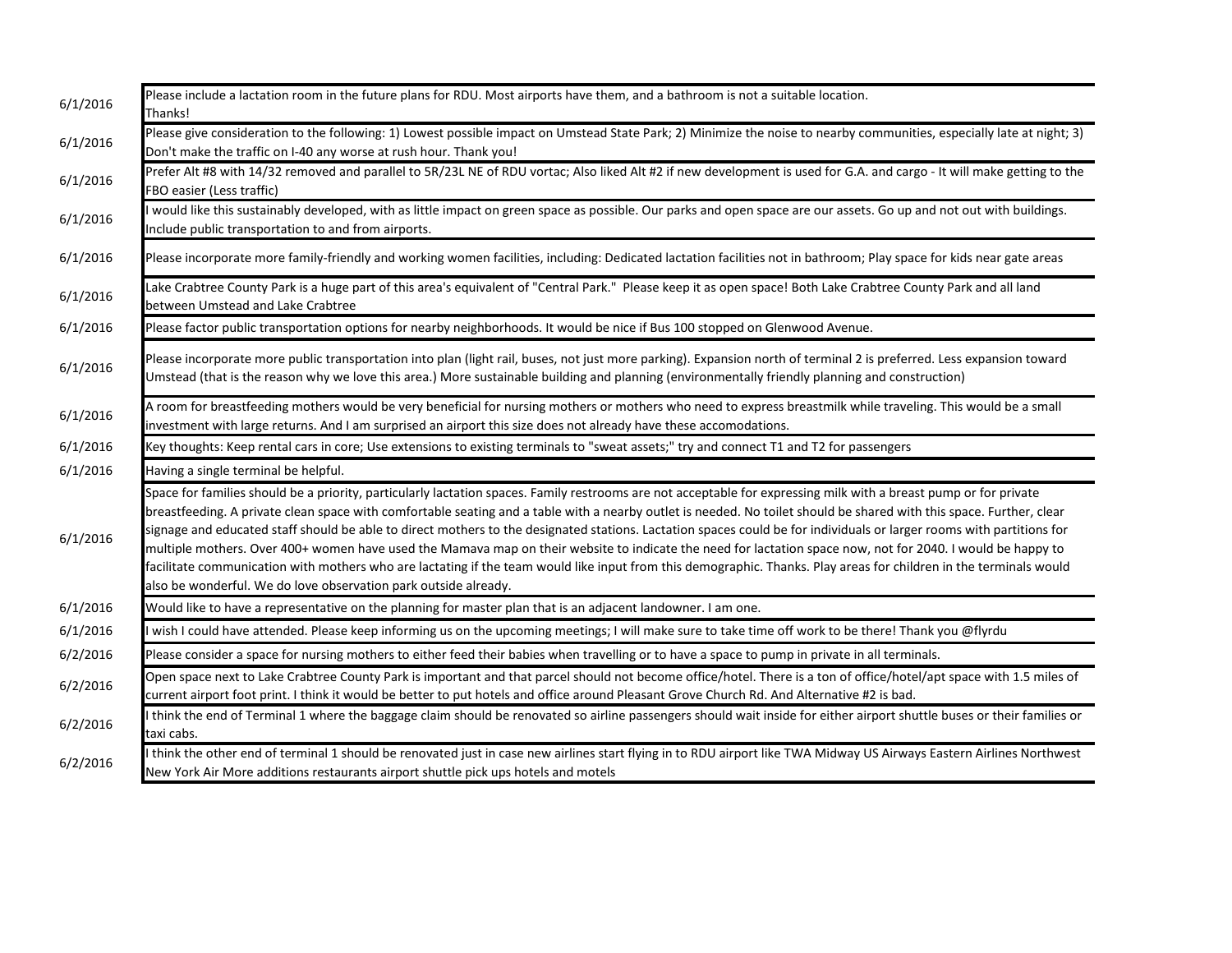| 6/2/2016 | Funding future expansion seems like one of the RDU Airport's most significant challenges which in turn has pushed the airport to consider land development for non-<br>aernautical purposes as a potential source of funding. Development of Lake Crabtree County Park and areas surrounding it and Umstead State Park would be a<br>significant loss to the community. I would like to hear about funding avenues for future expansion at future planning meetings. While airport revenues may have been<br>exhausted, alternative souces could be considered to minimize the need for non-aernautical land development. Reducing operating costs through self-supporting<br>projects such as LED retro-fits of roadway and parking garage lighting, central utility plant upgrades, and retro-commissioning should all be considered.                                                                                                                                                                                                                                                                                                                                            |
|----------|------------------------------------------------------------------------------------------------------------------------------------------------------------------------------------------------------------------------------------------------------------------------------------------------------------------------------------------------------------------------------------------------------------------------------------------------------------------------------------------------------------------------------------------------------------------------------------------------------------------------------------------------------------------------------------------------------------------------------------------------------------------------------------------------------------------------------------------------------------------------------------------------------------------------------------------------------------------------------------------------------------------------------------------------------------------------------------------------------------------------------------------------------------------------------------|
| 6/2/2016 | The central core of the landside area is already crowded. Plans to move more parking and rental cars to a remote location with a people mover of consolidated<br>shuttle is great. A consolidated rental car center is definitely necessary. Options that put the rental car terminal near I-40 will allow for connection with future light<br>rail, bus rapid transit or commuter rail. Please increase spped limits on Brantley Blvd at areas not directly at the terminal. A distinct Terminal 3 with separate parking,<br>roadway, check-in, etc. seems excessive given forecasted demand. T1 seems underutilized (gates/surface area) and less crowded, so additions to both T1 and T2<br>should be used rather than solely expanding T2. The observation park is be far my favorite thing about RDU. Consider building an indoor observation tower in a future<br>terminal expansion if possible without obstructing control tower views.                                                                                                                                                                                                                                    |
| 6/2/2016 | I strongly believe in RDU having a museum or public exhibits on the history of North Carolina aviation. I do not feel currently, that the airport that serves the capital<br>emphasizes our status as "First in Flight." RDU, and the state, has a rich history. Also, let's keep RDU hobby friendly with observation decks in all alternativeswith<br>clear viewing. As a plane spotter hobbyist, and aviation lover, RDU has always been a haven and I'm proud to call it my home airport. I hope with and decision made<br>that RDU keeps its "park" atmosphere--as opposed to the concrete jungles that many airports are. Looking forward to an extension of T2's apron. Fingers crossed for<br>more international destinations. Also, it'd be great to integrate T1's old tower.                                                                                                                                                                                                                                                                                                                                                                                             |
| 6/2/2016 | Airport authority board and individual board members should be advocates for Triangle-wide rapid transit/light rail. Let's join other first class airports in major<br>communities.                                                                                                                                                                                                                                                                                                                                                                                                                                                                                                                                                                                                                                                                                                                                                                                                                                                                                                                                                                                                |
| 6/2/2016 | As a director at an area pharmarceutical companmy and an outdoor enthusiast I am aware of the necessary balance between convenience and land use. I fly a fair<br>amount and the airports I tend to like are compact. Airports I don't like are spread out in one way or another. For example Denver is too hard to make a connection in<br>and the rental facility is too far from the airport. I prefer an airport like Heathrow which is much more centralized. On a separate note, many of my prime staff (young,<br>educated, technocentric) employees use the area surrounding the airport for mountain bikingm running, hiking and kayaking on Lake Crabtree. The proximity<br>between Research Triangle Park and Umstead and Lake Crabtree are attractive assets when selling my company to potential employees that could move to Boston,<br>San Diego, DC, or other areas. Any negative impact to the recreational use for the surrounding land would be objectionable and have a negative impact on the<br>demographics of the area. I like the plan that leave the current areas that are used recreationally untouched and removed from the airport changes proposed. |
| 6/2/2016 | Really like the ideas that have been generated for the RDU Airport. Would like to see land use integration, especially a hotel. Would be interested to learn about the<br>air cargo forecasts for the RDU airport. The Airport Blvd exit is extremely busy during peak commute hours and is a chokepoint for the RDU airport. Need solutions<br>along I-40 and the Airport Blvd exit to eliminate the chokepoint. I never take the route to go to the airport.                                                                                                                                                                                                                                                                                                                                                                                                                                                                                                                                                                                                                                                                                                                     |
| 6/2/2016 | Topics to consider: Promotion of mass transit/bus to terminals, conflicting land uses/noise.                                                                                                                                                                                                                                                                                                                                                                                                                                                                                                                                                                                                                                                                                                                                                                                                                                                                                                                                                                                                                                                                                       |
| 6/2/2016 | RDU may get an underground transportation system. Do you believe this will help alleviate traffic problems? ht.ly/ZWn3300RjkP                                                                                                                                                                                                                                                                                                                                                                                                                                                                                                                                                                                                                                                                                                                                                                                                                                                                                                                                                                                                                                                      |
| 6/3/2016 | @RDUAirport How about walkways for pax to walk to/from terminals w/o crossing traffic? Standard at most airports for 20 years.                                                                                                                                                                                                                                                                                                                                                                                                                                                                                                                                                                                                                                                                                                                                                                                                                                                                                                                                                                                                                                                     |
| 6/3/2016 | @RDUAirport I think you need to toss out all options that place a runway other than where you guys said one will be the last 20 years.                                                                                                                                                                                                                                                                                                                                                                                                                                                                                                                                                                                                                                                                                                                                                                                                                                                                                                                                                                                                                                             |
| 6/3/2016 | @RTATriangle @RDUAirport Reschedule 6/28th meeting. Not enough notice for folks,date just announced at public hearing                                                                                                                                                                                                                                                                                                                                                                                                                                                                                                                                                                                                                                                                                                                                                                                                                                                                                                                                                                                                                                                              |
| 6/7/2016 | A detail to think about as the Wake County Transit Plan moves forward. Tunnels and low emission buses/vans can successfully cohabitate.<br>There is still a footprint around Park/RDU Central which could have this dug in. Especially when the old Terminal C garage is taken out.<br>https://en.wikipedia.org/wiki/Downtown Seattle Transit Tunnel?wprov=sfsi1                                                                                                                                                                                                                                                                                                                                                                                                                                                                                                                                                                                                                                                                                                                                                                                                                   |
| 6/7/2016 | The @RDUAirport is making some changes and needs your help to figure out where improvements are needed. http://buff.ly/25KbJHr                                                                                                                                                                                                                                                                                                                                                                                                                                                                                                                                                                                                                                                                                                                                                                                                                                                                                                                                                                                                                                                     |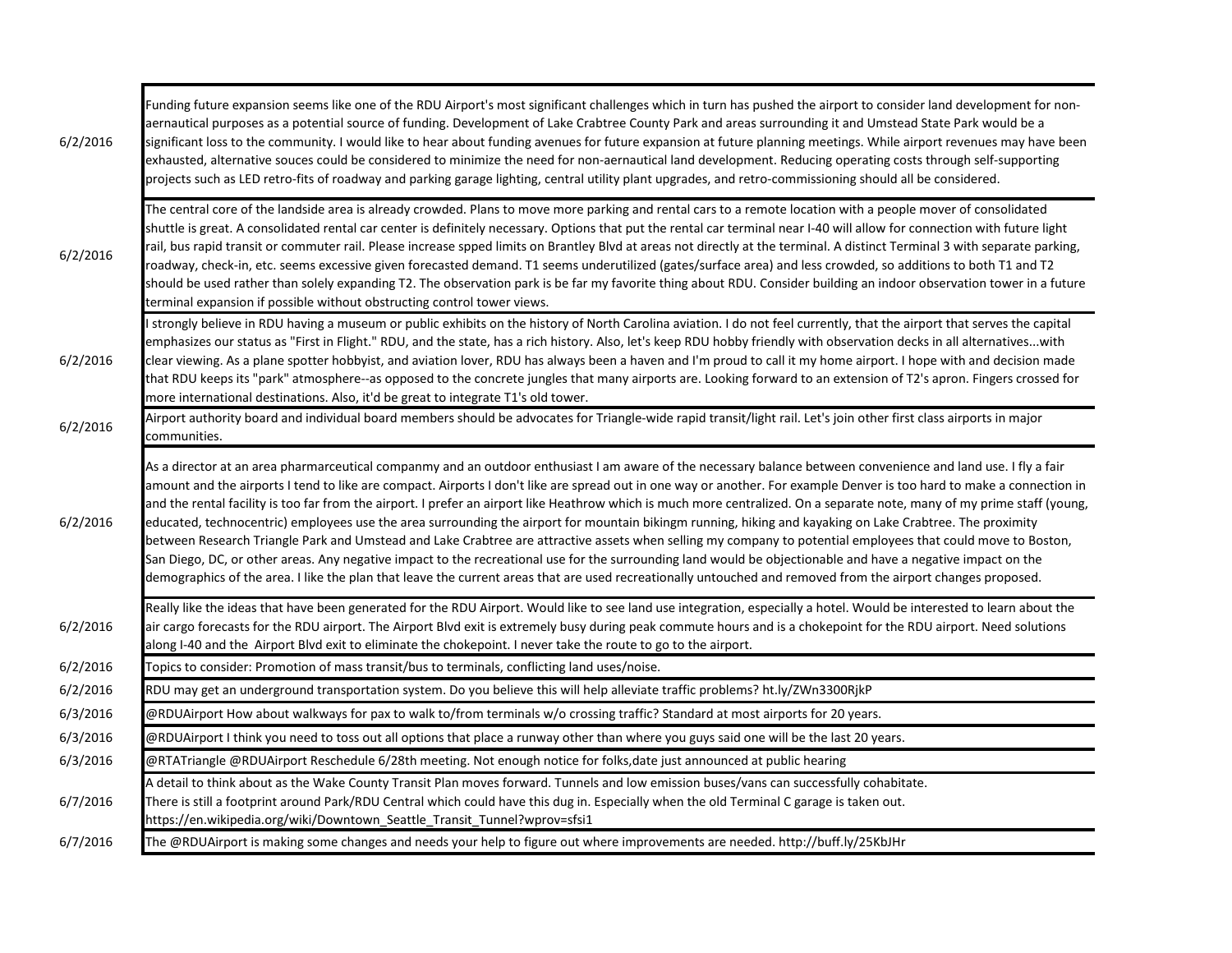| 6/8/2016  | would like to add more comments. I plan to attend the June 28 meeting to see more of your plans for the surrounding airport land. I work at SAS, I live in Cary, I use<br>the airport, but I also heavily use Lake Crabtree, Umstead State park, and the surrounding green space. I would love to see as much of the green space saved as<br>possible. This land should be developed in a way that showcases our beautiful land, not just shops, offices, stores which everyone has. One idea is an IMBA<br>(International Mountain Bike Association) ride center that could be built adjacent to the airport. People would fly here for that and it would bring lots of people to the<br>area. There is nothing like that in this state yet. We need to maintain Lake Crabtree and the trails that go with it. It is the most heavily used park in the Wake County<br>system. Please consider doing something out-of-the ordinary that benefits the quality of life here. Another quarry is not what we need. Getting rid of an existing park<br>is not either. The airport has been a wonderful steward of the land and the community. I hope that will continue.                                                                                                                                                                                                                                                                                                                                                                                                                                                                                                                                                                                                                                                                                                                                                                                                                                                                                           |
|-----------|---------------------------------------------------------------------------------------------------------------------------------------------------------------------------------------------------------------------------------------------------------------------------------------------------------------------------------------------------------------------------------------------------------------------------------------------------------------------------------------------------------------------------------------------------------------------------------------------------------------------------------------------------------------------------------------------------------------------------------------------------------------------------------------------------------------------------------------------------------------------------------------------------------------------------------------------------------------------------------------------------------------------------------------------------------------------------------------------------------------------------------------------------------------------------------------------------------------------------------------------------------------------------------------------------------------------------------------------------------------------------------------------------------------------------------------------------------------------------------------------------------------------------------------------------------------------------------------------------------------------------------------------------------------------------------------------------------------------------------------------------------------------------------------------------------------------------------------------------------------------------------------------------------------------------------------------------------------------------------------------------------------------------------------------------------------|
| 6/8/2016  | As a resident of Chapel Hill and Durham for most of my life, I've gotten the pleasure to see the area grow tremendously over the last 30 or so years, including our<br>airport. I currently live in Durham and work in Raleigh, and my family uses RDU Airport several times a year, mainly to fly to the west coast. Of the alternatives<br>provided in the Master Plan, none by themselves stand out as a clear favorite. However, there are concepts within several of the alternatives that I like for various<br>reasons.<br>Alternative 2 is the only option that allows for complete post-security connectivity between all commercial gates. Most other airports allow for connectivity between<br>terminals without having to leave secured space. By allowing this, RDU would put itself in a more flexible situation in regards to airlines availability to use gates in<br>multiple terminals, and would remove potential barriers that are currently blocking airlines from expanding their service even more to RDU.<br>Alternatives 1, 3, 4, 5, 6, 7, and 8 provide the most commercial-length runways, since Alternatives 2 and 9 would construct a replacement runway for 14/32, which is<br>considerably smaller than commercial aircraft can use. I think that having more runways that are serviceable to commercial flights would provide the most<br>opportunity for growth.<br>Alternatives 4, 6, and 7 integrate the rental car facilities with the public parking and transit, which is very convenient when I experience this at other airports. It also<br>consolidates the overall plan to the immediate terminal area, which allows for other ventures to be realized in the other areas of the property.<br>To conclude, each alternative has aspects that would be of substantial improvement to the current facilities. My suggestion would be to utilize the terminal and gate<br>configuration shown in Alternative 2, and construct the runway and parking/rental car/transit facilities shown in Alternatives 4, 6, or 7. |
| 6/9/2016  | @TriangleBIZJrnl I am now scared that @RDUAirport will get too big                                                                                                                                                                                                                                                                                                                                                                                                                                                                                                                                                                                                                                                                                                                                                                                                                                                                                                                                                                                                                                                                                                                                                                                                                                                                                                                                                                                                                                                                                                                                                                                                                                                                                                                                                                                                                                                                                                                                                                                            |
| 6/10/2016 | attended the Durham presentation on 02JUN2016 and appreciate the information and opportunity to comment. As a frequent flyer for business (e.g., 40+ RDU<br>departures each year since 1996) I have seen many changes at RDU. I have not spent a lot of time reviewing the plans in detail but wanted to make a few general<br>comments first:<br>1) Please add a cell phone lot;<br>2) Passenger Pick up at Terminal 2 needs substantial improvement - especially if adding gates;<br>3) Add a right turn lane for the back exit onto W. International Drive to keep traffic flowing more efficiently; and<br>4) Please consider the addition of Free Wi-Fi (many airports have it now).<br>Regarding the plans, I favor expansion on the Terminal 2 side. As an avid supporter of Umstead State Park and our green-ways, I strongly oppose any development<br>that moves closer to the park since you can already hear the airport noise when you are hiking and trying to remove yourself from the cityscape.<br>specifically favor Alternatives 6, 7, & 8 for the plans presented. Expansion is preferred over building a new terminal and in my experience, less confusing for travelers<br>to have one long terminal rather than having to take a tram or bus (horrible option!) to another terminal.<br>hope to attend the 28JUN2016 meeting. Again, thanks for the presentation and I do hope to see that public input is taken seriously in the decision making process.                                                                                                                                                                                                                                                                                                                                                                                                                                                                                                                                                                             |

п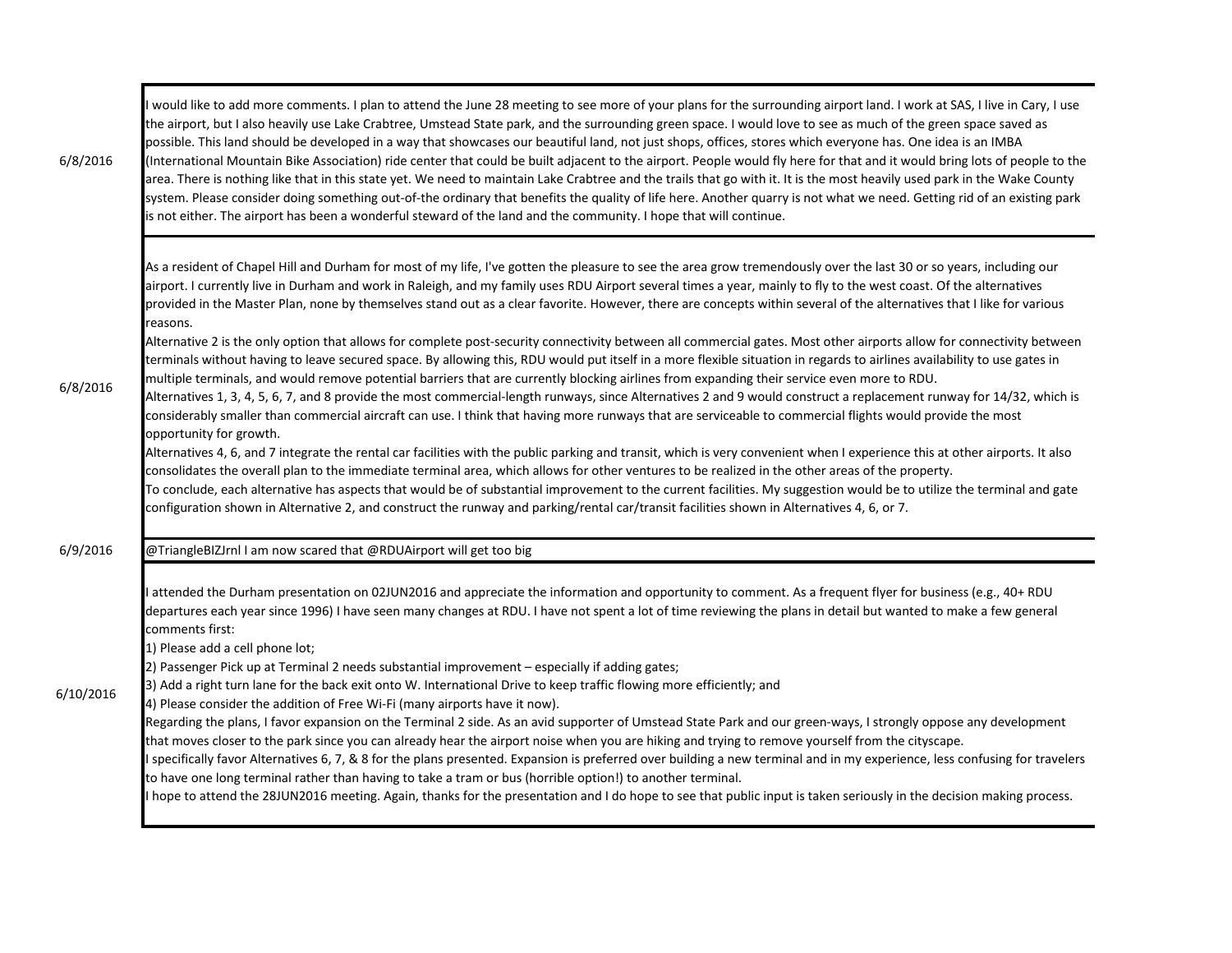## June 9 2016

To: RDU Airport Authority

Re: Nine Alternatives, Vision 2040 Master Plan , presented to public June 1 and 2 2016

In 1980 and 1994 The Umstead Coalition, with active participation from citizens and local/state governments and other stakeholders worked to ensure the Master Plan does NOT put a runway closer to William B. Umstead State Park. And, most importantly, no increased 'taking' of Park land by noise generated by the RDU Airport.

Please accept these comments as preliminary feedback on the 9 alternatives presented at the June 1 and 2, 2016 Public Meetings. The land use/development plan will be integral to how the RDU Airport interacts with the community and its surrounding land owners, including William B. Umstead State Park. As such, it is difficult to give a full evaluation of the alternatives without the land use/development plans associated with each alternative.

Our recommendation for the 9 alternatives presented is NOT to include any aviation or land use alternative that increases noise for William B. Umstead State Park users. For example, it appears that Alternatives 1, 2 and 9 may be detrimental to William B. Umstead State Park due to construction of runways closer to William B. Umstead State Park.

The relocation of the General Aviation Runway such that it does NOT point aircraft over William B. Umstead State Park could provide decreased aircraft noise to William B. Umstead State Park users and should be considered in the selected alternatives.

William B. Umstead State Park is protected by several State and Federal laws and regulations. These include:

Precedent from the Agreement between the U.S Department of Transportation and the Department of the Interior. In 1970, an agreement was reached between the U.S Dept. of Transportation and the Department of the Interior that noise levels in the Everglades National Park, " shall not be greater than a Composite Noise Rating (CNR) of 90 (equivalent to 55 LDN)." We have been concerned that the 55 LDN line penetrates far inside Umstead Park. We would request that any RDU Airport Master Plan strives to DECREASE aircraft noise to Park users, not increase.

Section 4(f) of the U.S. Department of Transportation Act of 1965, Section 138 of Title 23, USC states:

"It is hereby declared to be the national policy that special effort should be made to preserve the natural beauty of the countryside and public park and recreation lands, wildlife and waterfowl refuges, and historic sites. The Secretary of Transportation shall cooperate and consult with the Secretaries of the Interior, Housing and Urban Development, and Agriculture, and with the states in developing transportation plans and programs that include measures to maintain or enhance the natural beauty of lands traversed.....The Secretary shall not approve any program or project which requires the use of any publicly owned land from a public park, recreation area or wildlife and waterfowl refuge of national state, or local significance....unless (1) there is no feasible and prudent alternative to the use of such land, and (2) such program includes all possible planning to minimize harm to such park...... resulting from such use."

Section 4(f) can be invoked either by the physical taking or the use of land. In the U.S. Court of Appeals for the Ninth Circuit in the Brook vs. Volpe case (March 2, 1972), the court held that the introduction of noise levels into a recreation area is a "taking of land" and is subject to Section 4(f) requirements.

Section 6(f) of the Federal Land and Water Conservation Fund Act (PL88-578). Umstead State Park also falls under the conditions of Section 6(f) of the Federal Land and Water Conservation Fund (LWCF) Act of 1965, which stipulates that no property acquired or developed with LWCF Assistance shall be converted to other than

6/10/2016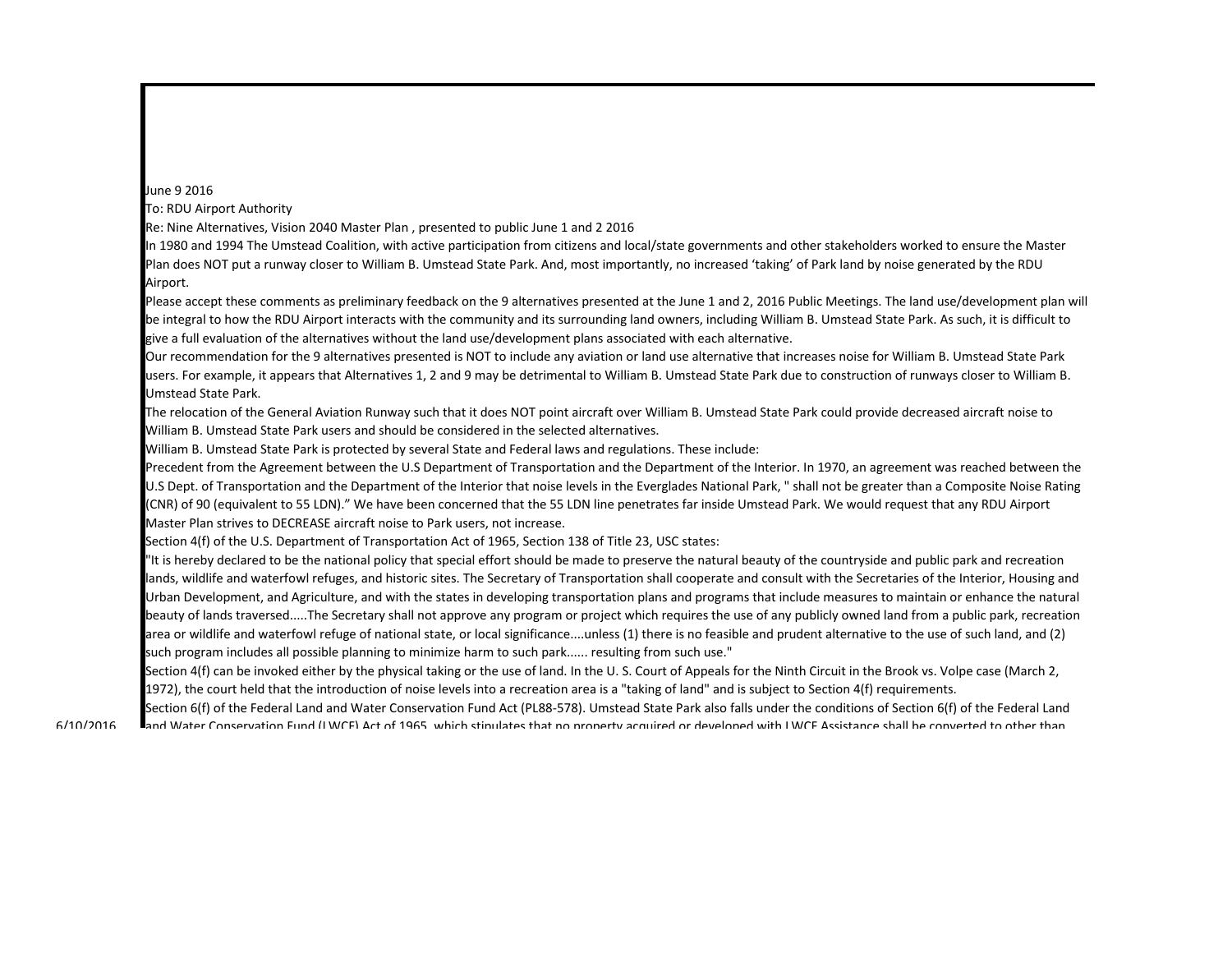$V_1 + V_2 + V_1 + V_2$ 

and water Conservation Fund (LWCF) Act of 1965, which stipulates that no property acquired or developed with LWCF Assistance shall be converted to other than public outdoor recreation without approval of the Secretary of the Interior.

Constitution of the State of North Carolina, Article XIV, Section 5 states:

"It shall be the policy of this State to conserve and protect its lands and waters for the benefit of all its citizenry, and to this end it shall be a proper function of the State of North Carolina and its political subdivisions to acquire and preserve park, recreational and scenic areas, to control and limit the pollution of our air and water, to control excessive noise...."

North Carolina State Nature and Historic Preserve Dedication Act. In 1973, the North Carolina General Assembly passed the State Nature and Historic Preserve Dedication Act to "prescribe the conditions and procedures under which properties may be specifically dedicated for the purposes enumerated by Article XIV, Section 5 of the North Carolina Constitution (Conservation of Natural Resources)" (G.S. 143-260.6 to 143-260.10).

William B. Umstead State Park 1943 Deed from the Federal Government. The final word in Umstead Park protection resides in the Deed, whereby the Park ownership was originally transferred from the Nation to the State. The Reverter Clause proclaims that:

"the grantee... shall use the property exclusively for public park, recreational, and conservation purposes.... Upon a finding that the grantee has failed to comply with these conditions during a period of more than three years, the lands and all improvements shall be returned to the jurisdiction of the U. S. Department of the Interior." National Park Service. Airport advocates have used criteria developed by the FAA to determine permissible noise levels. It has been found in Federal Court that this system is not applicable to park use. The judge's opinion explained that the FAA LDN data was generated for indoor occupancy and full-time residency. Park use is outdoor and occasional. On this premise, the National Park Service informed The Umstead Coalition during the last Master Plan process that any further airport expansion plans will be required to provide single event and background data.

As the RDU Airport Authority considers the land use/development plans, we would like to repeat that The Umstead Coalition supports the maintenance and enhancement of a substantial trail system along the Old Reedy Creek Road and greenway corridor connecting the Black Creek Greenway trail to William B. Umstead State Park's Reedy Creek Trail. The Umstead Coalition supports enhancing the economic vitality that this recreation and forested corridor brings to the community. Specifically, we would recommend continuing the recreational facilities at Lake Crabtree County Park, official trails along the Old Reedy Creek Corridor, and increased connective trails within William B. Umstead State Park. These trails also serve as the conduit connecting to the Black Creek Greenway Trail, American Tobacco Trail, and the networks of greenway trails in the Town of Cary and the City of Raleigh.

Revenue streams from this enhanced community asset would include: parking fees, hotel/airline and other tourism-related revenue streams. In addition, visitors and residents who are in the area to visit the recreational opportunities within and around William B. Umstead State Park, also provide revenue to nearby businesses and shops in the community.

The need to preserve and enhance this forested recreational corridor is evidenced by the current high public use rate. William B. Umstead State Park has an annual visitation rate of 1.3 million, Lake Crabtree County Park and the Old Reedy Creek Corridor/Black Creek Greenway have annual visitation rates over 500,000 (likely much more). The growth potential is evidenced by the current rapid rate of user increase and outpouring of community support for these recreational facilities. This forested, recreational corridor is part of the reason citizens and business decide to relocate to the Triangle and stay.

Having recently moved to Raleigh from .the Baltimore area we would like to recommend the parking system used at BWI. The system uses lights to identify open parking spots. If the spot is occupied the light is red. If the spot is open the light is green. It is so easy to find a parking spot with this system. Our brief experience with RDU has been very positive with the exception of inadequate parking signage over the holidays. Having given up on finding a spot in the garage we opted for long term parking. After driving all the way over to the lot we found it was full. Signage at the terminals should have informed us that the lot was full. Enhanced parking would be a plus.

6/11/2016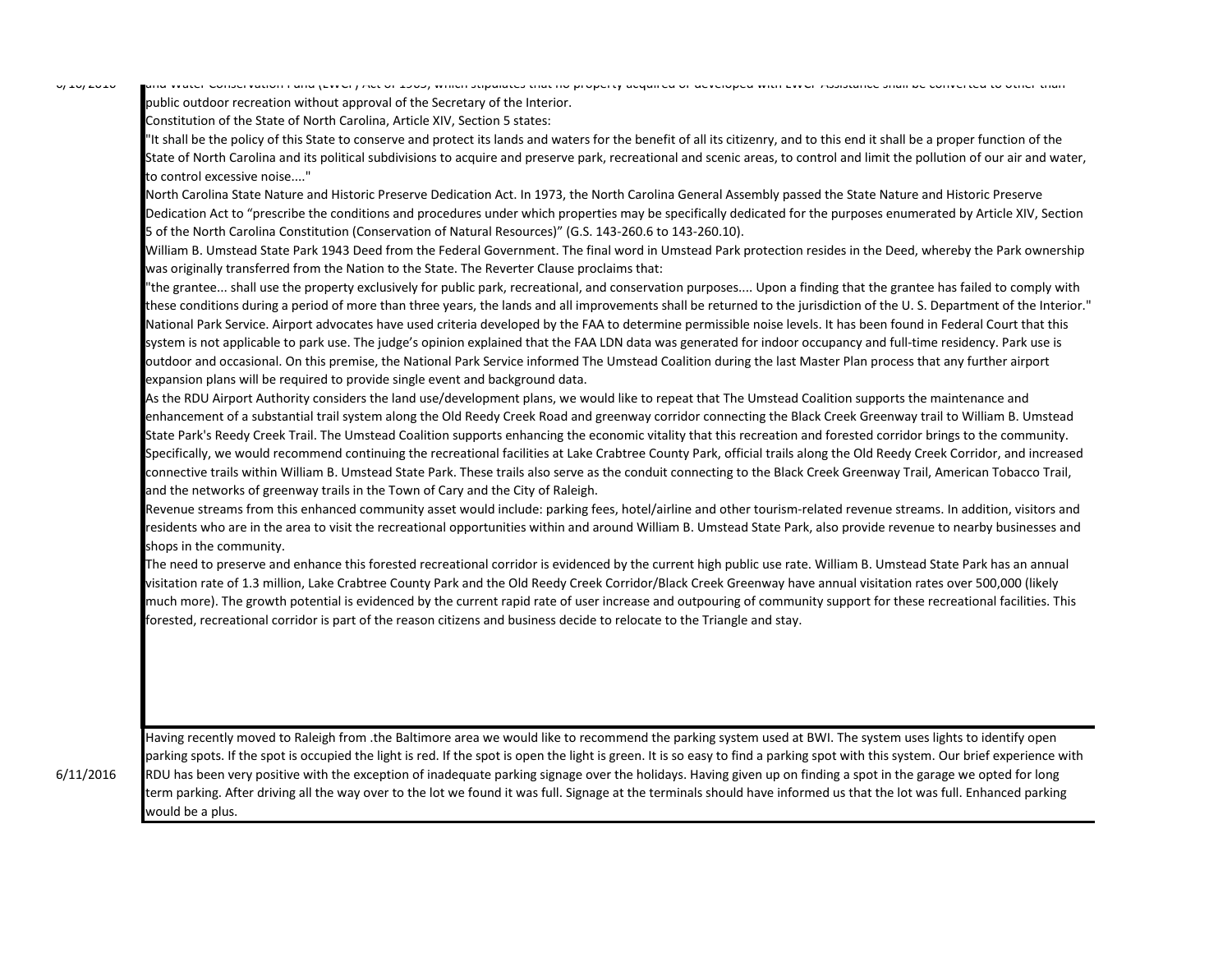| 6/13/2016 | On May 25 I was at Sycamore Group Camp Mess Hall, 8:00 - 8:30 a.m. (Wm. B. Umstead State Park). My morning was Not peaceful and quiet due to all the aircraft<br>taking off. It reminded me of time I lived at Incirlik A. B. Turkey and the build up to the 1st Gulf War. I lived next to the main runway and the constant air traffic taking<br>off and landing. That is part of living on a NATO airbase during war time. Not something I'd expect while visiting Umstead State Park early in the a.m. for some quiet<br>time away from everyday life noise, traffic and hub-bub.<br>We want a Reduction of air traffic over the park, Not an increase. Changing runway 14-32 to be parallel to other runways would be progress towards this. And a major<br>runway should not be built closer to Umstead State Park if that would result in increased noise in the Park.                                                                                                                                                                                                                                                                                                                                                                                                                                                                                                                                                                                                                                               |
|-----------|----------------------------------------------------------------------------------------------------------------------------------------------------------------------------------------------------------------------------------------------------------------------------------------------------------------------------------------------------------------------------------------------------------------------------------------------------------------------------------------------------------------------------------------------------------------------------------------------------------------------------------------------------------------------------------------------------------------------------------------------------------------------------------------------------------------------------------------------------------------------------------------------------------------------------------------------------------------------------------------------------------------------------------------------------------------------------------------------------------------------------------------------------------------------------------------------------------------------------------------------------------------------------------------------------------------------------------------------------------------------------------------------------------------------------------------------------------------------------------------------------------------------------|
| 6/13/2016 | will have to say that I am a bit concerned with the way this process is playing out on a few fronts. It seems like meetings are not announced very far in advance, at<br>least in I any public forum and that it is not clear how public comments will be taken or if they will even be considered in the process at all.<br>For instance, as of this writing on June 13 there is no mention of whe the 4th meeting if hit be where the non aviation operations land will be talked about. I have<br>heard through another source that this meeting will be held June 28 possibly, which is just two weeks away. For a public meeting that does not seem like enough<br>notice. Also, is there any official forum other than this web submittal for comments?<br>Also, I am quite concerned that 3 of the 9 plans shown have additional or replacement runways shown Southeast of current runway facilities. For at least 20 years, all<br>that has been talked about and shown has been a third runway to the Northwest of the current facilities. People have been able to rely on this information published<br>by the airport authority and have made decisions based upon that. To now potentially turn around and do an about face is not exactly engendering good feelings as<br>how the rest of this process will go and how friendly it will be to the general public.<br>call on the Airport Authority to abandon all plans that add runways in any location other than where it has been shown for two decades. |
| 6/14/2016 | As a valuable part of the community, RDU must take a leadership role in protecting our unique natural resources. Umstead Park is an historic treasure and a natural<br>resource that is unparalleled in other metropolitan areas. Any development plans must protect Umstead and not impinge on it with development or aircraft noise.<br>RDU not only has a chance to protect Umstead, but is also uniquely positioned to enhance the park. For instance, by protecting the corridor along Old Reedy Creek<br>Road that connects Lake Crabtree to Umstead along the banks of Crabtree Creek. The banks of Crabtree Creek in this area are a sensitive microenvironment with<br>species that are only common a few hundred miles to the West. Moreover, this provides a continuous passageway for wildlife stretching for miles from Morrisville all<br>the way to North Raleigh.<br>Lake Crabtree County Park is a cherished location providing recreation opportunities in a quickly growing and increasingly dense part of the Triangle. With near<br>complete commercial development of the remaining banks of the lake, this park provides recreation access to the lake as well as mountain bike and running/hiking<br>trails, picnic areas, wide grassy fields and so much more.<br>There are countless users of these resources and we will remain highly involved in this process. We only hope that RDU will show itself to be an ally of the residents in<br>the Triangle area.                                 |
| 6/17/2016 | We live in the New Light Creek area of Falls Lake and wondering if the plans for Vision2040 will change the flight paths for our area. Right now it is hard to hold a<br>conversation outside while planes are overhead. Also it is a major distraction while trying to enjoy the serenity of the lake and wildlife.<br>Any feedback would be greatly appreciated.<br>Thank You,                                                                                                                                                                                                                                                                                                                                                                                                                                                                                                                                                                                                                                                                                                                                                                                                                                                                                                                                                                                                                                                                                                                                           |
| 6/26/2016 | I would like to express my desire to have RDU sell the land occupied by Crabtree County Park to Wake County. I also hope the frequency of flights over original Cary<br>will not continue to increase. Fortunately I am close to a position of being able to relocate my residence if I feel the need.                                                                                                                                                                                                                                                                                                                                                                                                                                                                                                                                                                                                                                                                                                                                                                                                                                                                                                                                                                                                                                                                                                                                                                                                                     |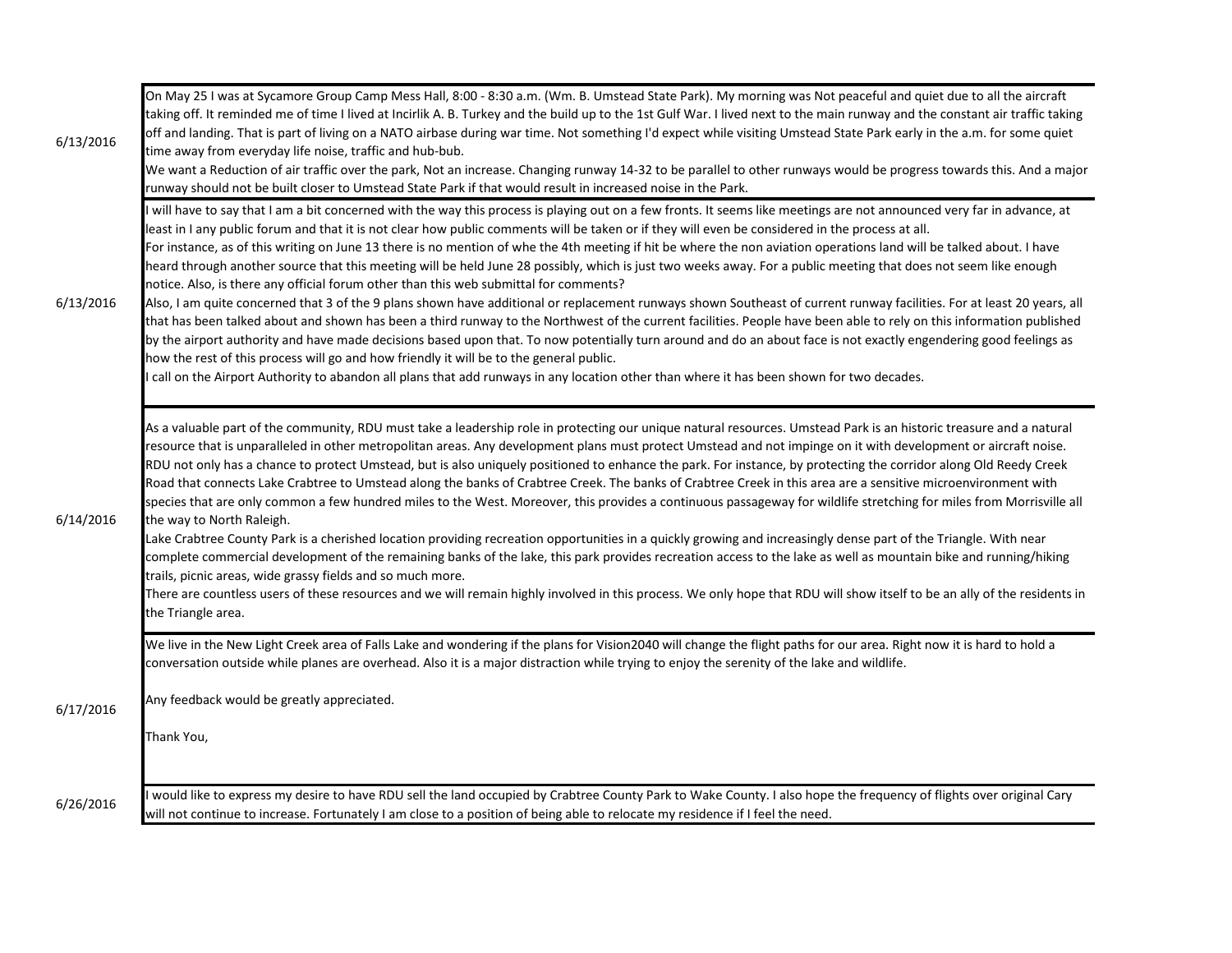| 6/27/2016 | I use RDU. I think it's development has been managed well. It's a regional resource with a positive contribution to our quality of life.<br>I also use Umstead State Park, which is indeed also an important feature of our quality of life. I was at Umstead this past Sunday, and when I left - at 10 am - the<br>parking lot was completely full and cars were parked along the edge of the entrance road.<br>urge you, in your development planning, to be considerate and respectful of your neighbor. I urge you not to develop in a manner which negatively impacts the<br>value of your neighbor's property.                                                                                                                                                                                                                                                                                                                                                                                                                                                                                                                                                                                                                                                                                                                                                                                                                                                                                                                                                                                                                                                                                                                                                                                                                                                                                                                                                                                                                                                                                                                                                                                                                                                                                                          |
|-----------|-------------------------------------------------------------------------------------------------------------------------------------------------------------------------------------------------------------------------------------------------------------------------------------------------------------------------------------------------------------------------------------------------------------------------------------------------------------------------------------------------------------------------------------------------------------------------------------------------------------------------------------------------------------------------------------------------------------------------------------------------------------------------------------------------------------------------------------------------------------------------------------------------------------------------------------------------------------------------------------------------------------------------------------------------------------------------------------------------------------------------------------------------------------------------------------------------------------------------------------------------------------------------------------------------------------------------------------------------------------------------------------------------------------------------------------------------------------------------------------------------------------------------------------------------------------------------------------------------------------------------------------------------------------------------------------------------------------------------------------------------------------------------------------------------------------------------------------------------------------------------------------------------------------------------------------------------------------------------------------------------------------------------------------------------------------------------------------------------------------------------------------------------------------------------------------------------------------------------------------------------------------------------------------------------------------------------------|
| 6/28/2016 | Please keep me informed as to the plans and meetings go forward.                                                                                                                                                                                                                                                                                                                                                                                                                                                                                                                                                                                                                                                                                                                                                                                                                                                                                                                                                                                                                                                                                                                                                                                                                                                                                                                                                                                                                                                                                                                                                                                                                                                                                                                                                                                                                                                                                                                                                                                                                                                                                                                                                                                                                                                              |
| 6/28/2016 | Greetings, I am a 21 year old who has a passion for aviation and have always enjoyed being around RDU, my home airport. I have watched the airport expand<br>throughout the past ten years, from the construction of Terminal 2 to the new Paris flight, I cannot be any prouder as an aviation geek to watch RDU grow the way it<br>has. As soon as I saw the 9 alternatives released from the public workshops, I was eager to see how RDU may grow and through my suggestions out there, to be more<br>specific, a combination of some of the concepts in the alternatives brought up to the public.<br>I really like the "wrap-around Terminal 3" proposal and the "future aviation development" section to the east of runway 5R/23L in alternative 2. A new runway<br>parallel to runway 5L/23R would be good to complement Terminal 2 ops as mentioned in several of the proposals, ideally a runway with a length of at least 8,000ft<br>with flexibility to grow to 10,000 ft like the current 5L/23R runway. As far as the rental car facilities and the ground transportation center, I like the proposal in<br>alternative 3, seeing those consolidated into a new facility on National Guard Drive, ideally connected with a people mover connection similar to the one in<br>alternative 8 going out along John Brantley Blvd. on the eastern side, down Aviation Parkway to the new Ground Transportation Center on National Guard Drive. The<br>people mover can have a terminus somewhere where the current ParkRDU Central garage is to allow convenient access to Terminals 1, 2, and the new wrap-around<br>Terminal 3. Lastly, should a time come where if even more capacity is needed, possibly due to an airline starting hub operations at RDU or "more than expected<br>growth", they could be placed in a remote terminal similar to the one in Alternatives 3, 4, and 5.<br>That being said, if I could only chose one of the nine alternatives mentioned, it would be alternative 2, but with a parallel 8,000 or 10,000 ft runway to 5L/23R. I am<br>very excited to see how RDU will grow in the future, especially with the new Paris flight and a possible Asia flight to Beijing to accommodate the travel needs of<br>Lenovo. Thank you and I look forward to seeing my home airport grow! |
| 6/28/2016 | Is the old control tower going to be torn down? I think it should be preserved or moved to the Observation Deck. I think visitors, especially children, would enjoy a<br>view from 'the' control tower.                                                                                                                                                                                                                                                                                                                                                                                                                                                                                                                                                                                                                                                                                                                                                                                                                                                                                                                                                                                                                                                                                                                                                                                                                                                                                                                                                                                                                                                                                                                                                                                                                                                                                                                                                                                                                                                                                                                                                                                                                                                                                                                       |
| 6/28/2016 | As a frequent visitor to Lake Crabtree I want to say that the best use for the airport authority land south of I-40 is green space. This is a buffer to the intense<br>development of the airport and an active public space. It is very successful. Keep it as it is and the airport authority will be well loved for doing so. Sell the green space<br>that is now trails and bike paths to developers and the authority will be seen as a poor steward. Please do the right thing for the Triangle. Human outdoor activity can<br>be measured in good will and happiness. Commercial development can only be measured in return on capital investment.                                                                                                                                                                                                                                                                                                                                                                                                                                                                                                                                                                                                                                                                                                                                                                                                                                                                                                                                                                                                                                                                                                                                                                                                                                                                                                                                                                                                                                                                                                                                                                                                                                                                     |
| 6/28/2016 | I wasn't able to attend the public meeting about the area surrounding RDU because of a work trip to New York, but I wanted to go on record saying PLEASE don't take<br>anything away from Lake Crabtree/Umstead Park! That whole area is so important to the community, and there is really nowhere else in the Triangle to get the same<br>experience; you really have to drive much further than I and many of my friends have the time and money to drive regularly to get what the park offers. In the next<br>couple of years I'll be making a decision about where to settle down, and trails like that are going to be a huge factor for me; please don't make that a reason that I<br>decide not to come home.<br>Thanks for considering what we have to say!                                                                                                                                                                                                                                                                                                                                                                                                                                                                                                                                                                                                                                                                                                                                                                                                                                                                                                                                                                                                                                                                                                                                                                                                                                                                                                                                                                                                                                                                                                                                                         |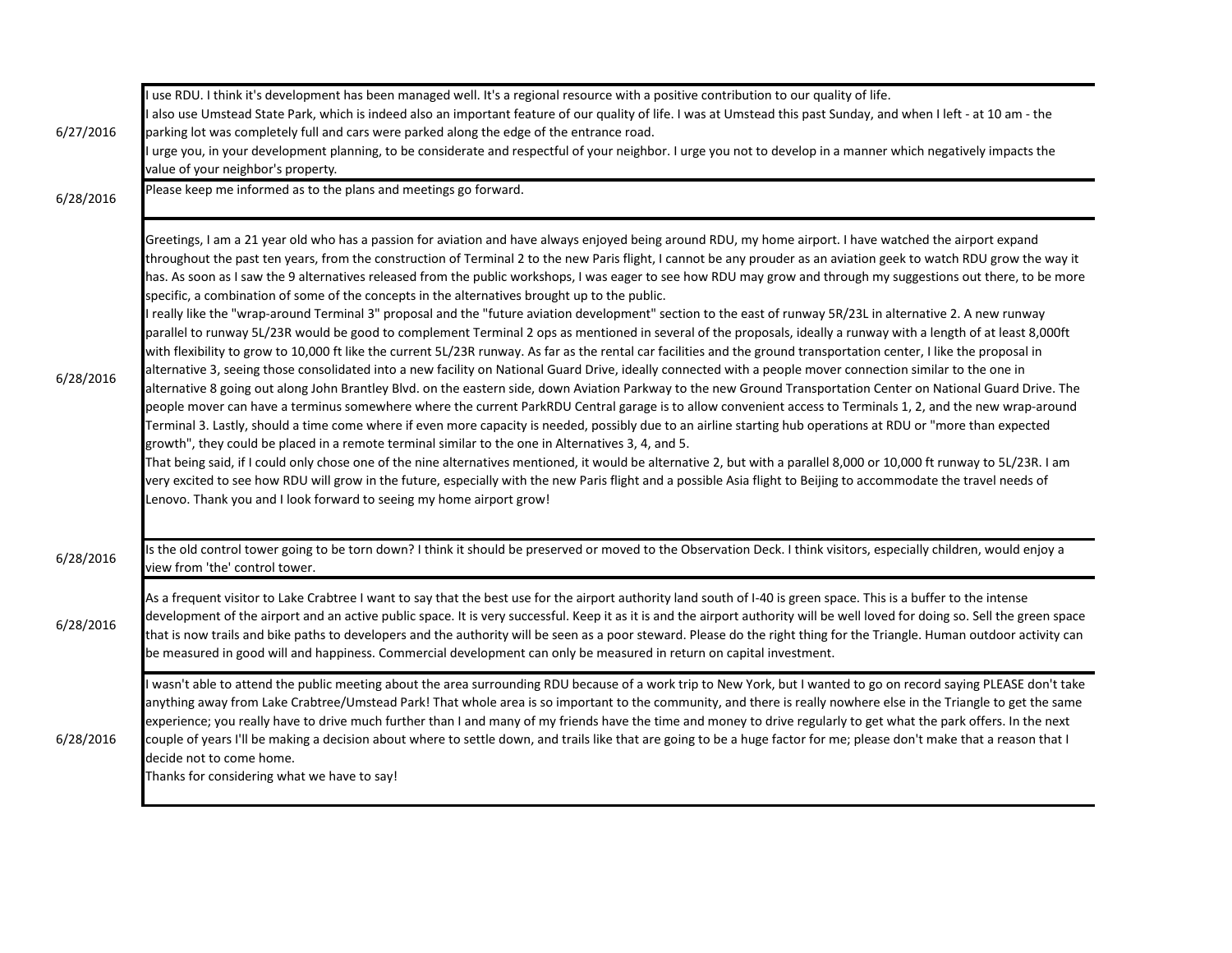| 6/28/2016 | 1)The value of Lake Crabtree is base on the park, aka as central Park adds value to New York City or as Cary adds a central park to its downtown.<br>2) And if this land is sold to generate revenue for RDU and its goal to save tax payers, then any business locating or buying into this are should not be allowed to<br>receive and tax breaks or incentives.<br>3) Local area should be allow to raise the money to buy the area throw a bond referendum<br>4) When was the land value set, this year or prior? The business climate, especially in NC has changed. How many corporations still interested in NC?                                                                                                                                                                                                                                                                                                                                                                                                                                            |
|-----------|--------------------------------------------------------------------------------------------------------------------------------------------------------------------------------------------------------------------------------------------------------------------------------------------------------------------------------------------------------------------------------------------------------------------------------------------------------------------------------------------------------------------------------------------------------------------------------------------------------------------------------------------------------------------------------------------------------------------------------------------------------------------------------------------------------------------------------------------------------------------------------------------------------------------------------------------------------------------------------------------------------------------------------------------------------------------|
| 6/28/2016 | One of the best things about the RTP area is that we have greenspace. It's a factor that attracts top notch talent to this area. By eliminating the existing parks and<br>surrounding areas to RDU, you are taking away one of the most important treasures we have. There are a number of existing industrial and office complexes that are<br>sitting empty right now, so the need to build more only serves to benefit the builder, unless the airport authority is planning on using the empty space as a tax write-<br>off. Shame on the airport authority for even thinking that the best path forward would be to bulldoze and build. If it's more money that the authority is after, perhaps<br>more on time flights and more efficient use of existing dollars would be more beneficial. Ripping out acres upon acres of trees isn't the solution. I vehemently oppose<br>bulldozing a single tree on the proposed parcels. The parks and natural areas are an immensely valuable resource that I believe the airport authority should leave as is.       |
| 6/28/2016 | Losing the green space around Lake Crabtree and north of I40 isn't what the people want. This can never be undone. Please reconsider.                                                                                                                                                                                                                                                                                                                                                                                                                                                                                                                                                                                                                                                                                                                                                                                                                                                                                                                              |
| 6/28/2016 | do not agree with development of Lake Crabtree Park area and it should be left alone. There is no reason the airport needs to develop that area, economic or<br>otherwise.                                                                                                                                                                                                                                                                                                                                                                                                                                                                                                                                                                                                                                                                                                                                                                                                                                                                                         |
| 6/28/2016 | The green space that Lake Crabtree bike trails and Old Reedy Creek are a significant asset. Please DO NOT DEVELOP this area and eliminate these areas. People come<br>here for quality of life. Don't take that away. It's big money and a big mistake. Thank you.                                                                                                                                                                                                                                                                                                                                                                                                                                                                                                                                                                                                                                                                                                                                                                                                 |
| 6/28      | Please remember that people come to this area because of our amenities, especially our parks--For family fun, exercise and mental health. Please designate all of<br>present Lake Crabtree, the corridor linking Umstead and Umstead as land for recreational use. The county and business have invested great sums of money in<br>developing this park and water front. The bike and hiking trails are used by thousands every week--Contact Wake Parks Office for user counts. People come to Lake<br>Crabtree when they have long holdovers between RDU flights--Really. Companies have built around Lake Crabtree for its scenic views and to be close to recreational<br>facilities for their staff. The park holds events that draw participants--bringing money to our area and likely to RDU. The value to the Triangle economy, health and<br>appeal of these parks is more than monetary or more than any hotel could bring to this area. The Triangle strives for connectivity of trails and parks and these parks<br>are a big hub for the whole area. |
| 6/28/2016 | Please! Retain the trails at Lake Crabtree Park! They are vital to the Triangle's green space and quality of life! And, important revenue generators for local bike shops,<br>tourism, etc.                                                                                                                                                                                                                                                                                                                                                                                                                                                                                                                                                                                                                                                                                                                                                                                                                                                                        |
| 6/28/2016 | Designate the entire Lake Crabtree County Park as recreational only, as well as corridor connectng Lake Crabtree and William B. Umstead State Park as recreation<br>only. This needs to be in Master Plan due to the money invested by Wake County taxpayers into the park, the dam for Lake Crabtree, the greenways that give people<br>quality of life. There are other properties to develop for revenue. The community buys the tickets for planes and want this recreation to remain. The property would<br>not have the market value it does without the recreation. This is what makes Wake great. Thank you                                                                                                                                                                                                                                                                                                                                                                                                                                                |
| 6/28/2016 | I ride bike every week and Crabtree Park is a ride I do at least once a week. I think this park adds to the attraction and economic success of our area and it would be a<br>negative impact to allow it to be developed.                                                                                                                                                                                                                                                                                                                                                                                                                                                                                                                                                                                                                                                                                                                                                                                                                                          |
| 6/28/2016 | The area of Crabtree Park, the area wear [sic] the quarry and the portion of land east of Park and Ride 3 should all be designated for Future Recreation!                                                                                                                                                                                                                                                                                                                                                                                                                                                                                                                                                                                                                                                                                                                                                                                                                                                                                                          |
| 6/28/2016 | You have an opportunity to be creative in how you raise money and develop this land. But you have not. More building office/condos do not benefit anyone. Neither<br>does a quarry. Green space is tremendously important to the people here. These plans do not serve anyone well.                                                                                                                                                                                                                                                                                                                                                                                                                                                                                                                                                                                                                                                                                                                                                                                |
| 6/28      | We are homeowners on Old Reedy Creek. We are extremely unhappy with the plans to industrialize a beautiful, natural environment. The planned development will<br>severely impact our quality of life and devalue our property. We are incredibly unhappy with the planned rock quarry and commercialization of the area.                                                                                                                                                                                                                                                                                                                                                                                                                                                                                                                                                                                                                                                                                                                                           |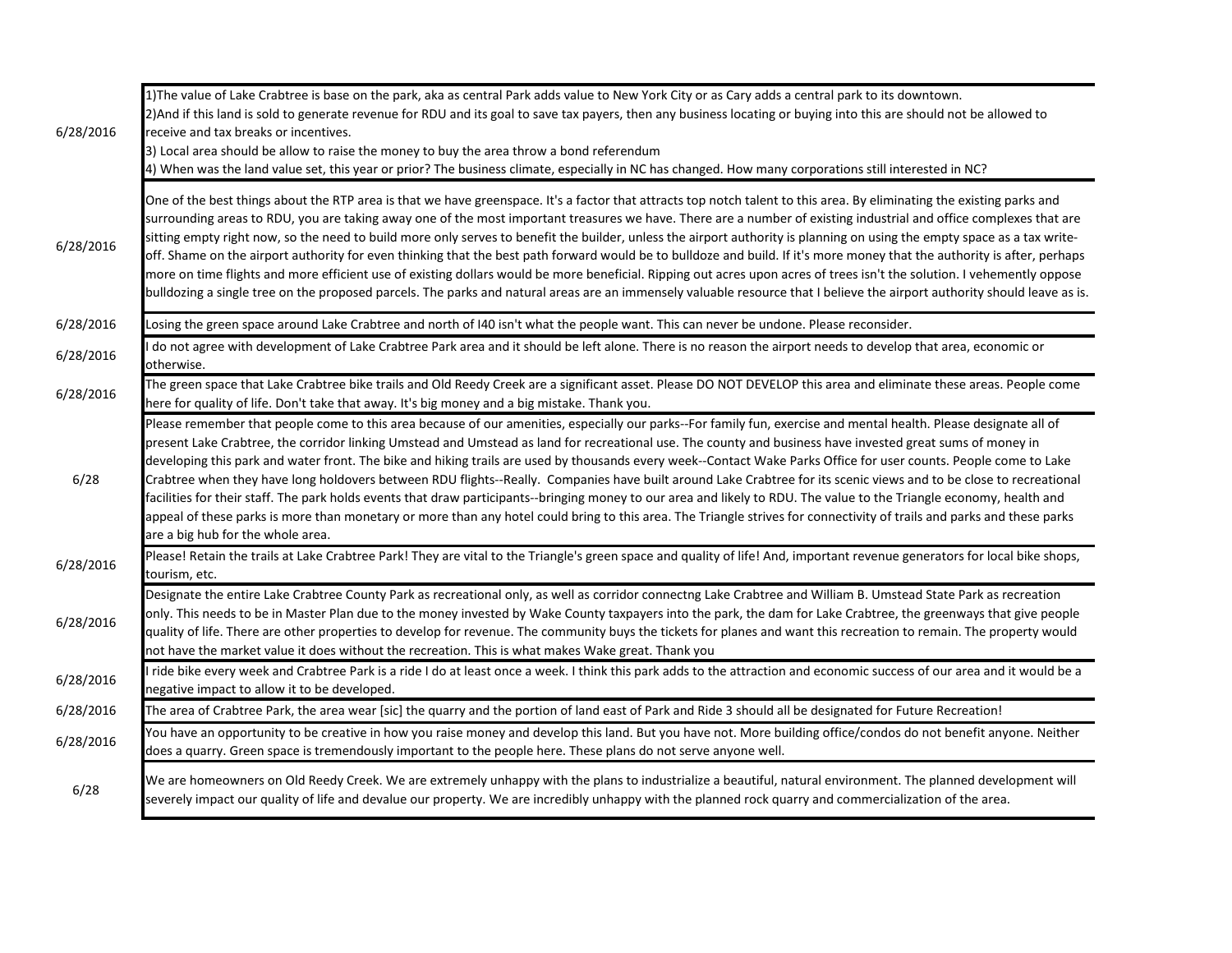| 6/28/2016 | Potential land uses that are unacceptable: 1. Office/Hotel/Recreation 2. Parking/Aviation Support 3. Industrial/Quarry Airport should stop accepting FAA money and<br>scale back ambitions. This 2040 plan is harmful to airport (long term) and community. The current 2040 plans are too extreme. Too expensive and over ambitious.<br>Economy is slowing. To maintain service levels operate more efficiently and change more for services. Airport should sell land to local municipalities or state. If this<br>requires law changes then assist with changes.                                                                                                                                                                                                                                                                                                                                                                                                                                                                                                                                                                                                               |
|-----------|-----------------------------------------------------------------------------------------------------------------------------------------------------------------------------------------------------------------------------------------------------------------------------------------------------------------------------------------------------------------------------------------------------------------------------------------------------------------------------------------------------------------------------------------------------------------------------------------------------------------------------------------------------------------------------------------------------------------------------------------------------------------------------------------------------------------------------------------------------------------------------------------------------------------------------------------------------------------------------------------------------------------------------------------------------------------------------------------------------------------------------------------------------------------------------------|
| 6/28/2016 | It was dangerous to introduce the four alternatives without mentioning the huge land use/land grab for non-aeronautical development. With large swaths of open<br>land for limited value commercial development is justified only be money. If money is the deciding factor, then money raised by other means is just as valuable, and<br>moreso if the benefit to the community as a whole can be shown to be greater.                                                                                                                                                                                                                                                                                                                                                                                                                                                                                                                                                                                                                                                                                                                                                           |
| 6/28/2016 | Thank you for your presentation. Please do not underestimate the value of community amenities to potential users of flex, industrial and office spaces.                                                                                                                                                                                                                                                                                                                                                                                                                                                                                                                                                                                                                                                                                                                                                                                                                                                                                                                                                                                                                           |
| 6/28/2016 | would like to understand how Lake Crabtree Park was leased previously but you are saying that the FAA won't allow you to lease under fair market value. What can<br>we do to open discussions (or have they already occured) where Wake County could lease Crabtree Park for fair market value or we could raise bond money to pay<br>for it. What is the timeline for development of Crabtree? I lived in Orlando during its period of growth and attended numerous meetings like the one tonight. When all<br>of our greenspace assets were gone, myself and many of my friends moved. I came to Raleigh because of the assets it had to offer. If these assets are removed, the<br>reason people choose to live here will be gone. The mind trust that exists (scientists, engineers, doctors, entrepreneurs) will find better places to live. We need to<br>decide what our values are and what kind of a community we want to be. Lake Crabtree is a social asset.                                                                                                                                                                                                           |
| 6/28/2016 | The best use for community of the land south of I-40/Aviation Pkwy interchange if park. Paving the entire Triangle is bad for business.                                                                                                                                                                                                                                                                                                                                                                                                                                                                                                                                                                                                                                                                                                                                                                                                                                                                                                                                                                                                                                           |
| 6/28/2016 | We use Crabtree Park on a weekly basis. It value cannot be viewed strictly from a money standpoint. We have between 15-20 people every week and would like to<br>see our access continue.                                                                                                                                                                                                                                                                                                                                                                                                                                                                                                                                                                                                                                                                                                                                                                                                                                                                                                                                                                                         |
| 6/28/2016 | am concerned that by eliminating a great swath of our area's natural beauty and recreational opportunities, the RDU Airport Authority will substantially impact the<br>growth of this part of the state adversely. This would reduce the need to prepare for substantial growth long term.                                                                                                                                                                                                                                                                                                                                                                                                                                                                                                                                                                                                                                                                                                                                                                                                                                                                                        |
| 6/28/2016 | Please keep Lake Crabtree County Park!                                                                                                                                                                                                                                                                                                                                                                                                                                                                                                                                                                                                                                                                                                                                                                                                                                                                                                                                                                                                                                                                                                                                            |
| 6/28/2016 | With all that is going on in the city of Raleigh around the preservation of park and the general valuation of recreational lands, I am very disappointed with the decision<br>to eliminate an established, centrally located, heavily utilized, multi-use area. The replacement cost would be prohibitive, let alone logistically impossible. In an area<br>that continues to grow and draw the educated creative class that values outdoor space and recreation opportunities. This decision makes no sense. As Raleigh and the<br>surrounding area continues to infill, these spaces become more and more important. The city of Raleigh is investing tax payer money in developing new tools and<br>open space while you are choosing to destroy the best existing trail system in the area that is already connected to the greenway system and benefits area businesses.<br>In addition to my dismay at this illogical decision, I'm furious that you would invite the public to learn about this decision that's already been made without a true<br>public comment period. The airport authority is not showing itself as a good neighbor if it allows this loss to occur. |
| 6/28/2016 | Presentation implied that non-revenue uses were incompatible with FAA regs. If so, I would like to see a cite to a specific and binding legal authority. Please use<br>proper legal citation format so that the public can access the authority. It is difficult to square this implication with other parts on the property of other, much larger<br>airport, e.g. Des Moines Park at SEATAC.                                                                                                                                                                                                                                                                                                                                                                                                                                                                                                                                                                                                                                                                                                                                                                                    |
| 6/28/2016 | The airport uses federal funds to maintain itself as such it does use income from the public. Where do you think federal grants come from? As such it has an obligation<br>to consider the greater public and community benefit when considering land usage plans. I urge the RDU authority to consider trail usage at LCCP and other non-<br>paved trails that allow public to exercise and recreate. A healthy population makes from an attractive place for people to live and consider relocating to.                                                                                                                                                                                                                                                                                                                                                                                                                                                                                                                                                                                                                                                                         |
| 6/28/2016 | Alternative D - the runway should not be closer to Umstead Park. Umstead is just as valuable to the Triangle as the airport and needs to be protected in the long term<br>from noise, etc.                                                                                                                                                                                                                                                                                                                                                                                                                                                                                                                                                                                                                                                                                                                                                                                                                                                                                                                                                                                        |
| 6/28/2016 | have user the treails at Lake Crabtree Park for 20 years and feel that it is best that those trails are preserved for community use. Selling the land for development is<br>not a sustainable income for the RDUAA since it would amount to a one-time payment.                                                                                                                                                                                                                                                                                                                                                                                                                                                                                                                                                                                                                                                                                                                                                                                                                                                                                                                   |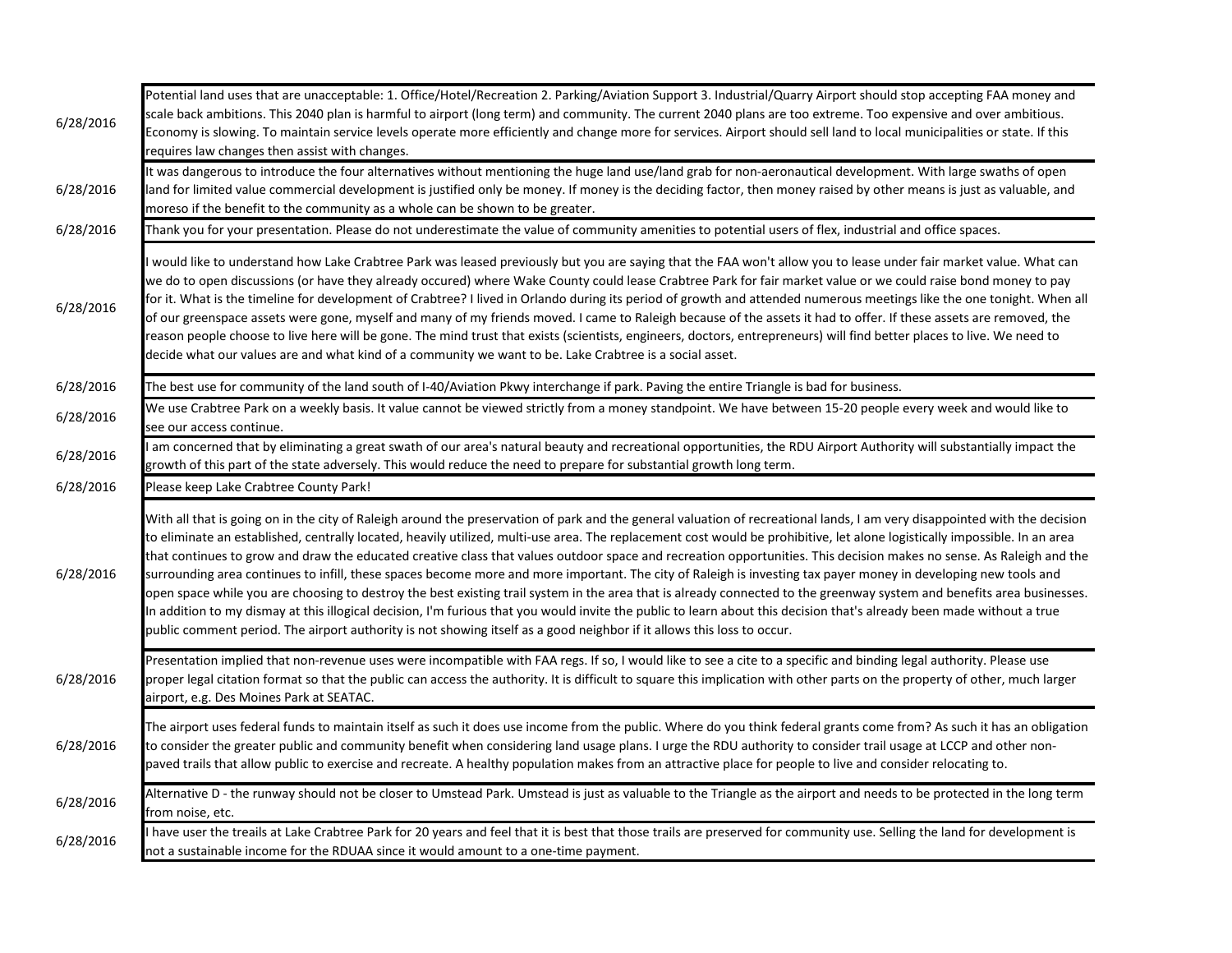| 6/28/2016 | Not only am I an avid biker of these trails, it's where my family goes to fish, for birthday parties and to play Crabtree adds great quality of life to this area that no<br>amount of airport revenue or cheaper tickets and parking can replace. Please save the trails and this wonderful park!                                                                                                                                                                                                                                                                                                                                                                         |
|-----------|----------------------------------------------------------------------------------------------------------------------------------------------------------------------------------------------------------------------------------------------------------------------------------------------------------------------------------------------------------------------------------------------------------------------------------------------------------------------------------------------------------------------------------------------------------------------------------------------------------------------------------------------------------------------------|
| 6/28/2016 | Extremely disappointed to see that Lake Crabtree Park is planned for development                                                                                                                                                                                                                                                                                                                                                                                                                                                                                                                                                                                           |
| 6/28/2016 | Where and how to the environmental extrnalution(?) fit into expansion plans?                                                                                                                                                                                                                                                                                                                                                                                                                                                                                                                                                                                               |
| 6/28/2016 | Alternative A is the least favorable!                                                                                                                                                                                                                                                                                                                                                                                                                                                                                                                                                                                                                                      |
| 6/28/2016 | feel that that needs and benefit of the community are being deliberately ignored. Land use through development and rented office space benefits very few people in<br>the community. The fact that RDUAA is very aware of the interest in preserving the trails, and yet NONE of the presentation made the slightest mention of these<br>concerns speaks volumes. While the 4 existing plans are fortunately minimal impact on the 20 year old trail system, there is every reason to believe that the bid will<br>be used for limited community benefit as soon as financially possible.                                                                                  |
| 6/28/2016 | After hearing the presentation, I get the sense you are hiding behind federal regulations that have been in place since 1940s to justify these economic changes. I don't<br>understand why suddenly these federal guidelines have become a focus. The community will not appreciate the loss of park and green acres many people use the<br>Crabtree Park and adjacent Umstead. The proposed changes will greatly impact the community in a negative manner such that many people will leave the area for a<br>more community oriented place to live.                                                                                                                      |
| 6/28/2016 | Better transit to the airport is vital given existing and expected pressures on the roadway system. I'd like to see consideration of other transit alternatives, including a<br>commuter rail stop and shuttle program in the long-term plan. Given the focus of surrounding cities/towns on transit, this seems like a major gap in the plan. Also,<br>recreational uses should be provided in undevelopable areas to benefit surrounding communities and better integrate the airport w/those communities. Trails!                                                                                                                                                       |
| 6/28/2016 | would like to stress how important Lake Crabtree County Park is as a recreation hub and connection point to other parks and greenways. The amount of taxpayer<br>money and volunteer labor represented in this site is significant. The lake's dam, the park facilities and the mountain bike trails. It would be a huge loss to the<br>community if this was developed or otherwise lost.                                                                                                                                                                                                                                                                                 |
| 6/28/2016 | Will the local community be given the opportunity to raise funds via bond referendum to lease or purchase the Lake Crabtree Trails System? How will fair market<br>value be determined? When will an appraisal be conducted?                                                                                                                                                                                                                                                                                                                                                                                                                                               |
| 6/28/2016 | Please do not develop Lake Crabtree Trails and any surrounding trail systems. The community needs these areas for personal and mental health benefits for people of<br>all ages. Young kids up to old people use and enjoy these trails. There has [sic] to be other options. I moved down here from MI because of the trees, trails, and<br>community that is here. If these trails are developed, I will consider moving away and others may do the same. Plus, parks and trail systems attract folks to live here.<br>So, if they are developed, that will negatively affect that. So many people across the area use these trails. Please, please do not develop them. |
| 6/28/2016 | Provide noise contour information as it pertains to proposed changes. This is a very important topic to the public and information provided to date does not address<br>this issue. Thank you.                                                                                                                                                                                                                                                                                                                                                                                                                                                                             |
| 6/28/2016 | I like plan B and C as there are the least environmentally impacting to undeveloped wooded open space. I am very disappointed that I never once heard about the<br>health and well being the current open space provides. Do we really need to add to our prolific and quickly growing concrete jungle. The status quo of large tracts of<br>open wooded areas are a major attraction and asset to the community. Be careful as once this beautiful land is turned to asphalt and concrete it will be gone for<br>good. This in turn will cause the area to be less attractive to live in.                                                                                 |
| 6/28/2016 | Alternative A should be avoided, it encroaches on free space that is used by the local community.                                                                                                                                                                                                                                                                                                                                                                                                                                                                                                                                                                          |
| 6/28/2016 | KEEP THE OPEN SPACE! Too much concrete already                                                                                                                                                                                                                                                                                                                                                                                                                                                                                                                                                                                                                             |
| 6/28/2016 | Expansion/commercialization of adjacent land to the existing terminals should be limited to air traffic requirements only. Use of other existing green space should not<br>be further developed but rather retained for recreational use and value. Notably existing growth by attracting young urban professionals requires additional attractive<br>qualities. The value of attracting this subset far outweighs that of developing hotels and parking lots.                                                                                                                                                                                                             |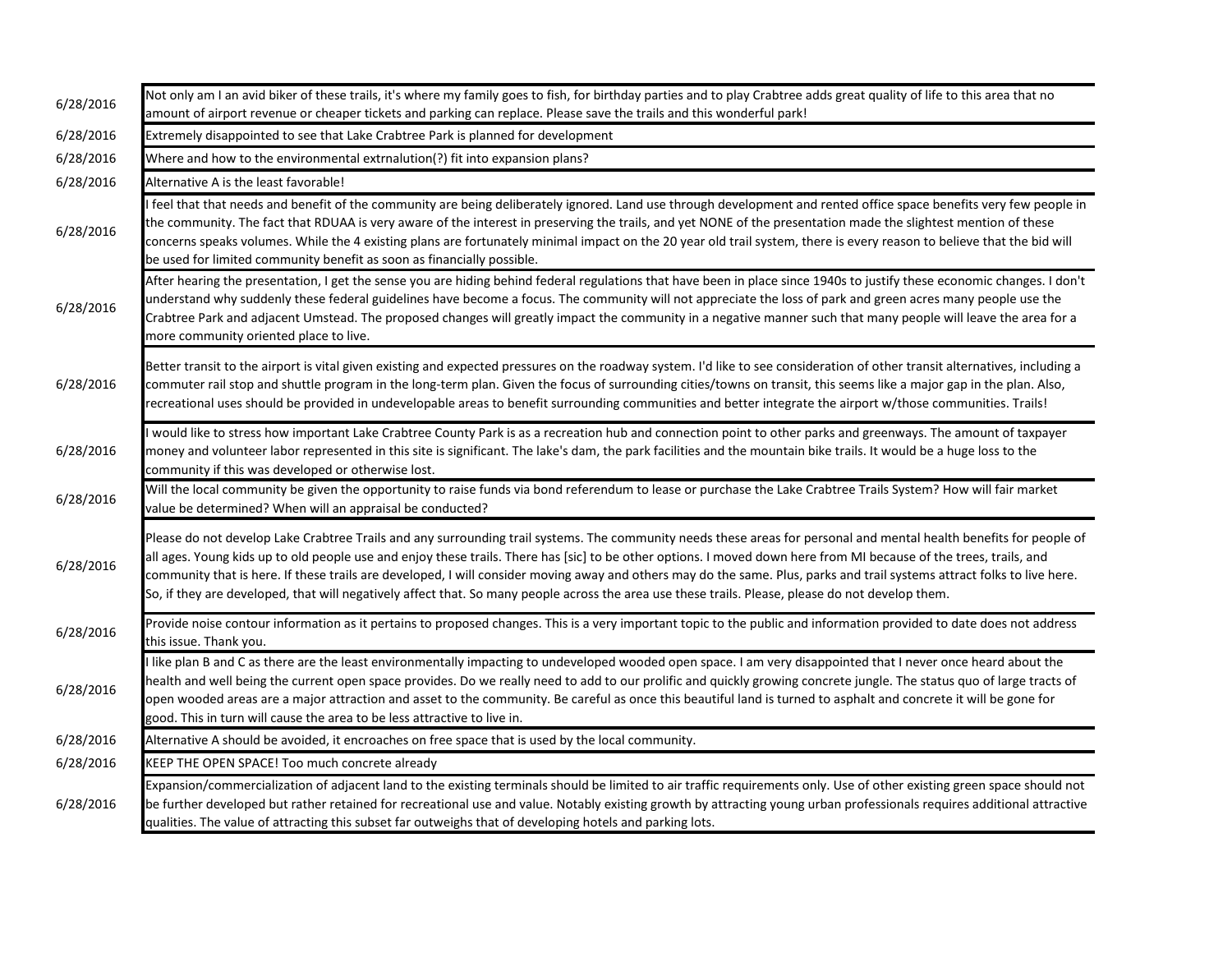| 6/28/2016 | I have lived in this area since 2000. The only space that allowed me mental clarity is running through Crabtree Lake trails. I am furiated [sic] that I see a Walgreens/CVS<br>package at every corner of this town and RTP area. The green space matters. The forefathers are turning and sweating in their graves due to the massive destruction<br>for RETAIL!! How selfish. Last thing I want to see in these spaces are parents leaving a dirty diaper because they are too lazy to dump in the trash a foot away. I have<br>viewed the map. We need green space to let the future generations what mattersNot buying a Starbucks coffee for \$6. Not plugging in your phone at a cell phone<br>lot Not checking-in to the local Courtyard Marriott to procreate. Thank you. I appreciate the opportunity to voice. Thank you.               |
|-----------|---------------------------------------------------------------------------------------------------------------------------------------------------------------------------------------------------------------------------------------------------------------------------------------------------------------------------------------------------------------------------------------------------------------------------------------------------------------------------------------------------------------------------------------------------------------------------------------------------------------------------------------------------------------------------------------------------------------------------------------------------------------------------------------------------------------------------------------------------|
| 6/28/2016 | High attendance at this presentation is indicative of importance to the public of preserving Lake Crabtree County Park. With regards to "fair market value" of the park<br>property, the demand capture analysis appears to justify the current arrangement, with no demonstrated marker need before 2020. Please carefully consider the<br>value to the public and provide us an apportunity to preserve before developing. Thank you.                                                                                                                                                                                                                                                                                                                                                                                                           |
| 6/28/2016 | The Ricondo and Associates presentation did not address the interests of the community in attendance. We expect a plan that encourages recreational opportunity,<br>not one that destroys one of the few precious mountain biking parks in the area. Please listen and address our concerns at the mext meeting.                                                                                                                                                                                                                                                                                                                                                                                                                                                                                                                                  |
|           | I have attended several of the meetings that RDU has held concerning the future development of the airport. I understand that the facility needs to grow and also to<br>generate revenue to abide by its agreements with the FAA. Because I am a frequent user of the trails at Lake Crabtree County Park and Umstead State Park, I have<br>remained interested in the development of the site and surrounding areas.                                                                                                                                                                                                                                                                                                                                                                                                                             |
| 6/29/2016 | Last night I saw what I feared most, the destruction of LCCP and surrounding trails on the site plan presented by the airport authority. It's not clear when LCCP will<br>become an office park, but it is definitely on the agenda. It seems particularly short-sighted to place an office park on recreational land that is heavily used by Wake<br>and Durham county residents. Office parks near the airport have a wealth of office space that lies empty. There is a nearly abandoned shopping mall just off Airport<br>Blvd. that needs to be redeveloped. These sites are well within driving distance of the airport. I just don't see why a commercial developer would take the risk of<br>building on land that is wholly owned by the FAA. It's much wiser for them to put their investments in property that could be resold easily. |
|           | The area near the airport is growing with commercial and residential development. As more people move into the area, having a natural refuge like the parks at LCCP<br>and Umstead become more important for quality of life. To destroy them for short-term economic gain shows that the FAA and the RDU Airport Authority care more<br>about profits over people. Please reconsider developing these recreation areas. Do it to help maintain the quality of life that the Triangle is famous for. Do it for the<br>park users. Do it for the people that have moved here yet, but will become citizens in the next 25 years                                                                                                                                                                                                                    |
|           | would have really liked if they had displayed an aerial view showing the land that the airport owned/controlled. It would have given me a better visual of things.                                                                                                                                                                                                                                                                                                                                                                                                                                                                                                                                                                                                                                                                                |
|           | The speakers did a very good job of letting people know the rules and regulations that RDUAA operate with. There were noticeable groans at the mention of<br>something like "all airport land has to serve an aviation purpose" or something like that. I guess the trails issue was the #1 idea.                                                                                                                                                                                                                                                                                                                                                                                                                                                                                                                                                 |
| 6/29/2016 | What I didn't understand was why the RDUAA cares and controls the small piece of land that the bikers use. My thought was that it's between a County park and a<br>lake, so why does the airport own it? It wasn't until after the presentation, when I was small talking with an older guy from the Board, that he told me that Park itself<br>is on leased land from RDUAA. I didn't know that at all. Maybe most did, but I had no idea. He mentioned that there are "many" parks that we think are county parks<br>but are really on leased land.                                                                                                                                                                                                                                                                                             |
|           | So, now the trails issue makes sense. No I can understand why that piece of land is under concern.                                                                                                                                                                                                                                                                                                                                                                                                                                                                                                                                                                                                                                                                                                                                                |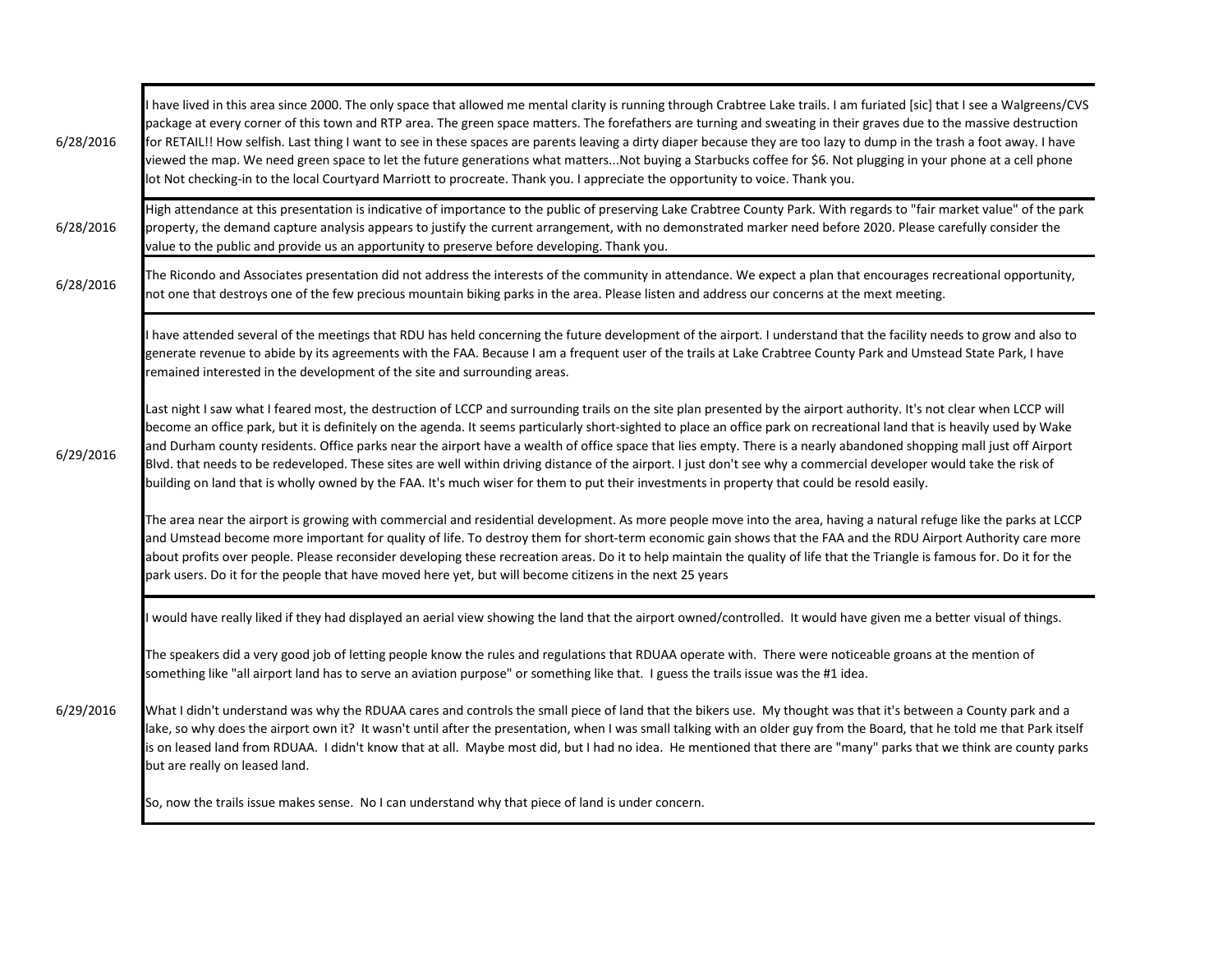| 6/29/2016 | The Land Use meeting yesterday (6/28) set the tone for why RDUAA will develop the property that currently situates Lake Crabtree County Park and the property<br>adjacent to it that has been utilized for mountain biking trails- the reason being FAA regulations. Has anyone spoken to the FAA and asked if these two land parcels<br>can be leased indefinitely to Wake County Parks & Recreation?<br>I don't believe the reasons for ground leases/selling land/land use are legitimate given that BWI airport has a biking path/greenway that goes around the airport (on<br>airport property) and is solely for recreation use. So in that case, the FAA is okay with BWI's recreation use of land but RDUAA is trying to tell us it's not ok here in the<br>Triangle? The citizens of Cary, Morrisville, Raleigh, Durham, Wake Forest and surrounding areas are heavy users of the trails and park. By destroying these trails,<br>RDUAA will be responsible for a decline in property values and quality of life in the Triangle. What is the point of living here and traveling to the Raleigh area if you<br>remove a significant portion of greenspace that over 300,000 people use on yearly basis?<br>I am disappointed that RDUAA did not attempt to work with local and state government to find a solution that would be amenable to both its citizens and airport<br>economic needs. Instead RDUAA has spent hundreds of thousands of dollars on paying consultants who do not live here and who do not care about the repercussions<br>that will be felt well beyond 2040.<br>do not support RDUAA's land use proposals for these two tracts of land and will be speaking to my senator and will be contacting the FAA to understand what can<br>and cannot be done.                                                                                              |
|-----------|--------------------------------------------------------------------------------------------------------------------------------------------------------------------------------------------------------------------------------------------------------------------------------------------------------------------------------------------------------------------------------------------------------------------------------------------------------------------------------------------------------------------------------------------------------------------------------------------------------------------------------------------------------------------------------------------------------------------------------------------------------------------------------------------------------------------------------------------------------------------------------------------------------------------------------------------------------------------------------------------------------------------------------------------------------------------------------------------------------------------------------------------------------------------------------------------------------------------------------------------------------------------------------------------------------------------------------------------------------------------------------------------------------------------------------------------------------------------------------------------------------------------------------------------------------------------------------------------------------------------------------------------------------------------------------------------------------------------------------------------------------------------------------------------------------------------------------------------------------------------------------------|
| 6/29/2016 | I appreciate the work you put into the presentation and materials provided last night, and I fully support the idea of having additional nonaeronautical land uses at<br>RDU. However, I would like to see more emphasis on transportation in your land use plans - how do you anticipate people will come in and out of the airport and<br>access the new land uses you are proposing? I would encourage you to place the transit facility close to the terminals where it makes it really easy to take the<br>bus/shuttle/light rail in, thus allowing folks to leave their cars at home. As a regular transit rider, having to make multiple connections is a big deterrent from taking<br>transit for a trip over driving a car. I would also like to see explicit inclusion of the planned Brier Creek Greenway, which is proposed to run along the western edge of<br>the RDU property. This would provide a critical transportation connection between Brier Creek and Morrisville/Cary, allowing people to bike to work and shopping<br>rather than drive. In addition, having trails around the new land uses would provide recreation options for the employees in the new buildings. Trails such as these do<br>not require a lot of maintenance and are low-impact uses that are compatible with the aeronautical and other uses of RDU land. I realize that you're still in the early<br>stages of the master planning process, but it is not too early to identify locations of possible greenway connections, just as you have done with airport facilities and<br>land uses.<br>You can see more about the bicycle and pedestrian network in the area around RDU in the CORE Bicycle & Pedestrian Plan, available here: http://www.tjcog.org/core-<br>reports-downloads.aspx The shapefile data can also be viewed online here: http://arcg.is/2907uvD<br>Thank you. |
| 6/29/2016 | 1. It was stated in the presentation last night that the RDUAA is prohibited by the FAA from "land banking." Can you elaborate on this and explain how the RDUAA has<br>been able to hold large amounts of undeveloped land for many years and it not be considered "land banking"?<br>2. It was stated in the presentation last night that any real estate transactions, including ground leases, must be negotiated at market terms, as required by the FAA.<br>The land lease to Wake County for Lake Crabtree County Park is not reflective of current market terms. Can you further elaborate on this arrangement and how<br>RDUAA reports these terms to the FAA?<br>3. Is the RDUAA in discussion with Wake County to find a solution to preserve the long term viability of Lake Crabtree County Park?<br>4. Is RDUAA interested in preserving any amount of undeveloped land as green space (aside from the Lake Crabtree parcel that is in a flood plain)?<br>5. Does RDUAA have any comment regarding the long term preservation of Lake Crabtree County Park?<br>6. Does each individual lease or land sale require approval from the FAA?<br>7. Will RDUAA seek counsel/advise from local commercial real estate experts regarding highest and best use?<br>8. Is RDUAA owned land subject to county zoning restrictions in addition to FAA restrictions?<br>9. Is RDUAA looking at NC State's Centennial Campus' method of long term ground lease as a model for its future development?                                                                                                                                                                                                                                                                                                                                                                               |
| 6/29/2016 | was disheartened to see that your consulting firm is still recommending to develop the land that is Lake Crabtree County park and surrounding area. There is<br>tremendous economic value in the trails and green space. I would urge you to please consider options that keep those in place.                                                                                                                                                                                                                                                                                                                                                                                                                                                                                                                                                                                                                                                                                                                                                                                                                                                                                                                                                                                                                                                                                                                                                                                                                                                                                                                                                                                                                                                                                                                                                                                       |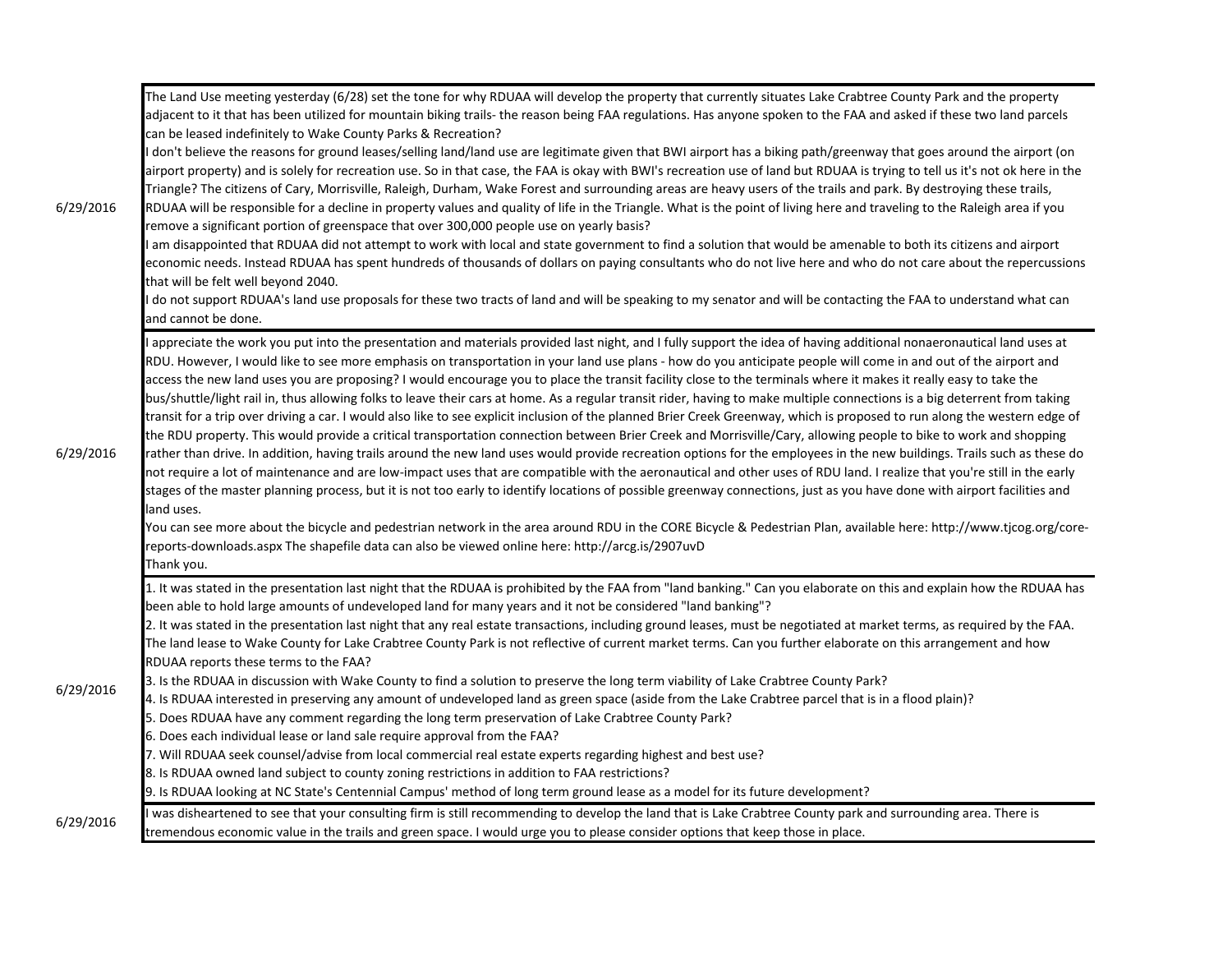| 6/29/2016 | Alternative A- meh<br>Alternative B- yay<br>Alternative C-yay<br>Alternative D- boo                                                                                                                                                                                                                                                                                                                                                                                                                                                                                                                                                                                                                                                                                                                                                                                                                                                                                                                                                                                                                                                                                                                                                                                                                                                                                                                                                                                                                                                                                                                                                            |
|-----------|------------------------------------------------------------------------------------------------------------------------------------------------------------------------------------------------------------------------------------------------------------------------------------------------------------------------------------------------------------------------------------------------------------------------------------------------------------------------------------------------------------------------------------------------------------------------------------------------------------------------------------------------------------------------------------------------------------------------------------------------------------------------------------------------------------------------------------------------------------------------------------------------------------------------------------------------------------------------------------------------------------------------------------------------------------------------------------------------------------------------------------------------------------------------------------------------------------------------------------------------------------------------------------------------------------------------------------------------------------------------------------------------------------------------------------------------------------------------------------------------------------------------------------------------------------------------------------------------------------------------------------------------|
| 6/29/2016 | I have lived in Wake County for all but 2 of my 45 years. I am a proud North Carolinian who has traveled all over the world for business, but still boasts about the<br>beauty of our state to everyone that will listen. I have hiked and biked with friends and family on the Lake Crabtree County Park trails for over 20 years. They were<br>some of the first trails my kids rode when the training wheels came off their bikes. I implore you to reconsider the destruction of this wonderful park that has been an<br>oasis and home to so many over the past several decades. We need these spaces, they are in fact the very reasons so many people want to move to our area, least we<br>become just another concrete urban landscape.<br>'In every walk with Nature one receives far more than he seeks." - John Muir                                                                                                                                                                                                                                                                                                                                                                                                                                                                                                                                                                                                                                                                                                                                                                                                               |
| 6/29/2016 | Hello. As an avid user of the many wonderful recreational areas in the proposed changes region, I feel it necessary to comment. This area is a great boon for visitors<br>and residents alike with its vast green space and proximity to a large urban area. In a time of rapid development and loss of highly valuable green space, any further<br>loss will lead to less economic growth in the area as the attraction to these areas will be greatly diminished. One thing that attracted me and my family to the Raleigh<br>area was the large amount of green space for recreational use. The loss of the vast majority of Lake Crabtree County Park will be a loss, not only for those who<br>actively use those trails, but also for local economic benefits afforded by these uses. Also, removing the buffer areas around Umstead State Park will reduce the quiet<br>nature of the trails inside the park. As with everything, the quiet and green areas will continue to disappear. I, for one, will never use any of the proposed hotel or<br>retail spaces proposed if either of these parks (LCCP and Umstead) are diminished in the proposed manner as I will have no use to be in the area. I will also consider<br>moving out of this area if this goes through. This goes for many others who currently use these spaces. Please be very aware that the idea that these will increase the<br>money gained from these areas will not be seen as the attractiveness to these areas will decrease and the loss of these valuable spaces will lead to less migration to<br>and greater migration from the Raleigh-Durham region. |
| 6/29/2016 | Taking away green space that thousands of people use weekly to build more and profit more is ridiculous. Big business isn't worth losing the outdoor recreational<br>space that thousands of people enjoy. Businesses thrive because of the people who come to utilize the outdoor spaces. It is frustrating to thousands upon thousands<br>of people that trails will be lost, space for children to play in a safe area in nature will be lost. But yep, go ahead, build your buildings, seek a profit, it isn't your<br>families that will lose out so we know you don't care.                                                                                                                                                                                                                                                                                                                                                                                                                                                                                                                                                                                                                                                                                                                                                                                                                                                                                                                                                                                                                                                              |
| 6/29/2016 | We do NOT need anymore buildings, offices, mixed retail, etc. We need more parks, bike trails, greenways, and the like. One day we are going to look around and<br>wonder where are all of our trees and parks have gone.                                                                                                                                                                                                                                                                                                                                                                                                                                                                                                                                                                                                                                                                                                                                                                                                                                                                                                                                                                                                                                                                                                                                                                                                                                                                                                                                                                                                                      |
| 6/29/2016 | l've been riding bikes at LCCP since the mid 1990's. I still travel to Raleigh to ride this trail 25 years later. This has been a great area bringing riders from all over to<br>spend their time and money in Wake County. Please don't allow this small but appreciated parcel of land be developed; it would be a shame to lose such an<br>outstanding example of coordination between RDU, Wake County, and the citizens on central NC. Companies have built around Lake Crabtree for its scenic views and<br>to be close to recreational facilities for their staff. The park hold events that draw participants --bringing money to our area and likely to RDU.                                                                                                                                                                                                                                                                                                                                                                                                                                                                                                                                                                                                                                                                                                                                                                                                                                                                                                                                                                          |
| 6/29/2016 | After looking at the 4 alternatives that were shortlisted, Alternative C seems to be a more clean design in terms of efficiency and utility. Extensive additions to<br>Terminal 2 and limiting additions to Terminal 1 would definitely be more convenient for people that might be transiting through the airport. Although, the number of<br>passengers transiting through RDU is not significant at this time, Alternative C definitely positions the airport to be in a better position to handle significantly more<br>transit passengers as air service increases. Also, this alternative makes an "International concourse" a possibility. The extra space at the end of the terminal near the<br>International gates can also be used for something like duty free retail. Concentrating the gates in Terminal 2 would also be a pitching point to attract more and<br>maybe better dining and retail options as it would generate more foot traffic compared to splitting the new gates between the two terminals. Also, in Alternative C<br>most of the gates are on the side of the airport that have two run ways. I think this will reduce airplane traffic moving around the airport on the taxi ways.                                                                                                                                                                                                                                                                                                                                                                                                                           |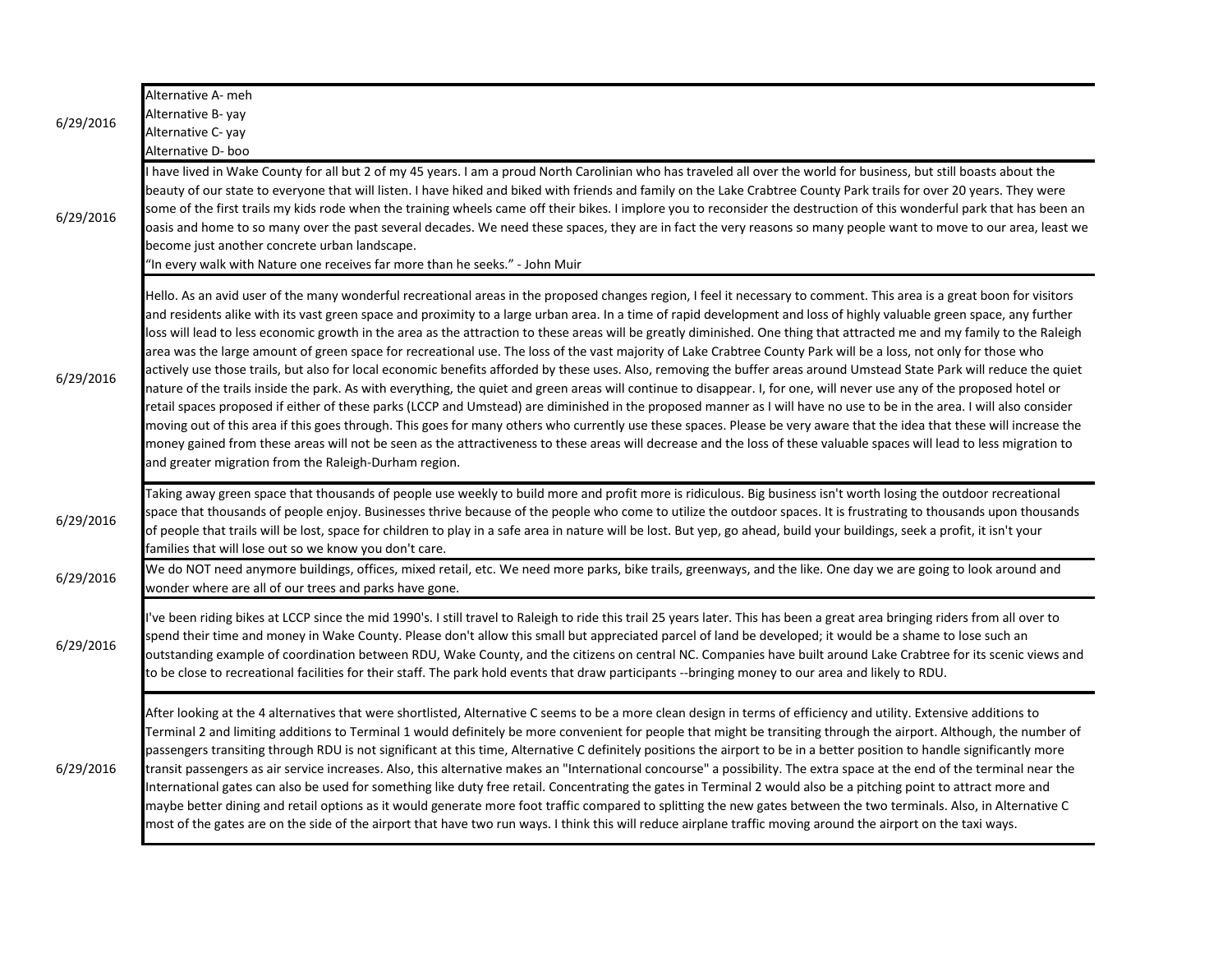|           | Sorry I wasn't able to attend last nights Workshop.                                                                                                                                                                                                                                                                                                                                                                                                                                                                                                                                                                                                                                                                                                                                                                                  |
|-----------|--------------------------------------------------------------------------------------------------------------------------------------------------------------------------------------------------------------------------------------------------------------------------------------------------------------------------------------------------------------------------------------------------------------------------------------------------------------------------------------------------------------------------------------------------------------------------------------------------------------------------------------------------------------------------------------------------------------------------------------------------------------------------------------------------------------------------------------|
| 6/29/2016 | Regarding Airfield Facilities Alternate A would be the most cost effective as it involves extending the two existing runways and adding a third where as the other<br>alternates involve in some way or another extending one existing runway and adding two new runways. My concern would be interfering with day to day operations<br>as one runway would have to be down in order to extend the other. I assume the plane would be to construct the new runway first and then modify one of the<br>existing runways at a time thereby always having two runways available all the time. Is that correct?                                                                                                                                                                                                                          |
|           | Regarding Terminal Facilities again Alternate A would be the most cost effective with minimum impact on terminal 2. I am confused with Alternative B and C as to<br>what is shown on the north end of Terminal 1. That facility is currently under demolition and would be available for terminals in those two alternatives lessening the<br>impact on Terminal 2.                                                                                                                                                                                                                                                                                                                                                                                                                                                                  |
|           | Regarding Landside Facilities I am confused why Alternative has a new offsite ground transportation/rental area. The same space is available for use as shown in<br>Alternative B and C. Why not use it?                                                                                                                                                                                                                                                                                                                                                                                                                                                                                                                                                                                                                             |
|           | Regarding General Aviation one of the alternatives had a general aviation runway. Is the intent to ultimately separate general aviation from commercial? I am a<br>"rusty" private pilot who 30 years ago flew out of KRDU. I am again current but not sure KRDU is the place for a Cessna 172 any more.                                                                                                                                                                                                                                                                                                                                                                                                                                                                                                                             |
|           | Lake Crabtree is by far the most visited park in the triangle. Hikers, bikers, paddlers, bird watchers, children for camps, other people waiting for people to arrive from<br>the airport. To take it away, you are essentially are taking away a place for people to escape the business life we are immersed in daily. Money will come and go<br>since RDU Airport owns over 5,000 acres, why would even consider taking the green-space first? Develop the property north of the airport. It's a major hub near<br>540/40 Briar Creek you have a lake over there too for the aesthetics of land.                                                                                                                                                                                                                                  |
| 6/29/2016 | I live in Boone, NC and frequent the Raleigh area often to take part in the outdoor activities at Lake Crabtree. Canoe rental, hiking, biking, cook-outs. It is more than<br>just an area to hang out with my family, it is an area that 300,000+ people go each year. I understand RDU is growing rapidly however, with the growth comes new<br>families that choose a city based on parks and green-spaces. If you eliminate parks to make more money, you would be foolish.                                                                                                                                                                                                                                                                                                                                                       |
|           | This park is an opportunity for people who are obese. Tons of businesses have lunch walkers that go to Lake Crabtree. Again, to destroy our park, Lake Crabtree to<br>generate revenue is foolish.                                                                                                                                                                                                                                                                                                                                                                                                                                                                                                                                                                                                                                   |
|           | Please consider all the people that do not want this to happen. We want to Save the Crab!!!!!                                                                                                                                                                                                                                                                                                                                                                                                                                                                                                                                                                                                                                                                                                                                        |
|           | Remember, you are taking away a park for your and my children to enjoy.                                                                                                                                                                                                                                                                                                                                                                                                                                                                                                                                                                                                                                                                                                                                                              |
|           | Thanks.<br>Please don't take away our mountain biking trails I fell in love with mountain biking at lake Crabtree and it has saved my life. It is my happy place, my workout, my                                                                                                                                                                                                                                                                                                                                                                                                                                                                                                                                                                                                                                                     |
| 6/29/2016 | community and so much more. Crabtree is a favorite to so many cyclists and hikers. Any afternoon that the trails are open you will find full parking lots and busy trails.<br>I have made more friends there than anywhere else in the triangle and would hate to see our happy place taken away. I work in the construction industry and<br>understand the need for the land but I just wish you could consider an alternate. Please.                                                                                                                                                                                                                                                                                                                                                                                               |
| 6/30/2016 | Alternatives A or D seem to make the most sense, as it would seem like you would want both terminals to have a relatively even number of gates to distribute the<br>traffic and parking.                                                                                                                                                                                                                                                                                                                                                                                                                                                                                                                                                                                                                                             |
| 6/30/2016 | Dear RDU planning board,<br>I write to express grave concern over the potential possibility of developing Lake Crabtree park into office/retail space. The park currently affords thousands a<br>recreational greenspace consisting of single track mountain bike, and hiking/walking trails. Many in the area have no other alternative to such spaces and if eliminated<br>will only devalue the attractiveness of the area. Furthermore, there are a multitude of local bike shops which are dependent on legal access use of trail systems for<br>their customers. Without these trails, surely they will suffer losses, as well tax revenue generated from bike sales.<br>Please do not look upon the property as merely what can be gained financially from developing it but what the local population will loose without it. |
|           |                                                                                                                                                                                                                                                                                                                                                                                                                                                                                                                                                                                                                                                                                                                                                                                                                                      |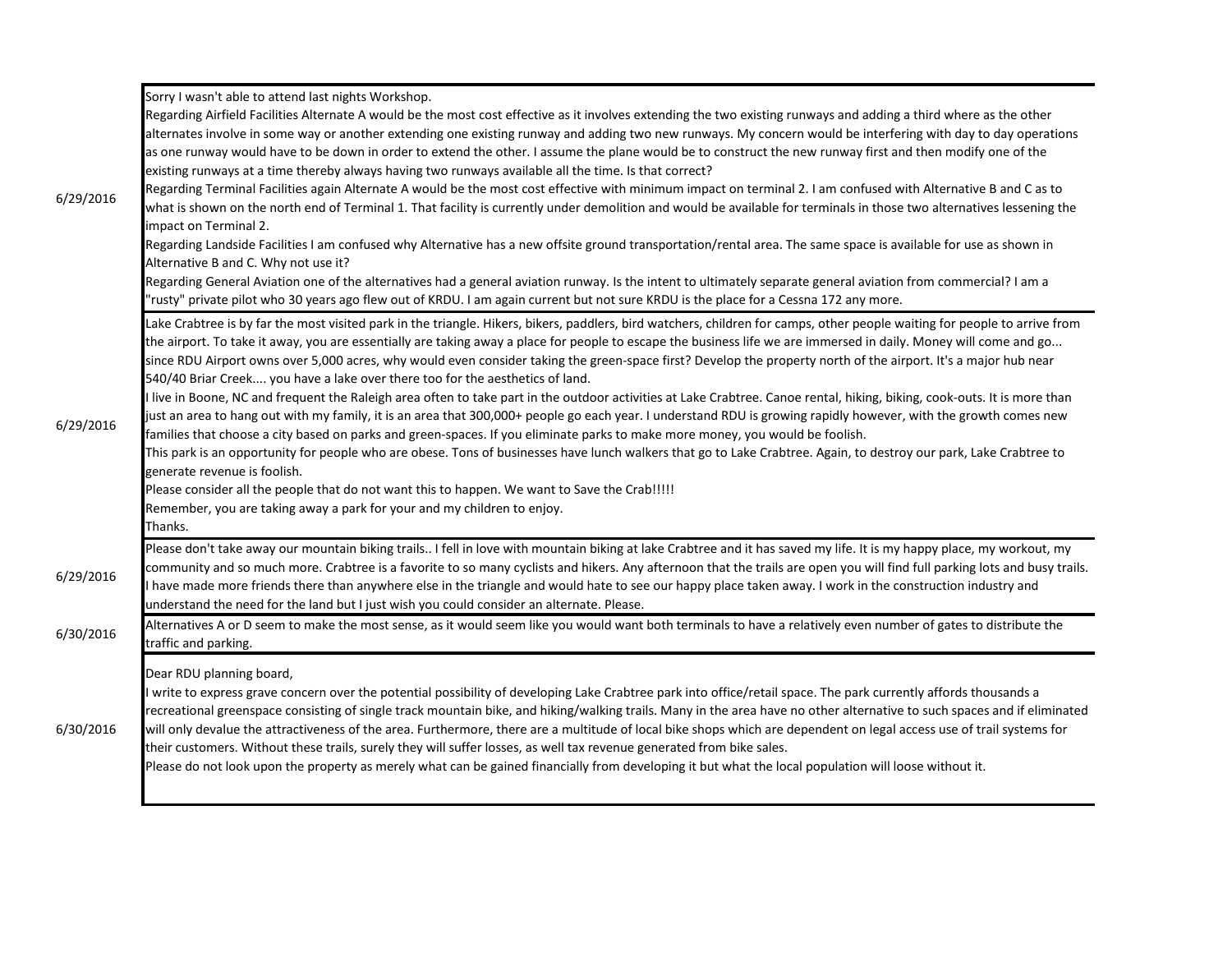| 6/30/2016 | feel that the FAA would be best served by setting aside the land on which the Lake Crabtree multi use trails sit, as well as the section of land which connects<br>Umstead State Park to Lake Crabtree as a permanent park. This would markedly improve public relations. There is still plenty of other land available for the airport to<br>develop. RDU needs to be a positive influence in the lives of its neighbors and setting aside a small fraction of their land for public use would be concrete proof that<br>RDUAA is working toward that goal.                                                                                                                                                                  |
|-----------|-------------------------------------------------------------------------------------------------------------------------------------------------------------------------------------------------------------------------------------------------------------------------------------------------------------------------------------------------------------------------------------------------------------------------------------------------------------------------------------------------------------------------------------------------------------------------------------------------------------------------------------------------------------------------------------------------------------------------------|
| 6/30/2016 | Why would anyone wish to destroy a park? This is ridiculous. So, your wonderful plan is to build office buildings and hotels. How is that airport use? Who at the FAA<br>do I need to contact?                                                                                                                                                                                                                                                                                                                                                                                                                                                                                                                                |
| 6/30/2016 | strongly support keeping Lake Crabtree park intact. It is one of very few mountain biking options that is centrally located near RTP, Cary and Raleigh. Significant<br>effort has been put in to developing and maintaining these trails. It is an important space, since Umstead does NOT allow mountain biking on the trails. It would be a<br>shame to replace this unique space with more hotels and/or retail.                                                                                                                                                                                                                                                                                                           |
| 6/30/2016 | would encourage RDU to leave all of Lake Crabtree Park wooded as it currently is - included the bicycle trails portions. Having a wooded area in the heart of a metro<br>area that is growing more and more dense is a quality of life issue. I hope planning officials realize that value to the entire area and preserve something that cannot be<br>replaced or simply moved.                                                                                                                                                                                                                                                                                                                                              |
| 6/30/2016 | Keep the Lake Crabtree Park (and/or some of the surrounding additional land) as a natural trail system with access for bikers, hikers, group outdoor play, etc. There<br>are not enough green-spaces in this area and much fewer that are open to biking. Currently many thousands of people enjoy this park every week. It is a huge draw<br>for many families and young professionals seeking a quality of life that includes easy access to nature. Quality of life is what attracts people and businesses to NC, not<br>more office buildings and hotels.<br>If this is about money, then increase the lease rate, if need be. Impose a tariff. Charge at the gate. Sell the land to the state and let Umstead manage it. |
| 6/30/2016 | Please find a way to keep all of Lake Crabtree County Park for recreational use. This area is such an asset to our community and it perfectly connects to other trails<br>also located around this area. I understand there is a lot of money at stake when considering options but part of the business reason our area is so enticing is because<br>we offer "play areas". Maybe the answer is to strongly encourage (or possibly force) businesses around Lake Crabtree to commit to keeping this a recreational area.                                                                                                                                                                                                     |
| 6/30/2016 | Lake Crabtree County Park should be fully converted to recreational use.                                                                                                                                                                                                                                                                                                                                                                                                                                                                                                                                                                                                                                                      |
| 7/2/2016  | have personally seen the growth of the Cary/Raleigh area over the past 20+ years from rural areas to a crowded suburban area. The green spaces are dwindling and<br>recreation areas are so needed. You have a jewel in Crabtree park. Don't ruin it with development. The walkways are so enjoyable and the natural beauty of the trees<br>and vegetation are necessary to maintain a peaceful refuge for a weary population. Please leave this little bit of paradise alone.                                                                                                                                                                                                                                                |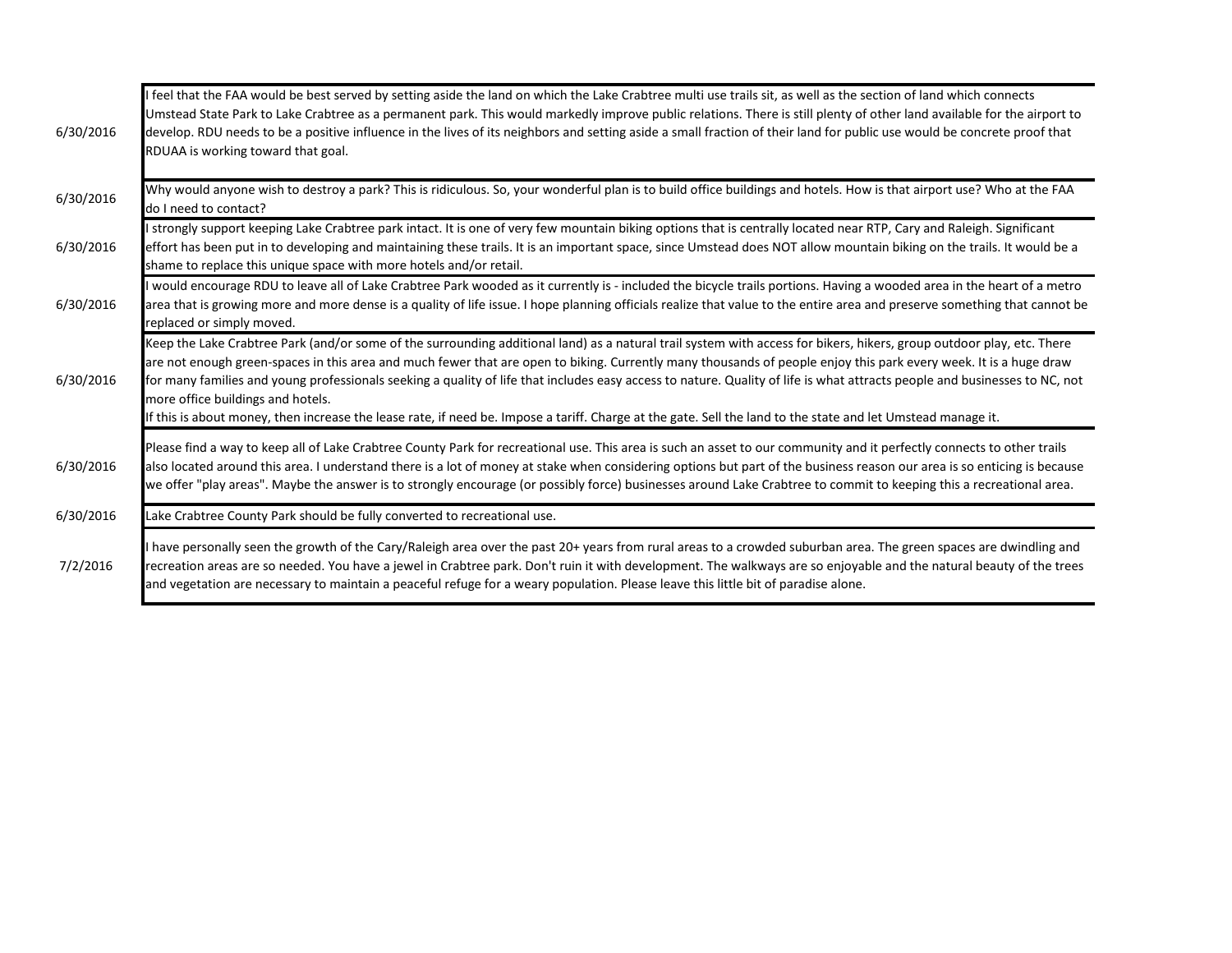| 7/2/2016 | Again, as I indicated before after I attended the Durham presentation on 02JUN2016, I appreciate the information and opportunity to comment on the 28JUN2016<br>summary of Plans A-D. As a frequent flyer for business (e.g., 40+ RDU departures each year since 1996) I have seen many changes at RDU. I have not spent a lot of<br>time reviewing the plans in detail but wanted to make a few general comments first:<br>1) Passenger Pick up at Terminal 2 needs substantial improvement - especially if adding gates;<br>2) Add a right turn lane for the back exit onto W. International Drive to keep traffic flowing more efficiently; and<br>3) Please consider the addition of Free Wi-Fi (many airports have it now).<br>Regarding the revised plans, I favor expansion on the Terminal 2 side. As an avid supporter of Umstead State Park and our greenways, I strongly oppose any<br>development that moves closer to the park since you can already hear the airport noise when you are hiking.<br>In reviewing the new plans:<br>. I FAVOR Alternative C which seems to meet the above preferences most closely.<br>• I strongly OPPOSE Alternative D due to the additional runway on the east side that would negatively impact Umstead state park and as a resident off of Ebenezer<br>Church Road, I don't want to hear additional planes any closer than they already are.<br>• Alternatives A and B would be preferred over D but again, with additional gates and additional aircraft, I suspect additional noise would result on the East Side which<br>oppose.<br>Thanks again and we hope that consideration of the value of Umstead State Park is a priority. |
|----------|----------------------------------------------------------------------------------------------------------------------------------------------------------------------------------------------------------------------------------------------------------------------------------------------------------------------------------------------------------------------------------------------------------------------------------------------------------------------------------------------------------------------------------------------------------------------------------------------------------------------------------------------------------------------------------------------------------------------------------------------------------------------------------------------------------------------------------------------------------------------------------------------------------------------------------------------------------------------------------------------------------------------------------------------------------------------------------------------------------------------------------------------------------------------------------------------------------------------------------------------------------------------------------------------------------------------------------------------------------------------------------------------------------------------------------------------------------------------------------------------------------------------------------------------------------------------------------------------------------------------------------------------------------------------------------------|
| 7/2/2016 | Hello - Thank you again for sponsoring the Public Hearings/Meetings about the future development of RDU. We attended our 2nd meeting on 6/28/16 and listened<br>and learned about the progress and the presentation of Alternatives/Plan A, B, C, & D. After the earlier 6/2/16 meeting, we commented on Alternatives 6, 7, & 8 as<br>our choices. Based on those plans and the combinations presented with Plans A to D, we would like to see the implementation of Plan C. Plan B would be our second<br>choice. Plans A & D are not acceptable for noise considerations on the East side of RDU and the proximity to Umstead State Park. Thank you again for allowing public<br>input to this important future development of RDU and the surrounding area.                                                                                                                                                                                                                                                                                                                                                                                                                                                                                                                                                                                                                                                                                                                                                                                                                                                                                                                         |
| 7/4/2016 | Please leave the trails at Lake Crabtree, along with the land north of I-40 and adjacent, as they are and do not develop the land. These trails are more valuable to our<br>community than any "development" the airport authority would undergo. Personally, I have decided to live around RDU instead of move out of state for these<br>outdoor resources alone. My decision to stay live in the area would likely change if this land is developed.                                                                                                                                                                                                                                                                                                                                                                                                                                                                                                                                                                                                                                                                                                                                                                                                                                                                                                                                                                                                                                                                                                                                                                                                                                 |
| 7/5/2016 | This is to request that the biking and hiking trails at Lake Crabtree County Park be left intact and undeveloped in the 25 year master plan for the property. The park<br>area is an extremely valuable asset and losing the trails would be a huge loss for the Triangle community.                                                                                                                                                                                                                                                                                                                                                                                                                                                                                                                                                                                                                                                                                                                                                                                                                                                                                                                                                                                                                                                                                                                                                                                                                                                                                                                                                                                                   |
| 7/5/2016 | Concerning Alternative D: Is there reason to believe that relocating runway 5R-23L in order to expand the current Terminal 1 will be economically beneficial to<br>Raleigh? There is no mention of changing/expandin the current ATC Tower - would changing the location of 5R-23L and adding a second western runway require<br>changes?                                                                                                                                                                                                                                                                                                                                                                                                                                                                                                                                                                                                                                                                                                                                                                                                                                                                                                                                                                                                                                                                                                                                                                                                                                                                                                                                              |
| 7/5/2016 | It was disappointing to see the land where the Lake Crabtree County Park trails are listed for future office or hotel development. I understand that it would be difficult<br>to sell the land to Wake county given FAA rules; however, I hope there is dialog with the county to discuss a win-win scenario. It seems that a long term lease similar<br>to what was done for Dorothea Dix park would be a win-win, preserving Wake county's most popular park for future generations and providing additional lease<br>revenue to the airport.<br>Has such a solution been considered?                                                                                                                                                                                                                                                                                                                                                                                                                                                                                                                                                                                                                                                                                                                                                                                                                                                                                                                                                                                                                                                                                                |
| 7/6/2016 | Please provide me the name and email address of the 2040 master plan project manager.                                                                                                                                                                                                                                                                                                                                                                                                                                                                                                                                                                                                                                                                                                                                                                                                                                                                                                                                                                                                                                                                                                                                                                                                                                                                                                                                                                                                                                                                                                                                                                                                  |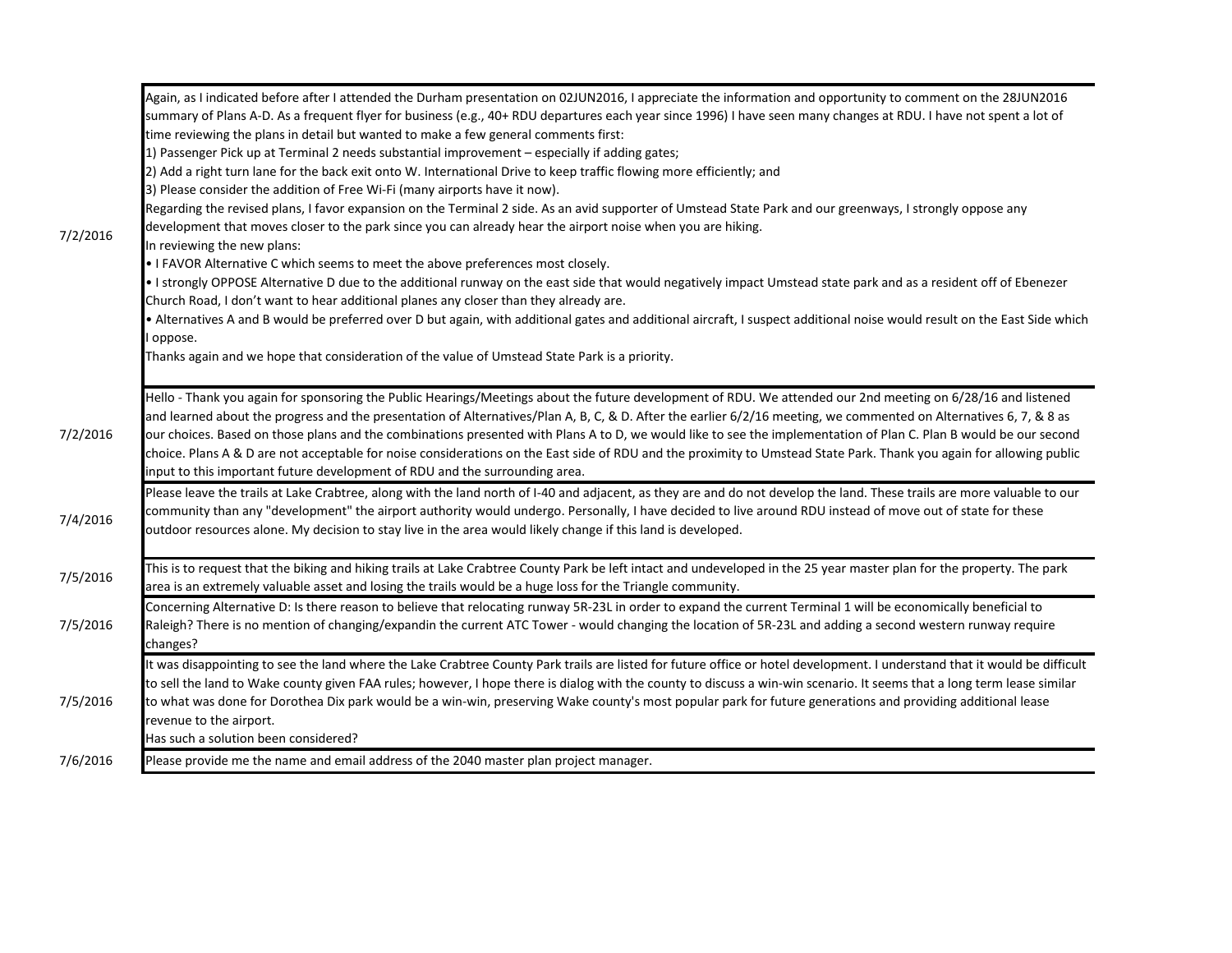In general Alternatives 1,2, 4, 6, 7, 8 and 9 are critically flawed and should not be advanced for further consideration. Only Alternatives 3 and 5 (excluding relocated general aviation) meet the stated goals and are the most affordable. Consider the following specific comments

1. New runway: Under no circumstances should a new runway be built closer to Umstead State Park as shown in Alternatives 1, 2 and 9. RDU should be a better neighbor to this irreplaceable resource. A new runway needs to be located to the west of 5L-23R. At 14,000 feet in length to accommodate the newest transatlantic jets it will be one of the longest on the east coast.

2. Existing Runway 5L-23R: Under no circumstances should it converted to a taxiway as shown in Alternatives 4, 6, 7 and 8. Citizens of Durham and Wake Counties paid dearly for this runway. It was the need for cheap crushed rock to build it that justified a quarry adjacent to Umstead State Park in 1980. Collateral damage after the Federal government prevented a mid 1970's RDU grand plan to align its runways into the state park. Runway 5L-23R at 10,000 ft compares to the largest active runways at any major airport on the east coast today. There is no need to convert a relatively new, fully functioning runway into a taxiway. There exists considerable space for adding new gates around RDU central parking as shown in Alternatives 2, 4, 5 and 6. The replacement cost using Florida DOT transportation costs (Janurary, 2016) has to be considerably more than \$1 Billion, very expensive.

3. Existing Runway 5R-23L: It has not been declared obsolete. Given the cost of building new runways it is difficult to justify building two new runways at a cost of more than \$2 Billion as shown in Alternatives 1, 4, 6, 7, and 8. RDU has to be more cost conscience.

4. General Aviation: Why build new, expanded general aviation infrastructure? Is there not a significant safety conflict between expanded general aviation and expanded commercial aviation at such a large airport? Relocating it closer to Umstead State Park as shown in Alternatives 3, 4 and 5 is also unacceptable. It seems to me RDU should be discouraging general aviation at RDU. There are outlaying airports with the capacity and need for more general aviation. Cannot RDU coordinate, even finance these airports to meet the needs of general aviation in the RTP region.

5. Rental Car Facilities: Remote facilities are the trend, but at RDU there is room for such close-in to the terminals. Visitors will most appreciate a bus ride no longer than the current route. Combining remote parking and rental car returns seems like an obvious choice.

6. Terminal T2: Building gate spurs as shown in Alternative 6 will be more disruptive and much more costly than a new terminal in Alternative 2 and 5. Again it means capriciously abandoning 5L-23R.

7. Future Aviation Related Development in Alternative 2 has too many undefined possibilities to be allowed further inclusion at this time. There is no way to evaluate impacts, benefits or costs.

8. Exisiting Runway 14-32: Close it. Traffic from this runway is routed directly over Umstead State Park. If a new runway is built west of 5L-23R, then 5R-23L can be used for general aviation.

7/6/2016

T/6/2016 Conserve our green space!! It's the most attractive thing about our community! Why would you even consider taking it away, especially as it detracts from the desirability of people wanting to relocate here, therefore bringing you more money. Your "Vision" is not the people's vision.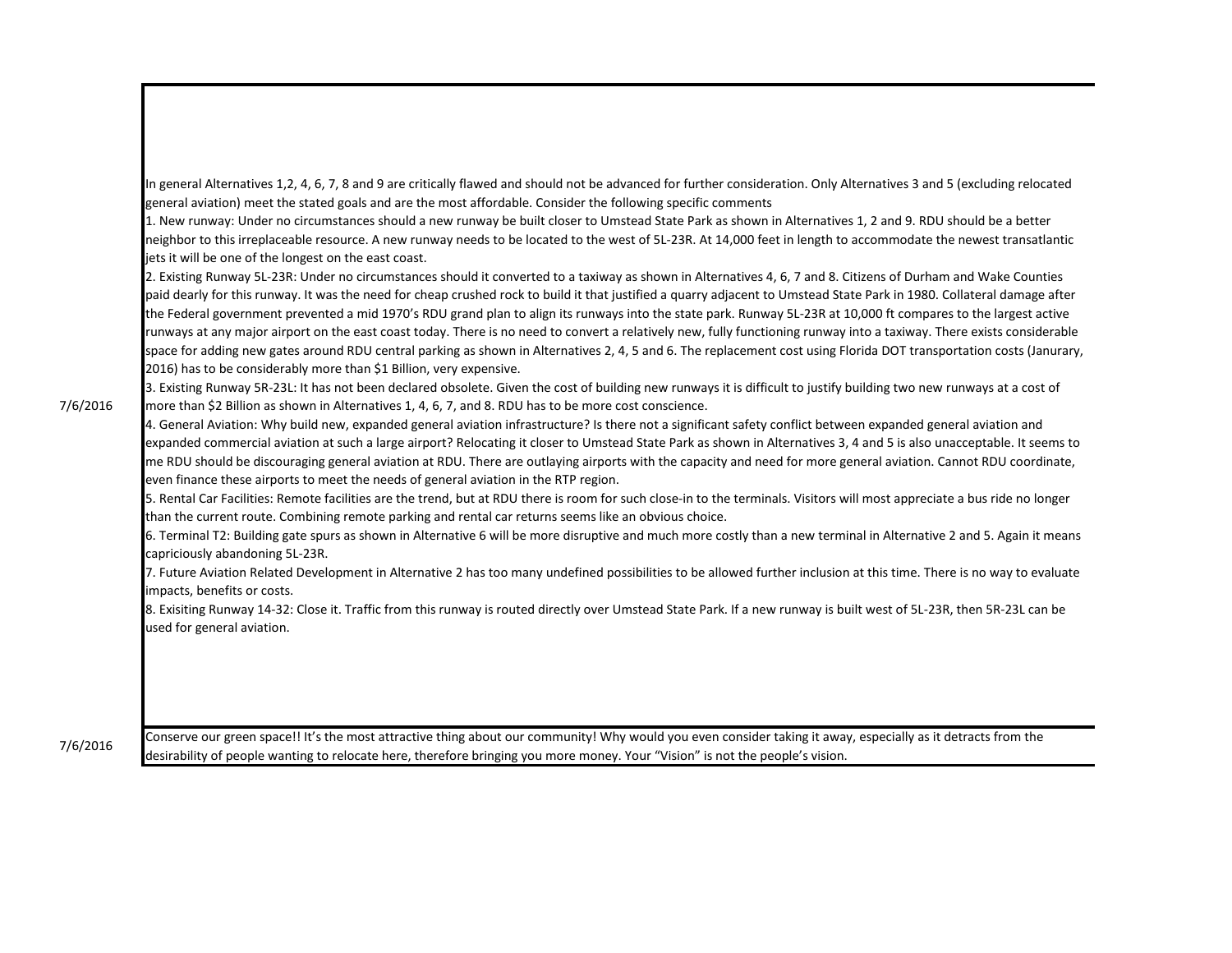|           | Who can I contact at FAA for the airport Compliance manual?                                                                                                                                                                                                                                                                                                                                                                                                                                                                                                                                                                                                                                                                                                               |
|-----------|---------------------------------------------------------------------------------------------------------------------------------------------------------------------------------------------------------------------------------------------------------------------------------------------------------------------------------------------------------------------------------------------------------------------------------------------------------------------------------------------------------------------------------------------------------------------------------------------------------------------------------------------------------------------------------------------------------------------------------------------------------------------------|
|           | Comment on Post "Join us Tuesday at plan. Learn more: http://bit.ly/28YgNOT"                                                                                                                                                                                                                                                                                                                                                                                                                                                                                                                                                                                                                                                                                              |
|           | Would have loved to attend but too late of notice.                                                                                                                                                                                                                                                                                                                                                                                                                                                                                                                                                                                                                                                                                                                        |
|           | Comment on Post "We've got a seat public workshop for #rdu2040!"                                                                                                                                                                                                                                                                                                                                                                                                                                                                                                                                                                                                                                                                                                          |
| 7/6/2016  | Why has RDU got all this surplus land? Just 25 years ago they needed it for airport expansion and now we don't need to expand the airport.                                                                                                                                                                                                                                                                                                                                                                                                                                                                                                                                                                                                                                |
|           | Comment on Post "Excited to have a presentations more here: http://bit.ly/1nlVs7u"                                                                                                                                                                                                                                                                                                                                                                                                                                                                                                                                                                                                                                                                                        |
|           | Wish this meeting had not been so hastily done and comments are never heard when people write them down. All communications is through technology, but many<br>citizens are not tech savvy to understand how to do thisPlease make this easier for people to comment and read others commentsAre you hiding something?                                                                                                                                                                                                                                                                                                                                                                                                                                                    |
| 7/7/2016  | To Whom It May Concern,<br>am writing to communicate my interest in maintaining the mountain bike trails at Crabtree Park.<br>In the spirit of communicating my understanding of the matter I understand the Raleigh-Durnham Airport Authority (RDAA) faces operational challenges with regard<br>to limited income streams.<br>Specifically, it is my understanding that the RDAA obtains most of its revenue through fees charged to passengers on a ticket-by-ticket basis and this fee appears to be<br>long overdue for an increase.<br>With that in mind, I understand further development will support sustained operations, however, I encourage consideration be taken with regard the value of                                                                  |
|           | mountain biking trails to the community.<br>Thank you for your time.                                                                                                                                                                                                                                                                                                                                                                                                                                                                                                                                                                                                                                                                                                      |
| 7/9/2016  | would really love to see EVSE equipment put in for electric vehicle charging. I have an electric car, but I can't drive it to the airport without having to worry about<br>getting charged up after I return. Charging units would allow me to make my trip and be back in the go as soon as I return.                                                                                                                                                                                                                                                                                                                                                                                                                                                                    |
| 7/10/2016 | Please take out the options in your 25 year plan that consider removing or impacting the mountain bike trails at Lake Crabtree Park (and anything adjacent at<br>Umstead park). As a newer resident to the area coming from Denver, Colorado, I'm disappointed in the amount of open space and trail systems available for<br>mountain bikers. The trails at Lake Crabtree are by far the best of the few options within an hour drive radius and always very busy when I use them. It would be a<br>waste to develop this space into an office park or hotels when other options are readily available.<br>Thanks for your support                                                                                                                                       |
| 7/11/2016 | If any new terminal buildings are built, design them so retail shops and restaurants are accessible to everyone, before travelers must go through security. The design<br>of present terminal two is a detriment to those businesses.                                                                                                                                                                                                                                                                                                                                                                                                                                                                                                                                     |
| 7/12/2016 | Please find a compromise location for any hotels instead of Crabtree Park. I understand that the stakeholders have to approve plans in the future but can't we leave a<br>valuable recreation area alone? I remember the construction of the lake and was so pleased that the floodplain became a lake and park. I have spent many hours on<br>the water and in the park and appreciate the convenience having used it after work or for a quick walk at lunchtime. This area doesn't have very many lakes and<br>Crabtree Lake is strategically located with easy access from any of the 3 triangle major cities. Potential residents rank areas based on amenities as well as jobs and<br>schools. Let's keep this popular place as a recreational access for everyone. |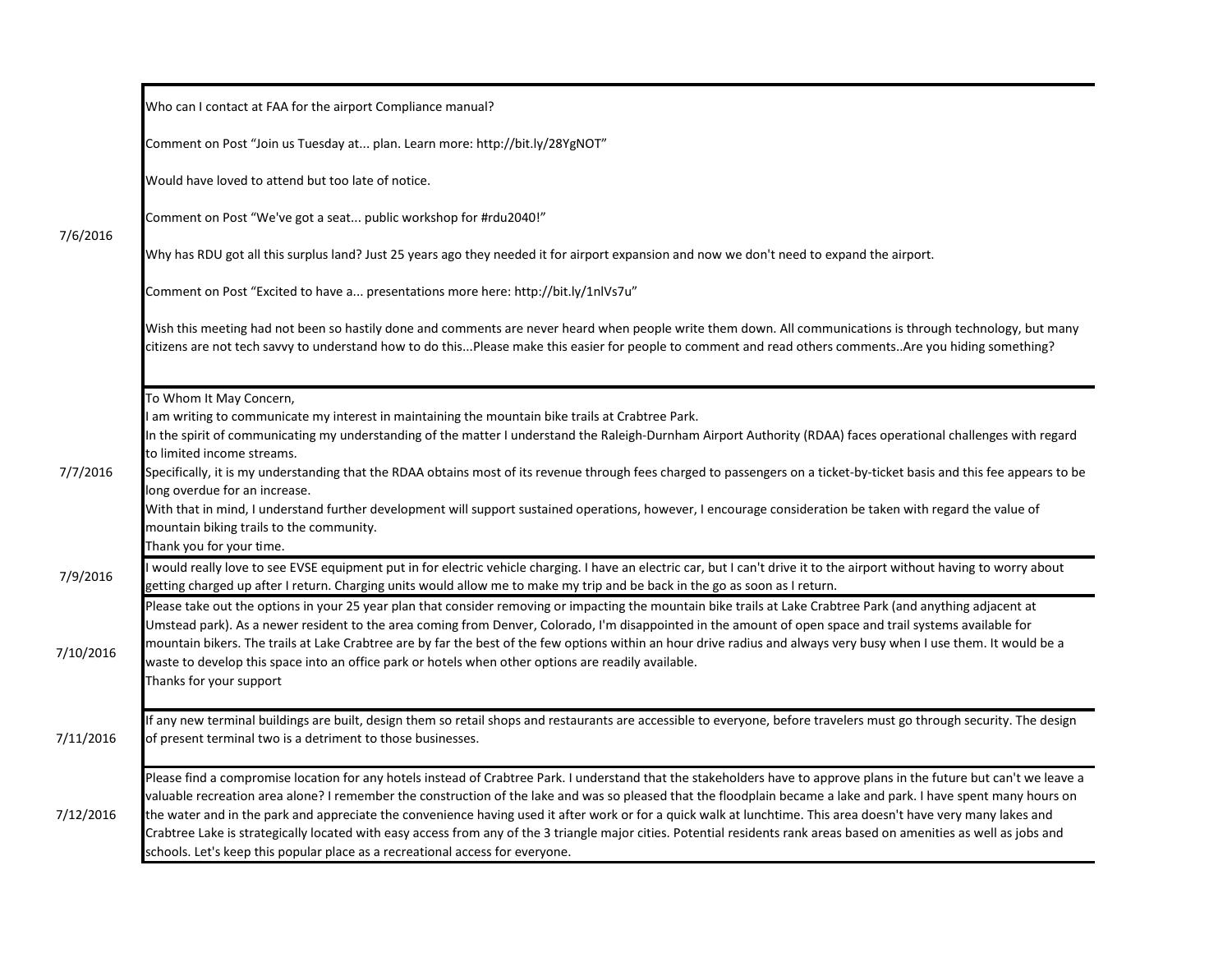| 7/14/2016 | am in favor of retaining Wake County's Lake Crabtree County Park as-is. I do not want to see this area become private property or office/hotel space. In addition, I<br>don't see a need to expand the 5L/23R as it is currently 10,000 ft. Nor do I understand the need to move it farther from the terminals. Therefore, I would go with<br>alternative A from a runway siting view.                                                                                                                                                                                                                                                                                                                                                                                                                                                                                                                                                                                                                                                                                                                                                                                                                                                                                                                                                               |
|-----------|------------------------------------------------------------------------------------------------------------------------------------------------------------------------------------------------------------------------------------------------------------------------------------------------------------------------------------------------------------------------------------------------------------------------------------------------------------------------------------------------------------------------------------------------------------------------------------------------------------------------------------------------------------------------------------------------------------------------------------------------------------------------------------------------------------------------------------------------------------------------------------------------------------------------------------------------------------------------------------------------------------------------------------------------------------------------------------------------------------------------------------------------------------------------------------------------------------------------------------------------------------------------------------------------------------------------------------------------------|
| 7/14/2016 | I'm pleased that the airport is planning for future needs.<br>My primary concern is the potential loss of recreation at Lake Crabtree County Park and other open space. As someone who spent many years working in the vicinity,<br>considered the availability of recreation to be a top amenity for both office workers and those that live in the area. The Lake Crabtree park and nearby open space<br>provide a unique oasis and increase the desirability of working and living in the area. The quality of the area would be degraded by adding more office space, and<br>decreasing that desirability.<br>Regarding the various airport alternatives, as a traveler, having the rental car facility on site makes for a much better experience. While you may be able to claim that<br>the rental car center in Alternative A is on site because it's on airport property, it's really not (additionally, I think one could say that the demise of the Thrifty location<br>indicates that people don't want to go off-site). I would like to see a different alternative chosen.<br>I'd like to see either Alternative B or C, which sound like the ones that are solving the rental car center best. From the short description, it seems to me to be modeled<br>like Salt Lake City's, which makes traveling into that airport a pleasure. |
| 7/15/2016 | If possible, please look into a international flights to either Frankfurt, Munich, Amsterdam or Zurich. While Charles de Gaulle is a huge airport, it is a travelers<br>nightmare, certainly not one of the better airports to take a long connection/layover in. Also is there any plan on a look into a gateway to Asia, say Seoul Incheon,<br>Hong Kong or Tokyo?<br>Many thanks for your time.                                                                                                                                                                                                                                                                                                                                                                                                                                                                                                                                                                                                                                                                                                                                                                                                                                                                                                                                                   |
| 7/21/2016 | I'm sharing a Dropbox link of some thoughts I've had about airports and transit, particularly at RDU. I look forward to possibly hearing back. Please feel free to share it<br>with anybody who might be interested.<br>https://www.dropbox.com/s/m29es90oiam5bq8/Transit%20to%20RDU.pdf?dl=0                                                                                                                                                                                                                                                                                                                                                                                                                                                                                                                                                                                                                                                                                                                                                                                                                                                                                                                                                                                                                                                        |
| 7/22/2016 | Why can't you just leave the land the way it is? Not everything has to be about money and business. We currently have some beautiful land that people enjoy every<br>day and you don't have to leave the city. Can we please just keep it that way?                                                                                                                                                                                                                                                                                                                                                                                                                                                                                                                                                                                                                                                                                                                                                                                                                                                                                                                                                                                                                                                                                                  |
| 7/22/2016 | As a local lover of greenspace, I implore RDU to NOT develop Lake Crabtree County Park, along with the lands directly north of I40 (off Reedy Creek Road).<br>The Triangle's quality of live will be further impacted by rampant development.                                                                                                                                                                                                                                                                                                                                                                                                                                                                                                                                                                                                                                                                                                                                                                                                                                                                                                                                                                                                                                                                                                        |
| 7/22/2016 | Please don't take our fun away. It's what keeps us going in this messed up world. We need our green space. Please.                                                                                                                                                                                                                                                                                                                                                                                                                                                                                                                                                                                                                                                                                                                                                                                                                                                                                                                                                                                                                                                                                                                                                                                                                                   |
| 7/22/2016 | Hi.<br>One of the main attractions of the Raleigh-Durham area for my family is the ample availability of mountain biking trails within the city itself. When looking for jobs<br>(mine is in IT at Cisco, my wife a Postdoc at Duke) we ranked our cities, with outdoor activities (mountain biking, specifically) being one of the deciding factors. The<br>trails at Crabtree and the surrounding area are, in our opinion, the funnest trails available in the RDU area. Removing them would have a negative effect on our<br>quality of life and would factor in to any mid-long term decisions about where we live and work. I would urge you to consider changing your expansion plans (some of<br>the plans included runways on the other side of the airport), or maybe partnering with TORC to create equivalent new trails for enthusiasts. Simply removing the trails<br>is a bad option.                                                                                                                                                                                                                                                                                                                                                                                                                                                 |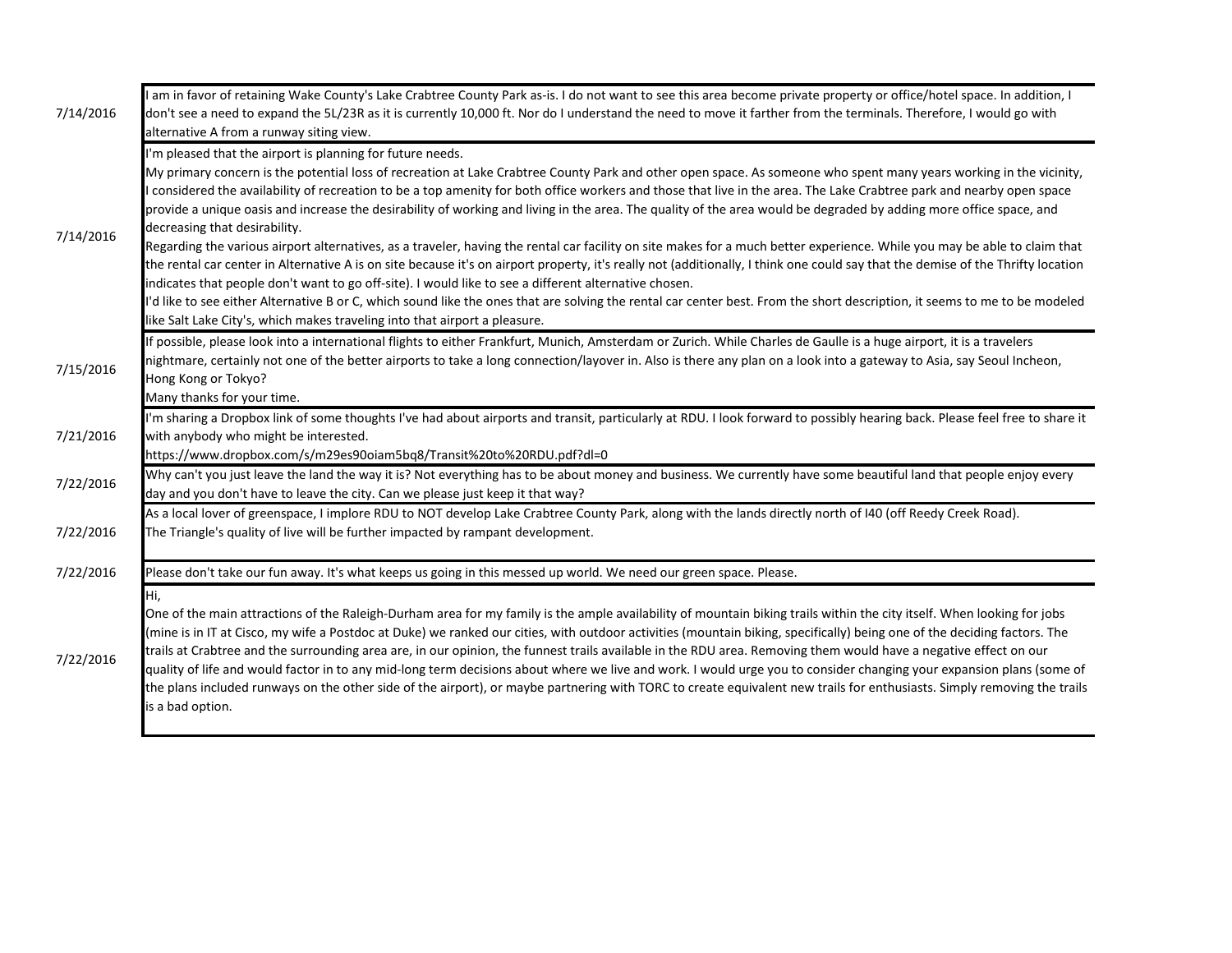| 7/22/2016 | Hi,<br>One of the main attractions of the Raleigh-Durham area for my family is the ample availability of mountain biking trails within the city itself. When looking for jobs<br>(my husband does IT at Cisco, I am a Postdoc at Duke) we ranked our cities, with outdoor activities (mountain biking and running trails, specifically) being one of the<br>deciding factors. The trails at Crabtree and the surrounding area are, in our opinion, the funnest trails available in the RDU area. Removing them would have a<br>negative effect on our quality of life and would factor in to any mid-long term decisions about where we live and work. I would urge you to consider changing your<br>expansion plans (some of the plans included runways on the other side of the airport), or maybe partnering with TORC to create equivalent new trails for enthusiasts.<br>Simply removing the trails is a bad option. |
|-----------|---------------------------------------------------------------------------------------------------------------------------------------------------------------------------------------------------------------------------------------------------------------------------------------------------------------------------------------------------------------------------------------------------------------------------------------------------------------------------------------------------------------------------------------------------------------------------------------------------------------------------------------------------------------------------------------------------------------------------------------------------------------------------------------------------------------------------------------------------------------------------------------------------------------------------|
| 7/22/2016 | am deeply saddened and disturbed by the development plan which will destroy out natural spaces including the Lake Crabtree County Park and the green spaces<br>both north and south of Old Reedy Creek Road as it enters Umstead State Park. There are many other places where development can occur that will not interfere and<br>destroy our natural areas that keep Raleigh such a wonderful place to live.<br>One of the most compelling reasons to move to this area is the ability to easily access nature and green space so close to home. If we destroy these areas then this<br>area will no longer hold such great appeal.<br>know that I use the Lake Crabtree Park trails and Old Reedy Creek Road into Umstead on a weekly basis as an avid biker. The destruction of these areas will definitely<br>make me rethink living in this area as many of the benefits will have disappeared.                    |
| 7/22/2016 | Lake Crabtree park and trails makes Raleigh stand out from other cities. Don't take that from us!!                                                                                                                                                                                                                                                                                                                                                                                                                                                                                                                                                                                                                                                                                                                                                                                                                        |
| 7/22/2016 | Please don't disrupt active park land, recreational green space, and natural areas. I moved here from Dallas, TX and would hate to see the triangle become wall to wall<br>concrete like there. Lake Crabtree park and the surrounding trails are a huge benefit to residents.                                                                                                                                                                                                                                                                                                                                                                                                                                                                                                                                                                                                                                            |
| 7/22/2016 | Please do not destroy our parks to build. Crabtree and the surrounding land is loved by many! Used a lot. I mountain bike around Crabtree 2-3 times a week<br>throughout the year. My daughter plays at the park and rides on the greenway close by.                                                                                                                                                                                                                                                                                                                                                                                                                                                                                                                                                                                                                                                                      |
| 7/22/2016 | Keep the mountain bike trails near RDU intact.                                                                                                                                                                                                                                                                                                                                                                                                                                                                                                                                                                                                                                                                                                                                                                                                                                                                            |
| 7/22/2016 | Please reconsider taking away the mountain biking trails from Lake Crabtree County Park. The trails are easy to get to and a great way to encourage beginners to get<br>outside and get on their bikes.                                                                                                                                                                                                                                                                                                                                                                                                                                                                                                                                                                                                                                                                                                                   |
| 7/22/2016 | As a resident and frequent user of the Crabtree park, I would like to see the park maintained and even improved instead of converted to commercial property with<br>little value to the community. The goodwill and civic involvement of all parties is crucial to making the best decision here. Save Crabtree, please.                                                                                                                                                                                                                                                                                                                                                                                                                                                                                                                                                                                                  |
| 7/22/2016 | am opposed to development of Lake Crabtree park and surrounding areas. Raleigh is known for its outdoor community and this development would dampen that<br>reputation and eliminate a trail system loved by many from different outdoor communities in the area.                                                                                                                                                                                                                                                                                                                                                                                                                                                                                                                                                                                                                                                         |
| 7/22/2016 | Keep the mountain bike park. My kids and family love that place                                                                                                                                                                                                                                                                                                                                                                                                                                                                                                                                                                                                                                                                                                                                                                                                                                                           |
| 7/22/2016 | Don't make Raleigh another parking lot city. This area is a huge draw to the city and you are going to ruin it                                                                                                                                                                                                                                                                                                                                                                                                                                                                                                                                                                                                                                                                                                                                                                                                            |
| 7/22/2016 | Please do not destroy Lake Crabtree Park. It is one of the best mountain biking parks we have in the area and a great park overall. We need more trees and parks. Less<br>office buildings and parking lots. Thank you for your consideration.                                                                                                                                                                                                                                                                                                                                                                                                                                                                                                                                                                                                                                                                            |
| 7/22/2016 | am a mountain biker and live in Youngsville NC. The trails around the airport and that would appear to be removed with this plan is one of the few reasons I travel to<br>Raleigh and RTP. It would be a complete travesty to destroy this incredible resource. I really question if you have the understanding of how important this area is to<br>the health of the general population and the overall impact if they were removed.                                                                                                                                                                                                                                                                                                                                                                                                                                                                                     |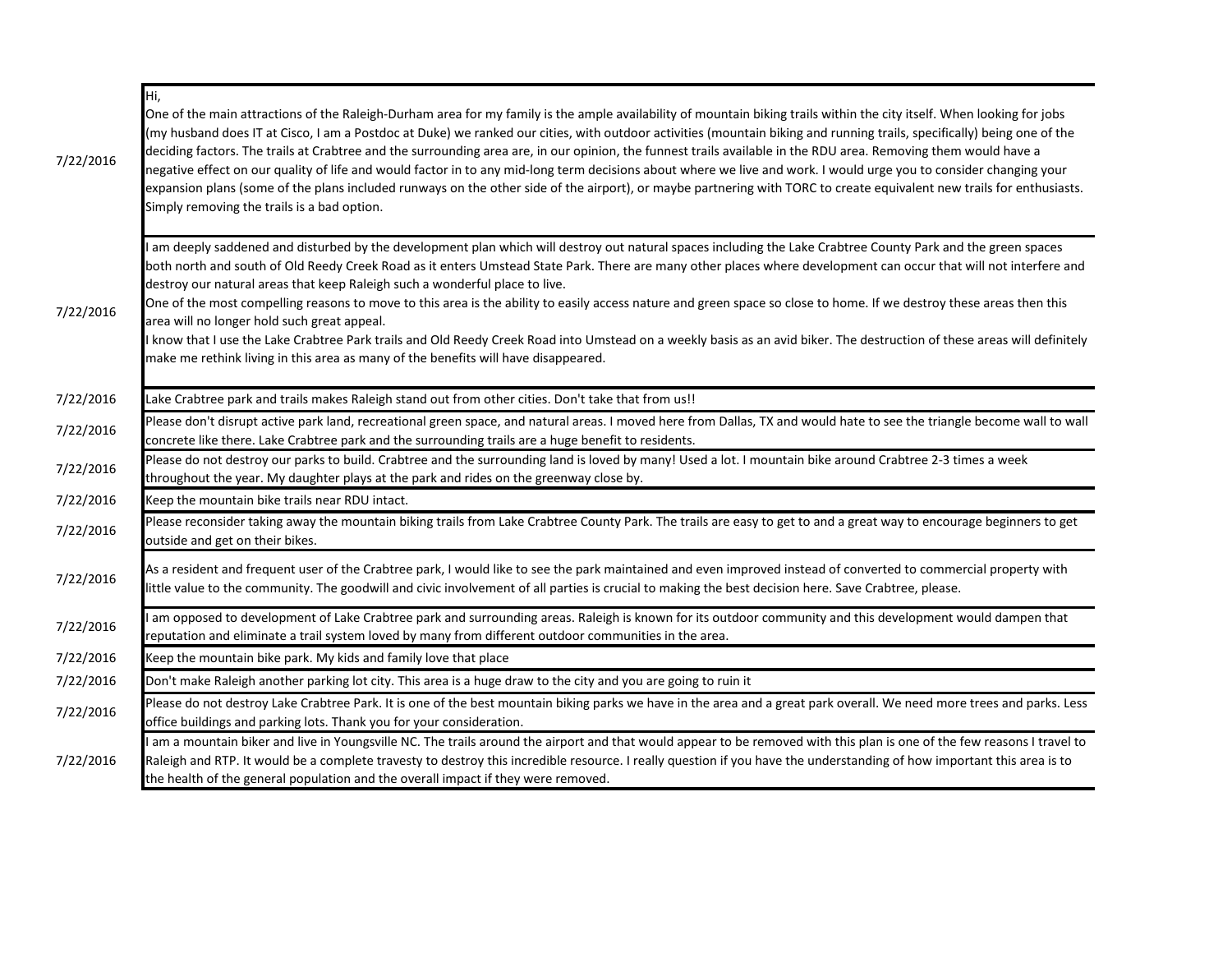| 7/22/2016 | My friends, coworkers, and I use the land under discussion for development on a weekly, if not daily basis for outdoor recreation. Indeed, these parcels of land<br>together constitute the top reason I love working in Cary and living in this area. I would see their development not as an economic necessity at all, but rather a<br>betrayal. These lands should continue to be a buffer zone between the land that was granted to the airport authority and the surrounding businesses and homes. The<br>goodwill, quality of life, and and economic stimulation that they provide as green space within the triangle far outstrip the temporary and shortsighted gains that their<br>destruction for commercial uses would.<br>Please consider alternate plans for Crabtree and the parcels to either side of Old Reedy Creek road. I'm sure that the land can be transferred to a trust through grants,<br>municipal and state parks systems, and private contributors. Every time I drive around the edges of Durham, Chapel Hill, Cary, Morrisville, and Raleigh I see new<br>housing developments, strip malls, and light industry construction. This growth makes it only more important that we preserve the existing outdoor recreation that<br>we already have in the urban heart of the triangle, before we homogenize and destroy the parts that are unique and special in favor of endless repetition for faceless,<br>private use of land that would be better used by the masses.<br>Leave our open land and parks as they are!!! They are a huge draw to people moving to raleigh and a great place for locals to get away from the hustle and bustle |
|-----------|-----------------------------------------------------------------------------------------------------------------------------------------------------------------------------------------------------------------------------------------------------------------------------------------------------------------------------------------------------------------------------------------------------------------------------------------------------------------------------------------------------------------------------------------------------------------------------------------------------------------------------------------------------------------------------------------------------------------------------------------------------------------------------------------------------------------------------------------------------------------------------------------------------------------------------------------------------------------------------------------------------------------------------------------------------------------------------------------------------------------------------------------------------------------------------------------------------------------------------------------------------------------------------------------------------------------------------------------------------------------------------------------------------------------------------------------------------------------------------------------------------------------------------------------------------------------------------------------------------------------------------------------------------------------------------|
| 7/22/2016 | without taking a trip out of town.                                                                                                                                                                                                                                                                                                                                                                                                                                                                                                                                                                                                                                                                                                                                                                                                                                                                                                                                                                                                                                                                                                                                                                                                                                                                                                                                                                                                                                                                                                                                                                                                                                          |
| 7/22/2016 | Just renovate terminal 1 and leave it at that. You don't need to expand into the surrounding area. It will take away recreational areas from local residents. Everything<br>will be turned into a hotel or parking lot. I mean, really, let's be honest your a regional air port not a hub. Focus on what you have now and make that better.                                                                                                                                                                                                                                                                                                                                                                                                                                                                                                                                                                                                                                                                                                                                                                                                                                                                                                                                                                                                                                                                                                                                                                                                                                                                                                                                |
| 7/22/2016 | am writing to support the preservation of the mountain biking trails at Lake Crabtree County Park. I understand that this land has been marked for office and hotel<br>development. My family and I use these trails regularly, and it would be devastating to lose this special park tucked right in the heart of RTP. RDU has been very<br>generous in donating this land to our community as park land, and doing so shows that RDU is committed to preserving the beautiful green space in our community<br>that makes the Triangle such a desirable place to live. Let us commit to not destroying our parks for land development. Thank you.                                                                                                                                                                                                                                                                                                                                                                                                                                                                                                                                                                                                                                                                                                                                                                                                                                                                                                                                                                                                                          |
| 7/22/2016 | This plan would take away things that make the Triangle a great place to live and that attract new business. Our great quality of life is one of the key selling points for<br>this area, but this plan would undermine that. Having mountain biking trails close to RTP and Cary, where workers can bike at lunch or after work, is a big selling point<br>when recruiting new businesses and improves our quality of life. This plan would negatively impact:<br>The Lake Crabtree Mountain Biking trails (it would actually do away with them)<br>Umstead State Park - having a Rock Quarry and blasting next to the park<br>The East Coast Greenway - it goes by Lake Crabtree and along Old Reedy Creek Road t Umstead<br>Cary's new Old Reedy Creek trailhead project.                                                                                                                                                                                                                                                                                                                                                                                                                                                                                                                                                                                                                                                                                                                                                                                                                                                                                                |
| 7/22/2016 | object to the proposed land use.                                                                                                                                                                                                                                                                                                                                                                                                                                                                                                                                                                                                                                                                                                                                                                                                                                                                                                                                                                                                                                                                                                                                                                                                                                                                                                                                                                                                                                                                                                                                                                                                                                            |
| 7/22/2016 | strongly object to any development plans that would harm the biking and hiking trails in the Old Reedy Creek road area. These natural spaces are used by many<br>outdoor enthusiast tax payers. I think replacing them with parking lots or office buildings would be a horrible misuse of public lands.                                                                                                                                                                                                                                                                                                                                                                                                                                                                                                                                                                                                                                                                                                                                                                                                                                                                                                                                                                                                                                                                                                                                                                                                                                                                                                                                                                    |
| 7/22/2016 | am writing to ask that Lake Crabtree park be left alone and NOT turned into a business park or road or quarry or apartment complex The people of Raleigh and the<br>surrounding Triangle area need this space to escape and reconnect with the natural environment (nature). Whether it is bike riding walking or enjoying a park bench<br>with the sounds of birds and wind in the trees. I hope there is consideration for this gem in the heart of Raleigh/Cary/Morrisville.<br>Thank you.                                                                                                                                                                                                                                                                                                                                                                                                                                                                                                                                                                                                                                                                                                                                                                                                                                                                                                                                                                                                                                                                                                                                                                               |
| 7/22/2016 | am terribly disappointed that development of this amazing community resources, and one of the few public green spaces left in the Cary/Raleigh area is being<br>considered for development. I have been visiting this park nearly 16 years. I have been a resident of Wake Forest, Raleigh, Cary, Morrisville, Chapel Hill and Carrboro<br>during that time and frequently visited that park as a resident of all of these places. Please reconsider developing this space.                                                                                                                                                                                                                                                                                                                                                                                                                                                                                                                                                                                                                                                                                                                                                                                                                                                                                                                                                                                                                                                                                                                                                                                                 |
| 7/22/2016 | Please don't destroy lake crabtree bike trails.                                                                                                                                                                                                                                                                                                                                                                                                                                                                                                                                                                                                                                                                                                                                                                                                                                                                                                                                                                                                                                                                                                                                                                                                                                                                                                                                                                                                                                                                                                                                                                                                                             |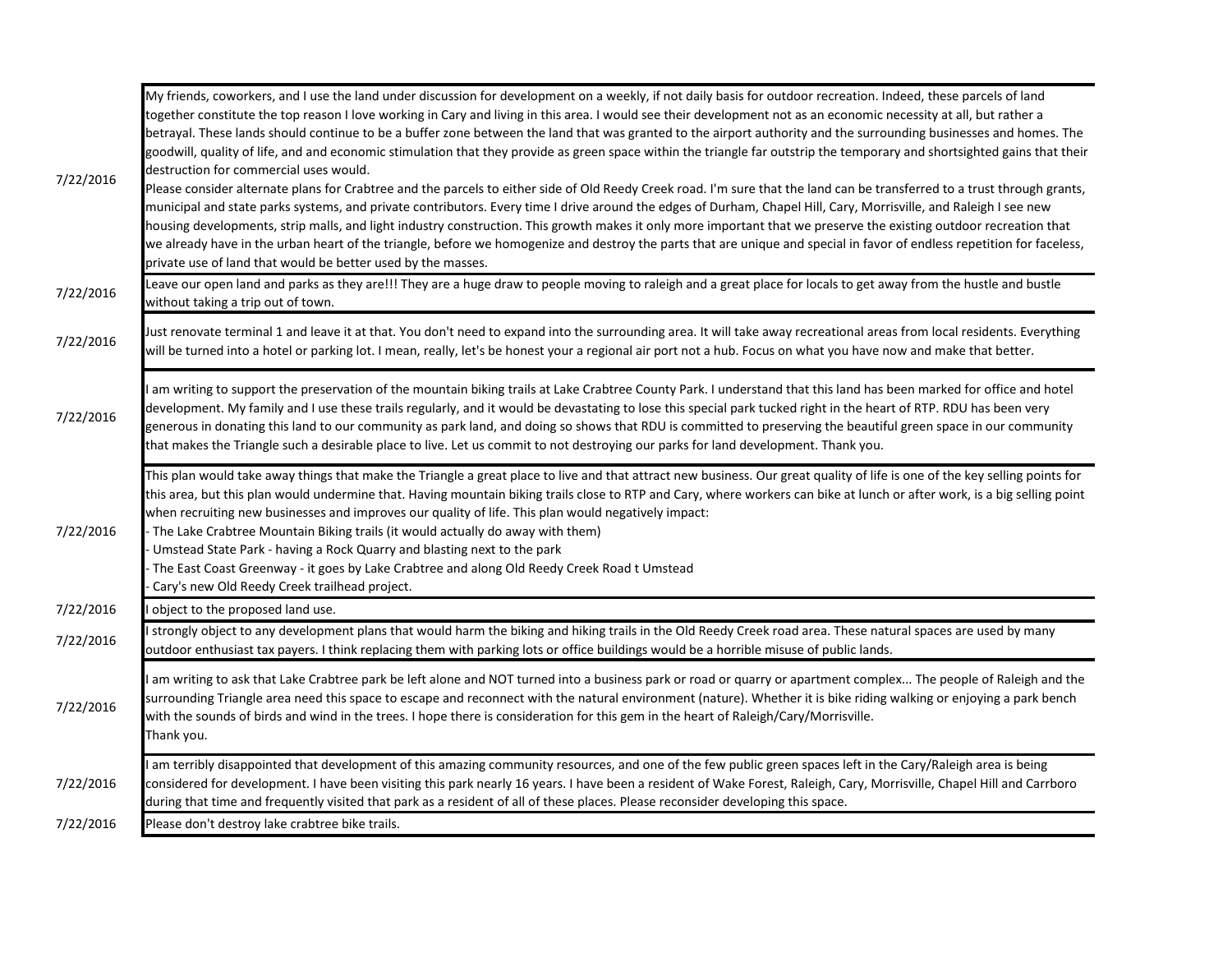| 7/22/2016 | Please don't destroy Lake Crabtree park. My family and I Use the trails every week. It's one of the only places we find peace in our hectic lives. Please please please<br>reconsider what you are doing to this beautiful green space!                                                                                                                                                                                                                                                                                                                                                                                                                                                                                                                                                                                                                                                                                                                                                                |
|-----------|--------------------------------------------------------------------------------------------------------------------------------------------------------------------------------------------------------------------------------------------------------------------------------------------------------------------------------------------------------------------------------------------------------------------------------------------------------------------------------------------------------------------------------------------------------------------------------------------------------------------------------------------------------------------------------------------------------------------------------------------------------------------------------------------------------------------------------------------------------------------------------------------------------------------------------------------------------------------------------------------------------|
| 7/22/2016 | Just want to urge you to incorporate the existing mountain bike trails into the development plans. These trails are an important community resource that should be<br>preserved.                                                                                                                                                                                                                                                                                                                                                                                                                                                                                                                                                                                                                                                                                                                                                                                                                       |
| 7/22/2016 | use the park/trail adjacent to RDU for biking hiking and running. It is in the best interest of citizens and the community to continue to have access to this site for<br>recreational purposes. Outdoor activities overal decrease early morbidity and mortality in the population and access to such locals offers both safe and fun ways to<br>enjoy nature. Connected to Lake Crabtree this region is ideal for long challenging workouts all while situated in close proximity to neighborhoods and the interstate.<br>Please consider our concerns with respect to this property and keep it green and undeveloped.                                                                                                                                                                                                                                                                                                                                                                              |
| 7/22/2016 | Keep 286, rocky road, and lake Crabtree mountain bike trails open. A lot of people put a lot of time into building those trails and they are my favorite part of Cary, NC.                                                                                                                                                                                                                                                                                                                                                                                                                                                                                                                                                                                                                                                                                                                                                                                                                             |
| 7/22/2016 | As a mountain biker myself, this is a terrible terrible terrible plan. Stop taking away all of the Green Space and recreational areas of this area.                                                                                                                                                                                                                                                                                                                                                                                                                                                                                                                                                                                                                                                                                                                                                                                                                                                    |
| 7/22/2016 | Leave the parks and natural woodlands as they are!!!                                                                                                                                                                                                                                                                                                                                                                                                                                                                                                                                                                                                                                                                                                                                                                                                                                                                                                                                                   |
| 7/22/2016 | Please help us keep the mountain biking trails around Lake Crabtree and Old Reedy Creek. I am an avid cyclist and one of the greatest parts about living here is that I<br>can ride exciting, well maintained trails within 10-15 minutes of my house. I use the trails when they're open at least once a week and they're always packed with<br>people enjoying the woods. These trails are critical as well since they back up to Umstead State Park, offering a way to ride all terrains in one ride.<br>There is plenty of other space to expand and we certainly don't need any more office complexes in the area. What makes the Triangle such a great place is the quick,<br>easy access to parks, greenways and these trails. Please don't take them away.                                                                                                                                                                                                                                     |
| 7/22/2016 | Crabtree park is a place for families and individuals to go to relax, ride bikes, hike and enjoy the area. There is no other place like it. Please do not develope it into<br>anything and leave it as it is.                                                                                                                                                                                                                                                                                                                                                                                                                                                                                                                                                                                                                                                                                                                                                                                          |
| 7/22/2016 | We have plenty of other places nearby to build retail, office space and hotels. Green space and natural areas where people can run and bike are a treasure. If you<br>destroy this area, you will be taking away one of the major attractions in western Wake County.                                                                                                                                                                                                                                                                                                                                                                                                                                                                                                                                                                                                                                                                                                                                  |
| 7/22/2016 | consider Umstead and Crabtree parks to be a massive asset to quality of life in the Triangle. Please consider planning around these resources and leave them intact<br>for area residents to enjoy. I personally use both of these parks, for mountain biking and hiking, several times a week. Thanks.                                                                                                                                                                                                                                                                                                                                                                                                                                                                                                                                                                                                                                                                                                |
| 7/22/2016 | Please save the green space at Lake Crabtree and surrounding areas! Save mountain biking in Raleigh. Let's grow Raleigh and the surrounding areas into outdoor<br>friendly communities for a healthy living. We shouldn't be destroying these few wonderful areas that we have remaining.                                                                                                                                                                                                                                                                                                                                                                                                                                                                                                                                                                                                                                                                                                              |
| 7/22/2016 | This area should remain park and open area. Too many use it for trail riding, running and getting back to nature. It should not be developed                                                                                                                                                                                                                                                                                                                                                                                                                                                                                                                                                                                                                                                                                                                                                                                                                                                           |
| 7/22/2016 | am against the plans proposed in the Raleigh Durham Airport Vision 2040 plan. The area proposed for development is a beautiful green space that lures in hikers,<br>cyclists, families, and visitors from outside of Raleigh. The loss of green space will both be bad for the environment but also for the many people who love living here<br>because his space is open to mountain biking. The area has a very strong mountain bike presence and this plan would cripple those who love the sport. Unfortunate<br>Umstead park is NOT open to mountain biking on the single track trails. While the Umstead Fire roads are nice for general fitness, they are not mountain bike trails<br>and are not the style of riding that lures so many mountain bikers to this area. There are hundreds of mountain bikers that utilize Crabtree and the surrounding area<br>on a daily basis. Please consider saving this green space and maintaining this area as a space available for all our door users. |
| 7/22/2016 | I object to the land use proposal for Crabtree park, Rocky Road and 286. I'd like to see the mountain biking trails maintained.                                                                                                                                                                                                                                                                                                                                                                                                                                                                                                                                                                                                                                                                                                                                                                                                                                                                        |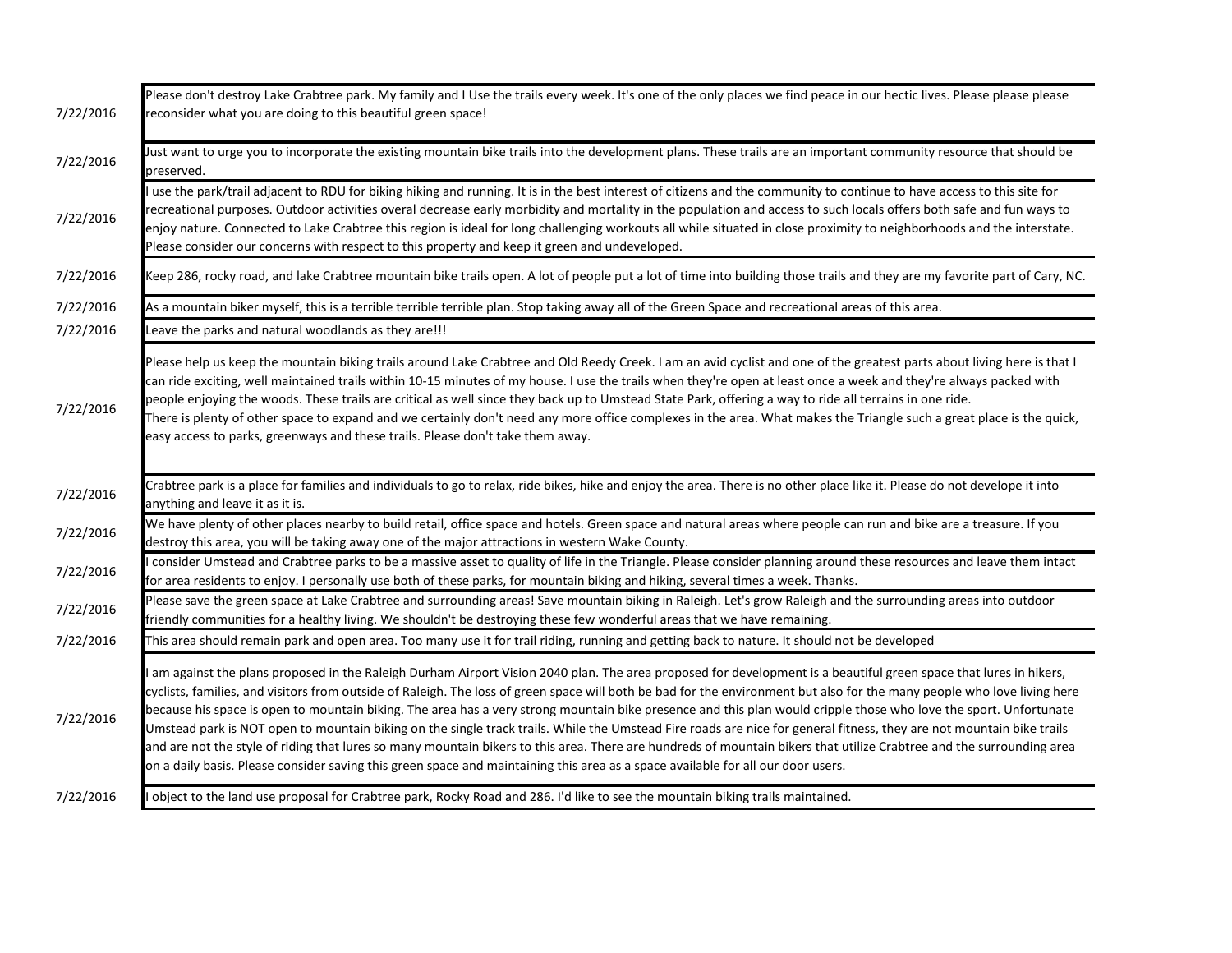| 7/22/2016 | That last thing that is needed in an already crowded area is more business parks and hotels. However, the thing that many people, locked in urban locations, crave are<br>more outdoor activities, access to nature and recreation. Why not embrace what's already there and expand the park to cover what's already built on the property?<br>This could increase overall quality of life and draw more users to the area, which in turn is better for the surrounding community.                                                                                                                                                                                                                                                                                                                                                                                                                                                                                                                                                                                                                                                                                                                                                                                                                                                                                      |
|-----------|-------------------------------------------------------------------------------------------------------------------------------------------------------------------------------------------------------------------------------------------------------------------------------------------------------------------------------------------------------------------------------------------------------------------------------------------------------------------------------------------------------------------------------------------------------------------------------------------------------------------------------------------------------------------------------------------------------------------------------------------------------------------------------------------------------------------------------------------------------------------------------------------------------------------------------------------------------------------------------------------------------------------------------------------------------------------------------------------------------------------------------------------------------------------------------------------------------------------------------------------------------------------------------------------------------------------------------------------------------------------------|
| 7/22/2016 | Another bummed out cyclist here. Please find a way to keep the trails! They are part of what makes the Triangle a unique, fantastic place to live. We need recreation<br>for all of these business employees too!                                                                                                                                                                                                                                                                                                                                                                                                                                                                                                                                                                                                                                                                                                                                                                                                                                                                                                                                                                                                                                                                                                                                                       |
| 7/22/2016 | urge you to preserve the green space of Lake Crabtree County Park. The park and its trails are one of the things that makes living in Wake County so great. It's<br>amazing to be able to ride a bike at lunch or after work on the mountain bike trails at the park, and not have to drive out of the county to do that. It would be a real<br>tragedy if we were to lose the park and would significantly reduce the quality of life in our area.                                                                                                                                                                                                                                                                                                                                                                                                                                                                                                                                                                                                                                                                                                                                                                                                                                                                                                                     |
| 7/22/2016 | Keep Crabtree, 286 and other nearby green spaces open for recreational use.                                                                                                                                                                                                                                                                                                                                                                                                                                                                                                                                                                                                                                                                                                                                                                                                                                                                                                                                                                                                                                                                                                                                                                                                                                                                                             |
| 7/22/2016 | We need to preserve these trails and Parks for all to enjoy! Is plenty of other land to build business parks malls and parking lots without having to disrupt natural<br>parks.                                                                                                                                                                                                                                                                                                                                                                                                                                                                                                                                                                                                                                                                                                                                                                                                                                                                                                                                                                                                                                                                                                                                                                                         |
| 7/22/2016 | It is a TRAVESTY not to conserve the greenspace of Umstead Park for the current and future residents and wildlife of Raleigh and Cary. I hike in the park with my dog<br>when I come to Cary to visit friends every month. The park is an oasis of green habitat, life, and quiet in the midst of the rush of the city. If the park was not there all<br>who enjoy the park would have to drive considerably farther for the same beauty and relaxation. It is a priceless jewel and so utterly disturbing that there are people<br>who cannot see that and want to destroy it with ugly buildings, pits, and pavement. Please do not destroy Umstead Park.                                                                                                                                                                                                                                                                                                                                                                                                                                                                                                                                                                                                                                                                                                             |
| 7/22/2016 | am a big fan of RDU as an airport. RDU is extremely accessible, clean and efficient. I also support plans to continue modernizing the airport. However, I do wonder if<br>expansion of the airport size is necessary. In particular, the total number of annual passengers coming through RDU is similar to the same number today as it was 25<br>years ago in 1990 (https://www.rdu.com/airport-authority/statistics/#year). Why should the next 25 years be any different? For example, a clear shift of American<br>Airline's flights from RDU to CLT may lead to a further decrease in flight numbers from RDU. I do hope the airport authority moves cautiously over the next few years.<br>Finally, as an avid cyclist, runner and hiker, I can only hope that RDU chooses not to destroy the trails that surround the area by Umstead, Lake Crabtree, 286 and<br>Rocky Road. These trails add tremendous value to the community, and removing them for unnecessary growth or unnecessary office space would be a travesty.<br>Notably, the area already has many airport hotels and a plethora of local options for office/warehouse space, while open green space is at a premium. It is much<br>easier to rebuild an office park than a forest. Finally, I believe going this route would destroy much of the goodwill RDU has built up since opening in 1943. |
| 7/22/2016 | I'm a biker and naturalist and really enjoy crabtree, 286 and Rocky Road. These are all great places that are well used by a lot of people, and they add a lot to Raleigh<br>as a whole.<br>would hate to see these go. Please look for other places.                                                                                                                                                                                                                                                                                                                                                                                                                                                                                                                                                                                                                                                                                                                                                                                                                                                                                                                                                                                                                                                                                                                   |
| 7/22/2016 | The current expansion plans for the RDU international airport clearly take a toll on recreation spaces that are very valuable to the residents of Cary, Raleigh, and other<br>nearby towns. Lake Crabtree and the southwest access to Umstead park are currently use as biking and hiking hubs for the community promoting healthy options for<br>people to spend time with their families and friends. As a mountain biker, I feel that great trails will be lost.<br>am also concerned that these expansion projects may be extensive given the current spaces available. For example, Terminal 1 seems to be underutilized although<br>construction is taking place to expand it even more.<br>Please reconsider your plans to save Lake Crabtree and the southwest access to Umstead park                                                                                                                                                                                                                                                                                                                                                                                                                                                                                                                                                                           |
| 7/22/2016 | Please leave the area including Crabtree Park to Umstead untouched- it provides one of the most unique juxtapositions of urban and outdoor environments that I<br>have experienced.                                                                                                                                                                                                                                                                                                                                                                                                                                                                                                                                                                                                                                                                                                                                                                                                                                                                                                                                                                                                                                                                                                                                                                                     |
| 7/22/2016 | Please keep the parks and bike trails. I object the land use proposal for Crabtree park, Rocky Road and 286. This recreational spaces have a great value for the<br>neighbors and people like me that use them multiple times a week. Please give priority to the benefit of the community over a few private investors.                                                                                                                                                                                                                                                                                                                                                                                                                                                                                                                                                                                                                                                                                                                                                                                                                                                                                                                                                                                                                                                |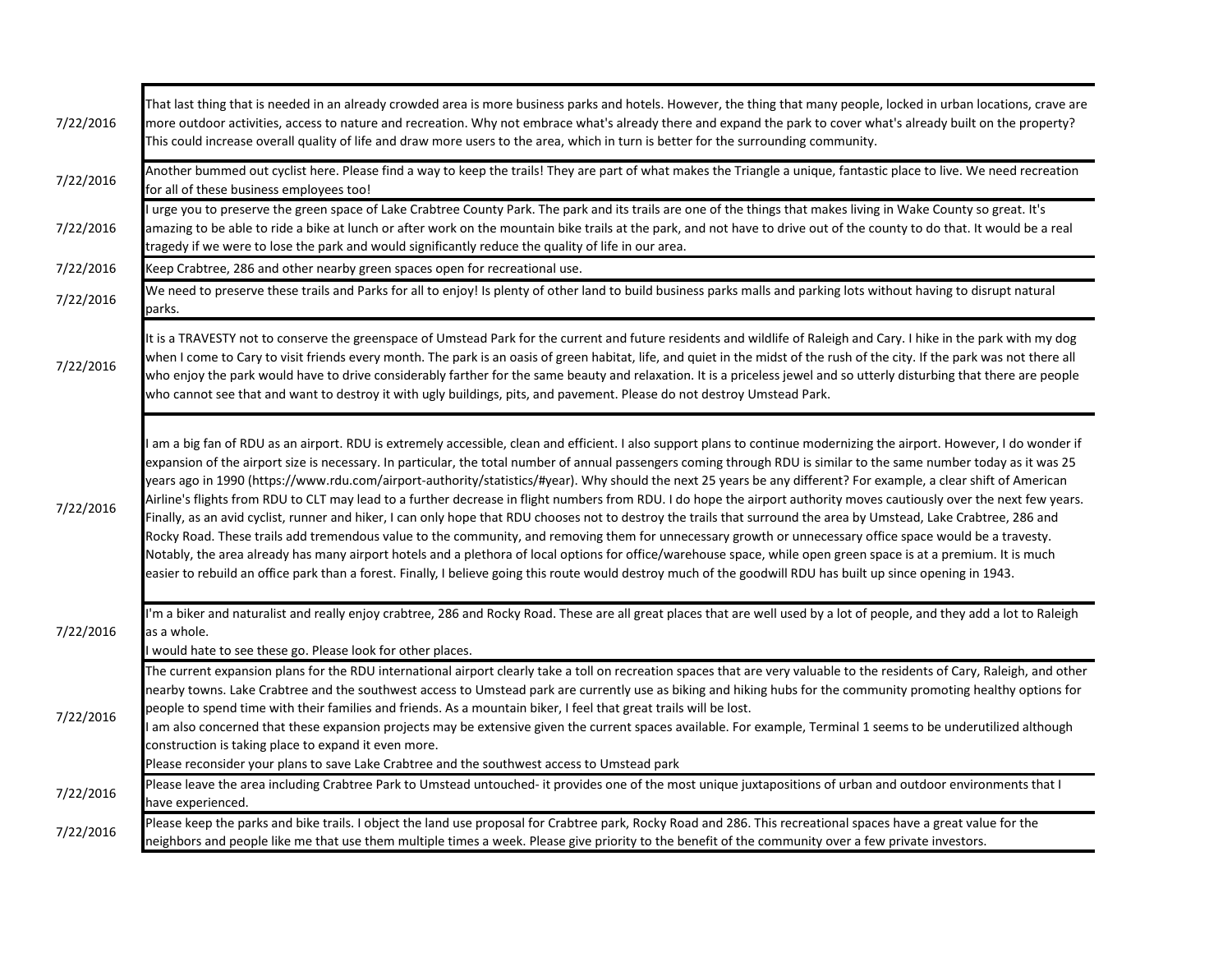| 7/22/2016 | want to express my deep disappointment in hearing the news that this project exists. My family and friends use this space on a weekly basis for recreation. Our parks                                                                                                                                                                                         |
|-----------|---------------------------------------------------------------------------------------------------------------------------------------------------------------------------------------------------------------------------------------------------------------------------------------------------------------------------------------------------------------|
|           | are a valuable asset to the area and bring in so much positive activity.                                                                                                                                                                                                                                                                                      |
|           | My wish is for Lake Crabtree area to remain undeveloped and available for recreational use as it is today.<br>Thank you.                                                                                                                                                                                                                                      |
|           | I relocate to Raleigh due to their balance of good professional opportunities and mountainbiking trails. I'm engineer and are very happy with the triangle trails and                                                                                                                                                                                         |
| 7/22/2016 | business development's. If the RDU trails disappear this means no more life balance for me. Please don't allow to close these trails. Tnx                                                                                                                                                                                                                     |
| 7/22/2016 | Please please do not pave our park, or develop it, or turn it into and industrial zone.                                                                                                                                                                                                                                                                       |
|           | am a mountain biker and moved to Wilkes County NC 2 years ago to be closer to the trails I love. If my trails were to close here I would move. I have friends that are                                                                                                                                                                                        |
| 7/22/2016 | TORC members. I enjoy the Raleigh trails. They promote community, a healthy lifestyle, and support local business. All across the nation, trails and green ways are                                                                                                                                                                                           |
|           | being created because that is what the public wants. You were ahead of the curve. That should be promoted and celebrated not destroyed. I implore you to find                                                                                                                                                                                                 |
|           | another way. Do not shut down Raleigh bike trails.                                                                                                                                                                                                                                                                                                            |
| 7/22/2016 | Are you guys trying to destroy the last remaining chunk of green space in favor of more buildings?? Seriously, the greed has got to stop.                                                                                                                                                                                                                     |
| 7/22/2016 | We need more parks, not more concrete. Please preserve LCCP.                                                                                                                                                                                                                                                                                                  |
|           | As the Triangle area continues to grow, maintaining natural green spaces like the parks at LCCP and Umstead becomes more important for maintaining our areas                                                                                                                                                                                                  |
| 7/22/2016 | quality of life. Once lost and developed, these natural spaces can never be regained. As a lifelong resident, I urge you to please reconsider developing these recreation                                                                                                                                                                                     |
|           | areas. You have the opportunity to help maintain the quality of life that the Triangle is famous for. Do it for the multitude of residents who already enjoy this beautiful                                                                                                                                                                                   |
|           | space as well as those who become residents in the future. Thanks.                                                                                                                                                                                                                                                                                            |
|           | I would strongly encourage the authority to protect the existing green-space around the airport, and adjacent to Umstead State Park. The recreation and health                                                                                                                                                                                                |
| 7/22/2016 | lifestyle options provided by those areas, such as Lake Crabtree County Park, is a vital asset to the growing population of the Raleigh Metro Area. Any loss of wooded,                                                                                                                                                                                       |
|           | protected areas would be a detrimental impact to the people and the environment of greater Raleigh.                                                                                                                                                                                                                                                           |
|           | Hello, I'm writing you today to voice my concern and disapproval over the proposed renovation of crabtree country park and the adjacent lands. As you well know,                                                                                                                                                                                              |
| 7/22/2016 | these parks contain some of the best green space and recreational opportunities in the triangle and, as an avid mountain biker, they are a destination for cyclists                                                                                                                                                                                           |
|           | throughout the surrounding states. Please elect to retain the wonderful trails and parkland which offer so much joy to so many communities in the triangle and                                                                                                                                                                                                |
|           | beyond. This is all we have, there's nothing nearly as good for us within an hour's drive. Please don't take it away.                                                                                                                                                                                                                                         |
|           | It is sad to see how the best mountain bike trails are going to disappear if the RDU don't stop. Those trail keeps our people healthy and more                                                                                                                                                                                                                |
| 7/22/2016 | I'm very disappointed                                                                                                                                                                                                                                                                                                                                         |
|           |                                                                                                                                                                                                                                                                                                                                                               |
|           | Please consider not disrupting this land that is in use by many residents & visitors providing a venue for healthy activities to promote the good health of residents that<br>live a healthy lifestyle. Even though it is a little bit of a drive for me to ride these trails, it provides a safer alternative than riding on the road. This is coming from a |
| 7/22/2016 | cyclist that was hit by a drunk driver the morning of 7/4/2010, myself, that safety factor is extremely valuable to the cycling community and health conscious                                                                                                                                                                                                |
|           | residents. Thank for taking my comment.                                                                                                                                                                                                                                                                                                                       |
|           | You absolutely can NOT build on Lake crabtree, 286 or Umstead at all!! This is such a great area for everyone in the triangle to come together to exercise and enjoy                                                                                                                                                                                          |
| 7/22/2016 | the outdoors!! I 100% object to any deforestation on any of this land!! Please respect the wishes of the community! Thank you in advance.                                                                                                                                                                                                                     |
|           | I drive out to Crabtree multiple times a week to mountain bike. It's by far my favorite place to bike, because of its proximity to work, the climbing gym (which I often                                                                                                                                                                                      |
| 7/22/2016 | go to either/both after or before my ride), and the quality of the trails. It's the only trail that I truly feel comfortable solo as a beginner-novice. Eliminating the park                                                                                                                                                                                  |
|           | would take away money from businesses (I frequent the nearby restaurants like Neomonde before going home or to climb -- whenever I don't go via Crabtree park                                                                                                                                                                                                 |
|           | those restaurants are never convenient) and take away vital green space that contribute to the mental and physical well-being of the population of the whole triangle.                                                                                                                                                                                        |
|           | I live in Durham/Chapel Hill and work in Durham, yet I drive to Morrisville specifically for Crabtree Park. Without Crabtree, I am more likely to visit the North Raleigh                                                                                                                                                                                     |
|           | climbing gym as it's more convenient.                                                                                                                                                                                                                                                                                                                         |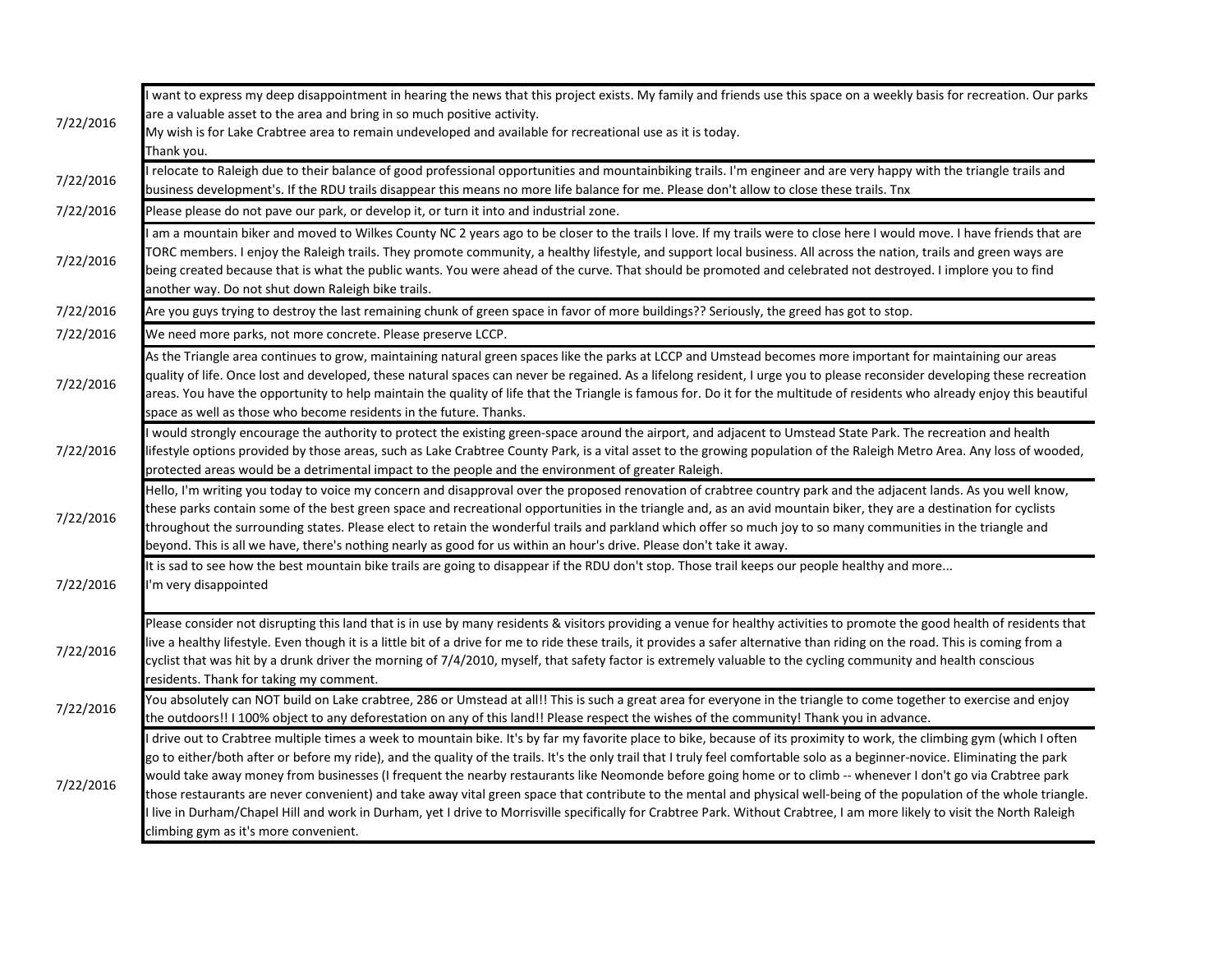| 7/22/2016 | Please reconsider saving ALL of Lake Crabtree County Park from development, as well as the land adjacent to Umstead that is currently undeveloped.                                                                                                                                                                                                                                                                                                                                                                                                                                                                                                                                                                                                                                                                                                                                                                                                                                                                                                                                                                                                                                                                                                                    |
|-----------|-----------------------------------------------------------------------------------------------------------------------------------------------------------------------------------------------------------------------------------------------------------------------------------------------------------------------------------------------------------------------------------------------------------------------------------------------------------------------------------------------------------------------------------------------------------------------------------------------------------------------------------------------------------------------------------------------------------------------------------------------------------------------------------------------------------------------------------------------------------------------------------------------------------------------------------------------------------------------------------------------------------------------------------------------------------------------------------------------------------------------------------------------------------------------------------------------------------------------------------------------------------------------|
| 7/22/2016 | object to the loss of Greenspace, and blatant disregard for the quality of life of the local residents. Greedy corporations want to pave paradise and put up a parking<br>lot.                                                                                                                                                                                                                                                                                                                                                                                                                                                                                                                                                                                                                                                                                                                                                                                                                                                                                                                                                                                                                                                                                        |
| 7/22/2016 | absolutely love the green spade near the airport. My family and I have enjoyed it since my father moved to North Carolina in the 1950s. And it is my source of pride<br>when people come from mega-cities like LA - I get to show off our trees immediately and they can appreciate the beauty of NC.                                                                                                                                                                                                                                                                                                                                                                                                                                                                                                                                                                                                                                                                                                                                                                                                                                                                                                                                                                 |
| 7/22/2016 | Save the green space, not a parking place!                                                                                                                                                                                                                                                                                                                                                                                                                                                                                                                                                                                                                                                                                                                                                                                                                                                                                                                                                                                                                                                                                                                                                                                                                            |
| 7/22/2016 | Don't destroy Crabtree park or the surrounding area. Leave it as green space to improve the quality of life for the residents of the triangle area.                                                                                                                                                                                                                                                                                                                                                                                                                                                                                                                                                                                                                                                                                                                                                                                                                                                                                                                                                                                                                                                                                                                   |
| 7/22/2016 | Leave Lake Crabtree Park and the surrounding area the way it is, we need more places to play outside, not more office buildings.                                                                                                                                                                                                                                                                                                                                                                                                                                                                                                                                                                                                                                                                                                                                                                                                                                                                                                                                                                                                                                                                                                                                      |
| 7/22/2016 | object development on the lake crabtree area. I've been using this park for years and can't imagine RTP without it!                                                                                                                                                                                                                                                                                                                                                                                                                                                                                                                                                                                                                                                                                                                                                                                                                                                                                                                                                                                                                                                                                                                                                   |
| 7/22/2016 | Please do not remove trails from the area.                                                                                                                                                                                                                                                                                                                                                                                                                                                                                                                                                                                                                                                                                                                                                                                                                                                                                                                                                                                                                                                                                                                                                                                                                            |
| 7/22/2016 | The RDUAA needs to rethink the plans to "develop" much of Lake Crabtree County Park as well as the currently undeveloped land adjacent to Umstead. We need to<br>preserve the green space we have!                                                                                                                                                                                                                                                                                                                                                                                                                                                                                                                                                                                                                                                                                                                                                                                                                                                                                                                                                                                                                                                                    |
| 7/22/2016 | RDU Airport Authority is not considering the best interest of the surrounding community. Their plan to eradicate the green spaces and mountain bike trails at Lake<br>Crabtree and the area around Old Reedy Creek road will hurt the local community who regularly use this land. Turning these beautiful lands into more office parks<br>and parking lots will make Raleigh a worse place to live.                                                                                                                                                                                                                                                                                                                                                                                                                                                                                                                                                                                                                                                                                                                                                                                                                                                                  |
| 7/23/2016 | There are far too many logical reasons to keep Crabtree Park alive and available as the wonderful natural resource it is for healthy activities for everyone. I, along with<br>so many others, hope you will reconsider plans to destroy this beautiful park and see its true value to not only the local communities, but the many farther<br>communities this park reaches and affects in positive ways as well.                                                                                                                                                                                                                                                                                                                                                                                                                                                                                                                                                                                                                                                                                                                                                                                                                                                    |
| 7/23/2016 | Please keep Lake Crabtree and surrounding area green! We need more green spaces not more faceless business parks, so many business parks around Raleigh sit<br>nearly empty (for years!) or are run down and add no value to this area. I actually don't mind taking people to the airport (or myself) because, unlike other airports I<br>have traveled in and out, of it isn't massively congested and confusing with various airport, city and surrounding business traffic. I've had so many friends, family and<br>strangers comment on how lovely the surrounding area of the airport it and how nice that the city has kept a green space as a buffer around it. There is value in<br>having these spaces, just as much value as putting businesses there. It adds character to our area and it also shows us as a progressive, forward thinking city to realize<br>when development is and when it is not. We are such a fast growing area and that is why these spaces are so important to have and preserve for us and future<br>generations to enjoy as much as a we do. Don't ruin an absolutely lovely area by destroying habitat for plants and animals (that are already getting sparser by the day)<br>and ruining an area that so many people enjoy. |
| 7/23/2016 | I have heard something about a possibility that the Lake Crabtree park mountain bike trails could be clised!? NO!!! I am new to mountain biking. I am a 56 years old<br>man and found only recently this excellent wholesome fitness activity only recently. It is a wonder way to bring people together and to get it nature and get physically<br>fit. Hoewever, it requires a place to rudr, which can be hard to find. The Lake Crabtree park mountain bike trails are a true gem. I would be extremely disappointed if<br>they closed. That would be a detriment to Raleigh and the Truangle. I dot this that is the direction we want to go in.<br>PLEASE PRESERVE AND PROTECT THE GEM THAT IS THE MOUNTAIN BIKE TRAILS AT LAKE CRABTREE PARK !                                                                                                                                                                                                                                                                                                                                                                                                                                                                                                                 |
| 7/23/2016 | totally object to development of Lake Crabtree County Park. It is such a highly used park, and must remain as a jewel to bikers/hikers/boaters of Wake county.                                                                                                                                                                                                                                                                                                                                                                                                                                                                                                                                                                                                                                                                                                                                                                                                                                                                                                                                                                                                                                                                                                        |
| 7/23/2016 | enjoy the trails at Lake Crabtree, and I would enjoy continuing to be able to use the mountain bike trails at that facility. I enjoy the exercise, the convenience and the<br>natural surroundings while biking out there. I hope this trail system is always available for everyone to use in the future!                                                                                                                                                                                                                                                                                                                                                                                                                                                                                                                                                                                                                                                                                                                                                                                                                                                                                                                                                            |
| 7/23/2016 | I am a 16 year old kid who has been mountain biking for a few years now and the Crabtree trails are te only trails near my house the I can ride. The next closest trails<br>are more than thirty minutes away. These trails get outside and active and removing the would devastate the beauty the Crabtree lake park and mountain bikers<br>make up a majority of the people who go to Crabtree county park                                                                                                                                                                                                                                                                                                                                                                                                                                                                                                                                                                                                                                                                                                                                                                                                                                                          |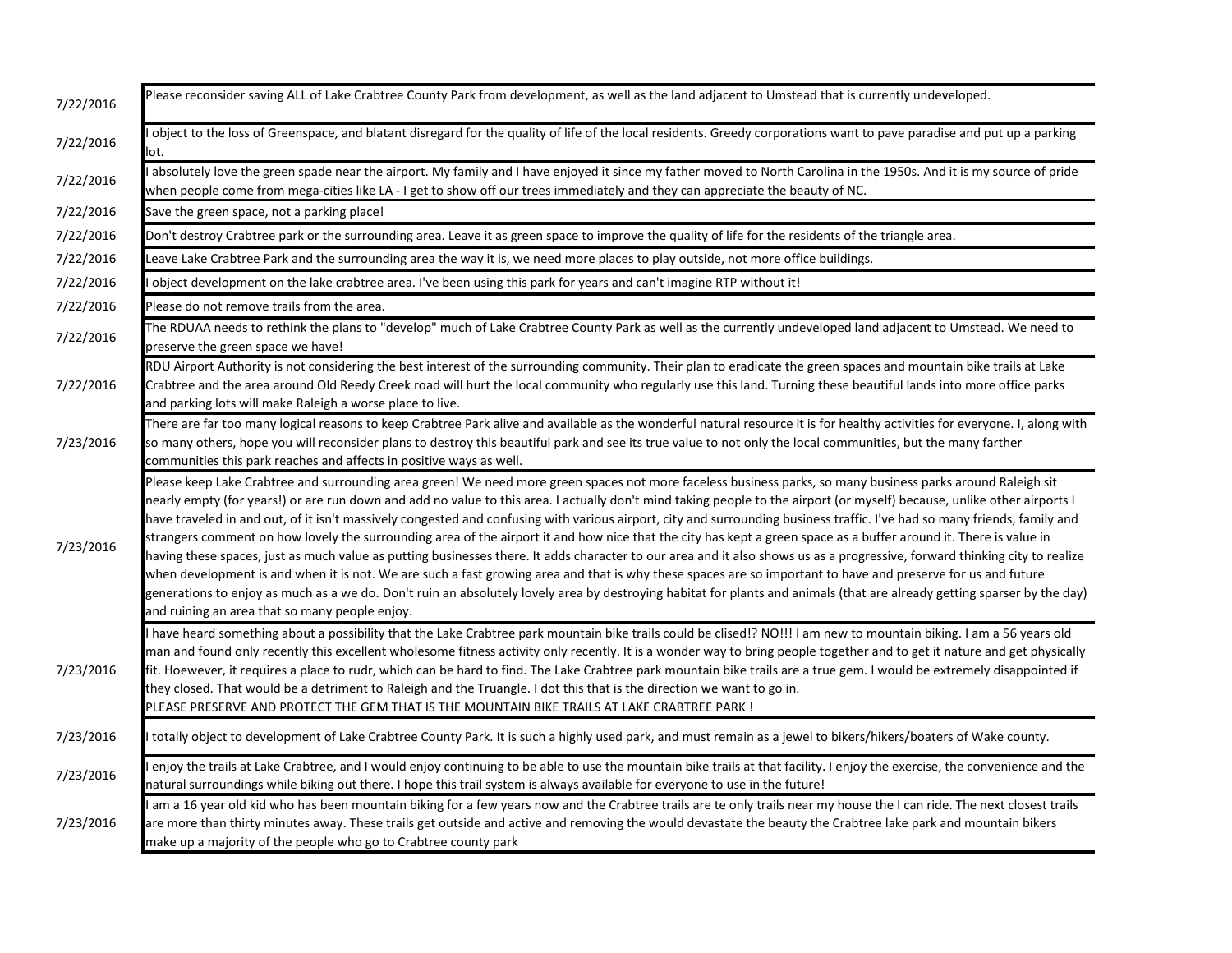| 7/23/2016 | ALL the greenspace at LCCP and it's surroundings is vital to the area's economy and quality of life. Please do not destroy this resource.                                                                                                                                                                                                                                                                                                                                                                                                                                                                                                                              |
|-----------|------------------------------------------------------------------------------------------------------------------------------------------------------------------------------------------------------------------------------------------------------------------------------------------------------------------------------------------------------------------------------------------------------------------------------------------------------------------------------------------------------------------------------------------------------------------------------------------------------------------------------------------------------------------------|
| 7/23/2016 | My family and I live in Weston Manor near the umstead and lake crabtree parks. The habitat is beautiful and loved by many of the local residents for biking, hiking,<br>and enjoying nature. Please reconsider destroying the little bit of natural beauty left in out area.                                                                                                                                                                                                                                                                                                                                                                                           |
| 7/23/2016 | Please do not destroy Lake Crabtree park! It is an assest to the Cary and Morrisville communities. It is a phenomenal park that is used for hiking, biking, sailing,<br>kayaking, paddle boarding, picnics, volleyball, etc. it is a great park to encourage residents to get out and exercise. Please preserve Lake Crabtree!!                                                                                                                                                                                                                                                                                                                                        |
| 7/23/2016 | am against the Rdu authority allowing any commercial development on what is now<br>Parkland. commerical gain is incongruous with the authority's role as local governmental unit.                                                                                                                                                                                                                                                                                                                                                                                                                                                                                      |
| 7/23/2016 | I object to giving up Lake Crabtree Park to a business area. I use the walking trails daily, as well as occasional use of picnic areas. Please keep this park open to<br>recreational use.<br>Thank you.                                                                                                                                                                                                                                                                                                                                                                                                                                                               |
| 7/23/2016 | Destroying all of the local mountain bike trails would be a disaster for the traingle community. Please make a compromise to this idea and allow crabtree park to<br>remain untouched from its current form building up only the areas of 286 and Rocky Road.                                                                                                                                                                                                                                                                                                                                                                                                          |
| 7/23/2016 | do not support taking away the Crabtree hiking/biking and other green space to build a business park                                                                                                                                                                                                                                                                                                                                                                                                                                                                                                                                                                   |
| 7/23/2016 | am a community member, and user of the parks and recreational spaces in Lake Crabtree County Park and Umstead Park. I would ask that you keep these as<br>recreational and green spaces. Keep them as they are or improve them as better versions of themselves. This is an opportunity for you to be a unique airport and one<br>that works with these spaces rather than eliminating them. Please continue to be a positive solution to our area instead of adding yet another strip mall, gas station<br>and drug store. Please have a bigger vision for this area.                                                                                                 |
| 7/23/2016 | Please keep the Crabtree Park<br>Area as-is. The mountain biking/hiking trails are extensively used by myself and many people in my neighborhood.                                                                                                                                                                                                                                                                                                                                                                                                                                                                                                                      |
| 7/23/2016 | am one of the more than 300,000 people who yearly use the Crabtree Park including the mountain bike trails. This is a precious resource for the area, greatly adding<br>to the overall quality of life. I encourage you to consider alternative plans that allow for the continued existence of the park.                                                                                                                                                                                                                                                                                                                                                              |
| 7/23/2016 | Hello,<br>Please keep Lake Crabtree park (and Umsted in case that is being looked at as an alternative) open. By all means build a hotel, just use some existing empty office<br>space or decrepit old strip mall etc. This area is desirable because of the planners who kept Umsted and opened up as many parks as possible.<br>https://www.raleighnc.gov/government/content/PubAffairs/Articles/AccoladesRaleigh.html<br>Thanks!                                                                                                                                                                                                                                    |
| 7/23/2016 | Please do not even consider destroying Lake Crabtree in any way. The things that made Cary, Raleigh, and the RTP area so desirable are slowly being removed. The<br>parks and recreation areas are what keep this area from feeling like every other big town/city. There has to be a limit to the change.                                                                                                                                                                                                                                                                                                                                                             |
| 7/23/2016 | It's unacceptable to consider developing RDU triangle greenspace land for airport goals alone. Any view of developing this land without considering the socio-<br>economic impact to the triangle is insufficient. The greenspace land is too valuable to the triangle to be harvested for airport needs alone. These lands need to be<br>returned to the municipalities of Durham, Morrisville, and Raleigh for proper land management. We don't need an expansive airport to the detriment of the<br>surrounding triangle culture.<br>The development of lake Crabtree park and surrounding lands is equivalent to raping the triangle and is short sighted at best. |
| 7/24/2016 | Please preserve the hiking and biking trails at lake Crabtree. People need balance in their lives and the trails in this park help them to keep this balance. Think<br>community. You guys have done an incredible job with RDU. I live close by and drive through the area all the time. We need the wooded areas as much as we need<br>business. I love going there to chill. We have so much stress in our lives, the wooded areas really help us to let go of it. Thank you for your service to the people of this<br>area.                                                                                                                                        |
| 7/24/2016 | Keeping the natural areas like Crabtree is very important to our community. I strongly oppose any proposed development in an already crowded corridor.                                                                                                                                                                                                                                                                                                                                                                                                                                                                                                                 |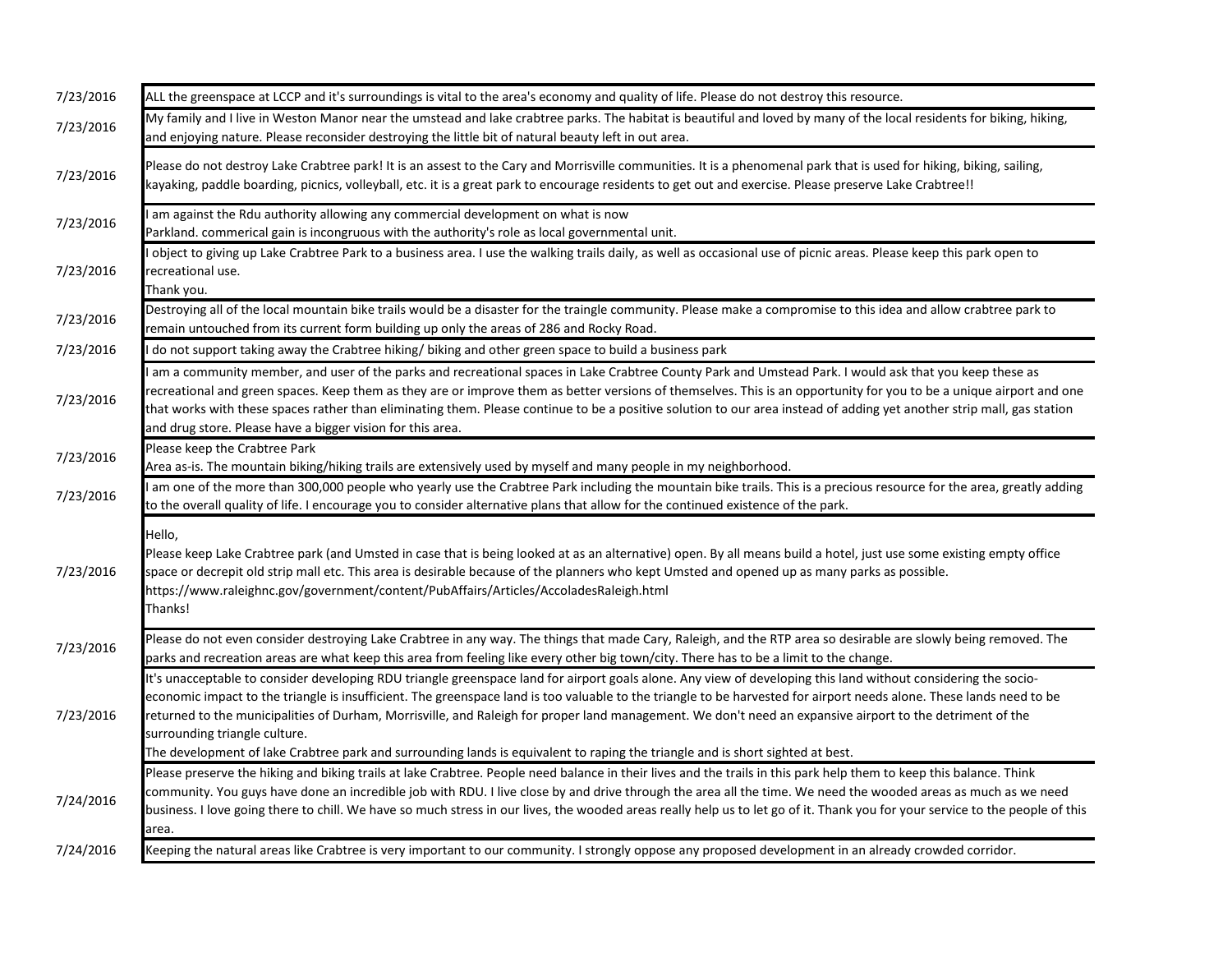| 7/24/2016 | Our area is growing and that is a good thing for many. If we consider what brings people to the area, it the recreational opportunities. These choices of trials, cycling,<br>hiking and mountain bike all contribute to well being of a community.<br>I hope that we can keep all of the trials at Lake Crabtree. This area is one great recreational area that the community supports.<br>Thank you for reading                                                                                                                                                                                                                                                                                                                                                                                                  |
|-----------|--------------------------------------------------------------------------------------------------------------------------------------------------------------------------------------------------------------------------------------------------------------------------------------------------------------------------------------------------------------------------------------------------------------------------------------------------------------------------------------------------------------------------------------------------------------------------------------------------------------------------------------------------------------------------------------------------------------------------------------------------------------------------------------------------------------------|
| 7/24/2016 | have enjoyed traveling to Raleigh to ride the mountain bike trails at Lake Crabtree for many years and I would hate to see those trails go away. The entire Lake<br>Crabtree facility it a wonderful place for all North Carolinians to visit and enjoy. I would certainly vote to maintain the park.                                                                                                                                                                                                                                                                                                                                                                                                                                                                                                              |
| 7/24/2016 | Please do not destroy Lake Crabtree, the forests around it house some amazing hiking/biking trails that I've been able to enjoy when visiting Lake Crabtree. The park is<br>a wonderful get away, nature in the midst of city, and a great spot for a family gathering. I've met up with my family from all over NC at this location many times and<br>would be devastated to have it destroyed. I feel this park is much more rewarding and better for building community than a business park.                                                                                                                                                                                                                                                                                                                   |
| 7/24/2016 | would like to strongly object to any commercial or non-recreational use of land that is part of Lake Crabtree Pakr or Umstead State Park. These kinds of green spaces<br>are vital to the quality of life in the area. Over the last 17 years I have lived in the Weston Pointe subdivision is have seen a lot of green areas disappear. I use Umstead<br>Park weekly and use the Crabtree Park monthly. Losing any part of these parks will have a big impact on my life. I work for SAS and happily use these kinds of<br>resources when recruiting prospective employees. A business park or parking lot will certainly not be incentives for people to more to the area.<br>Please maintain the parks. Have the vision to keep our quality of life and not turn woods, used for recreation, into parking lots. |
| 7/24/2016 | There is absolutely no benefit of taking any of the Lake Crabtree State park land area and converting it to land use proposal for Crabtree/286/RR. A business park to<br>take the place of a forested natural green space is not a way to support the community! We have enough hotels, restaurants, commercial business space, ect. I have<br>been a resident of Cary for 20yrs and as a Realtor I know the value of green space and parks. This is a natural resource that needs to be protected and cherished not<br>paved over in the name of progress.<br>One upset citizen!                                                                                                                                                                                                                                  |
| 7/24/2016 | The plans to take over Lake Crabtree County Park and Umstead, please DO NOT! A big part of the charm of NC and a reason to live here and fly in and out of RDU is<br>because of the beautiful greenways and parks. Please find somewhere else to put your upgrades.                                                                                                                                                                                                                                                                                                                                                                                                                                                                                                                                                |
| 7/25/2016 | Please do not develop the Crabtree County Park or the other mountain bike trails in the area. The mountain biking community is hearing that there are plans to<br>develop these areas with business parks. This is one of the only areas in Wake County used for mountain biking. The county needs more green space, not more<br>business parks. Please let the County continue to use these areas to provide a park for outdoor recreation. Thanks.                                                                                                                                                                                                                                                                                                                                                               |
| 7/25/2016 | have a hard time understanding how destroying Crabtree Park which is a huge asset to the entire community helps meet aviation goals especially since the<br>intentions for the space are a hotel and offices. Our parks in the RTP area are a huge asset and part of what draws families to the area. If these are destroyed in order<br>to accommodate more development, our community becomes just like any other and we loose a huge perk to living in the RTP community.                                                                                                                                                                                                                                                                                                                                       |
| 7/25/2016 | Please don't develop Lake Crabtree County Park! It is an invaluable asset to the community. There is plenty of space elsewhere for office and hotel development.                                                                                                                                                                                                                                                                                                                                                                                                                                                                                                                                                                                                                                                   |
| 7/25/2016 | Leave Lake Crabtree Park as it is now!<br>Have the fortitude to want to preserve that which serves the community the greatest<br>It doesn't take "vision" to want to turn a natural preserve into a commercial zone<br>DO THE RIGHT THING                                                                                                                                                                                                                                                                                                                                                                                                                                                                                                                                                                          |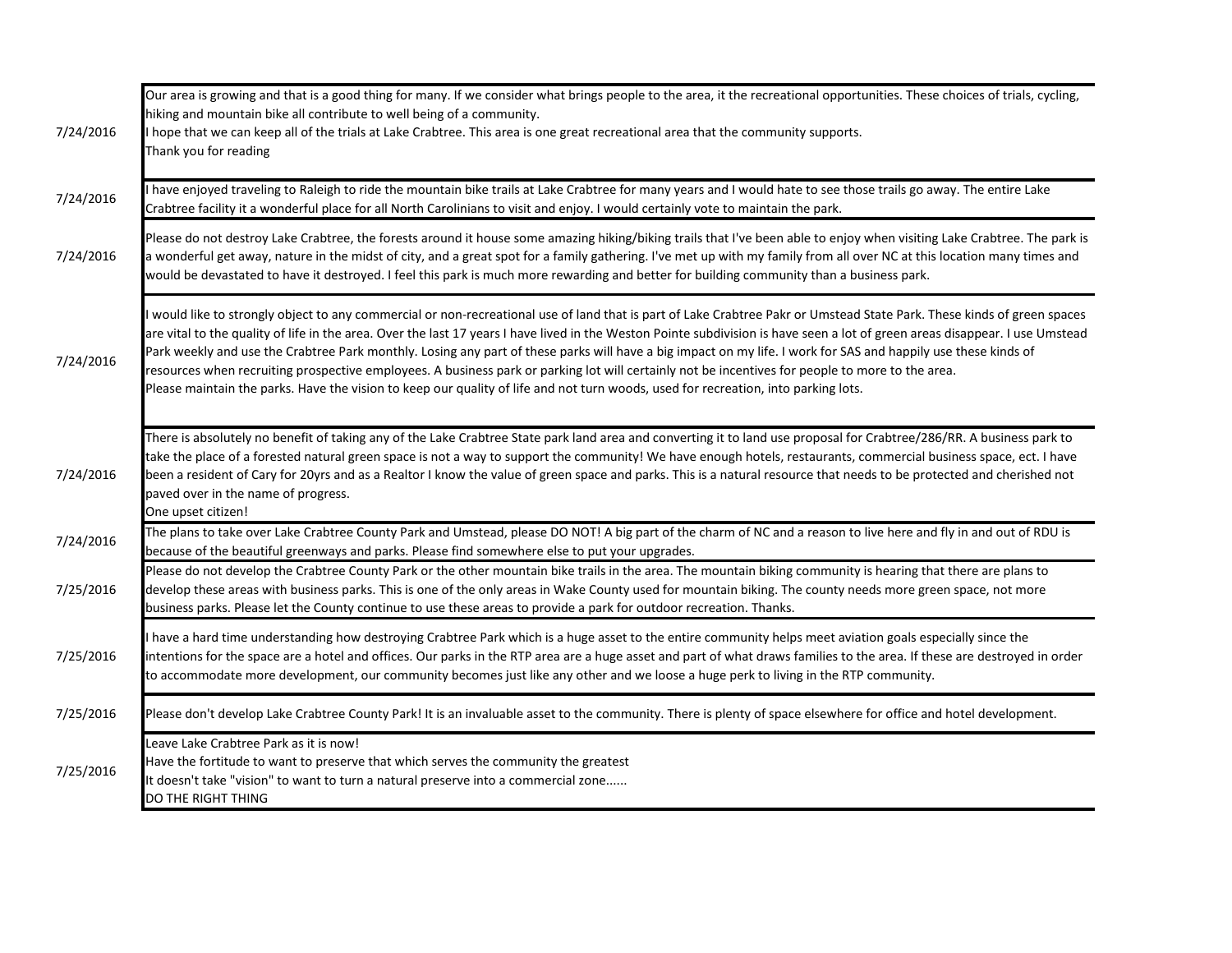| 7/25/2016 | Hello, I moved to Cary just over a year ago to pursue my studies at NCSU. One of the unique qualities about Raleigh that brought me to the area was integration<br>between a city and natural landscaping. There are times when driving through the city that you can almost forgot the city surrounding you underneath the canopy of<br>trees amidst the fields of wildflowers. There are numerous parks within the city that afford its residents the opportunity to escape and one of these parks that is near<br>and dear to my heart is Lake Crabtree.<br>Lake Crabtree offers a unique combination of canoeing, fishing, hiking, and mountain biking to its visitors. For me personally, the mountain bike trails are the biggest<br>draw. Since I started mountain biking (2013) I have never seen a trail so well preserved and maintained by group as the ones maintained at Crabtree by the Triangle<br>Off-Road Cyclists (TORC) group. TORC's dedication to their trail system really serves a pivotal role in making Crabtree a wonderful for the everyday person to escape<br>the city for an afternoon. It would be a shame for the city of Raleigh to lose such a valuable piece to its culture and community.<br>The cost of a growing and expanding city is that things must change, land developed, and open spaces lost. However, I think it would be a true tragedy to sacrifice<br>Lake Crabtree for the growth of this expansion. After reviewing the development plans, it appears that Crabtree has been selected for the development of a hotel and<br>this would come at the loss of its mountain bike trails. I truly hope that an alternative location can be selected for the development of a hotel and that Crabtree can<br>be spared so that future generations may continue to enjoy the beauty it has to offer. |
|-----------|---------------------------------------------------------------------------------------------------------------------------------------------------------------------------------------------------------------------------------------------------------------------------------------------------------------------------------------------------------------------------------------------------------------------------------------------------------------------------------------------------------------------------------------------------------------------------------------------------------------------------------------------------------------------------------------------------------------------------------------------------------------------------------------------------------------------------------------------------------------------------------------------------------------------------------------------------------------------------------------------------------------------------------------------------------------------------------------------------------------------------------------------------------------------------------------------------------------------------------------------------------------------------------------------------------------------------------------------------------------------------------------------------------------------------------------------------------------------------------------------------------------------------------------------------------------------------------------------------------------------------------------------------------------------------------------------------------------------------------------------------------------------------------------------------------------------------------------------------|
| 7/25/2016 | Folks,<br>This letter is in opposition to Vision 2040, and in support of protecting 286, Rocky Road, and Crabtree Park.<br>As a local business owner, I understand the desire to add more business parks, expand existing operations, and utilize land available. That said, I am also a mountain<br>biker -- and we have ceded enough of our land to demolition in the past few years. There are no good parks left in the area for riding other than 286, Rocky Road, and<br>Crabtree -- with 286 coming first-and-foremost. They're all important, though, and they're clustered tightly in a way that attracts riders from neighboring cities and<br>counties.<br>It is time to make these trails legal and to protect them. Crabtree -- already legal, of course -- is important for its ability to draw-in new riders and get them outdoors,<br>enjoying Wake County; 286 offers the best multi-purpose trail system for miles, and is far superior even to Beaver Dam (a paid trail); Rocky Road offers some of the<br>best tech for a bit of variety, and has immediate access to the creek system for a beautiful view.<br>Protect these trails. There is nothing left in Cary to ride. Seriously. Try to find something good. 286 appeals to riders of all skill levels, something which no other trail<br>can claim around here. Crabtree appeals to newcomers and folks who just need an easier ride, or something to do with their SO.<br>STOP Vision 2040.                                                                                                                                                                                                                                                                                                                                                                          |
| 7/25/2016 | PLEASE do not allow development in Lake Crabtree county park! The trails and greenways there are of much more benefit than another business park would be! Think<br>of all the loss of kids exposure to nature, all the wildlife that would be pushed out, etc. We have business areas already nearby that sit empty. Don't take away one of<br>the nicest community areas that we have!                                                                                                                                                                                                                                                                                                                                                                                                                                                                                                                                                                                                                                                                                                                                                                                                                                                                                                                                                                                                                                                                                                                                                                                                                                                                                                                                                                                                                                                          |
| 7/25/2016 | Stop RDU Vision 2040 and protect the Lake Crabtree trail system, 286, and Rocky Road. Nobody wants another vacant business park or a rental car facility, we have<br>PLENTY of these already.                                                                                                                                                                                                                                                                                                                                                                                                                                                                                                                                                                                                                                                                                                                                                                                                                                                                                                                                                                                                                                                                                                                                                                                                                                                                                                                                                                                                                                                                                                                                                                                                                                                     |
| 7/25/2016 | I'd like to offer my opinion to NOT develop the land on which Lake Crabtree County Park and the surrounding areas. These areas provide key access to the outdoors<br>for the RDU/ Triangle area. I personally spent most weekends of my youth exploring these woods on bike and on foot and was hoping to share the experience with<br>my 2 young children one day.<br>The area does not really need another mall or office park, especially when the down town areas of both Raleigh and Durham are becoming such business and<br>technology hubs.                                                                                                                                                                                                                                                                                                                                                                                                                                                                                                                                                                                                                                                                                                                                                                                                                                                                                                                                                                                                                                                                                                                                                                                                                                                                                               |
| 7/25/2016 | object to land use proposal for Crabtree park, Rocky Road and 286. Please build the businesses some place else. Keep the land as the park.                                                                                                                                                                                                                                                                                                                                                                                                                                                                                                                                                                                                                                                                                                                                                                                                                                                                                                                                                                                                                                                                                                                                                                                                                                                                                                                                                                                                                                                                                                                                                                                                                                                                                                        |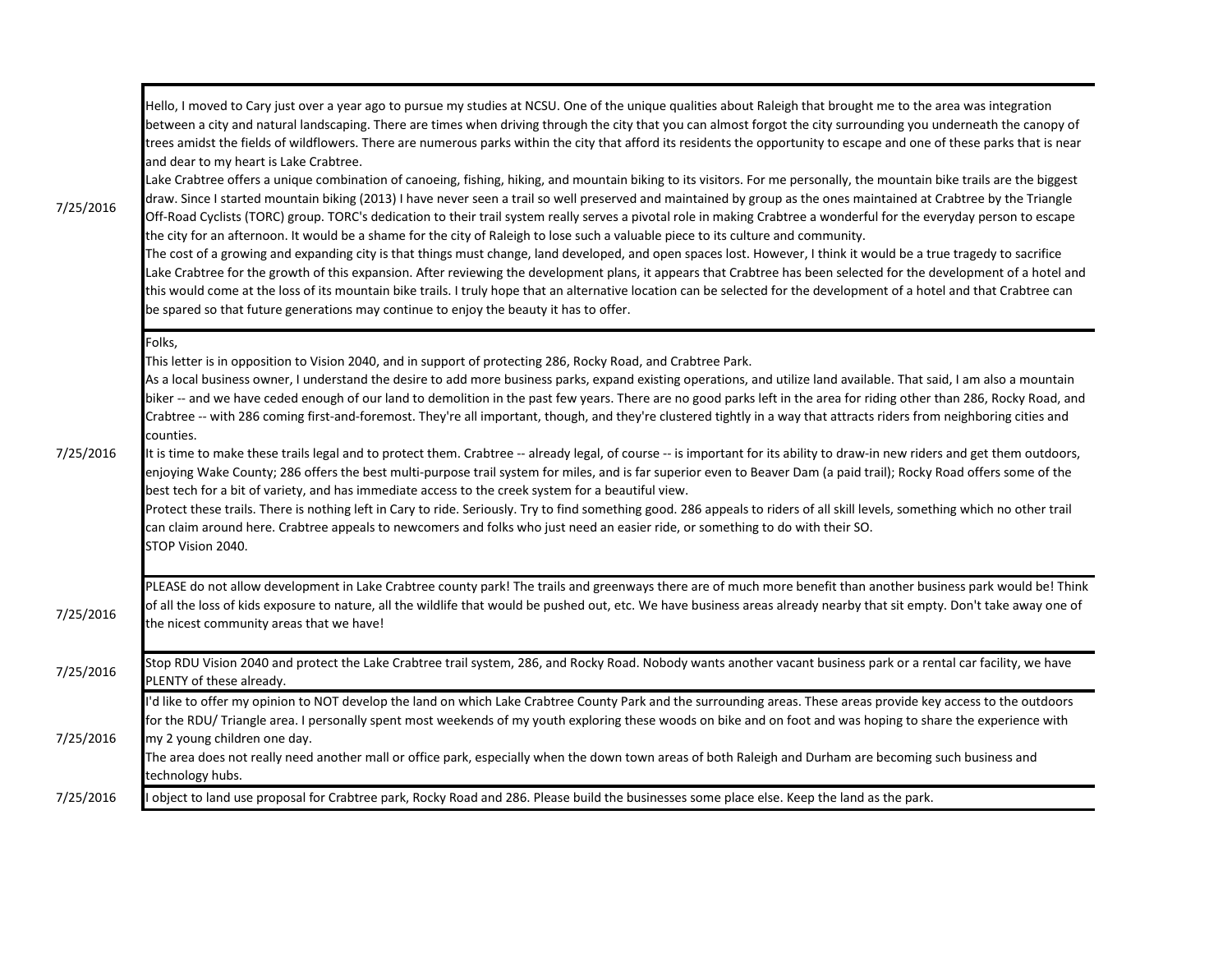| 7/25/2016 | As a member of OSAPAC I would like to make sure that our Committee and the Staff of Wake County Parks and Recreation are at the least be an integral part of the<br>process especially as it pertains to the 148 acres that adjoin the Lake Crabtree Park. Several things come to mind? 1) Lake Crabtree park is the largest user within the<br>Wake County system with some 300,000 visitors annually. Of the number about 100,000 are mountain bike users of the 13 miles of trails that are currently on the 148<br>acres in question. The sport of mountain biking is one of the fastest growing outdoor sports and will be for some time. 2) Is the consultant you've hired familiar with<br>the Urban Recreation Center and Ride Center concepts? 3) With the aid of MetLife we have just built the 1st 4 Bay Low profile Universal Accessible Canoe and Kayak<br>Ramp in the country to support the disabled citizens of Wake County. This facility will also be used as part of the Dept. of Veteran Affairs Valor Games Southeast. We<br>will again in May of 2017 host 115 wounded and disable Active Duty and Veterans.                                                                                                                                                                                                                                                                                                                                                                                                                                                                                                                                                                                                                                                                                                                                                                                                                                                                                                                                                                                                                                                                                                                                                                                                                                                                                                                                                                |
|-----------|---------------------------------------------------------------------------------------------------------------------------------------------------------------------------------------------------------------------------------------------------------------------------------------------------------------------------------------------------------------------------------------------------------------------------------------------------------------------------------------------------------------------------------------------------------------------------------------------------------------------------------------------------------------------------------------------------------------------------------------------------------------------------------------------------------------------------------------------------------------------------------------------------------------------------------------------------------------------------------------------------------------------------------------------------------------------------------------------------------------------------------------------------------------------------------------------------------------------------------------------------------------------------------------------------------------------------------------------------------------------------------------------------------------------------------------------------------------------------------------------------------------------------------------------------------------------------------------------------------------------------------------------------------------------------------------------------------------------------------------------------------------------------------------------------------------------------------------------------------------------------------------------------------------------------------------------------------------------------------------------------------------------------------------------------------------------------------------------------------------------------------------------------------------------------------------------------------------------------------------------------------------------------------------------------------------------------------------------------------------------------------------------------------------------------------------------------------------------------------------------------|
| 7/25/2016 | I firmly object to the intention of destroying forest and trail areas to make way for more unnecessary development. The area surrounding RDU Airport is unmatched<br>for it's beauty, natural resources, and recreational facilities. So many people use the area on a daily basis and it's disheartening to learn that this situation is even a<br>possibility.<br>Developing this land as planned will be highly damaging and irreversible to both the natural and human environment. I sincerely hope that the decision makers<br>involved take a deeper look and listen to those who actually use the land now and will be long after the economy inevitably changes leaving empty office buildings<br>and office parks.                                                                                                                                                                                                                                                                                                                                                                                                                                                                                                                                                                                                                                                                                                                                                                                                                                                                                                                                                                                                                                                                                                                                                                                                                                                                                                                                                                                                                                                                                                                                                                                                                                                                                                                                                                      |
| 7/25/2016 | STOP RDU 2040 PLAN! Preserve the land for community recreational use! We need this to attract young people to live and work here.                                                                                                                                                                                                                                                                                                                                                                                                                                                                                                                                                                                                                                                                                                                                                                                                                                                                                                                                                                                                                                                                                                                                                                                                                                                                                                                                                                                                                                                                                                                                                                                                                                                                                                                                                                                                                                                                                                                                                                                                                                                                                                                                                                                                                                                                                                                                                                 |
| 7/25/2016 | Comments to RDU 2040 Master Plan, June 28 Alternatives<br>Only Alternative A meets the stated goals. Alternative B needlessly abandons the runway 5L-23R and thus requires two new runways. Alternatives C and D are also<br>critically flawed and should not be advanced for further consideration. Consider the following specific comments<br>1. New runway: Under no circumstances should a new runway be built closer to Umstead State Park as shown in Alternative D. RDU should be a better neighbor to<br>this irreplaceable resource. The new runway needs to be located to the west of 5L-23R.<br>2. A quarry on publicly owned land as shown on the June 28 planning maps is unacceptable. Is RDU so desperate for income that it will cannibalize a precious, publicly<br>owned natural resource? A quarry has to be the lowest and worst possible use of this exceptional tract of riparian forest. There have to be other uses that would<br>benefit the community that RDU serves and also provide RDU some income. Would this parcel not in the long term be better suited for park and recreational uses?<br>Perhaps there is a way to swap this parcel for another from the park more suitable to airport needs. The boundary between RDU and Umstead could be realigned to<br>better serve both park and airport. The master plan should make such cooperation a strong recommendation.<br>3. That RDU even considered mining the parcel between Umstead State Park and Lake Crabtree Park shows a gross insensitivity to the values Umstead provides to the<br>same region that RDU serves. Perhaps current RDU management does not remember that Wake Stone Quarry bordering Umstead was justified on the grounds that<br>cheap rock was needed to build the RDU 5L-23R runway back in the early 1980's over strong objections of park supporters. This June 28 plan unnecessarily opens old<br>wounds. Did RDU even consider its impacts to the park as part of the master planning process? RDU and Umstead should have a formal agreement recognizing the<br>values each brings to the region and at a minimum commit to limit impacts to each other. The master plan should make such agreement a strong recommendation.<br>4. Finally, introducing the quarry at the last stage of the master planning process undermines the integrity of the entire master planning process. It is as if RDU did not<br>want the public to be able to mount opposition to the quarry. |
| 7/25/2016 | The loss of Crabtree and nearby areas would be bad for local business and the many different outdoor retailers. This is a local resource invaluable to all that regularly<br>use these areas.                                                                                                                                                                                                                                                                                                                                                                                                                                                                                                                                                                                                                                                                                                                                                                                                                                                                                                                                                                                                                                                                                                                                                                                                                                                                                                                                                                                                                                                                                                                                                                                                                                                                                                                                                                                                                                                                                                                                                                                                                                                                                                                                                                                                                                                                                                     |
| 7/25/2016 | Stop RDU Vision 2040 and protect the Lake Crabtree trail system, 286, and Rocky Road.                                                                                                                                                                                                                                                                                                                                                                                                                                                                                                                                                                                                                                                                                                                                                                                                                                                                                                                                                                                                                                                                                                                                                                                                                                                                                                                                                                                                                                                                                                                                                                                                                                                                                                                                                                                                                                                                                                                                                                                                                                                                                                                                                                                                                                                                                                                                                                                                             |
| 7/25/2016 | We are against any reduction of Crabtree lake and bike path, these natural areas are wildly used by the community. We hope that RRU airport appreciate the support<br>and goodwill of its surrounding community that it can keep the park as it is.<br>Thank you for your concern                                                                                                                                                                                                                                                                                                                                                                                                                                                                                                                                                                                                                                                                                                                                                                                                                                                                                                                                                                                                                                                                                                                                                                                                                                                                                                                                                                                                                                                                                                                                                                                                                                                                                                                                                                                                                                                                                                                                                                                                                                                                                                                                                                                                                 |
| 7/25/2016 | Stop RDU Vision 2040 and protect the Lake Crabtree trail system, 286, and Rocky Road.                                                                                                                                                                                                                                                                                                                                                                                                                                                                                                                                                                                                                                                                                                                                                                                                                                                                                                                                                                                                                                                                                                                                                                                                                                                                                                                                                                                                                                                                                                                                                                                                                                                                                                                                                                                                                                                                                                                                                                                                                                                                                                                                                                                                                                                                                                                                                                                                             |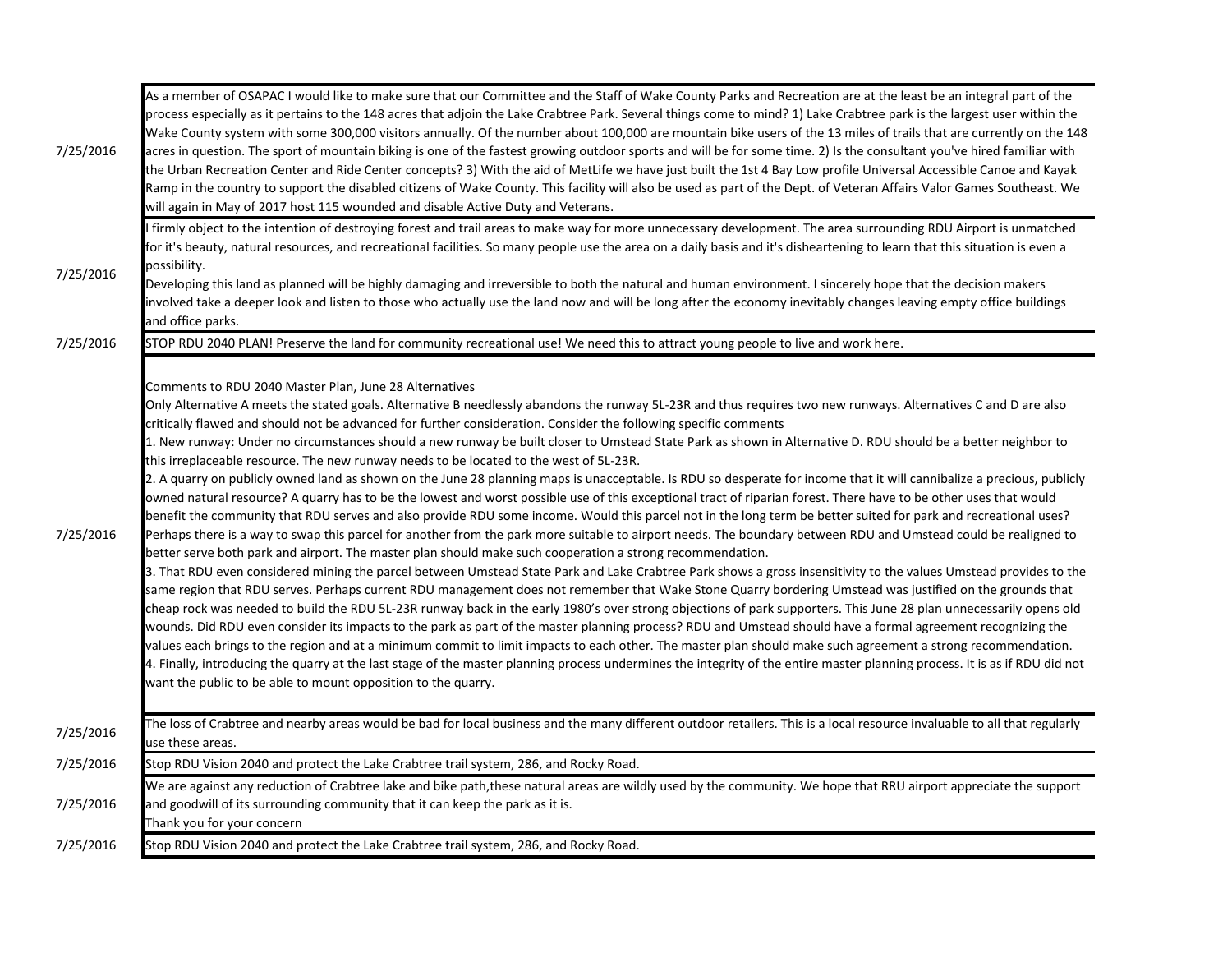| 7/25/2016 | We are against any reduction of Crabtree lake and bike path, these natural areas are wildly used by the community. We hope that RRU airport appreciate the support<br>and goodwill of its surrounding community that it can keep the park as it is.<br>Thank you for your concern                                                                                                                                                                                                                                                                                                                                                                                                                                                                                                                                                                                                                                                                                                                                                                                                                                                                                                                                                                                                                                                                                                                                                                                                                                                                                                                                                                                                                                                                                                                                                                                                                                                                                                                                                                                                                                                                                                                              |
|-----------|----------------------------------------------------------------------------------------------------------------------------------------------------------------------------------------------------------------------------------------------------------------------------------------------------------------------------------------------------------------------------------------------------------------------------------------------------------------------------------------------------------------------------------------------------------------------------------------------------------------------------------------------------------------------------------------------------------------------------------------------------------------------------------------------------------------------------------------------------------------------------------------------------------------------------------------------------------------------------------------------------------------------------------------------------------------------------------------------------------------------------------------------------------------------------------------------------------------------------------------------------------------------------------------------------------------------------------------------------------------------------------------------------------------------------------------------------------------------------------------------------------------------------------------------------------------------------------------------------------------------------------------------------------------------------------------------------------------------------------------------------------------------------------------------------------------------------------------------------------------------------------------------------------------------------------------------------------------------------------------------------------------------------------------------------------------------------------------------------------------------------------------------------------------------------------------------------------------|
| 7/25/2016 | My family and I want to voice our objection to any decrease in Crabtree Lake Park land and it's trails and surrounding forested area. As your neighbor, we want to let<br>you know that we are thankful to the RDU Airport Authority and consider them a moral partner in making our community a viable and healthy area. We ask that as<br>such, the Airport Authority look to INCREASE green space for community citizens by enlarging Crabtree Lake Park and allowing continued access to trails and land. The<br>public relations and marketing aspect of such an action are valuable to RDU Airport. We look forward to many years of continued mutual respect.                                                                                                                                                                                                                                                                                                                                                                                                                                                                                                                                                                                                                                                                                                                                                                                                                                                                                                                                                                                                                                                                                                                                                                                                                                                                                                                                                                                                                                                                                                                                           |
| 7/26/2016 | First, I appreciate and recognize the economic value of continued development of RDU airport. It is a critical link between the triangle and the rest of the world and<br>continued modernization of RDU is so important in representing what our region is all about; a nice place to visit, a great place to live and work. The redevelopment<br>of terminal two has been a shining exampleit is truly a beautiful facility and makes my home airport a pleasure to fly out of. And I'm excited by the continued work<br>on terminal 1 as well. Keep up the good work!<br>Part of what makes the triangle a great place to live and work has been our commitment to green space. Unfortunately, as the area has grown our commitment to<br>green space and recreation areas is wavering, which in turn is lowering property values and reducing our quality of life.<br>Lake Crabtree park, and those portions of the airport authority land that directly adjoin with Umstead State Park (those parcels west of the quary and east of the<br>Aviation Parkway exit to I-40), are prime examples of green space/recreation areas that need to be protected. While the airport authority has a responsibility to<br>develop RDU airport to keep pace with the growth of our community, it also has a responsibility (as do we all) to help ensure that this growth is manged to ensure<br>that we don't lose sight of the fact that our area is so popular because of our commitment to our citizens and the quality of their lives.<br>I beg of you, keep those parcels of land green. Donate those small parcels north of I-40 to the State so that it can become part of Umstead State Park; it's a natural fit<br>to the current land use of the area. Donate Lake Crabtree park to the county with the caveat that it remain a park for visitors to and citizens of our area to enjoy. It's<br>these investments in the quality of life of our area that made me move my family here to the triangle over 20 years ago. The area can't continue to grow without such<br>investments and the airport authority has the opportunity to make a difference.<br>Thanks for the opportunity to share my views. |
| 7/26/2016 | As a resident in Cary, living not far from Lake Crabtree, I am deeply concerned about green space being used for more hotels or office parks. Part of the draw of living<br>here and also what keeps our home values up, is that we have this wonderful space that thousands of people use and enjoy each day. There are empty shopping malls<br>and lots where certainly those hotels or office parks could be constructed, without the teardown of space that is so enormously valued by so many residents.<br>RDU is a wonderful airport and I realize that business is business. But community matters as well. People matter as well and quality of life for all of us in this<br>community matters. Cary is slowly becoming one big strip mall, over crowded, too much traffic and I fear that soon all that drew us to it, will eventually move us out<br>of here. I use RDU almost weekly for work, so am hoping that Cary won't be so overbuilt that we are forced to leave the area.<br>Thank you for your thoughtful consideration of my thoughts as well as the thoughts of many of my concerned neighbors.                                                                                                                                                                                                                                                                                                                                                                                                                                                                                                                                                                                                                                                                                                                                                                                                                                                                                                                                                                                                                                                                                        |
| 7/26/2016 | As a long time NC resident, it's very disheartening to hear about the proposed plan to sell off land adjacent to Lake Crabtree for use as a business park. While I<br>understand growth is important and necessary for the health of a city, I feel (along with many others) that the opportunities and beauty provided by the forested<br>areas being considered for destruction are far more valuable than any business park that could utilize the land. We have so many other options for business park<br>locations. Please continue to preserve this land for recreational outdoor use by the citizens of the area, as well as for the native wildlife that call it home. I enjoy<br>mountain biking in the Umstead/Lake Crabtree area, as do so many others. To have this wonderful natural place in the middle of a city is so unique and beneficial to<br>us all. We need areas like this for people to reconnect with nature, and to enjoy the simple things. Please don't take that away from us, and from the future<br>generations that will call Cary home.                                                                                                                                                                                                                                                                                                                                                                                                                                                                                                                                                                                                                                                                                                                                                                                                                                                                                                                                                                                                                                                                                                                                      |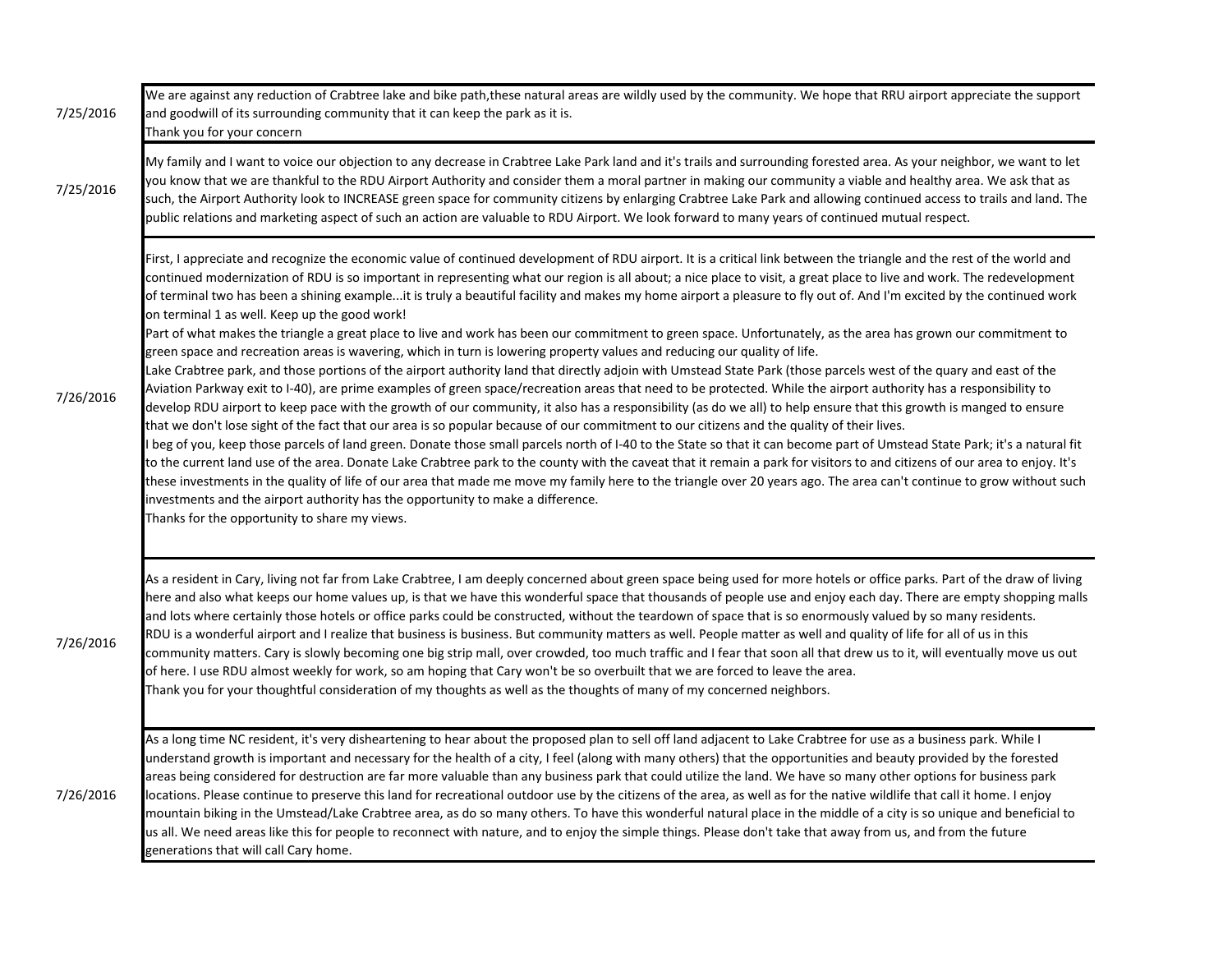| 7/26/2016 | The proposal to develop Crabtree Park/286/RR is totally unacceptable. The Crabtree park area that is part of RDU Authority land should be preserved for community<br>recreation and left as green space and natural areas. What makes Raleigh Durham a good place to be is the trees, and large community parks, including the adjacent<br>Crabtree/Umstead Recreation areas should continue to be the first thing that visitors to our community see when they fly into the airport.                                                                                                                                                                                                                                                                                                                                      |
|-----------|----------------------------------------------------------------------------------------------------------------------------------------------------------------------------------------------------------------------------------------------------------------------------------------------------------------------------------------------------------------------------------------------------------------------------------------------------------------------------------------------------------------------------------------------------------------------------------------------------------------------------------------------------------------------------------------------------------------------------------------------------------------------------------------------------------------------------|
| 7/27/2016 | I am a resident of Cary, NC who lives close to Umstead State Park and Lake Crabtree. My family uses the trails often and to see this area turned into a business park<br>would be detrimental to the health of our community. We rely on green space for recreation and peace. The view at Lake Crabtree is already marred by the tall<br>business buildings that have been built beside it. Please do not build any more buildings in the vicinity of Umstead and Lake Crabtree.                                                                                                                                                                                                                                                                                                                                          |
| 7/27/2016 | When is the next workshop / public meeting scheduled?<br>Thank you.                                                                                                                                                                                                                                                                                                                                                                                                                                                                                                                                                                                                                                                                                                                                                        |
| 7/27/2016 | Stop RDU Vision 2040 and protect the Lake Crabtree trail system, 286, and Rocky Road.<br>These are the only parks in Cary that are halfway decent for hiking and riding alike, and the only ones that simultaneously offer a challenge and easy learning for<br>mountain bikers.                                                                                                                                                                                                                                                                                                                                                                                                                                                                                                                                           |
| 7/27/2016 | I STRONGLY oppose the current master plan involving planned future development in the current area of Lake Crabtree Park. The for profit destruction of park land<br>that provides outdoor recreation for thousands of local residents is not acceptable. I am an avid mountain biker as is the rest of my family. We are strong as a<br>community and will make a stand against this proposed master plan until any and all proposed changes to Lake Crabtree Park are removed.                                                                                                                                                                                                                                                                                                                                           |
| 7/27/2016 | Please do not destroy this peaceful park. It is a great place to come bike, kayak or hike. I use it 2-3 times a week. Getting rid of it means a 30 minute or more ride to<br>another park.                                                                                                                                                                                                                                                                                                                                                                                                                                                                                                                                                                                                                                 |
| 7/27/2016 | My family and I are completely against any development of the land next to Lake Crabtree and Umstead Park. Families like mine use and respect the trails next to the<br>Lake and I think it would be a disgrace to develop these spaces.                                                                                                                                                                                                                                                                                                                                                                                                                                                                                                                                                                                   |
| 7/27/2016 | I live in Hillsborough NC but frequently go to Lake Crabtree park for hiking with my family and mountain biking with my friends. While we are there, we tend to eat<br>lunch or dinner as well as doing some shopping. Destruction of this Lake Crabtree or Umstead Park would take away our main reason for heading east on Hwy 40. I<br>sincerely hope the greenspace, forests, county and state parks can remain. There are many examples of how natural spaces can be incorporated into citys and towns<br>while still generating revenue for the land owner. Richmond VA, Danville VA's Dan River Park, Charlotte's Whitewater area just to name a few.<br>Please consider other revenue sources besides developing the natural areas around the airport and changing one of the best parts of the Triangle.          |
| 7/27/2016 | I object to the conversion of Lake Crabtree County Park into a commercial development. The land is heavily used for recreation and has a positive impact on the<br>community. Over the years, I have visited the park and hiked, biked and done some boating. I know many others that visit this park. Please consider the needs of the<br>community when making plans for this land.                                                                                                                                                                                                                                                                                                                                                                                                                                      |
| 7/27/2016 | These plans are completely oblivious to the large and wonderful community of bicyclists that frequent this area for the excellent and well maintained biking trails @<br>LCCP and ORC. I am appalled that finding a way to include these trails as a part of these plans was not considered as a part of the plan. These is one of the most visited<br>parks in the county and quite a draw for the triangle. I am an avid mountain biker and I absolutely treasure having these trails so close to the city. To ignore this is a<br>great disservice to community. Please consider working with TORC and other advocates for these trails to find some way to include these trails in your plans. The last<br>thing that we want is to drive a wedge in the community that has come to love this area and trails so much. |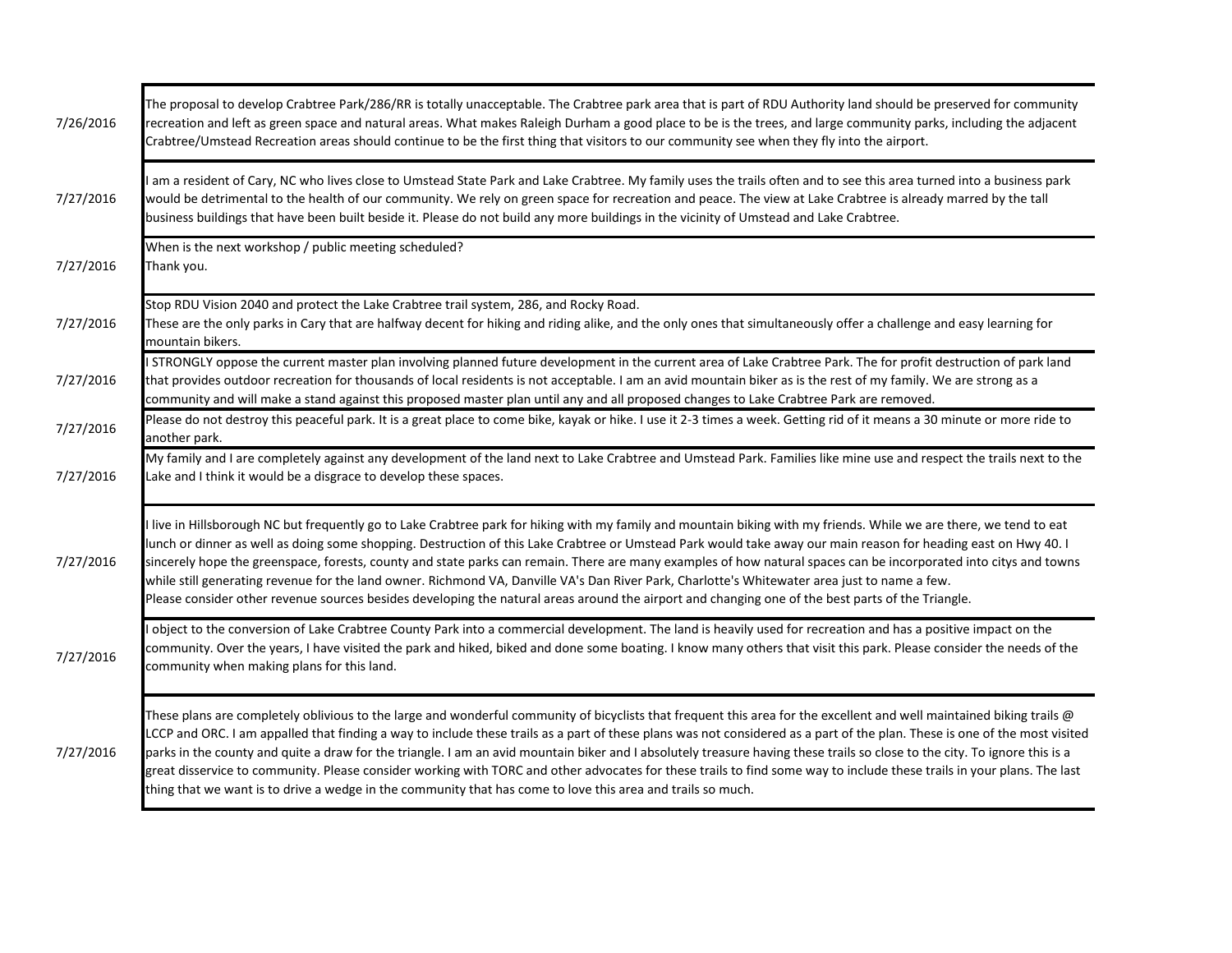| 7/27/2016 | I use Crabtree Park and Umstead 5 to 6 days a week, and find this forested area extremely valuable to providing a balanced lifestyle for the Raleigh-Durham residents.<br>This is where, like hundreds of other parents, I taught my daughter how to mountain bike. We NEED this space.<br>Please figure out better alternatives for revenue.<br>PLEASE do not destroy these forested areas!!!!!!!                                                                                                                                                                                                                                                                                                                                                                                                                                                                                                                                                                                                                                                                                                                                                                                                                                                                                                                                                                                          |
|-----------|---------------------------------------------------------------------------------------------------------------------------------------------------------------------------------------------------------------------------------------------------------------------------------------------------------------------------------------------------------------------------------------------------------------------------------------------------------------------------------------------------------------------------------------------------------------------------------------------------------------------------------------------------------------------------------------------------------------------------------------------------------------------------------------------------------------------------------------------------------------------------------------------------------------------------------------------------------------------------------------------------------------------------------------------------------------------------------------------------------------------------------------------------------------------------------------------------------------------------------------------------------------------------------------------------------------------------------------------------------------------------------------------|
| 7/27/2016 | I understand that there are economic imperatives. However, in this case the common good, both for this generation and all generations to come, so clearly outweighs<br>economic considerations. This area is the oasis in the heart of the triangle. Implementing development would strip tens of thousands of people their primary green<br>haven.                                                                                                                                                                                                                                                                                                                                                                                                                                                                                                                                                                                                                                                                                                                                                                                                                                                                                                                                                                                                                                         |
| 7/27/2016 | Lake Crab Tree is an awesome park. destruction of the park would be a travesty.                                                                                                                                                                                                                                                                                                                                                                                                                                                                                                                                                                                                                                                                                                                                                                                                                                                                                                                                                                                                                                                                                                                                                                                                                                                                                                             |
| 7/27/2016 | As an avid hiker and biker, I strongly urge RDU to reconsider its development plans for Lake Crabtree park and the trails/greenspace adjacent to the Umstead gate on<br>the north side of I-40. What makes Raleigh (and the Triangle) great is the ease with which residents can access park land and trails in less than 30 minutes by bike<br>from downtown, please, please, please don't ruin this by developing this beautiful, heavily used land.<br>Thanks                                                                                                                                                                                                                                                                                                                                                                                                                                                                                                                                                                                                                                                                                                                                                                                                                                                                                                                            |
| 7/27/2016 | Don't allow rdu to destroy lake crabtree. Greed always wins short term, but NEVER ends up a long term success, never. Think beyond your nose please.                                                                                                                                                                                                                                                                                                                                                                                                                                                                                                                                                                                                                                                                                                                                                                                                                                                                                                                                                                                                                                                                                                                                                                                                                                        |
| 7/27/2016 | It is with absolute disbelief to learn that RDU plans to destroy what is and has become an irreplaceable natural recreation area in the heart of the Triangle and all for<br>the sole purpose of profit. My wife and I moved here, healthcare providers at Duke, because of the wonderful balance the Triangle area provided between work/ life<br>and nature/urban living. We spend many days at Lake Crabtree and in Umstead running and riding bikes, and to think that at some point these beautiful and life<br>sustaining forests will be bulldozed and never enjoyed by our children, all for yet another strip mall and hotel. I would have hoped that the architects in such a<br>proclaimed progressive area could do better. I hope that RDU will consider other opportunities that not only will benefit their profits but also the community they are<br>a part of.                                                                                                                                                                                                                                                                                                                                                                                                                                                                                                            |
| 7/27/2016 | As a longtime Triangle resident I've witnessed the explosion of growth in the use of bike trails at Crabtree County Park, Umstead Park, and the adjacent forested<br>Airport Authority properties that are nearly indistinguishable from Umstead Park lands. I believe my first times riding the Lake Crabtree trail network were back in the<br>mid-90s! If you go to the Old Reedy Creek bridge and parking area on a fine spring or fall day, literally hundreds of cyclists, joggers and family pleasure riders are using<br>these green spaces. Visitors and newcomers frequently comment about what a fine amenity these forested places provide for all of the surrounding communities.<br>Further evidence of the pride and enthusiasm these networks of trails engender, is the cleanliness and almost total lack of rude or disrespectful behavior I witness in<br>the groups who use them. There are plenty of places to build another office park or hotel in the area. In fact, these kinds of uses will benefit from the greater density<br>offered in so many other locations.<br>Preserve the trail network created by the Crabtree Creek and Black Oak Greenways, the Umstead Park and County Park trails and the Airport Authority forest. Nothing<br>can replace these mature, natural forests that will serve our citizens better or make our community more appealing. |
| 7/27/2016 | I with a lot of other off road(mountain) bikers wish to express my concern about the development of Lake Crabtree County Park(LCCP) which would remove our trail<br>at the said park. We hold 2-3 rides a week at LCCP and this is a major, centrally located facility allowing other rides there throughout the week. Also we host 2 races a<br>year at LCCP. I'd also like to mention that the single track trails are dual purpose allowing hiking too. There are several vistas along the trail beside the lake that many<br>folks on foot enjoy. Please do not take away our trails at LCCP!                                                                                                                                                                                                                                                                                                                                                                                                                                                                                                                                                                                                                                                                                                                                                                                           |
| 7/27/2016 | Hello - please do not develop Lake Crabtree or the surrounding area. It is much more important and economically viable to keep them as parks for the area. If there<br>are no parks or places to be outdoors, then there is no reason for people to visit or live here in the first place.<br>Better yet - improve the current park facilities at lake Crabtree, providing scheduled shuttle airport transportation to and from the park as an additional airport<br>amenity. What other airports offer an outdoor park and lake for your long layover?                                                                                                                                                                                                                                                                                                                                                                                                                                                                                                                                                                                                                                                                                                                                                                                                                                     |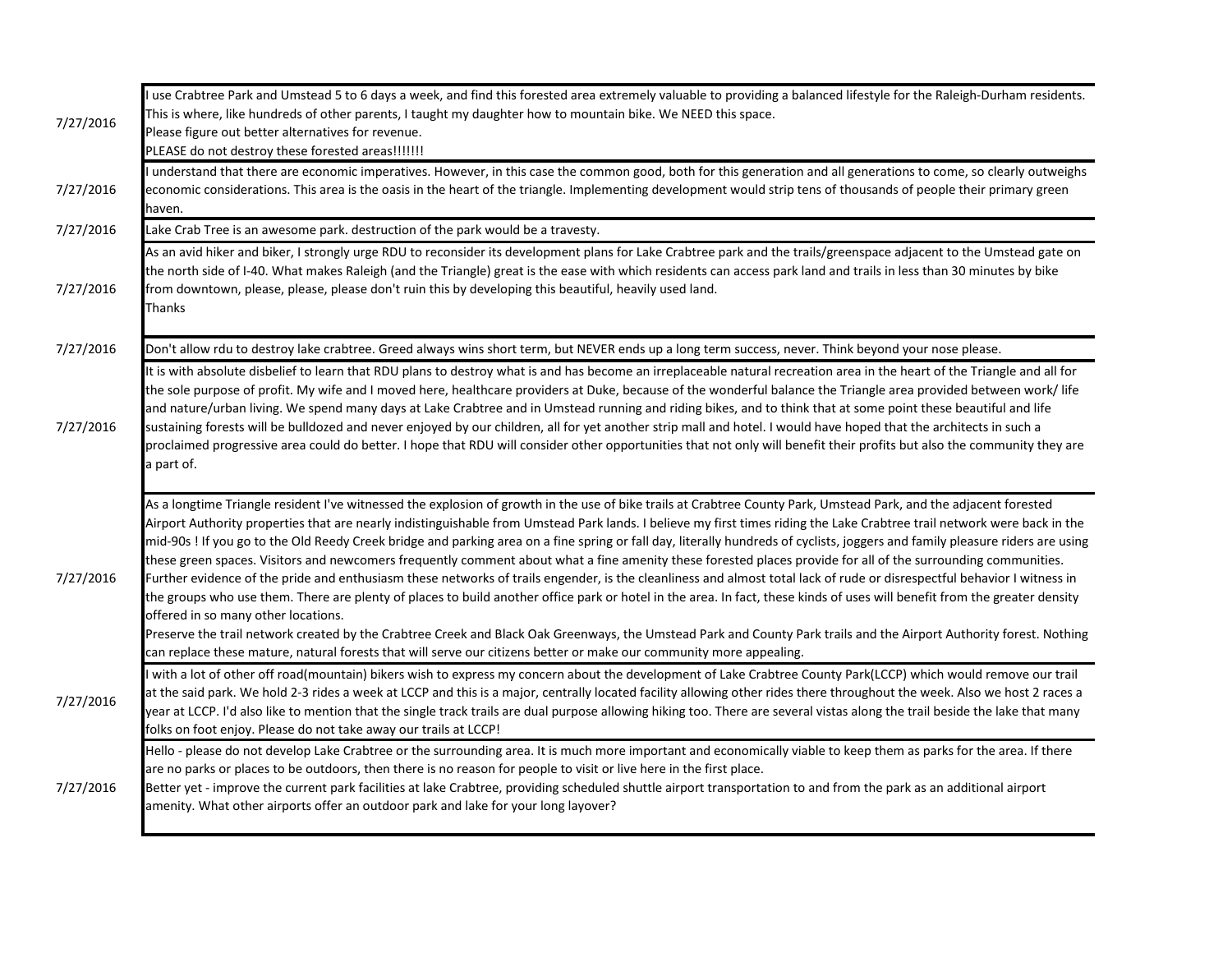| 7/27/2016 | My family has used the Crabtree mountain bike trails for years now as its easily the best beginner trail system for mountain bikers in the Triangle. Please do not take<br>away this highly used resource from our community!                                                                                                                                                                                                                                                                                                                                                                                                                                                                                                                                                                                                                                                                                                                                                                                                                                                                                                                                                                                                                                                                                                                                                                                                                            |
|-----------|----------------------------------------------------------------------------------------------------------------------------------------------------------------------------------------------------------------------------------------------------------------------------------------------------------------------------------------------------------------------------------------------------------------------------------------------------------------------------------------------------------------------------------------------------------------------------------------------------------------------------------------------------------------------------------------------------------------------------------------------------------------------------------------------------------------------------------------------------------------------------------------------------------------------------------------------------------------------------------------------------------------------------------------------------------------------------------------------------------------------------------------------------------------------------------------------------------------------------------------------------------------------------------------------------------------------------------------------------------------------------------------------------------------------------------------------------------|
| 7/27/2016 | I believe the best use of this land is to leave it a natural recreation area as it is now. TORC has proposed an Urban Trail Center, and while I'm not sure exactly what<br>that means, I could see an excellent opportunity to create an outdoor recreation facility that preserves as much of the natural areas as possible. The area in question<br>is a gem, and need not be sullied with more hotels/office parks/etc. Looking forward to posterity, green spaces for outdoor recreation are going to be so much more<br>important than the current proposed development.<br>It is of course understandable that the airport bring in more revenue through exploiting the lands it owns; however, what makes sexier advertising for the<br>airport/region? "New! Super boring office park and another hotel for you to choose from!" -or- "Need to stretch your legs after a long flight? Come take a hike, ride a<br>bike, paddle a canoe, get some fresh air in our unique Urban Forest Oasis literally less than a mile from our gates?"<br>mean reallythis ought to be a no brainier folks. Money is great, but beautiful natural areas that so many in our community love is priceless, and they don't make<br>more of it. Be smart, find other ways to generate revenue. (I'll bet I can come up with 15) and preserve the beauty and amazing gem we have here in the Triangle by<br>letting it stand as a natural area sans office parks etc. |
| 7/27/2016 | don't like the idea of reductions in open space - this is really one of the greatest things about the triangle, that there are so many areas with trees and lakes and<br>trails, all preserved, not simply a lot of cookie cutter developments.<br>Lake Crabtree must be preserved. This is an area full of lots of wildlife, but also a great place for trails, walking, and boating. The county doesn't have many parks with<br>lakes like this nearby, and I've been going to Crabtree to many years.<br>It is one of the few beginner/intermediate mountain bike areas in the area that is still legal, which is a great way for many of us to get exercise among nature, many<br>other trails being of greater difficulty and further away.<br>Lake Crabtree advances land value for everyone around it, and is a resource. Please do not destroy it!<br>would like to see more trails created, but do not want to see more office buildings and development.<br>Please.                                                                                                                                                                                                                                                                                                                                                                                                                                                                            |
| 7/27/2016 | Please reconsider the land usage aspect of this proposal. Lake Crabtree park is an immensely popular recreation area, and will continue to be into the future. It is a<br>vital resource for the residents of the Triangle, as it provides accessible trails for hiking, running, and cycling. As a major influence and investor in the Triangle, it would<br>be in RDU's best interest to preserve the recreational facilities that have made the Triangle so desirable to live in. Bulldozing Lake Crabtree park will set a precedent<br>for re-purposing recreational land for commercial development, and will undoubtedly drive away the community in which RDU intends to serve. RDU must hold<br>paramount the concerns of the community. Removing assets makes the Triangle less desirable to live in, do business in, and travel to.                                                                                                                                                                                                                                                                                                                                                                                                                                                                                                                                                                                                            |
| 7/27/2016 | It would be a real shame to loose the Crabtree & "286" trail network. This area is one of the few central locations in the triangle that has led to families, coworkers,<br>and friends coming together to enjoy the outdoors. Of all the areas I ride, this is one of the most welcoming and community-supported (from the races to the trail<br>building). As the Triangle-region grows, there will be lots of land that gets developed for various uses, we can work together now to ensure that large parks like<br>Crabtree, Umstead, and Dorthea Dix remain open for all of the public to use. Please consider my thoughts as you debate altering the land in and around Crabtree.                                                                                                                                                                                                                                                                                                                                                                                                                                                                                                                                                                                                                                                                                                                                                                 |
| 7/27/2016 | Please reconsider the development of the lands around Lake Crabtree County Park and Umstead Park for commercial purposes. The destruction of public park lands<br>to build more commercial property would hurt the draw of Western Wake County for families and other users of the park system in the area, especially since<br>alternative locations are available. Thank you for your time and consideration.                                                                                                                                                                                                                                                                                                                                                                                                                                                                                                                                                                                                                                                                                                                                                                                                                                                                                                                                                                                                                                          |
| 7/27/2016 | One of the first parks I visited when I moved to North Carolina was Lake Crabtree County Park. My family and I enjoyed hiking all the way around the lake. We've<br>returned many times over the 20 years we've lived here and always find something new to explore in that small patch of nature surrounded by asphalt and buildings<br>(though it wasn't always). It would be terrible for this amazing recreation area to be lost to more development. There are plenty of spaces around the airport to build<br>more offices and hotels. Why would you tear down a park?                                                                                                                                                                                                                                                                                                                                                                                                                                                                                                                                                                                                                                                                                                                                                                                                                                                                             |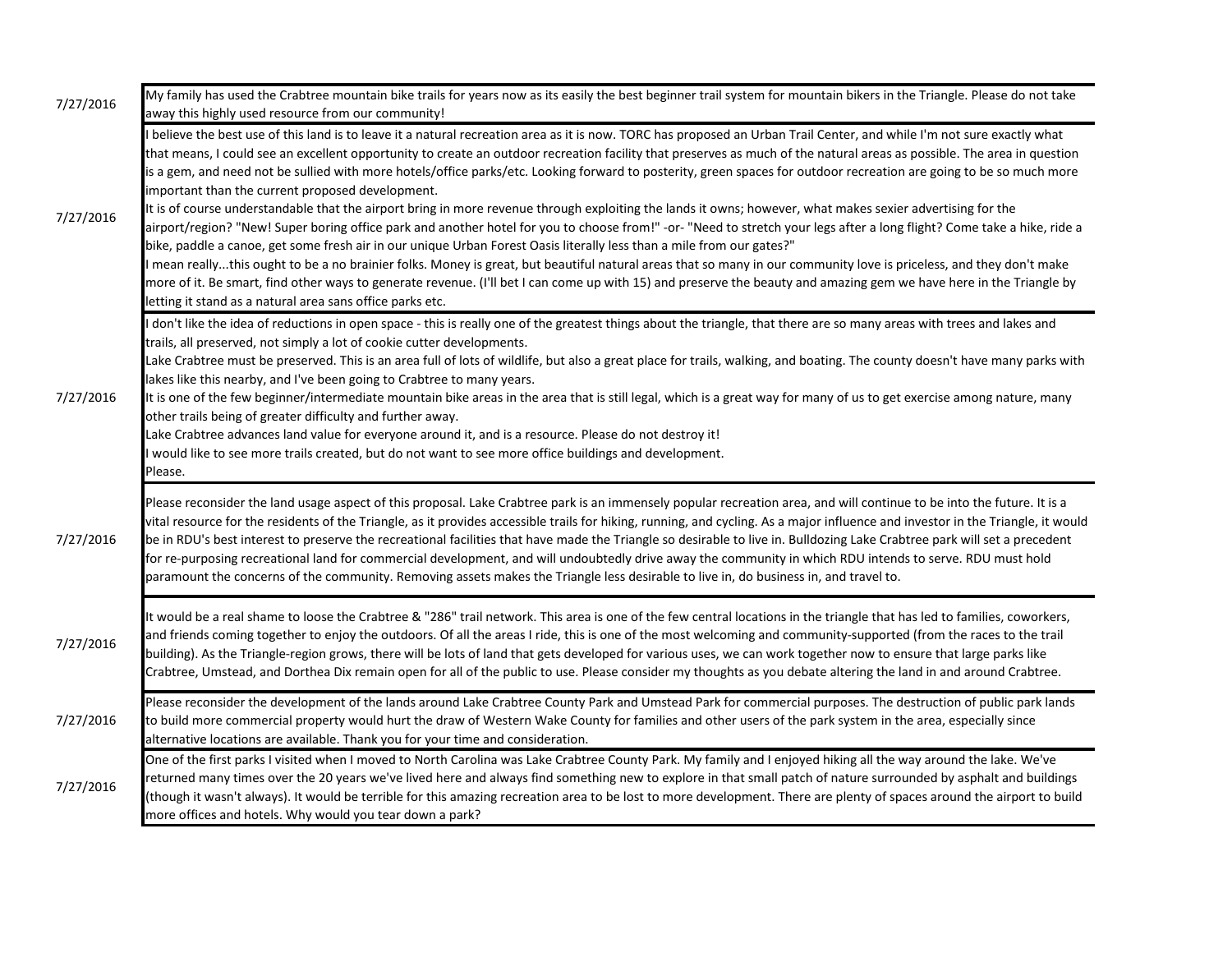| 7/27/2016 | object to the land use and the destruction of the trail systems in and around Lake Crab Tree Park and Umstead. if it is possible to relocate the projects and preserve<br>the park land and trails it would be hugely positive for the local community. This green space is one of the great draws of the city and something that makes Raleigh<br>special and inviting to young people looking to settle and work in and around RTP and the Raleigh area. Please don't destroy this space if it's possible to retain it.                                                                                                                                                                                                                                                                                                                                                                                                                                                                                                                                                                                                                                                                                                                                                                                                                                                                                                                                                                                                                                                                   |
|-----------|---------------------------------------------------------------------------------------------------------------------------------------------------------------------------------------------------------------------------------------------------------------------------------------------------------------------------------------------------------------------------------------------------------------------------------------------------------------------------------------------------------------------------------------------------------------------------------------------------------------------------------------------------------------------------------------------------------------------------------------------------------------------------------------------------------------------------------------------------------------------------------------------------------------------------------------------------------------------------------------------------------------------------------------------------------------------------------------------------------------------------------------------------------------------------------------------------------------------------------------------------------------------------------------------------------------------------------------------------------------------------------------------------------------------------------------------------------------------------------------------------------------------------------------------------------------------------------------------|
| 7/27/2016 | do not support the idea of developing that amazing land that is Lake Crabtree and Old Reedy Creek. I believe the land is truly a gem of the Triangle, and can think of<br>countless amazing experience I have had in the area. The close proximity to nature and land like Lake Crabtee is a huge draw to the area and is one of the reasons we<br>have stayed in the area. If it were developed, moving out of the state would seem far more attractive.<br>Please listen to the local communities! Please start working on alternative plans that embrace this gift from nature instead of just taking a great big greedy shit on it.                                                                                                                                                                                                                                                                                                                                                                                                                                                                                                                                                                                                                                                                                                                                                                                                                                                                                                                                                     |
| 7/27/2016 | would like to voice my objection to the potential loss of the trails located in lake crabtree county park. The park provides an important recreational area for triangle<br>residents with no legal+local equivalent available if this area were lost.                                                                                                                                                                                                                                                                                                                                                                                                                                                                                                                                                                                                                                                                                                                                                                                                                                                                                                                                                                                                                                                                                                                                                                                                                                                                                                                                      |
| 7/27/2016 | In the twelve years I've been here, I've never heard anyone say, "I love the Triangle region because of the growing number of office parks."<br>However, I have heard countless people say how much they love the green spaces and forested areas in and around the Triangle. In fact, that was what brought me<br>here and why I and so many others love this place.<br>That's why it's so critical to preserve the forested land that would otherwise be destroyed by the implementation of these plans. We need to protect these invaluable -<br>and irreplaceable -- green spaces.<br>While generating revenue for RDU is important, there are already many existing alternatives -- so much unused, already-developed land in the Triangle region. We<br>don't need to tear down vast swaths of beloved forested land. It is exactly these centrally-located green spaces that make the Triangle region so attractive -- not only<br>to current and future residents, but to businesses. Implementing these plans would literally destroy a big part of what people love about Raleigh.<br>Specifically, the Lake Crabtree County Park (the most heavily used park in Wake County), Umstead Park, and the adjacent recreational trails offer cyclists, runners,<br>hikers, adults, children, and families a retreat from the growing urban environment of the Triangle. Every day, hundreds of people visit these trails and outdoor<br>spaces.<br>We have a responsibility to the community and future communities to foster a place that protects the best of what we have to offer. |
| 7/27/2016 | am concerned that the current plan threatens many valuable recreational trails in the RDU area. These trails are unique in such an urban environment, are a huge<br>reason why he quality of life and property values are good here and should be protected and maintained.                                                                                                                                                                                                                                                                                                                                                                                                                                                                                                                                                                                                                                                                                                                                                                                                                                                                                                                                                                                                                                                                                                                                                                                                                                                                                                                 |
| 7/27/2016 | My family and I frequent lake Crabtree County Park's hiking/biking trails and object to the proposed land development plan.                                                                                                                                                                                                                                                                                                                                                                                                                                                                                                                                                                                                                                                                                                                                                                                                                                                                                                                                                                                                                                                                                                                                                                                                                                                                                                                                                                                                                                                                 |
| 7/27/2016 | Please reconsider developing the areas of Lake Crabtree and old Ready Creek. The mixed use and mountain bike trails are a valuable asset to the triangle area.                                                                                                                                                                                                                                                                                                                                                                                                                                                                                                                                                                                                                                                                                                                                                                                                                                                                                                                                                                                                                                                                                                                                                                                                                                                                                                                                                                                                                              |
| 7/27/2016 | The plan drastically impedes into several of the area's outdoor gems, Crabtree and Umstead. Study after study reveals the importance of getting outdoors for adults<br>and children. These parks are well loved and utilized by both locals and touristswhich has an economic impact to the area as well. Please save our parks, hiking<br>trails, bike paths, horse trails, birding, geocatching, heck - even the Pokemon Go app getting young adults off the couch to catch imaginary images on their phones,<br>etc. Our kids deserve more than concrete, our kids need to be more active, our kids need to connect with natureand not all kids are under 18 years of age! This 40-<br>year old kid's mental health depends on getting in miles on the trails! I hope that you will fight to save our area of natural beauty.<br>Can you invest in re-vitalize an area that is already concrete?                                                                                                                                                                                                                                                                                                                                                                                                                                                                                                                                                                                                                                                                                         |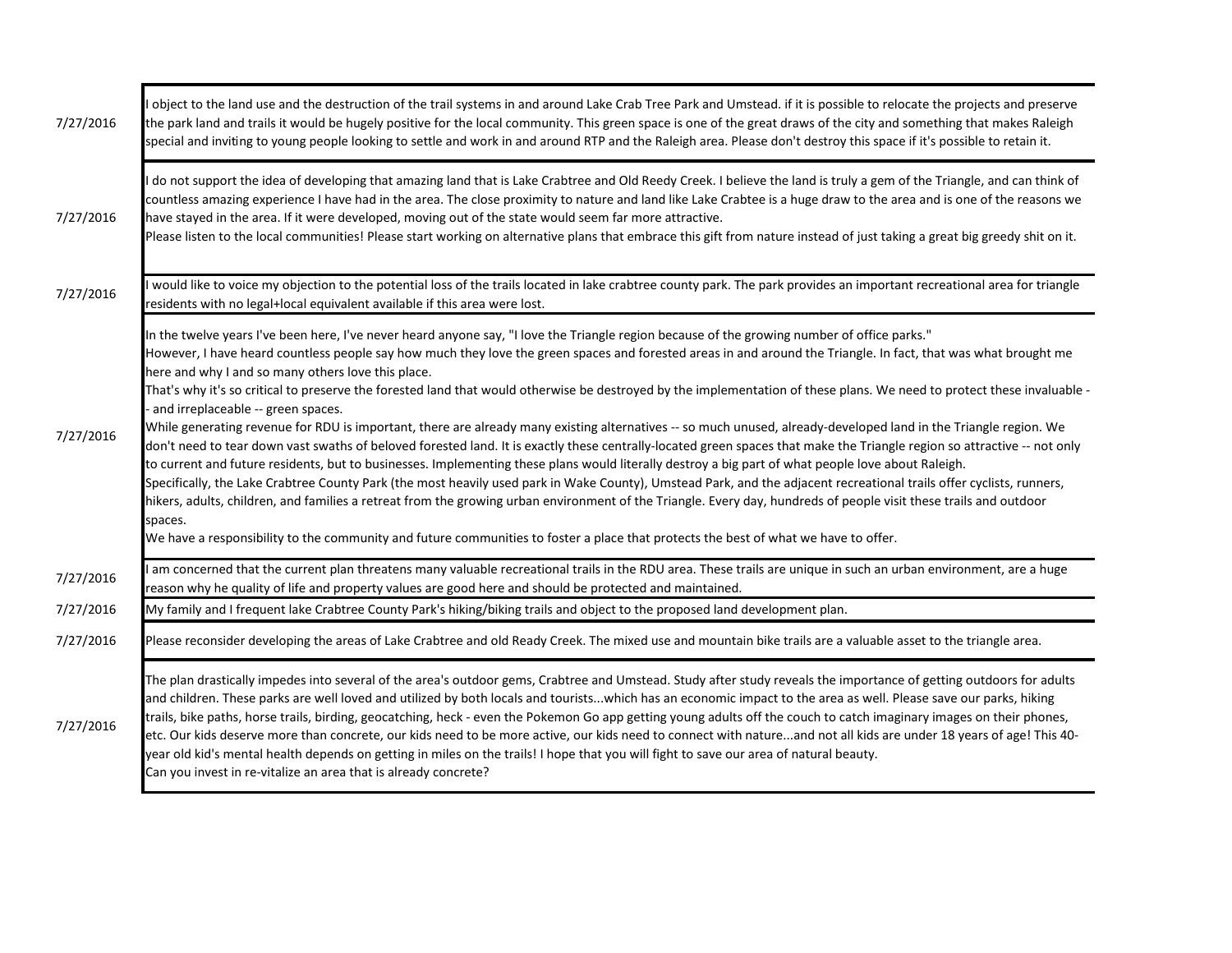|           | Please consider the value these recreational spaces bring to this area! It's why so many I know chose where we live, it's where we take friends, out of town visitors etc<br>to introduce them to our awesome location and all there is to enjoy here.                                                                                                                                                                                                                                                                                                                                                                                                                                                                                                                                                                                                                                                                                                                                                                                                                                                                                                                                                                                                                                                                                                                                                                                                                                                                                                                                                                                                                                                                                                                                                                                                                                                                                                                                                                                                                                                                                                                                                                           |
|-----------|----------------------------------------------------------------------------------------------------------------------------------------------------------------------------------------------------------------------------------------------------------------------------------------------------------------------------------------------------------------------------------------------------------------------------------------------------------------------------------------------------------------------------------------------------------------------------------------------------------------------------------------------------------------------------------------------------------------------------------------------------------------------------------------------------------------------------------------------------------------------------------------------------------------------------------------------------------------------------------------------------------------------------------------------------------------------------------------------------------------------------------------------------------------------------------------------------------------------------------------------------------------------------------------------------------------------------------------------------------------------------------------------------------------------------------------------------------------------------------------------------------------------------------------------------------------------------------------------------------------------------------------------------------------------------------------------------------------------------------------------------------------------------------------------------------------------------------------------------------------------------------------------------------------------------------------------------------------------------------------------------------------------------------------------------------------------------------------------------------------------------------------------------------------------------------------------------------------------------------|
|           | Keep in mind Lake Crabtree County Park is the most heavily used park in the Wake County Park system! The area also provides a needed buffer between the airport<br>and Umstead State Park.                                                                                                                                                                                                                                                                                                                                                                                                                                                                                                                                                                                                                                                                                                                                                                                                                                                                                                                                                                                                                                                                                                                                                                                                                                                                                                                                                                                                                                                                                                                                                                                                                                                                                                                                                                                                                                                                                                                                                                                                                                       |
| 7/27/2016 | While commercial development is important, preservation of all the existing forested lands, trails, and green space is heavily desired amongst the folks who enjoy<br>what we have offrred here. The alternative of the creation of an Urban Trails Center within this property could create business opportunities for new and existing<br>hotels, campgrounds, restaurants, bars, bike shops etc.<br>Please, please, please consider our wants and needs!<br>thank you!!                                                                                                                                                                                                                                                                                                                                                                                                                                                                                                                                                                                                                                                                                                                                                                                                                                                                                                                                                                                                                                                                                                                                                                                                                                                                                                                                                                                                                                                                                                                                                                                                                                                                                                                                                       |
| 7/27/2016 | The trails at lake Crabtree are some of the most used mountain bike trails in the area and a vital part of the cycling community in the Triangle. I would hope that<br>consideration is given to their importance when planning to build on top of them.                                                                                                                                                                                                                                                                                                                                                                                                                                                                                                                                                                                                                                                                                                                                                                                                                                                                                                                                                                                                                                                                                                                                                                                                                                                                                                                                                                                                                                                                                                                                                                                                                                                                                                                                                                                                                                                                                                                                                                         |
| 7/27/2016 | Please do not destroy lake Crabtree park for the sake of a few more buildings and concrete. What a special place and resource is to our community and its visitors.<br>The plan drastically impedes into several of the area's outdoor gems, Crabtree and Umstead. Study after study reveals the importance of getting outdoors for adults<br>and children. These parks are well loved and utilized by both locals and touristswhich has an economic impact to the area as well.<br>I taught my daughter and several other kids how to ride a bike in that park. We should all fight for such a precious resource.                                                                                                                                                                                                                                                                                                                                                                                                                                                                                                                                                                                                                                                                                                                                                                                                                                                                                                                                                                                                                                                                                                                                                                                                                                                                                                                                                                                                                                                                                                                                                                                                               |
| 7/27/2016 | attended the last public information session at the Airport Authority regarding the future of the RDU land. I wanted to provide my comments.<br>am a 47 year old woman that works in RTP. I regularly like to visit Crabtree for mountain biking, typically alone, partly because of convenience, but mostly because it<br>is a safe environment for me. As a woman, being alone in the woods can be a pretty scary thing. Crabtree has the advantage of being one of the more visited Wake<br>County parks, with plenty of bike and foot traffic. As such, when I am at Crabtree, I never worry about being isolated and at risk. Further, mountain biking does<br>include an element of danger and if I were to fall, I know that someone will come along shortly and help.<br>Previously, I was involved with Trips for Kids-Triangle and we regularly brought at-risk kids out to Crabtree to mountain bike. It is an ideal location for people of all<br>skills to mountain bike. They always had an amazing experience. Given the proximity to so many children, Crabtree is ideally suited for similar mountain biking trips in<br>the future. Driving out to the other parks, such as Harris and Beaverdam, takes more time and there is less variety for kids.<br>I noticed in the last public hearing that the real thrust of the final decision will be about money. My question is, what price does the Airport Authority put on the<br>safety and well-being of women who enjoy the outdoors? There are so few places that we can go alone without worrying about our safety. Further, Crabtree's central<br>location to a growing metropolis is important. As the Triangle region continues to expand, less green space will be available for use by a much larger population. There<br>is already this lovely green space that suddenly you want to parcel out so that people with money can make even more money. I understand that the Airport<br>Authority has to consider it's growing needs, and how to fund them, but won't the growing population that will be using the airport fund the growing airport? Why is<br>there suddenly a need to cut down all of the trees and build more offices and hotels? |
| 7/27/2016 | Lake Crabtree County Park and it's trails are a precious resource to our area. I'm not sure how RDU would even consider leasing and developing the lands that make<br>up the park and trail. If the park and trail were not\under utilized I'd understand but this park is well used and loved.<br>Everyday myself and several other hundreds of thousands of people in the Raleigh- Durham - Chapel Hill area make the trek along I-40 /540/147 to get to work or<br>home. Schedules are hectic, time is limited, and for quite a few people have access to the LCCP is a saving grace. Countless times I've been short on time but was still<br>able to get to LCCP for a short run/bike. Or the times I pick the kids up from daycare and rather than sit in the parking lot called I-40, we run around for hour and<br>enjoy the green space.<br>RDU, please be a good neighbor listen to the community. We don't want this area developed. Lake Crabtree County Park should be preserved, it's an asset!                                                                                                                                                                                                                                                                                                                                                                                                                                                                                                                                                                                                                                                                                                                                                                                                                                                                                                                                                                                                                                                                                                                                                                                                                    |
| 7/27/2016 | I love the biking trails at Lake Crabtree. My sister introduced me to them and we spend lots of time together riding our bikes out there.                                                                                                                                                                                                                                                                                                                                                                                                                                                                                                                                                                                                                                                                                                                                                                                                                                                                                                                                                                                                                                                                                                                                                                                                                                                                                                                                                                                                                                                                                                                                                                                                                                                                                                                                                                                                                                                                                                                                                                                                                                                                                        |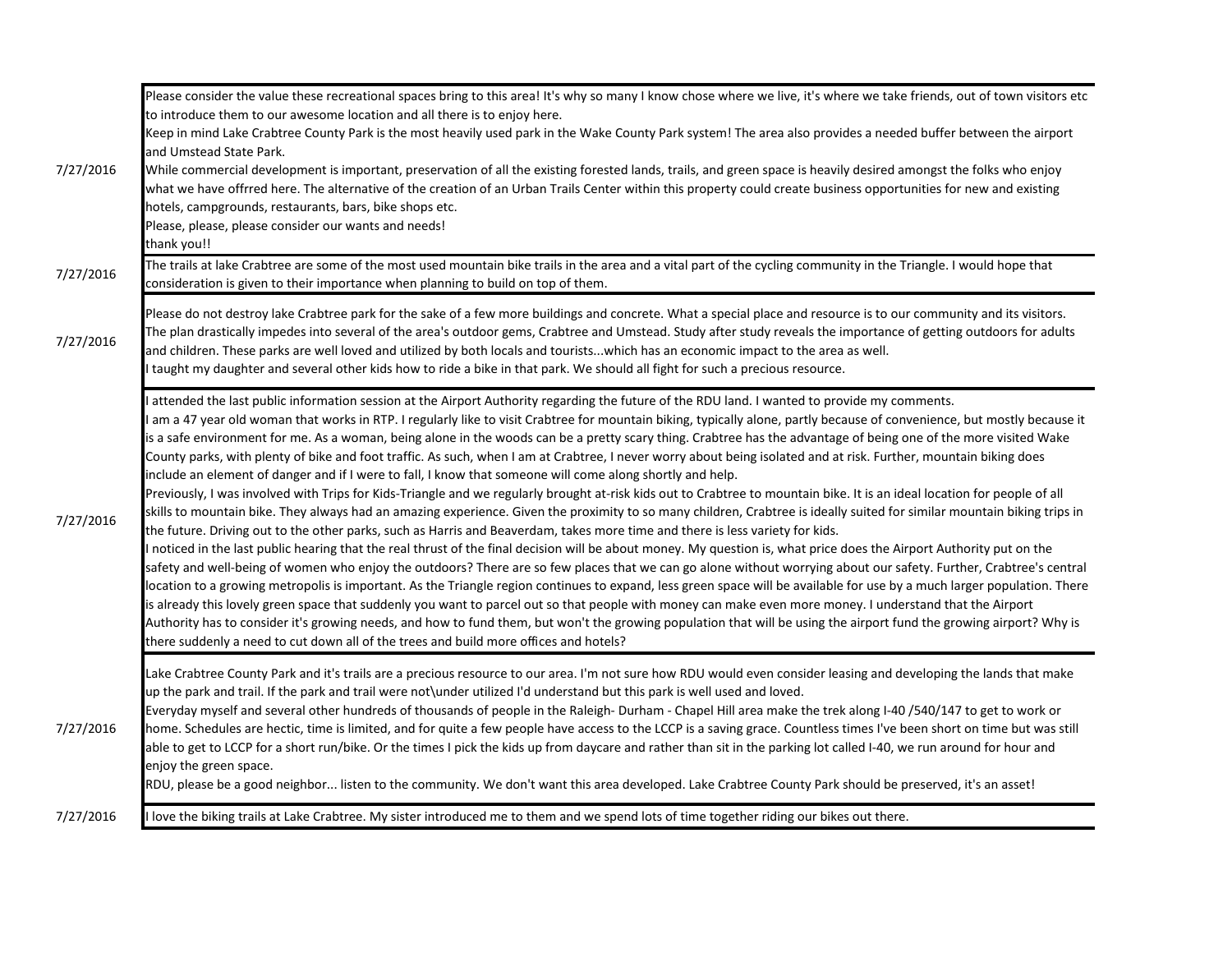| 7/27/2016 | I think that taking away the Triangle's premier Mountain Bike park is incredibly short-sighted. These trails, if marketed properly, which they are not, could be a<br>catalyst to drive more and more adventures to this area., many of which will come back, and possibly make roots in our fabulous community. Another benefit of<br>keeping the trails, is keeping an area for our local community to stay healthy and fit, in a family friendly environment, that is central to RDU. To take this away would<br>be a blow to a lot of the values that we families hold dear in the Triangle.                                                                                                                                                                                                                                                                                                                                                                                                                                                                                          |
|-----------|-------------------------------------------------------------------------------------------------------------------------------------------------------------------------------------------------------------------------------------------------------------------------------------------------------------------------------------------------------------------------------------------------------------------------------------------------------------------------------------------------------------------------------------------------------------------------------------------------------------------------------------------------------------------------------------------------------------------------------------------------------------------------------------------------------------------------------------------------------------------------------------------------------------------------------------------------------------------------------------------------------------------------------------------------------------------------------------------|
| 7/27/2016 | The Crabtree / Umstead trail system is an absolute jewel in the crown of the Triangle's open spaces - it's heavily used by runners, dog walkers, trail walkers, mountain<br>bikers, cyclocross riders, kids, adults and families. It would be a travesty to consider turning any of this important land into offices and quarries merely to generate<br>revenue for the airport. That is not an essential need for the airport - it's an airport; not a property company.                                                                                                                                                                                                                                                                                                                                                                                                                                                                                                                                                                                                                 |
| 7/27/2016 | It would ultimately behoove RDU to preserve greenspace and wooded land for use by the community. There is significant revenue potential if the land is preserved. It<br>will take only slightly more creativity than feeding the land to developers. Natural spaces attract affluent outdoorsy types who enjoy recreation and consider it part of<br>their identity. These folks are often more than ready to spend dollars on retail items related to outdoor recreation, food, and alcohol. If natural space is preserved,<br>business opportunity will present itself. Furthermore, should the volume and quality of walking and bike trails increase at the rate it is now, the area in question will<br>be on its way to earning a reputation as destination worthy. Please reconsider plans to destroy some of the best utilized and ecologically significant land in the<br>Triangle metro area. Our children will be grateful.                                                                                                                                                    |
| 7/27/2016 | I am submitting this comment with regard to the Lake Crabtree County Park (LCCP) and Old Reedy Creek (ORC) trail systems. I am a Raleigh resident and Wake County<br>tax payer. I would not be exaggerating to say that I partake in mountain biking or hiking on the LCCP and ORC trail systems on average 3-5 times per week. Riding and<br>walking these trails adds quality of life that I have come to rely on for pleasure and health. Not only do my family and I partake in using these trails, but I also ride<br>quite often with a dozen or so friends.<br>One of the great things about living in the Triangle is the valuable resources we have for hiking and biking and LCCP and ORC are the heart and soul of those trail<br>systems.<br>It would be greatly disappointing to lose those trails and it would reduce the quality of living and health for a large percentage of the population who live in and<br>around the Triangle.<br>I implore you to reconsider leasing this land for commercial use thus resulting in the loss of these heavily used trail systems. |
| 7/27/2016 | I'm opposed to the proposed plan to use the recreational forested area (i.e. Crabtree Park) for commercial development. I frequently use the park trails for hiking and<br>mountain biking, and it would be a horrible loss to allow this land to be developed.                                                                                                                                                                                                                                                                                                                                                                                                                                                                                                                                                                                                                                                                                                                                                                                                                           |
| 7/27/2016 | I am opposed to developing the green space around lake crabtree which is currently used for recreation and cycling and a refuge for wildlife. The deforestation in this<br>are is out of control- we need to keep green space and parks in order to maintain this as one of the great places to live. Additionally traffic is getting to be a real issue<br>here and further development will only add to that headache. I am OPPOSED to this development initiative.                                                                                                                                                                                                                                                                                                                                                                                                                                                                                                                                                                                                                     |
| 7/27/2016 | Don't do this!!!! You Re ruining a quality of life. All or Raleigh and suburbs are bland an without anything like Umstead. Please leave it alone                                                                                                                                                                                                                                                                                                                                                                                                                                                                                                                                                                                                                                                                                                                                                                                                                                                                                                                                          |
| 7/27/2016 | Reedy Creek has some of the best trails of all of umstead park. It has made many people much better athletes and helped many people lose weight as it is one of the<br>nicest trails in the whole park.                                                                                                                                                                                                                                                                                                                                                                                                                                                                                                                                                                                                                                                                                                                                                                                                                                                                                   |
| 7/27/2016 | Strongly opposed to the plan to remove the current mountain bike trail areas especially the area commonly known as Lake Crabtree Park to become commercial<br>space. This space has been listed for many years as part of the Lake Crabtree Park in maps and documentation. The community knows this park as both the trails and<br>the lakefront. The conversion to commercial space will permanently remove this gem. The bike trails are very popular and are an oasis in the business park jungle that<br>is the RTP area. When I worked in RTP I would routinely ride the trails before or after work, and I currently ride the trails on weekends.                                                                                                                                                                                                                                                                                                                                                                                                                                  |
| 7/27/2016 | Since I've been old enough to ride a bike, the Crabtree trails has been my second home. Weekend bike rides with my mom at this beautiful place are some of the most<br>cherished memories I've been lucky enough to create. these trails are where I built the courage to speed over the humps, to take chances and ride the ramps, to<br>never slow down, and to live life on the wild side! please don't take this amazing place away- the world needs more risk takers!                                                                                                                                                                                                                                                                                                                                                                                                                                                                                                                                                                                                                |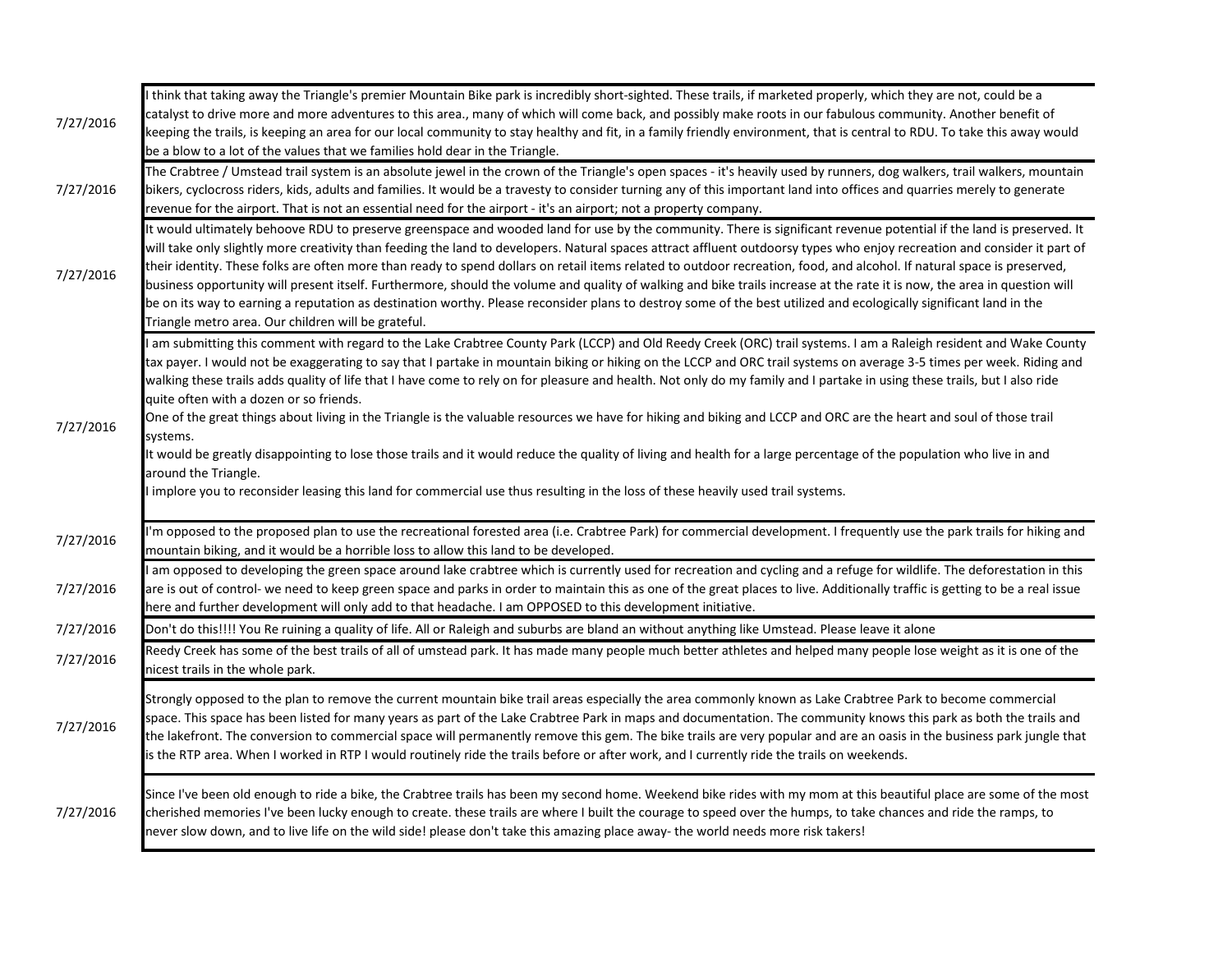| 7/27/2016 | I'm hoping that this plan equally balances both tremendous growth with a possible rail commuter line and future development that will be beneficial for the entire<br>region for generations to come. This should happen all while protecting the nature trails and other open space (future park space) that can possibly be incorporated<br>into the future plan to give our airport a unique and forward thinking personality different from all other airports. I understand money, number of travelers that come<br>through RDU, and need will be key factors but I encourage the board members to find a good balance that makes our region stand out while answering future needs<br>and enhancing this region's quality of life. What ultimately gets done will directly and indirectly affect our region's economy for years to come.        |
|-----------|-------------------------------------------------------------------------------------------------------------------------------------------------------------------------------------------------------------------------------------------------------------------------------------------------------------------------------------------------------------------------------------------------------------------------------------------------------------------------------------------------------------------------------------------------------------------------------------------------------------------------------------------------------------------------------------------------------------------------------------------------------------------------------------------------------------------------------------------------------|
| 7/27/2016 | I sincerely hope that you will give strong consideration to the alternative plan proposed by Save The Crab and TORC leader David Houskeeper in regards to an Urban<br>Trail Center. This is just plain good business sense. Thank you in advance for the consideration.                                                                                                                                                                                                                                                                                                                                                                                                                                                                                                                                                                               |
| 7/27/2016 | Please do not adversely impact any current parks.                                                                                                                                                                                                                                                                                                                                                                                                                                                                                                                                                                                                                                                                                                                                                                                                     |
| 7/27/2016 | would like to voice my objection to the expansion plans which will consume some greenery around Umstead and Reedy St                                                                                                                                                                                                                                                                                                                                                                                                                                                                                                                                                                                                                                                                                                                                  |
| 7/27/2016 | istrongly recommend you keep the area currently used by the Lake Crabtree park in essentially the same condition as it currently is, rather than convert it to office<br>space or other commercial uses.<br>I use the park only occasionally, but know that RDU needs both buffers and public support, and any future potential airport expansion- whether more runways, flights,<br>or hours of operation- will definitely need public support. If RDU proceeds with converting the current park into office spaces, it might very well find that (as we used<br>to say in the Army) you might very well win the battle but lose the war. In other words, if you focus on the short-term gain but ignore the long-term cost, you will<br>have a much harder time ever getting public support for some expansion you might need even more. Your call. |
| 7/27/2016 | If you bulldoze part of umstead park, not only will you be harming the environment, but you will also be destroying a great place to workout that showcases North<br>Carolinas scenery.                                                                                                                                                                                                                                                                                                                                                                                                                                                                                                                                                                                                                                                               |
| 7/27/2016 | Alternatives to the destruction of LCCP are available as well as the ability to improve and expand the current trail system into a more profitable recreation area. I<br>would urge the committee to take advantage of these opportunities. Please don't destroy LCCP and the trails. Thank you-                                                                                                                                                                                                                                                                                                                                                                                                                                                                                                                                                      |
| 7/27/2016 | Please do not take away crabtree lake and portions of Umstead Park for monetary gain. Again, there must be another way or alternative to the perspective plan with<br>destroying the parks system.                                                                                                                                                                                                                                                                                                                                                                                                                                                                                                                                                                                                                                                    |
| 7/27/2016 | The Green Space near the airport provides recreation for people of all incomes and brings together the entire Triangle community in a common space. Everything<br>should be done to maintain this space for the future. We also need to help the airport commission be financially viable but there are more creative ways to do this<br>than destroy unrenewable park space.                                                                                                                                                                                                                                                                                                                                                                                                                                                                         |
| 7/27/2016 | Destroying mountain bike trails is wreckless. Think of other ways to grow your revenue without discouraging people from living in Raleigh.                                                                                                                                                                                                                                                                                                                                                                                                                                                                                                                                                                                                                                                                                                            |
| 7/27/2016 | Unfortunately, I will not be able to make the public meeting tomorrow, but I think it's vital that the Crabtree County Park trails are left intact. I just started mountain<br>biking there a month ago and it is by far the most used bike trails in the triangle. Everytime I'm there I see 20-25 bikers in about an hour. I understand that people<br>don't pay for this land like new office buildings would, but this is an amazing escape for us bikers in Raleigh.                                                                                                                                                                                                                                                                                                                                                                             |
| 7/27/2016 | RDU to bulldoze popular hiking and mountain biking trails on Reedy Creek side of Umstead. I OBJECT                                                                                                                                                                                                                                                                                                                                                                                                                                                                                                                                                                                                                                                                                                                                                    |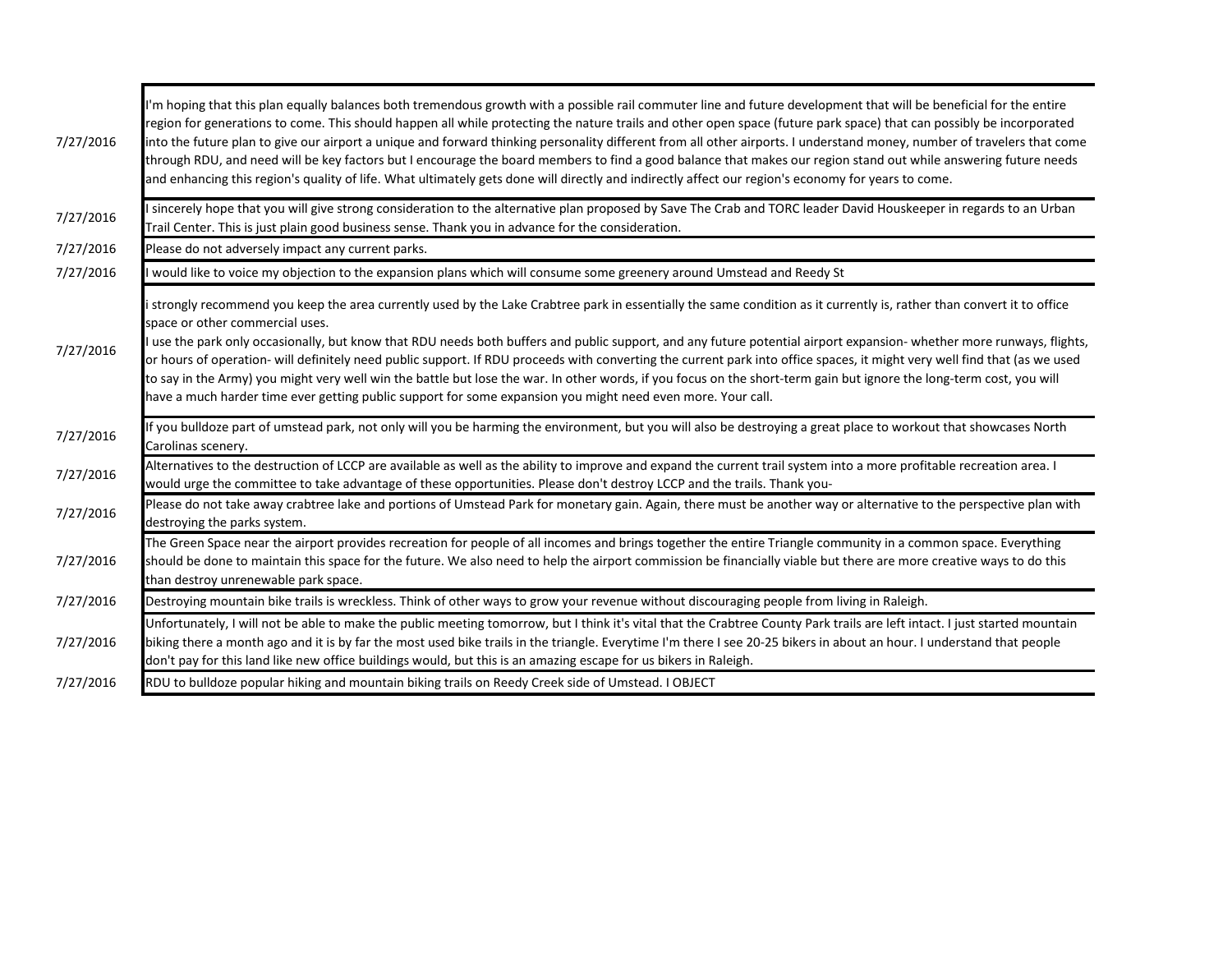| 7/27/2016 | As a Councilman for nearby Clayton (2004-2012) I would like to draw an analogy to your predicament at the Airport Authority with its master plan. ---Parks are in the<br>top three selling points for people looking to live in and around Clayton. Several developments were halted during the real estate decline in 2008. It's back now,<br>however Clayton has East Clayton Park; dog park; and the former YMCA land is now a multi field soccer complex. This adds to the already four plus parks for tennis,<br>mountain biking, greenway, volleyball, you get the point.<br>So what does this have to do with Crabtree Park and Adjacent areas to Umstead such as 286 and Rocky Knob trail systems? Everything! Thousands of people go to<br>these parks everyday from within and outside of Wake County! This brings revenue, and positive economic impact to this unspoiled area in the heart of Wake County.<br>If the Airport land is developed I guarantee people will seek out other counties in North Carolina to spend outdoor time and activities. Rumors will start about the lack<br>of park space for varying activities unique to this area such as mountain biking. Even Clayton has Legend Park, which alone attracts people to Clayton from all over the<br>area.<br>ask that you consider the values of this unspoiled land at Crabtree Park and Umstead, and its importance to Wake County and the Airport Authority to maintain it in |
|-----------|-----------------------------------------------------------------------------------------------------------------------------------------------------------------------------------------------------------------------------------------------------------------------------------------------------------------------------------------------------------------------------------------------------------------------------------------------------------------------------------------------------------------------------------------------------------------------------------------------------------------------------------------------------------------------------------------------------------------------------------------------------------------------------------------------------------------------------------------------------------------------------------------------------------------------------------------------------------------------------------------------------------------------------------------------------------------------------------------------------------------------------------------------------------------------------------------------------------------------------------------------------------------------------------------------------------------------------------------------------------------------------------------------------------------------------------------------------------------|
| 7/27/2016 | its current condition.<br>would like information about your expansion into Umstead Park area. Thank you.                                                                                                                                                                                                                                                                                                                                                                                                                                                                                                                                                                                                                                                                                                                                                                                                                                                                                                                                                                                                                                                                                                                                                                                                                                                                                                                                                        |
| 7/27/2016 | would like to officially voice my objections to your plans to remove the mountain biking trails at Lake Crabtree. There's thousands of individuals that rely on these<br>trails for riding, hiking and running. It's a prime reason to work and live in the area. To simply destroy it for the sake of making room for more pointless properties<br>would be an outright travesty. Not to mention the affect to the local mountain biking industry. To which I'm heavily involved in and own a mountain bike apparel<br>brand. To lose even more precious and dwindling riding trails in the local area would have a far greater economical affect then just inconveniencing local riders and<br>outdoor enthusiast. I urge you to reconsider before we lose more reasons the Triangle area is such a great place to be. Let's do our part and keep it that way.                                                                                                                                                                                                                                                                                                                                                                                                                                                                                                                                                                                                |
| 7/27/2016 | So you have plans to bulldoze a beautiful area at Umstead, I hear.<br>Well that's just sad. I travel around the country quite often. I am an NC State alum, and called Raleigh my home for 15 years. It is with pride I tell people I am from<br>Raleigh. And it is with love and joy that I beam when people praise the beauty surrounding RDU visible from planes coming in for landings. It never fails. Everyone<br>appreciates what RDU has managed to keep at bay. There aren't many airports with a view like the one RDU has to boast about. There aren't many airports that can<br>display the autumn colors of Umstead's deciduous forest to incoming visitors. There aren't many airports that can display the gray and haunting architecture of naked<br>trees. There aren't many airports that can display the spring green renewal of emerging leaves. And there aren't many airports that can display the lush, verdant green<br>of summer in NC.<br>Don't destroy that which draws visitors in, welcomes people home and whispers a wistful goodbye to those of us who depart.<br>That's just sad.                                                                                                                                                                                                                                                                                                                                              |
| 7/27/2016 | am writing because I am very unhappy with this plan. The forest areas near umstead and lake Crabtree have long been used for various recreational activities. Taking<br>away these areas would greatly reduce the amount of available space for recreation, which is extremely important many of us in the triangle area                                                                                                                                                                                                                                                                                                                                                                                                                                                                                                                                                                                                                                                                                                                                                                                                                                                                                                                                                                                                                                                                                                                                        |
| 7/27/2016 | Please do not take beautiful park land for an airport extension. It's unnecessary.                                                                                                                                                                                                                                                                                                                                                                                                                                                                                                                                                                                                                                                                                                                                                                                                                                                                                                                                                                                                                                                                                                                                                                                                                                                                                                                                                                              |
| 7/27/2016 | Always love coming out and riding these trails. I would hate to lose a spot where my family and close friends and I can go to have a good time and enjoy nature for<br>another strip mall or parking lot to be put in.<br>Please consider revising this plan to allow families to continue enjoying the parks and trails.                                                                                                                                                                                                                                                                                                                                                                                                                                                                                                                                                                                                                                                                                                                                                                                                                                                                                                                                                                                                                                                                                                                                       |
| 7/27/2016 | Please leave these trails for the 1000's of people who love these trails and green spaces that are used daily! We need safe trails to hike and mountain bike where dogs                                                                                                                                                                                                                                                                                                                                                                                                                                                                                                                                                                                                                                                                                                                                                                                                                                                                                                                                                                                                                                                                                                                                                                                                                                                                                         |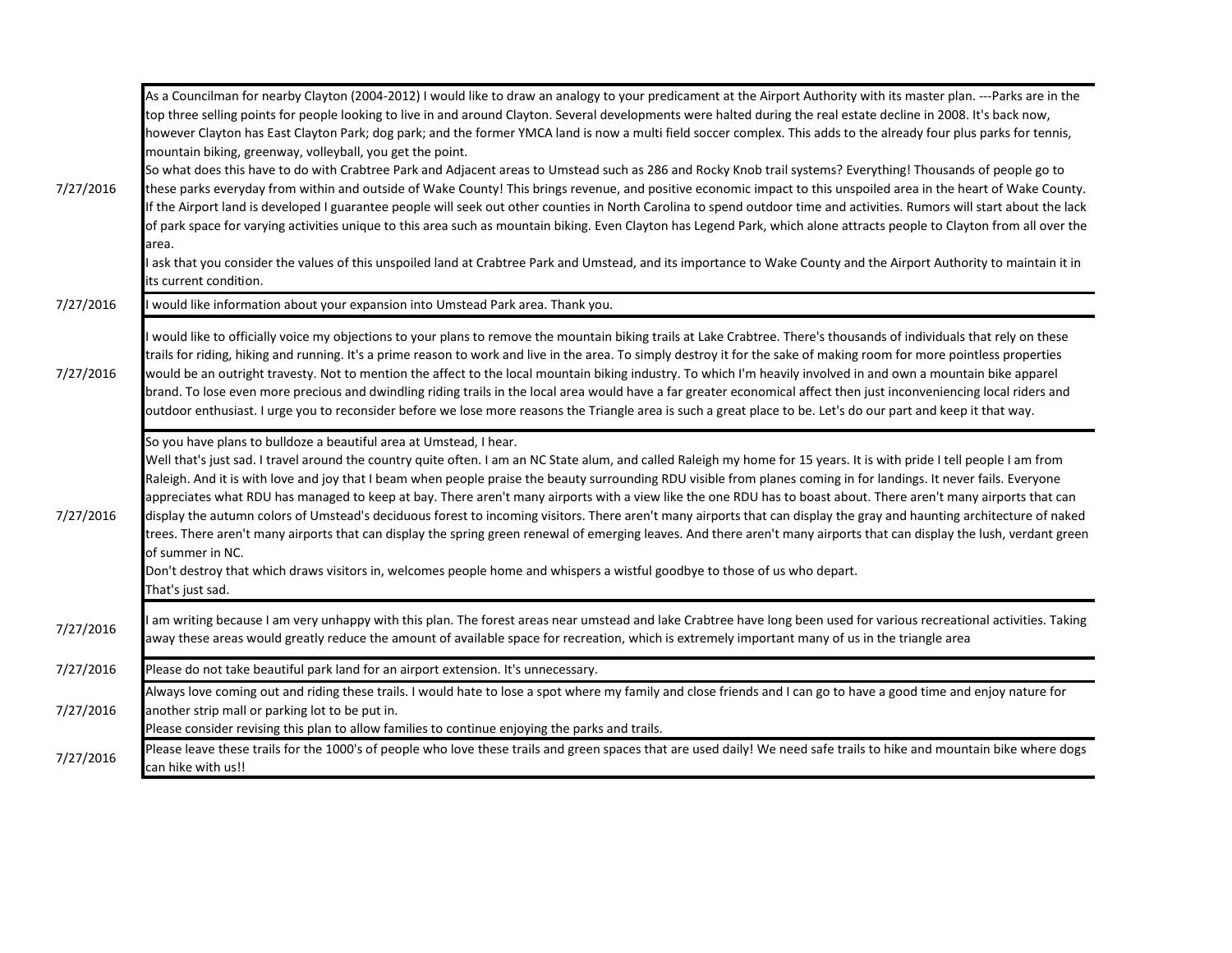| 7/27/2016 | understand that recreation it outside of the normal land use types and interest of the airport and FAA. However, recreation does have a precedent at this airport and<br>would like to see this airport find a way for everyone to win in this situation. I would like to see the trails and parks because these amenities are proven to add value<br>to adjacent properties. However, I would encourage thinking about a perimeter corridor trail that could incorporate mountain biking and opportunities for<br>connectivity of trail systems, especially if the Lake Crabtree Park is transitioned into more buildings without consideration of the existing trail system. (Although a<br>hotel or office in a park setting would be especially appealing if planned and designed to be just that) Most of the perimeter of the airport appears to be open to the<br>public in terms of land use or lacks a land use designation at this time. Would a 100' foot wide easement and corridor trail be an amenity to the other proposed future<br>development? |
|-----------|------------------------------------------------------------------------------------------------------------------------------------------------------------------------------------------------------------------------------------------------------------------------------------------------------------------------------------------------------------------------------------------------------------------------------------------------------------------------------------------------------------------------------------------------------------------------------------------------------------------------------------------------------------------------------------------------------------------------------------------------------------------------------------------------------------------------------------------------------------------------------------------------------------------------------------------------------------------------------------------------------------------------------------------------------------------|
|           | @raleighchamber @RTATriangle @RDUAirport if you need to generate revenue for FAA rules how about selling land back to the county?                                                                                                                                                                                                                                                                                                                                                                                                                                                                                                                                                                                                                                                                                                                                                                                                                                                                                                                                |
|           | @raleighchamber @RTATriangle @RDUAirport please help oppose the destruction of Lake Crabtree Park. It's a great park & it's not right.                                                                                                                                                                                                                                                                                                                                                                                                                                                                                                                                                                                                                                                                                                                                                                                                                                                                                                                           |
| 7/27/2016 | @RDUAirport please please please don't destroy Lake Crabtree county park. Our parks are a huge asset to the region.                                                                                                                                                                                                                                                                                                                                                                                                                                                                                                                                                                                                                                                                                                                                                                                                                                                                                                                                              |
|           | Don't let Lake Crabtree be destroyed! Read & comment here and www.newsobserver.com/news and complain here: vision2040.rdu.com/commen #rdu2040                                                                                                                                                                                                                                                                                                                                                                                                                                                                                                                                                                                                                                                                                                                                                                                                                                                                                                                    |
| 7/27/2016 | am writing this review because RDU wants to take away 142 acres of hiking and bike trails that are used daily by families and friends. They need to be encouraging<br>outdoor activities like these, for people's health. We live in a country with too many obese people who should have had a place like these parks to exercise. I live in<br>Johnston county and my family and I make this drive just to use these trails. I have also, used the RDU Airport and it was a great experience, but for you to take away<br>these parks is unacceptable and unreasonable. Please reconsider!                                                                                                                                                                                                                                                                                                                                                                                                                                                                     |
| 7/27/2016 | RDU is an awesome airport to fly from/to. That said, RDU's commitment to the community is seriously lacking. The plan to take away the surrounding green space<br>(Lake Crabtree and land surrounding Old Reedy Creek) is not beneficial to the Triangle in any way. It is a selfish plan, that will indeed get them the money they are<br>looking for in the short termbut in the long term, destroying the beautiful parts of this community will only hurt the RDU airport. I am surprised those making these<br>decisions can't see that!!                                                                                                                                                                                                                                                                                                                                                                                                                                                                                                                   |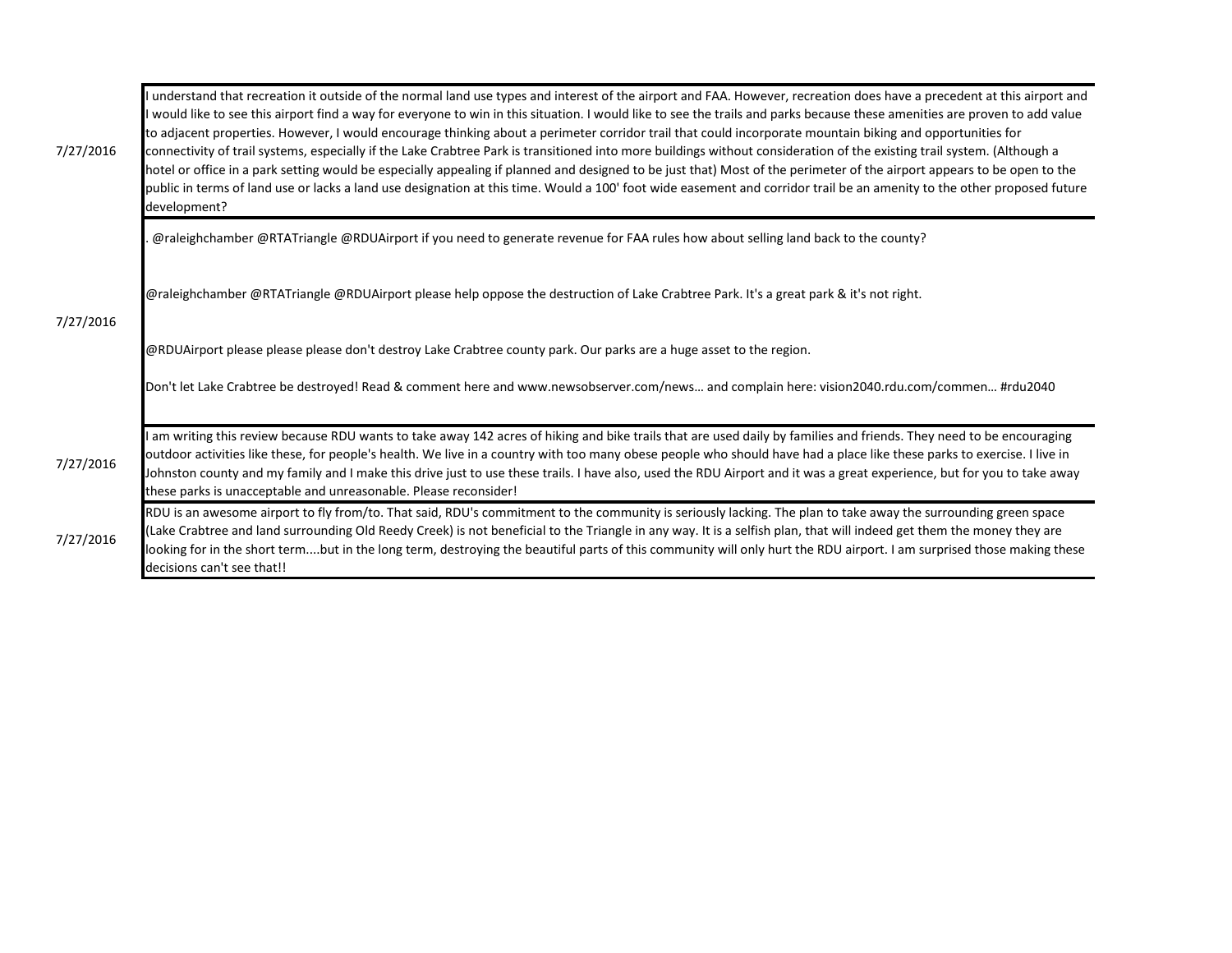| 7/27/2016 | As a member of the community impacted by the Airport's Vision 2040 I would like to say how disappointed I am with the Airport's upcoming land use plans. I am a<br>frequent flyer and previously have always appreciated the efficiency and comfort of our Airport, but the upcoming land use plans are WRONG for our community.<br>These are my objections: At the June 28th Public Workshop #7 the Airport's land use plan was unveiled. This plan slates several naturally forested areas for<br>commercial development and this development would result in the destruction of irreplaceable, centrally-located forested recreation areas and trails. The forested<br>areas marked for development include land directly adjacent to Umstead State Park and much of the land within Lake Crabtree County Park. This is the most heavily<br>used park in the Wake County Park system. These lands have approximately 32 miles of existing recreational trails built by local residents and are used by mountain<br>bikers, walkers, hikers, and runners. This land allows parents a centrally located place to share the joys of nature with their children. It is heavily used by boyscouts,<br>church groups and families. Some of the trails in this forested green space offer beginner/kid-friendly mountain biking and thus foster family outdoor recreation. Also,<br>these trails are connected to the greenway systems of both Raleigh and Cary. In addition to the loss of forested recreation space, development of these lands would<br>remove an important green space buffer between the airport facilities and the very popular Umstead State Park and could negatively affect the hundreds of acres<br>within the Crabtree Creek watershed. This watershed is already monitored for pollution and the increased sedimentation guaranteed by this plan will negatively<br>impact our water quality in the area. The Airport's master planning process revealed that none of these lands are required for runways, terminals, parking, or any<br>other facility directly related to passengers or aircraft at the RDU facility. The planners propose to use these lands for the sole purpose of generating revenue for the<br>airport by leasing these lands out to developers to build office space, hotels, and a quarry. For all of these revenue-generating items, alternatives are available, there<br>are several office parks and retail strip centers in the area that cannot keep their locations rented, adding additional retail space will negatively impact these local<br>businesses. There are three new Marriott properties under potential development at Weston and Harrison so additional hotel space where Lake Crabtree County Park<br>is located is unnecessary. The destruction of the forested recreation space and forested green space that buffers Umstead not only need not occur, it's undesirable.<br>This space allows not only a place for our community to enjoy outdoor activities, it also allows those visiting or working in our community a local resource to get<br>outside. This makes the area even more desirable to those traveling. STOP RDU VISION 2040! . |
|-----------|--------------------------------------------------------------------------------------------------------------------------------------------------------------------------------------------------------------------------------------------------------------------------------------------------------------------------------------------------------------------------------------------------------------------------------------------------------------------------------------------------------------------------------------------------------------------------------------------------------------------------------------------------------------------------------------------------------------------------------------------------------------------------------------------------------------------------------------------------------------------------------------------------------------------------------------------------------------------------------------------------------------------------------------------------------------------------------------------------------------------------------------------------------------------------------------------------------------------------------------------------------------------------------------------------------------------------------------------------------------------------------------------------------------------------------------------------------------------------------------------------------------------------------------------------------------------------------------------------------------------------------------------------------------------------------------------------------------------------------------------------------------------------------------------------------------------------------------------------------------------------------------------------------------------------------------------------------------------------------------------------------------------------------------------------------------------------------------------------------------------------------------------------------------------------------------------------------------------------------------------------------------------------------------------------------------------------------------------------------------------------------------------------------------------------------------------------------------------------------------------------------------------------------------------------------------------------------------------------------------------------------------------------------------------------------------------------------------------------------------------------------------------------------------------------------------------------------------------------------------------------------------------------------------------------------------------------------------------------------------------------------------------------------------------------------------------------------------------------------------------------------------------------------------------------------------------------------------------------|
| 7/27/2016 | Rdu has shown with its plan to develop the forested lands of lake Crabtree county park and the areas surrounding Umstead that they do not value or care about the<br>quality of life of the community.                                                                                                                                                                                                                                                                                                                                                                                                                                                                                                                                                                                                                                                                                                                                                                                                                                                                                                                                                                                                                                                                                                                                                                                                                                                                                                                                                                                                                                                                                                                                                                                                                                                                                                                                                                                                                                                                                                                                                                                                                                                                                                                                                                                                                                                                                                                                                                                                                                                                                                                                                                                                                                                                                                                                                                                                                                                                                                                                                                                                                   |
| 7/27/2016 | Although I think the airport is great and am a frequent user, this review has to do with the Airport's land use plan. At the June 28th Public Workshop #7 the Airport's<br>land use plan was unveiled. This plan slates several naturally forested areas for commercial development and this development would result in the destruction of<br>irreplaceable, centrally-located forested recreation areas and trails. The forested areas marked for development include land directly adjacent to Umstead State Park<br>and much of the land within Lake Crabtree County Park, the most heavily used park in the Wake County Park system. These lands have approximately 32 miles of<br>existing recreational trails built by local residents and are used by mountain bikers, walkers, and runnersboth adults and childrengroups and individuals. Some of<br>the trails in this forested green space offer beginner/kid-friendly mountain biking and thus foster family outdoor recreation. Also, these trails are connected to the<br>greenway systems of both Raleigh and Cary.In addition to the loss of forested recreation space, development of these lands would remove an important green space<br>buffer between the airport facilities and the very popular Umstead State Park and could negatively affect the hundreds of acres within the Crabtree Creek<br>watershed.The Airport's master planning process revealed that none of these lands are required for runways, terminals, parking, or any other facility directly related<br>to passengers or aircraft at the RDU facility. The planners propose to use these lands for the sole purpose of generating revenue for the airport by leasing these lands<br>out to developers to build office space, hotels, and a quarry. For all of these revenue-generating items, alternatives are available, so the destruction of forested<br>recreation space and forested green space buffer to Umstead need not occur.                                                                                                                                                                                                                                                                                                                                                                                                                                                                                                                                                                                                                                                                                                                                                                                                                                                                                                                                                                                                                                                                                                                                                                                                                                       |
| 7/27/2016 | The airport wants to destroy Crabtree Lake Park to build more Hotels and Retail spaces where none are needed.                                                                                                                                                                                                                                                                                                                                                                                                                                                                                                                                                                                                                                                                                                                                                                                                                                                                                                                                                                                                                                                                                                                                                                                                                                                                                                                                                                                                                                                                                                                                                                                                                                                                                                                                                                                                                                                                                                                                                                                                                                                                                                                                                                                                                                                                                                                                                                                                                                                                                                                                                                                                                                                                                                                                                                                                                                                                                                                                                                                                                                                                                                            |
| 7/27/2016 | t is very disappointing that RDU has planned to bulldoze a large part of Lake Crabtree park, which provides all of the Triangle area with accessible outdoor recreation<br>and the forest areas adjacent to Umstead to build a strip mall and hotel for financial gain. I'm sure alternative opportunities could benefit both RDU and the Triangle<br>community at large and help preserve an irreplaceable natural resource.                                                                                                                                                                                                                                                                                                                                                                                                                                                                                                                                                                                                                                                                                                                                                                                                                                                                                                                                                                                                                                                                                                                                                                                                                                                                                                                                                                                                                                                                                                                                                                                                                                                                                                                                                                                                                                                                                                                                                                                                                                                                                                                                                                                                                                                                                                                                                                                                                                                                                                                                                                                                                                                                                                                                                                                            |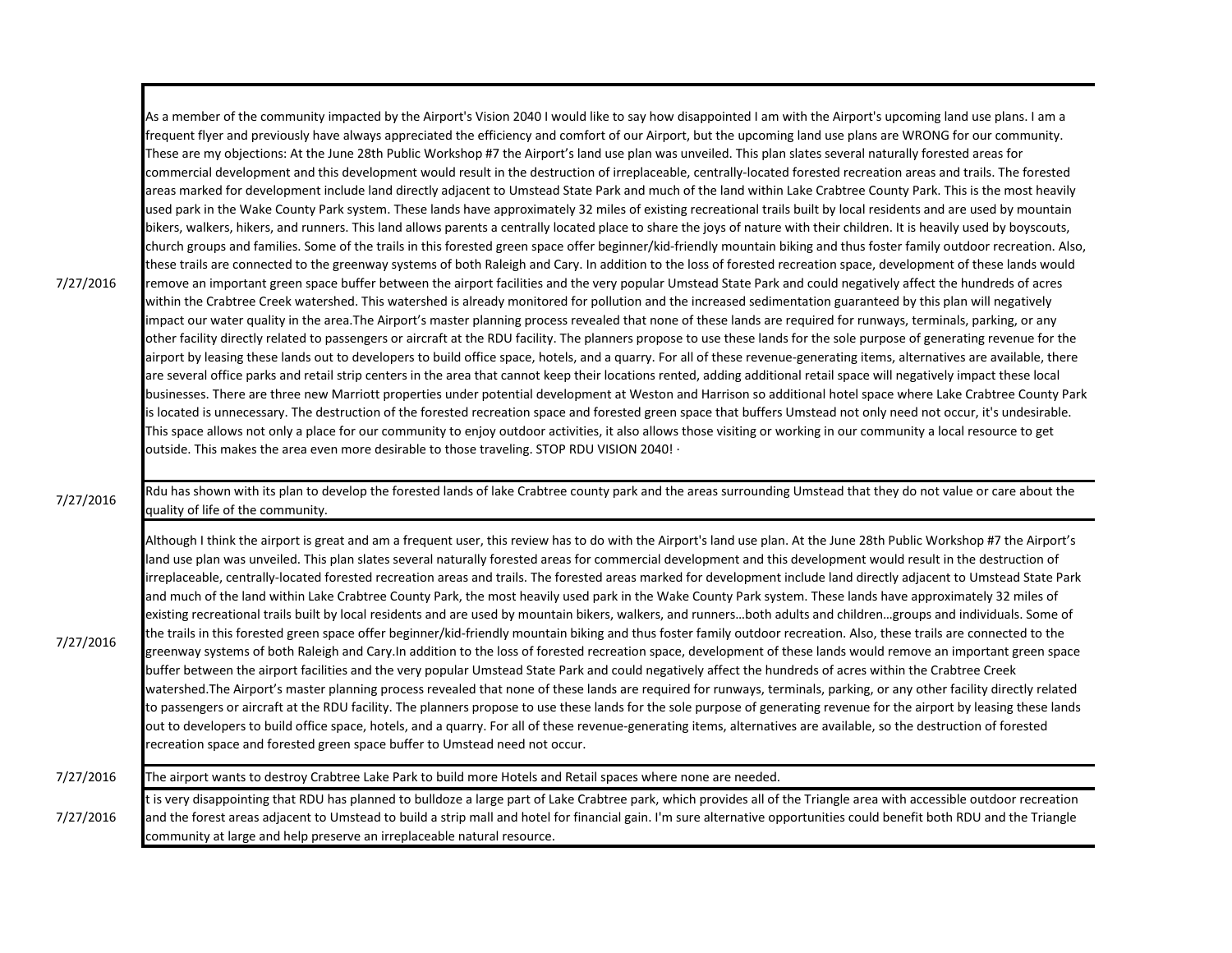| 7/28/2016 | Do Not touch our local parks. There are plenty of development opportunities between Sheetz and the airport and national guard station. Please do not impact the<br>local community by bulldozing our parks and trails!                                                                                                                                                                                                                                                                                                                                                                                                                                                                                                                                                                                                                                                                                                                                                                                                                                                                                                                |
|-----------|---------------------------------------------------------------------------------------------------------------------------------------------------------------------------------------------------------------------------------------------------------------------------------------------------------------------------------------------------------------------------------------------------------------------------------------------------------------------------------------------------------------------------------------------------------------------------------------------------------------------------------------------------------------------------------------------------------------------------------------------------------------------------------------------------------------------------------------------------------------------------------------------------------------------------------------------------------------------------------------------------------------------------------------------------------------------------------------------------------------------------------------|
| 7/28/2016 | C'mon isn't there a better alternative?                                                                                                                                                                                                                                                                                                                                                                                                                                                                                                                                                                                                                                                                                                                                                                                                                                                                                                                                                                                                                                                                                               |
| 7/28/2016 | this is such a unique trail resource that is very rare in the triangle. it is very accessible to many communities. it's continued use in recreation should supersede the<br>desire for revenue generation of the airport!                                                                                                                                                                                                                                                                                                                                                                                                                                                                                                                                                                                                                                                                                                                                                                                                                                                                                                             |
| 7/28/2016 | Don't bulldoze the trails!! We need more natural areas, not less!                                                                                                                                                                                                                                                                                                                                                                                                                                                                                                                                                                                                                                                                                                                                                                                                                                                                                                                                                                                                                                                                     |
| 7/28/2016 | Please adopt the land use proposal submitted by TORC. An outdoor recreation center would greatly benefit the triangle area.<br>Thanks!!                                                                                                                                                                                                                                                                                                                                                                                                                                                                                                                                                                                                                                                                                                                                                                                                                                                                                                                                                                                               |
| 7/28/2016 | Please keep the wonderful Crabtree park and trails as they are - both for current citizens and future citizens!                                                                                                                                                                                                                                                                                                                                                                                                                                                                                                                                                                                                                                                                                                                                                                                                                                                                                                                                                                                                                       |
| 7/28/2016 | just read an article regarding the airport expansion and decimation of mountain biking trails in the Olmstead Park region. Before moving forward with this airport<br>expansion it would be who've the airport to look into expansions and other airports such as Chattanooga Tennessee Richmond Virginia and see how they became<br>partners with the community to maintain green space around the airport all to use physical activity and help the environment. I've been at the airport for 20 years<br>working I've seen the expansion over the years it's not all about the money although you folks seem to believe it is this airport should be a crown jewel other<br>communities in other states to model after if we do it smartly there's no reason to destroy the environment surrounding the airport just for commerce                                                                                                                                                                                                                                                                                                  |
| 7/28/2016 | I hope that you will NOT get rid of the legal biking/hiking trails at the crabtree lake. They are a real benefit to the local community as they are one of the places that<br>people can ride safely. Add to that the local community of cyclists works to maintain these trails.                                                                                                                                                                                                                                                                                                                                                                                                                                                                                                                                                                                                                                                                                                                                                                                                                                                     |
| 7/28/2016 | As a Wake County home owner I utilize several parks in the area and Lake Crabtree trails is among my most used. Mountain biking with friends, or just a casual walk is<br>a healthy lifestyle that helps make Raleigh a great place to live. Removing these opportunities would detract from our quality of life. Please seek other avenues for<br>growth and protect the Lake Crabtree greenspace.<br>Thank you                                                                                                                                                                                                                                                                                                                                                                                                                                                                                                                                                                                                                                                                                                                      |
| 7/28/2016 | Any plans that intrude into the space of Umstead or Lake Crabtree park, run a runway right next to it, or remove the small buffer area outside it are completely<br>unacceptable to me. I understand that as a thriving area Raleigh needs airport access. But professionals are drawn to Raleigh and Durham because of the incredible<br>work-life balance here, including the trail systems and natural recreation. Large tracts of land are necessary for there to be any significant wildlife, and bikers don't get<br>excited about a 2 mile ride. Are we trying to compete for professionals from Greensboro? Then maybe this makes sense. But if we are trying to attract professionals<br>and businesses from Seattle, NYC, Portland, Chicago - then we need to have a city hasn't sacrificed it's uniqueness for incredibly modest gains. Raleigh doesn't have<br>world class museums or cultural attractions yet (it's getting there!) but the trail system, the ability to leave it all behind and quickly get to a truly natural area, is our<br>gem. The plans suggested by the Umstead Coaltion are worth another look. |
| 7/28/2016 | propose to develop the green space adjacent to Umstead for recreation. The Triangle needs to create a livable city environment. Airport expansion will support<br>growth, green space will drive growth. Look at Memphis, Pittsburgh, and the Outside magazine best places to live. Not best places are fastest growing                                                                                                                                                                                                                                                                                                                                                                                                                                                                                                                                                                                                                                                                                                                                                                                                               |
| 7/28/2016 | Please help maintain NC as the land of the pine. As planes land into RDU, passengers are welcomed home or given a welcoming visitor welcome by seeing lots of<br>natural areas, not overdevelopment as seen near many airports. Lake Crabtree County park is a wonderful natural resource to the community. There are several other<br>parcels of undeveloped land nearby which can be developed or empty office areas which can be refurbished so this already established park can be preserved.                                                                                                                                                                                                                                                                                                                                                                                                                                                                                                                                                                                                                                    |
| 7/28/2016 | Please develop a new plan and/or find a way to keep the excellent mountain bike trails so many of us have dearly loved for years and years. The trails on the edge of<br>RDU's propertly are the best ones in the region and are an important feature of the area. Don't take this away from us, please!                                                                                                                                                                                                                                                                                                                                                                                                                                                                                                                                                                                                                                                                                                                                                                                                                              |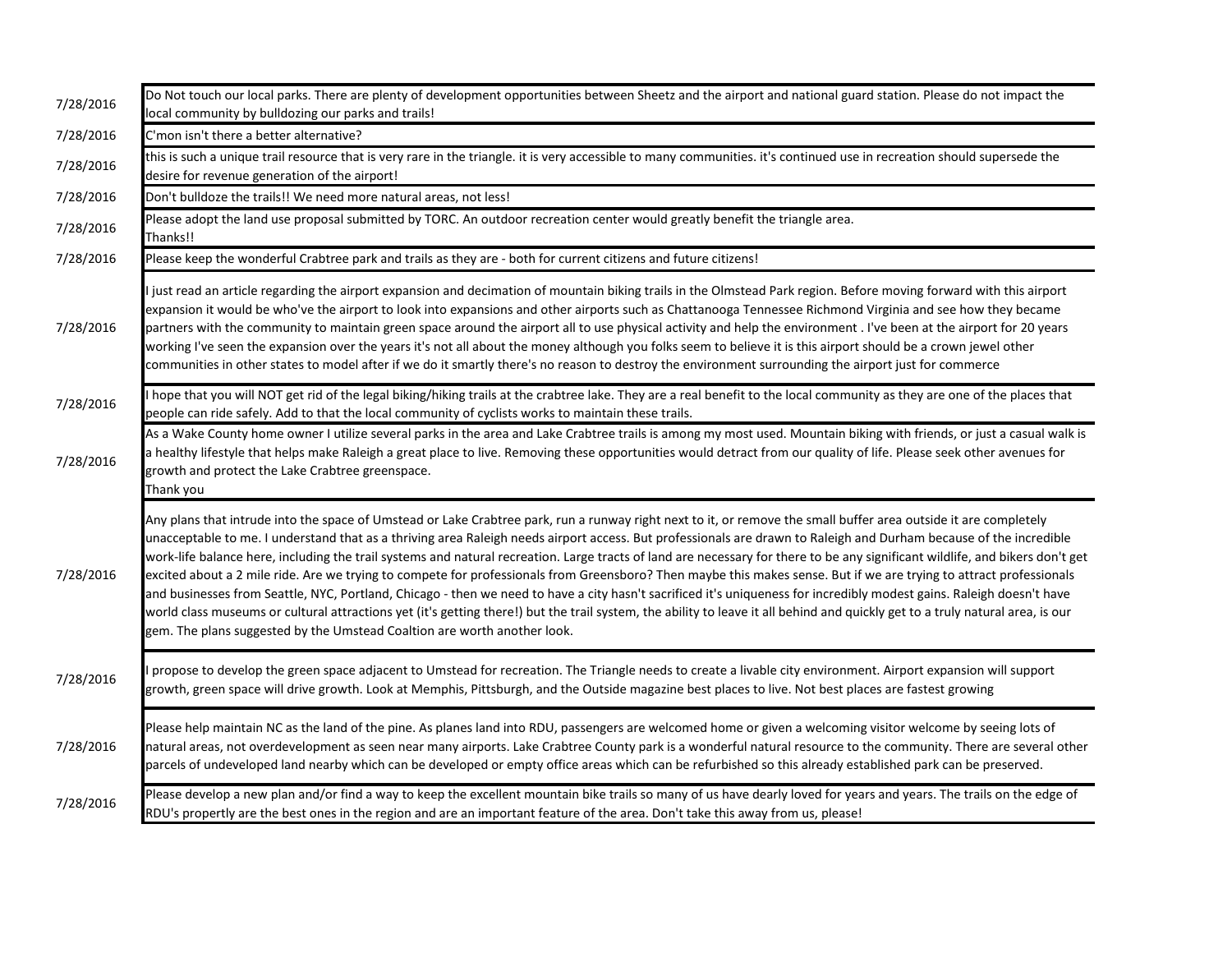| 7/28/2016 | would like to voice my concern in regards to the proposed expansion/destruction of LCCP. Growth is good if done responsibly. In order to continue to grow and<br>attract talent to the area we also need to maintain a quality of life. The current park destruction would be nothing short of destroying a key asset directly linked to<br>quality of life and a perk to all living in the area. I strongly hope you continue to consider all options and re-think the current plan<br>Thank you for your time                                                                                                                                                                                                                                                                                                                                                                                                                                                                                                                                                                                                                                                                                                                                                                                                                                                                                                                                                                                                                                                                                                                                                                                                                                                                                                                                                                                                                                                                                                                                              |
|-----------|--------------------------------------------------------------------------------------------------------------------------------------------------------------------------------------------------------------------------------------------------------------------------------------------------------------------------------------------------------------------------------------------------------------------------------------------------------------------------------------------------------------------------------------------------------------------------------------------------------------------------------------------------------------------------------------------------------------------------------------------------------------------------------------------------------------------------------------------------------------------------------------------------------------------------------------------------------------------------------------------------------------------------------------------------------------------------------------------------------------------------------------------------------------------------------------------------------------------------------------------------------------------------------------------------------------------------------------------------------------------------------------------------------------------------------------------------------------------------------------------------------------------------------------------------------------------------------------------------------------------------------------------------------------------------------------------------------------------------------------------------------------------------------------------------------------------------------------------------------------------------------------------------------------------------------------------------------------------------------------------------------------------------------------------------------------|
| 7/28/2016 | Please do not demolish the popular hiking and mountain biking trails on Reedy Creek. The options for mountain biking and hiking activities in that area are extremely<br>limited and many enthusiasts enjoy these trails with their family and friends. It is more than a hobby; mountain biking and hiking is a lifestyle that promotes healthy<br>living and strengthens community bonds. Many people volunteer their time to help maintain these trails. Please let us enjoy the beauty of nature as it is now.                                                                                                                                                                                                                                                                                                                                                                                                                                                                                                                                                                                                                                                                                                                                                                                                                                                                                                                                                                                                                                                                                                                                                                                                                                                                                                                                                                                                                                                                                                                                           |
| 7/28/2016 | really hope that there is an alternative to clearing the land that is now crab tree park and the other trails in the area. Since moving to Raleigh in 2005 I went from<br>being an occasional bike rider to an enthusiast I hope to be able to pass that along to my son as he gets older. Being a small business owner I understand that it comes<br>down to the bottom line and in the end money has to be made but I believe with how much these trails are used by bikers, hikers, bird watchers and other outdoor<br>enthusiasts that there may be another way.                                                                                                                                                                                                                                                                                                                                                                                                                                                                                                                                                                                                                                                                                                                                                                                                                                                                                                                                                                                                                                                                                                                                                                                                                                                                                                                                                                                                                                                                                         |
| 7/28/2016 | My family and I are avid users of Crabtree Park and surrounding hiking/biking trails. We strongly object to the reduction of park/trail area as part of RDU/commerical<br>expansion.                                                                                                                                                                                                                                                                                                                                                                                                                                                                                                                                                                                                                                                                                                                                                                                                                                                                                                                                                                                                                                                                                                                                                                                                                                                                                                                                                                                                                                                                                                                                                                                                                                                                                                                                                                                                                                                                         |
| 7/28/2016 | To whom it may concern:<br>At the June 28th Public Workshop #7 the Airport's land use plan was unveiled. This plan slates several naturally forested areas for commercial development and this<br>development would result in the destruction of irreplaceable, centrally-located forested recreation areas and trails. The forested areas marked for development<br>include land directly adjacent to Umstead State Park and much of the land within Lake Crabtree County Park, the most heavily used park in the Wake County Park<br>system. These lands have approximately 32 miles of existing recreational trails built by local residents and are used by mountain bikers, walkers, and runners. Users<br>include Wake, Durham and Orange county residents who work in RTP or live in close proximity to the park. Some of the trails in this forested green space offer<br>beginner/kid-friendly mountain biking and thus foster family outdoor recreation. Also, these trails are connected to the greenway systems of both Raleigh and Cary.<br>In addition to the loss of forested recreation space, development of these lands would remove an important green space buffer between the airport facilities and the<br>very popular Umstead State Park and could negatively affect the hundreds of acres within the Crabtree Creek watershed.<br>The destruction of these ecologically important natural recreational areas for commercial development is utterly irresponsible-- especially considering that such a<br>development was attempted years ago. The now defunct Airport Mall sits mostly vacant just across I-40 from the airport on Airport Blvd. There are several un-used or<br>under-used commercial sites proximal to the airport. The destruction of coveted forest land to build more, while existing spaces sit vacant, is ludicrous.<br>urge the airport authority to seek a more sensible solution and preserve existing natural, park and greenway space for local residents, taxpayers and clients of the<br>RDU airport. |
| 7/28/2016 | To whom it may concern:<br>The forested areas marked for development include land directly adjacent to Umstead State Park and much of the land within Lake Crabtree County Park, the most<br>heavily used park in the Wake County Park system. These lands have approximately 32 miles of existing recreational trails built by local residents and are used by<br>mountain bikers, walkers, and runnersboth adults and childrengroups and individuals. Some of the trails in this forested green space offer beginner/kid-friendly<br>mountain biking and thus foster family outdoor recreation. Also, these trails are connected to the greenway systems of both Raleigh and Cary.<br>My family, friends, and I are frequent users of these recreation areas and strongly urge you to reconsider this plan. There must be a way that the Airport and<br>interested groups of citizens can work together to accomplish both groups' goals and not destroy these valuable resource.<br>Thank you.                                                                                                                                                                                                                                                                                                                                                                                                                                                                                                                                                                                                                                                                                                                                                                                                                                                                                                                                                                                                                                                            |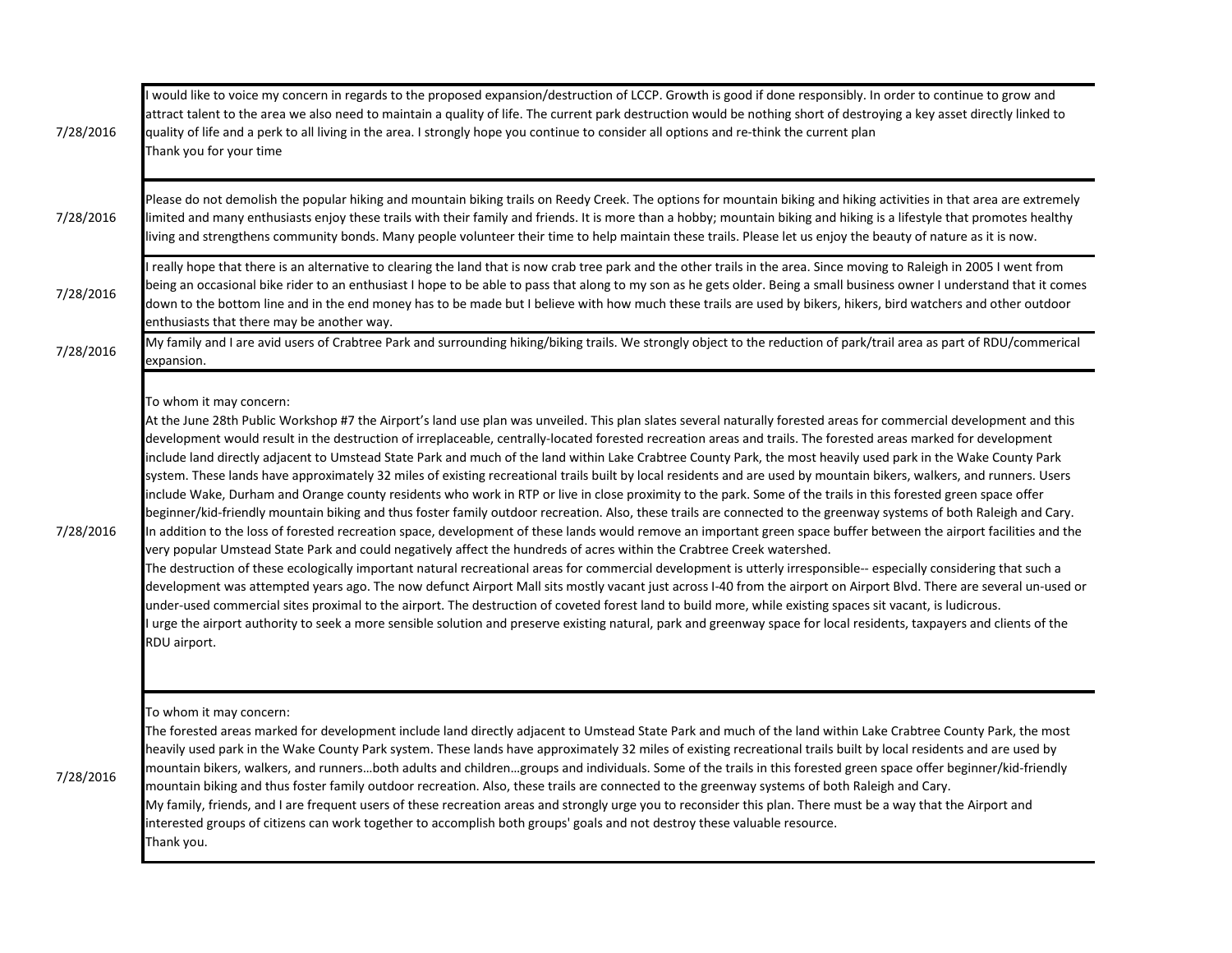| 7/28/2016 | More development? Seriously? Take a kid to the trails and you'll see a sense of wonder and excitement in their eyes. Take a kid to a hotel or shopping plaza and you'll<br>see boredom. Give families a reason to put away their phones and get some healthy exercise. My family and I ride the trails more than once a week (during some<br>parts of the year on a near-daily basis). We need more natural spaces and places for recreation in this area. I frequently mention the Crabtree MTB trails when<br>chatting with my fellow millennials who are considering a move to the area. Look at successful areas like San Francisco, Boulder, and Austin - they've all gone to<br>lengths to protect their recreational areas and give residents a place to escape and exercise. Think carefully about what you're doing and what the people want.                                                                                                                                                                                                                                                                                                                                                                                                                                                                                                                                                                                                                                                                                                                                                                                                                                                                                                                                                                                                                                                                                                                                                                                                                                                                                                                                                                                                                                                   |
|-----------|----------------------------------------------------------------------------------------------------------------------------------------------------------------------------------------------------------------------------------------------------------------------------------------------------------------------------------------------------------------------------------------------------------------------------------------------------------------------------------------------------------------------------------------------------------------------------------------------------------------------------------------------------------------------------------------------------------------------------------------------------------------------------------------------------------------------------------------------------------------------------------------------------------------------------------------------------------------------------------------------------------------------------------------------------------------------------------------------------------------------------------------------------------------------------------------------------------------------------------------------------------------------------------------------------------------------------------------------------------------------------------------------------------------------------------------------------------------------------------------------------------------------------------------------------------------------------------------------------------------------------------------------------------------------------------------------------------------------------------------------------------------------------------------------------------------------------------------------------------------------------------------------------------------------------------------------------------------------------------------------------------------------------------------------------------------------------------------------------------------------------------------------------------------------------------------------------------------------------------------------------------------------------------------------------------|
| 7/28/2016 | At the June 28th Public Workshop #7 the Airport's land use plan was unveiled. This plan slates several naturally forested areas for commercial development and this<br>development would result in the destruction of irreplaceable, centrally-located forested recreation areas and trails. The forested areas marked for development<br>include land directly adjacent to Umstead State Park and much of the land within Lake Crabtree County Park, the most heavily used park in the Wake County Park<br>system. These lands have approximately 32 miles of existing recreational trails built by local residents and are used by mountain bikers, walkers, and runnersboth<br>adults and childrengroups and individuals. Some of the trails in this forested green space offer beginner/kid-friendly mountain biking and thus foster family outdoor<br>recreation. Also, these trails are connected to the greenway systems of both Raleigh and Cary.<br>In addition to the loss of forested recreation space, development of these lands would remove an important green space buffer between the airport facilities and the<br>very popular Umstead State Park and could negatively affect the hundreds of acres within the Crabtree Creek watershed.<br>The Airport's master planning process revealed that none of these lands are required for runways, terminals, parking, or any other facility directly related to<br>passengers or aircraft at the RDU facility. The planners propose to use these lands for the sole purpose of generating revenue for the airport by leasing these lands out<br>to developers to build office space, hotels, and a quarry. For all of these revenue-generating items, alternatives are available, so the destruction of forested recreation<br>space and forested green space buffer to Umstead need not occur.<br>The proximity of this forested recreation space to the urban area only increases property values and positively affects the quality of life in the Triangle region. This<br>benefits not only existing residents, but also helps to attract future businesses and employees. The Triangle region should look at the work which has taken place in<br>Richmond, VA, and Chattanooga, TN to preserve trails close to population centers. |
| 7/28/2016 | object to the June 28th Public Workshop #7 plan make use of forested area used by our community for running, biking and walking to generate revenue. The<br>greenways and parks spread throughout Raleigh/Cary/Morrisville are an important part of making this area such a great place to live. Once gone, these areas will<br>never return.                                                                                                                                                                                                                                                                                                                                                                                                                                                                                                                                                                                                                                                                                                                                                                                                                                                                                                                                                                                                                                                                                                                                                                                                                                                                                                                                                                                                                                                                                                                                                                                                                                                                                                                                                                                                                                                                                                                                                            |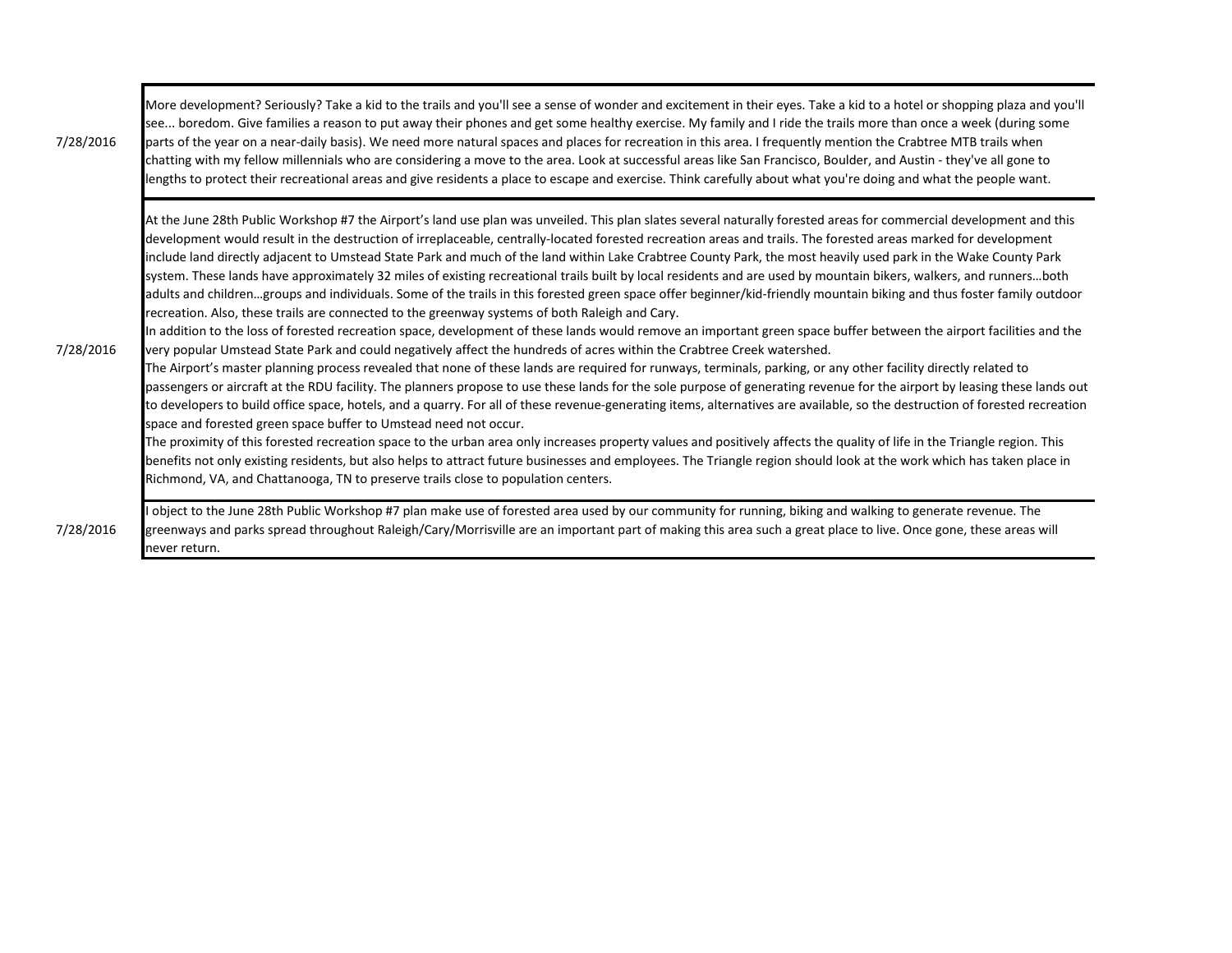| 7/28/2016 | Dear Attn: Master Plan Study<br>I have lived in North Carolina for 25 years, fresh out of college moved down with my job at IBM/RTP. The reason I loved NC was because of all the green space, bike<br>trials, parks and gorgeous weather. Through the years I have seen more and more forested green space torn down and buildings built up while at the same time older<br>buildings becoming vacant. This makes no sense!!! For example the Morrisville Outlet mall - years ago that was the only place to go for lunch and now it's down to<br>just a few stores. Why not tear that down and rebuild there?<br>Developing buildings over Crabtree park will be a disservice to everyone - the traffic on Aviation Blvd is already at max capacity in the mornings and evenings. Are you<br>planning to make that a 4 lane road? The only way to do that is to widen it into the lake but I see a lot of local people fish there because it's easy access. Making it<br>wider or adding more buildings will equal more traffic and be more dangerous and not benefit local residents.<br>Then there are the environmental effects, as more and more land is trampled over where do you expect the wildlife to go, they are all ready jammed up in our<br>backyards in Cary, with Foxes, Deer, etc. And then there is the watershed issue, Crabtree lake and creek already flood with a heavy rain, Evans road flooded out last<br>week with that heavy rain. If Crabtree park is buildings vs land and trees, the water will have no where to go and the flooding will be worse!<br>Lastly the proximity of this forested recreation space to the urban area only increases property values and positively affects the quality of life in the Triangle region.<br>This benefits not only existing residents, but also helps to attract future businesses and employees.<br>From what I've read this is all to generate revenue, and I believe there are far better alternatives available than the destruction of yet another forested recreation<br>space.<br>Thank you for the reading my letter and I hope you will consider alternatives. |
|-----------|--------------------------------------------------------------------------------------------------------------------------------------------------------------------------------------------------------------------------------------------------------------------------------------------------------------------------------------------------------------------------------------------------------------------------------------------------------------------------------------------------------------------------------------------------------------------------------------------------------------------------------------------------------------------------------------------------------------------------------------------------------------------------------------------------------------------------------------------------------------------------------------------------------------------------------------------------------------------------------------------------------------------------------------------------------------------------------------------------------------------------------------------------------------------------------------------------------------------------------------------------------------------------------------------------------------------------------------------------------------------------------------------------------------------------------------------------------------------------------------------------------------------------------------------------------------------------------------------------------------------------------------------------------------------------------------------------------------------------------------------------------------------------------------------------------------------------------------------------------------------------------------------------------------------------------------------------------------------------------------------------------------------------------------------------------------------------------------------------------------------------------------------------|
| 7/28/2016 | Green space, biking trails (single track and greenway), and hiking trails are very important to me and my family. In hearing that Crabtree Park mountain bike trails<br>might be taken from the community, I wondered if any amount of pleading could halt the urban development on this fantastic resource for outdoor enthusiasts. It is<br>the only place in the triangle that provides easy access for the beginner mountain biker (as well as the more seasoned) and his/her family. We have spent many, many<br>days over the last 20 years in Crabtree park with the whole family enjoying the multi uses of the park. Please keep Crabtree Park's mountain bike trails available.                                                                                                                                                                                                                                                                                                                                                                                                                                                                                                                                                                                                                                                                                                                                                                                                                                                                                                                                                                                                                                                                                                                                                                                                                                                                                                                                                                                                                                                        |
| 7/28/2016 | Please keep the acreage currently utilized by outdoor enthusiasts and casual patrons alike to remain as it has.<br>There have been a few examples of private land that has been appropriated to part of public access, and has bolstered public interest in land preservation. A notable<br>example is that of the Kingdom Trails in northeastern Vermont. Keeping the land open and wild will be great for the area, and will enhance the quality of life for those<br>in surrounding areas - if the alternative of suburban or commercial development is considered.<br>Thanks for your consideration.                                                                                                                                                                                                                                                                                                                                                                                                                                                                                                                                                                                                                                                                                                                                                                                                                                                                                                                                                                                                                                                                                                                                                                                                                                                                                                                                                                                                                                                                                                                                         |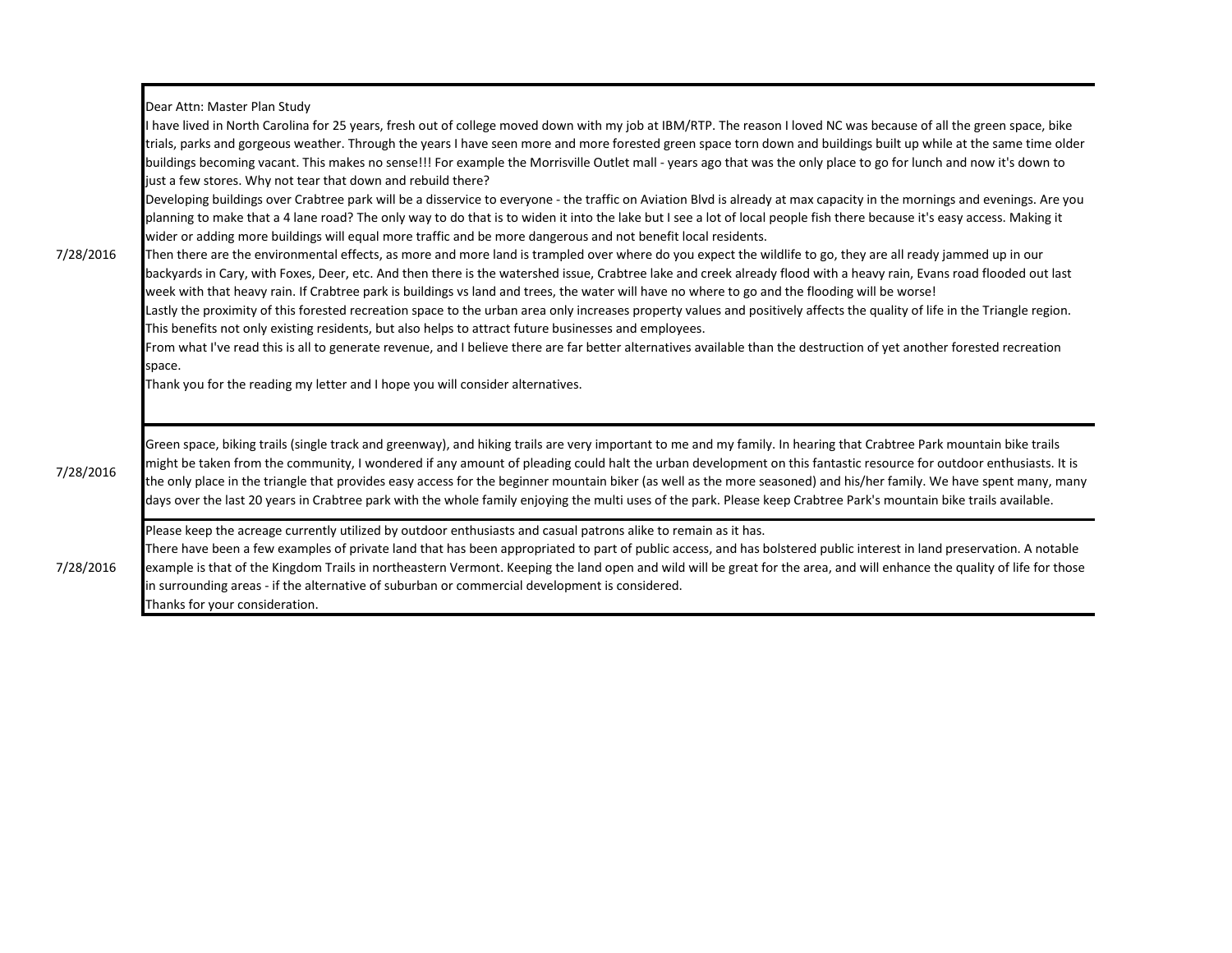I was not able to attend the latest public workshop on June 28 but wanted to provide feedback on the material that was presented online.

It appears you have presented 4 options for land use development for airport services. I'd like to voice strong opposition against 'Alternative A'. I'd like to voice my concern for the potential destruction and commercial development of the existing green spaces, trails and park areas near route 40 as shown in the "Potential Land Use Concepts" chart.

Umstead & Crabtree Park and the surrounding areas are a gem to a large and growing number of residents, hikers and outdoor sport enthusiasts. Although there are a number of small park areas and green spaces around Cary, nothing comes close what Umstead Park, Crabtree Park and the the Crabtree Creek and the surrounding area provides for runners, bikers, hikers and families due to the vast trail network, proximity to both residential and business areas of Cary (which allow people to enjoy exercise and outdoor activities as well as a respite during off-hours at work) and accessibility through greenways and roads.

I personally utilize this area at least 2-3 times a week and have seen a growing number of people using the area trails year after year. I am an avid trail biker and there are very few options for trail riding in and around Cary, and the existing trails in this area attract trail riders and runners from all over the region. I have seen attendance and utilization of this area grow significantly year after year and interest continues to grow.

## 7/28/2016

Green spaces have a value that is often overlooked or missing from spreadsheets and accounting books. Not only do green spaces provide a space for recreation, these spaces also provide a public benefit in the form of mental and physical health. Additionally, Umstead Park and respect for nature parks and spaces is part of what makes the Cary area a desirable place to live. This value is indirectly reflected in the property values and businesses in the area. (What is New York without Central Park? Or Washington DC without Rock Creek Park?)

Industrial use or the destruction of trails to build another hotel or industrial area (there are many other areas close by that could serve that purpose) eliminates or diminishes the health and community benefits for many for the benefit of fewer individuals. The tradeoff in this case is not comparable nor is it worth the price. You have an obligation to make sure that the needs of the RDU airport are met for many years to come. You also have the opportunity to make choices that will impact residents for many years down the road. Industrial or Commercial development in RDU areas will only limit possible expansion in the future and add to traffic and transportation headaches, and will eliminate a fantastic green space that is becoming increasingly important to residents.

Looking at the other Alternatives, it appears you have the opportunity to make decisions that support both the needs of the airport and the preserves existing green spaces and trails. I hope you make the right choice.

Thanks for listening.

## Hello,

I feel compelled to write and express my strong disapproval at the thought of developing any of the land currently included in Lake Crabtree park. This park is the only multi-use nature park in the central area of Wake County that is reasonably accessible to I-40. No other park that isn't on the outskirts of Wake County has the full scope of activities available at Lake Crabtree. It's also clearly one of, if not the most used park in the Triangle area, by a wide variety of people in many different ways. I'd suggest you strongly consider alternate metrics when evaluating the value of this land, such as quality of life, and residential access to natural areas. Our area's children do not, and will never need to see more hotels and offices, but they do, and will always need easy access to parks and recreation.

7/28/2016

The Airport Authority still has a huge amount of land available to develop on the north side of I-40. With good planning and vision(!), it should be able to create additional revenue sources on that side as needed. Developing Lake Crabtree would be a shortsighted money grab that would leave us all poorer in the long run. I'm a 25-year resident of this area, and I love living here, but we've already lost way too much of our natural areas to development. If we continue to lose them, I can't see spending the rest of my days here. I doubt that I'm alone in that way of thinking. Other towns and cities in NC and around the country have been able to find a good balance between development and natural/recreational areas- I hope we can do the same here. Thank you for your consideration.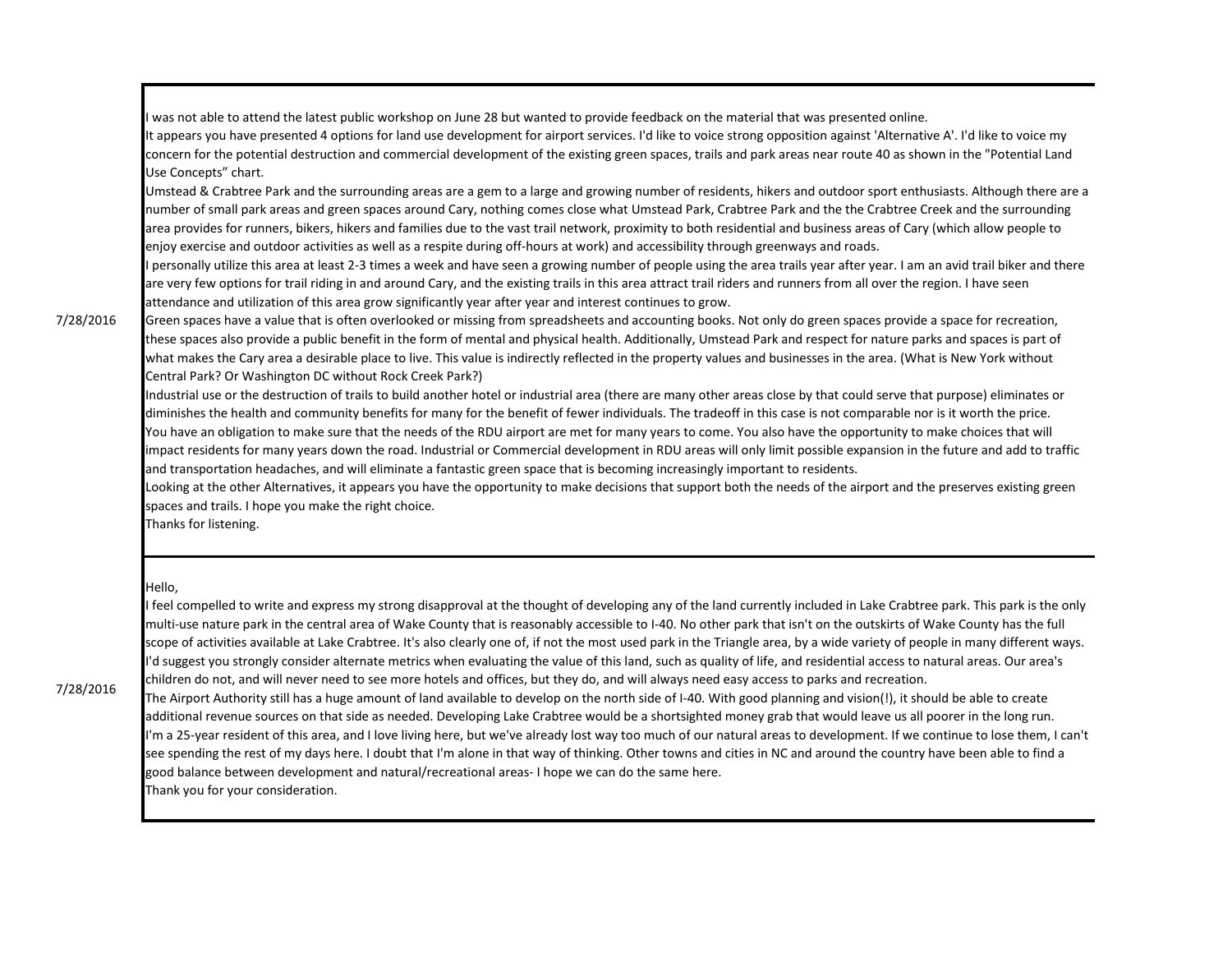| 7/28/2016 | am heart broken. I remember flying into RDU for the first time thinking YES! this is where I want to raise my daughter. As the plane approached the terminal it was<br>nothing but green! Something that my husband had told me about . But when we were flying over it it was breath taking. As we kept coming back with the intention<br>to "look around" the greens turn to ocher, yellow, orange, reds. We starter hiking in between real state appointments fell in love right away. I have been here for 10<br>years now and I can't believe that you are blind to the real value of LCCP and the surrounding ORC green space. This will be just another city, just another airport. This<br>green space might not be the reason why people come here, but it is a great part of why people don't want to leave.                                                                                                                                                                                                                                                                                                                                                                                                                                                                                                                                                                                                                                                                                                                                                                                                                                                                                                                                      |
|-----------|-------------------------------------------------------------------------------------------------------------------------------------------------------------------------------------------------------------------------------------------------------------------------------------------------------------------------------------------------------------------------------------------------------------------------------------------------------------------------------------------------------------------------------------------------------------------------------------------------------------------------------------------------------------------------------------------------------------------------------------------------------------------------------------------------------------------------------------------------------------------------------------------------------------------------------------------------------------------------------------------------------------------------------------------------------------------------------------------------------------------------------------------------------------------------------------------------------------------------------------------------------------------------------------------------------------------------------------------------------------------------------------------------------------------------------------------------------------------------------------------------------------------------------------------------------------------------------------------------------------------------------------------------------------------------------------------------------------------------------------------------------------|
| 7/28/2016 | Regarding the property currently being used by Wake County for Lake Crabtree County Park, I request that the Airport Authority work collaboratively with Wake<br>County, Triangle Off-Road Cyclists, and other conservation, academic, and community development organizations to protect this high value natural and recreational<br>resource. The proposed idea of creating an Urban Trail Center is one alternative that would provide a wider and greater array of public benefits, and likely economic<br>benefits, than the short term and limited benefits of typical commercial/office and/or hotel development. There are likely many ways to craft such a center, with<br>finance models that could greater benefit RDU in the long term, as well as boosting the reputation of RDU, and the Triangle as being a fabulous place to work and<br>visit.<br>I purchased my first home at 284 Beechtree Drive in Cary for the express purpose of it's location nearby to the Lake Crabtree Park Trails, Black Creek Greenway, and<br>Umstead Park. Many studies show that housing values are higher nearby conserved lands-this may not benefit RDU directly, but does benefit the community beyond<br>short term profits found with typical development that can be located on any parcel. I'm happy to share these if desired.<br>To summarize, conserving and highlighting the forested land adjacent to Lake Crabtree, and the recreational opportunities within, provide a tremendous value (and<br>opportunity) for the immediate and regional community, and I'd propose, a chance for RDU to make itself a lauded national leader in sustainable community<br>development. You have an opportunity to be the good guys here, why not take it? |
| 7/28/2016 | LCCP is the single best park for daily use in the triangle for my family. It would greatly detract from our quality of life if the hiking and bicycle trails were not available<br>to us. It is one of the things I brag about to friends in other states when discussing our communities. Please do not remove one of the few recreational activities that<br>my whole family can take part in.                                                                                                                                                                                                                                                                                                                                                                                                                                                                                                                                                                                                                                                                                                                                                                                                                                                                                                                                                                                                                                                                                                                                                                                                                                                                                                                                                            |
| 7/28/2016 | As a Wake County resident, I have enjoyed using the Lake Crabtree Park and trail system since moving here to attend school in 1998. The forested trail system, built<br>and maintained by local residents is an invaluable and irreplaceable resource to the citizens of Wake County. While we all invite growth economic development to the<br>area, we also feel that it can and should be done responsibly and with consideration for the preservation of outdoor recreation areas, of which we already have<br>precious few. I feel that it is incredibly short-sighted to consider the development of retail and office parks at the expense of decimating a vital woodland retreat from<br>the increasingly sprawling urban setting in which we find ourselves, and which has become increasingly difficult to escape over the last 18 years. While it may be a<br>difficult concept to put a price-tag on, quality of life none-the-less is critical to attracting and retaining the very people who this plan supposedly aims to attract.<br>Places like Crabtree Park that allow urban citizens to get out into the quiet of nature are a critical element to my quality of life, and I will be incredibly sad to see it go.<br>Please hear the complaints of those like myself, and consider other sources of revenue that don't cause us to lose so much.                                                                                                                                                                                                                                                                                                                                                                                        |
| 7/28/2016 | The trails at Lake Crabtree County Park are more than just trails. They are an escape from the fast paced life we lead in the Triangle Area. They facilitate our ability to<br>stay healthy and focused. It is an understatement to say the trails are important to the citizens of this area. The benefits are so vast and numerous, it would be<br>difficult to get them all in one sitting. Please leave the trails for the thousands of people who use them on a regular basis.                                                                                                                                                                                                                                                                                                                                                                                                                                                                                                                                                                                                                                                                                                                                                                                                                                                                                                                                                                                                                                                                                                                                                                                                                                                                         |
| 7/28/2016 | It would be deeply disappointing if the airport property was used for commercial business. Deeply disappointed may even be an understatement. I am from Kansas<br>City where the city is growing and urban trails are an important aspect of the growth. Raleigh is up-and-coming but adding some commercial space does nothing for<br>the city. It is a step back and not a step forward.                                                                                                                                                                                                                                                                                                                                                                                                                                                                                                                                                                                                                                                                                                                                                                                                                                                                                                                                                                                                                                                                                                                                                                                                                                                                                                                                                                  |
| 7/28/2016 | The current RDU 2040 plan is unacceptable! Destroying natural woods to make office space is not progress, and taking away a place where families and athletes alike<br>can enjoy cycling, hiking, running, grilling, fishing, boating, and so many more things will greatly decrease the value of the area. Lake Crabtree Park is the only trail<br>centre of its kind in the area, and the benefits to the whole community are incredibly important; don't make the mistake of destroying that.                                                                                                                                                                                                                                                                                                                                                                                                                                                                                                                                                                                                                                                                                                                                                                                                                                                                                                                                                                                                                                                                                                                                                                                                                                                            |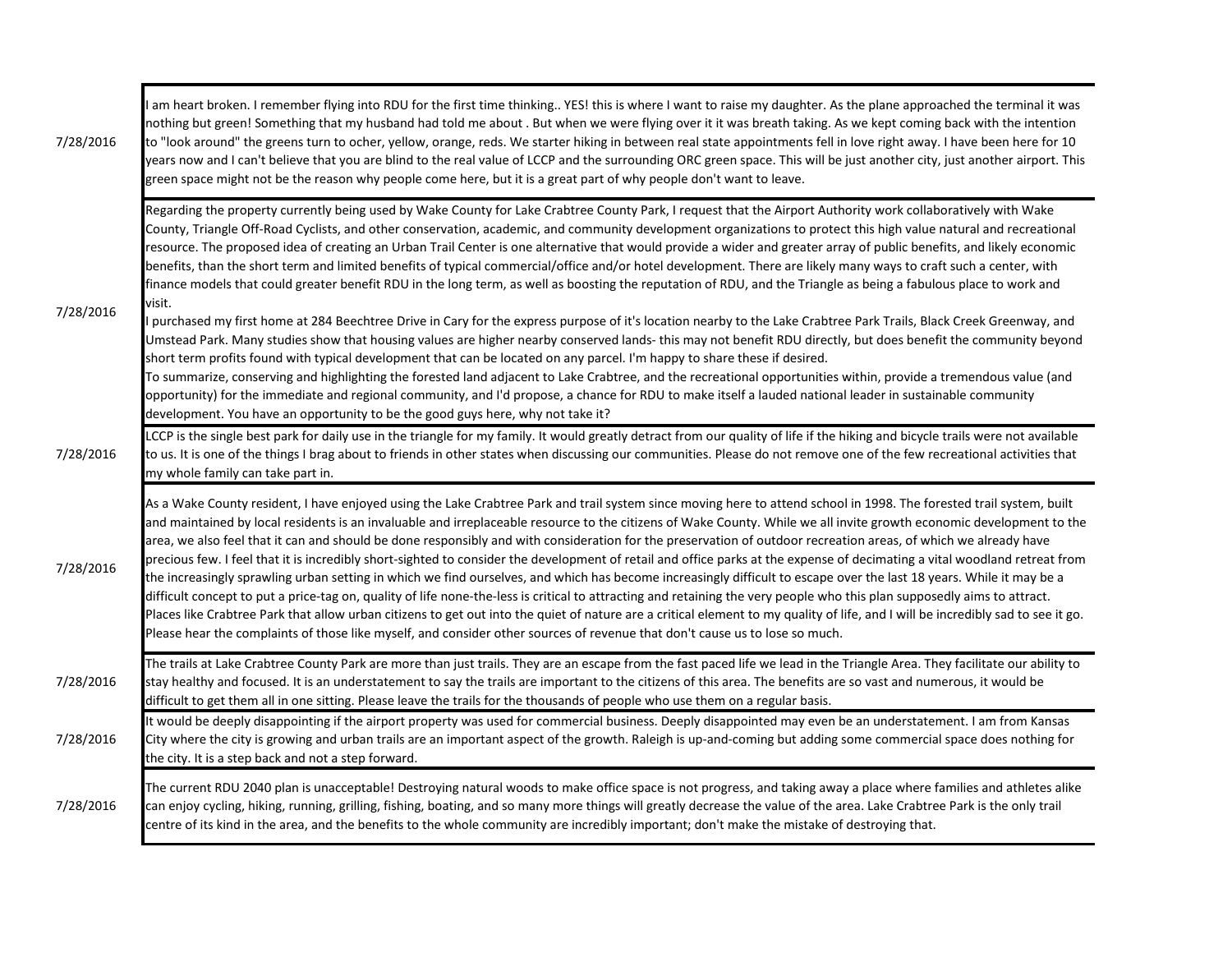If you are interested in saving our green space, please read below for more info:

| 7/28/2016 | Triangle Off-Road Cyclists (TORC) (www.torc-nc.org) is a 501-(c)(3) organization dedicated to ensuring the future of mountain biking in the Triangle area. At the June<br>28th Public Workshop #7 the Airport's land use plan was unveiled. This plan slates several naturally forested areas for commercial development and this development<br>would result in the destruction of irreplaceable, centrally-located forested recreation areas and trails. The forested areas marked for development include land<br>directly adjacent to Umstead State Park and much of the land within Lake Crabtree County Park, the most heavily used park in the Wake County Park system. These<br>lands have approximately 32 miles of existing recreational trails built by local residents and are used by mountain bikers, walkers, and runnersboth adults and<br>childrengroups and individuals. Some of the trails in this forested green space offer beginner/kid-friendly mountain biking and thus foster family outdoor recreation.<br>Also, these trails are connected to the greenway systems of both Raleigh and Cary.<br>In addition to the loss of forested recreation space, development of these lands would remove an important green space buffer between the airport facilities and the<br>very popular Umstead State Park and could negatively affect the hundreds of acres within the Crabtree Creek watershed.<br>The Airport's master planning process revealed that none of these lands are required for runways, terminals, parking, or any other facility directly related to<br>passengers or aircraft at the RDU facility. The planners propose to use these lands for the sole purpose of generating revenue for the airport by leasing these lands out<br>to developers to build office space, hotels, and a quarry. For all of these revenue-generating items, alternatives are available, so the destruction of forested recreation<br>space and forested green space buffer to Umstead need not occur.<br>Triangle Off-Road Cyclists urges the preservation of all the existing forested lands, trails, and green space within the Airport Authority's project area which is located<br>to the South and East of National Guard Drive and Aviation Parkway. We further suggest that the Airport work with surrounding municipalities to investigate the<br>creation of an Urban Trails Center within this property. This Urban Trails Center would create business opportunities for new and existing hotels, campgrounds,<br>restaurants, bars, bike shops, and recreation outfitters.<br>The proximity of this forested recreation space to the urban area only increases property values and positively affects the quality of life in the Triangle region. This<br>benefits not only existing residents, but also helps to attract future businesses and employees. The Triangle region should look at the work which has taken place in<br>Richmond, VA, and Chattanooga, TN to preserve trails close to population centers. Triangle Off-Road Cyclists strongly believe that the benefits from an Urban Trail<br>Center to the community far outweigh any benefits to the community which might be realized by creating a few new offices, a hotel, and a quarry. Triangle Off-Road<br>Cyclists recognize that RDU Airport is important to our area and has funding challenges it must overcome, however, we believe an Urban Trail Center is a far better<br>solution to the community than the land uses proposed by the Airport's plan. By working with the surrounding municipalities, Triangle Off-Road Cyclists firmly believe<br>that we can craft a solution that not only brings necessary revenue to the airport, but also enhances the communities which the airport serves. |
|-----------|---------------------------------------------------------------------------------------------------------------------------------------------------------------------------------------------------------------------------------------------------------------------------------------------------------------------------------------------------------------------------------------------------------------------------------------------------------------------------------------------------------------------------------------------------------------------------------------------------------------------------------------------------------------------------------------------------------------------------------------------------------------------------------------------------------------------------------------------------------------------------------------------------------------------------------------------------------------------------------------------------------------------------------------------------------------------------------------------------------------------------------------------------------------------------------------------------------------------------------------------------------------------------------------------------------------------------------------------------------------------------------------------------------------------------------------------------------------------------------------------------------------------------------------------------------------------------------------------------------------------------------------------------------------------------------------------------------------------------------------------------------------------------------------------------------------------------------------------------------------------------------------------------------------------------------------------------------------------------------------------------------------------------------------------------------------------------------------------------------------------------------------------------------------------------------------------------------------------------------------------------------------------------------------------------------------------------------------------------------------------------------------------------------------------------------------------------------------------------------------------------------------------------------------------------------------------------------------------------------------------------------------------------------------------------------------------------------------------------------------------------------------------------------------------------------------------------------------------------------------------------------------------------------------------------------------------------------------------------------------------------------------------------------------------------------------------------------------------------------------------------------------------------------------------------------------------------------------------------------------------------------------------------------------------------------------------------------------------------------------------------------------------------------------------------------------------------------------------------------------------------------------------------------------------------------------------------------------------------------------------------------------------------------------------------------------------------------------------------------------------------------------------------------------------------------------------|
| 7/28/2016 | Do not get rid of the land surrounding Umstead. Do not harm the awesome mountain bike trails that we have. You will be hurting Raleigh more than helping it, if<br>more space is developed.                                                                                                                                                                                                                                                                                                                                                                                                                                                                                                                                                                                                                                                                                                                                                                                                                                                                                                                                                                                                                                                                                                                                                                                                                                                                                                                                                                                                                                                                                                                                                                                                                                                                                                                                                                                                                                                                                                                                                                                                                                                                                                                                                                                                                                                                                                                                                                                                                                                                                                                                                                                                                                                                                                                                                                                                                                                                                                                                                                                                                                                                                                                                                                                                                                                                                                                                                                                                                                                                                                                                                                                                                         |
| 7/28/2016 | Hello.<br>Crabtree is true resource for those living in Raleigh and still seeking the excitement of "singletrack" hiking and biking. I live downtown and drive to Lake Crabtree<br>several times a week to use the trails. I am also a heavy user of RDU airport for my job. The combination of having both close means I can hit the trails within 20<br>minutes of getting back to my car. Hard to find that anywhere else in the USA.<br>Please reconsider the option of developing Lake Crabtree from its current state. There are more suitable sites for commercial development within the RDU property.                                                                                                                                                                                                                                                                                                                                                                                                                                                                                                                                                                                                                                                                                                                                                                                                                                                                                                                                                                                                                                                                                                                                                                                                                                                                                                                                                                                                                                                                                                                                                                                                                                                                                                                                                                                                                                                                                                                                                                                                                                                                                                                                                                                                                                                                                                                                                                                                                                                                                                                                                                                                                                                                                                                                                                                                                                                                                                                                                                                                                                                                                                                                                                                                      |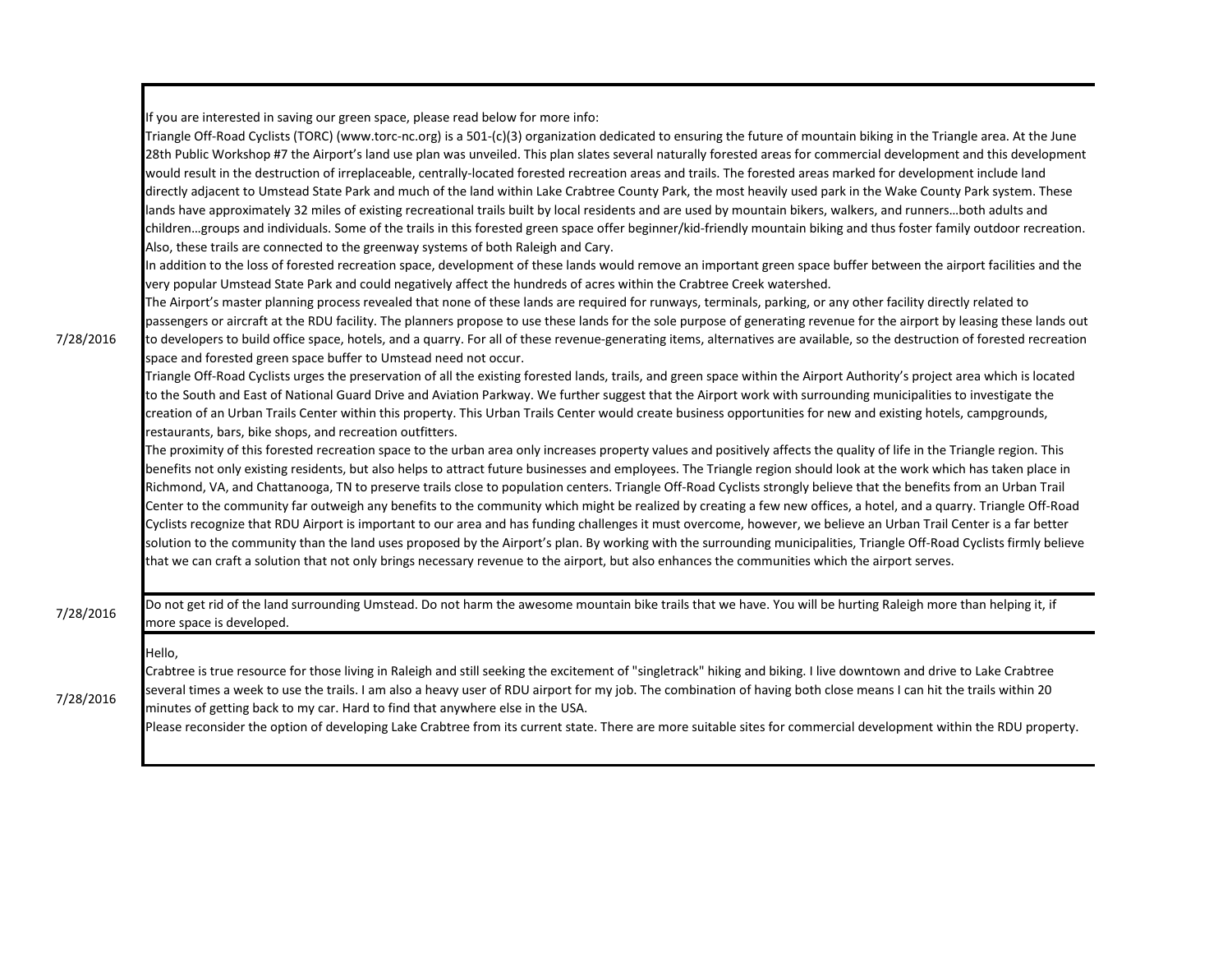| 7/28/2016 | Hello,<br>Crabtree is true resource for those living in Raleigh and still seeking the excitement of "singletrack" hiking and biking. I live downtown and drive to Lake Crabtree<br>several times a week to use the trails. I am also a heavy user of RDU airport for my job. The combination of having both close means I can hit the trails within 20<br>minutes of getting back to my car. Hard to find that anywhere else in the USA.<br>Please reconsider the option of developing Lake Crabtree from its current state. There are more suitable sites for commercial development within the RDU property.                                                                                                                                                                                                                                                                                                                                                                                                                                                                                                                                                                                                                                                                                                                                                                                |
|-----------|-----------------------------------------------------------------------------------------------------------------------------------------------------------------------------------------------------------------------------------------------------------------------------------------------------------------------------------------------------------------------------------------------------------------------------------------------------------------------------------------------------------------------------------------------------------------------------------------------------------------------------------------------------------------------------------------------------------------------------------------------------------------------------------------------------------------------------------------------------------------------------------------------------------------------------------------------------------------------------------------------------------------------------------------------------------------------------------------------------------------------------------------------------------------------------------------------------------------------------------------------------------------------------------------------------------------------------------------------------------------------------------------------|
| 7/28/2016 | have recently learned of the plans to develop Lake Crabtree Park and the areas near Umstead park, thus taking green space from the triangle area.<br>There is a growing amount of evidence of the importance of green space in urban areas for the health and well being of the residents. These include everything from<br>evidence that exposure to nature helps mental fatigue and thus improves work performance and satisfaction; helping reduce obesity by providing areas for physical<br>activity; better cognitive, emotional and behavioral development in children who have more exposure to nature; and alleviation of symptoms of dementia and<br>Alzheimer's.<br>The new development plans for the RDU area would take that green space from the residents of the area, but to what end?<br>There are already empty shopping and office spaces in the vicinity of the airport, so demand for such spaces is low - especially compared to<br>the use these spaces get already. The hotels in the area are not overburdened, and more are being built in the Crabtree Valley Mall area, so<br>demand for such facilities is also low.<br>Taking away green space that is used to the benefit of the residents of the area to build buildings that are not needed is doing a disservice to the RDU area as a whole<br>and not acting as a good neighbor to the community at large. |
| 7/28/2016 | The Trails at Lake Crabtree County Park are well used and well loved part of Wake County. Please leave this lovely wooded area alone.                                                                                                                                                                                                                                                                                                                                                                                                                                                                                                                                                                                                                                                                                                                                                                                                                                                                                                                                                                                                                                                                                                                                                                                                                                                         |
| 7/28/2016 | log me as against the extension that will impact crabtree lake park                                                                                                                                                                                                                                                                                                                                                                                                                                                                                                                                                                                                                                                                                                                                                                                                                                                                                                                                                                                                                                                                                                                                                                                                                                                                                                                           |
| 7/28/2016 | My family and I, our neighbors and friends strongly object to the proposed non-essential development of several naturally forested areas for commercial<br>development as this development would result in the destruction of irreplaceable, centrally-located forested recreation areas and trails. The forested areas marked<br>for development include land directly adjacent to Umstead State Park and much of the land within Lake Crabtree County Park, the most heavily used park in the Wake<br>County Park system. These lands have approximately 32 miles of existing recreational trails built by local residents and are used by mountain bikers, walkers, and<br>runners…both adults and children…groups and individuals. Some of the trails in this forested green space offer beginner/kid-friendly mountain biking and thus<br>foster family outdoor recreation. Also, these trails are connected to the greenway systems of both Raleigh and Cary.<br>Please do not destroy this wonderful area unnecessarily.                                                                                                                                                                                                                                                                                                                                                               |
| 7/28/2016 | Developing the Lake Crabtree area for RDU will destroy not only trees, parks, picnic areas, kayaking, animal habitats, biking and running/walking trails, it will devalue<br>the Town of Morrisville. Aviation Pwy is already an eyesore with the dump being right there. The town has been talking about revitalizing the area for the past 10<br>years. The new townhomes being built on aviation are an attempt to make that area appear homey and livable, but adding more RDU spacehotels, quarry, etc<br>will make that whole stretch uglier and more congested than it already is.   NO !!! Keep Lake Crabtree as is.                                                                                                                                                                                                                                                                                                                                                                                                                                                                                                                                                                                                                                                                                                                                                                  |
| 7/28/2016 | Don't destroy the urban trails!!                                                                                                                                                                                                                                                                                                                                                                                                                                                                                                                                                                                                                                                                                                                                                                                                                                                                                                                                                                                                                                                                                                                                                                                                                                                                                                                                                              |
| 7/28/2016 | strongly oppose the development plan for the area currently containing Lake Crabtree County Park. The forested areas marked for development include land directly<br>adjacent to Umstead State Park and much of the land within Lake Crabtree County Park, the most heavily used park in the Wake County Park system. This land have<br>approximately 32 miles of existing recreational trails built by local residents and are used by mountain bikers, walkers, and runners…both adults and<br>children…groups and individuals. Some of the trails in this forested green space offer beginner/kid-friendly mountain biking and thus foster family outdoor<br>recreation. Also, these trails are connected to the greenway systems of both Raleigh and Cary.                                                                                                                                                                                                                                                                                                                                                                                                                                                                                                                                                                                                                                |
| 7/28/2016 | Is there more information on clear cutting part of Umstead State Park?                                                                                                                                                                                                                                                                                                                                                                                                                                                                                                                                                                                                                                                                                                                                                                                                                                                                                                                                                                                                                                                                                                                                                                                                                                                                                                                        |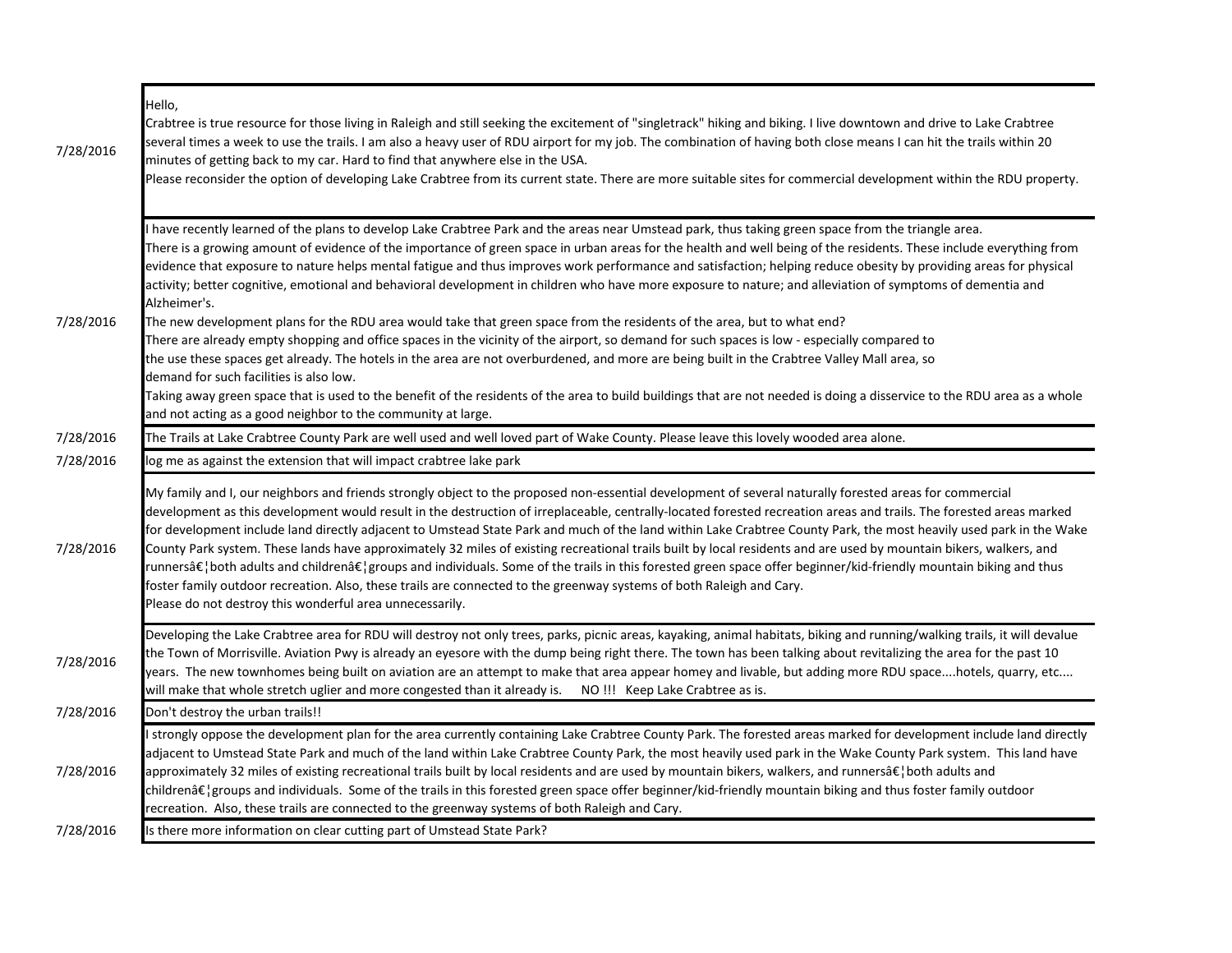| 7/28/2016 | I object to the plan of the rdu airport authority.                                                                                                                                                                                                                                                                                                                                                                                                                                                                                                                                                                                                                                                                                                                                                                                                                                                                                                                                                                                                                                                                                                                                                                                                                                                                                                                                                                                                                                                                                                                                                                                                                                                                                                                                                                                                                                                                                                                                                                                                                                                                                                                                                                                                                                                                                                                                                                                                                                                                                                                                                                     |
|-----------|------------------------------------------------------------------------------------------------------------------------------------------------------------------------------------------------------------------------------------------------------------------------------------------------------------------------------------------------------------------------------------------------------------------------------------------------------------------------------------------------------------------------------------------------------------------------------------------------------------------------------------------------------------------------------------------------------------------------------------------------------------------------------------------------------------------------------------------------------------------------------------------------------------------------------------------------------------------------------------------------------------------------------------------------------------------------------------------------------------------------------------------------------------------------------------------------------------------------------------------------------------------------------------------------------------------------------------------------------------------------------------------------------------------------------------------------------------------------------------------------------------------------------------------------------------------------------------------------------------------------------------------------------------------------------------------------------------------------------------------------------------------------------------------------------------------------------------------------------------------------------------------------------------------------------------------------------------------------------------------------------------------------------------------------------------------------------------------------------------------------------------------------------------------------------------------------------------------------------------------------------------------------------------------------------------------------------------------------------------------------------------------------------------------------------------------------------------------------------------------------------------------------------------------------------------------------------------------------------------------------|
| 7/28/2016 | Is it true that this plan will eliminate the Crabtree Park, and if so, are there any plans to replace it with something else?<br>I'm 100% in agreement with the following from one of the triangle's best organizations:<br>Triangle Off-Road Cyclists (TORC) (www.torc-nc.org) is a 501-(c)(3) organization dedicated to ensuring the future of mountain biking in the Triangle area. At the June<br>28th Public Workshop #7 the Airportâ€ <sup>™</sup> s land use plan was unveiled. This plan slates several naturally forested areas for commercial development and this<br>development would result in the destruction of irreplaceable, centrally-located forested recreation areas and trails. The forested areas marked for development<br>include land directly adjacent to Umstead State Park and much of the land within Lake Crabtree County Park, the most heavily used park in the Wake County Park<br>system. These lands have approximately 32 miles of existing recreational trails built by local residents and are used by mountain bikers, walkers, and runners…both<br>adults and children…groups and individuals. Some of the trails in this forested green space offer beginner/kid-friendly mountain biking and thus foster family<br>outdoor recreation. Also, these trails are connected to the greenway systems of both Raleigh and Cary.<br>In addition to the loss of forested recreation space, development of these lands would remove an important green space buffer between the airport facilities and the<br>very popular Umstead State Park and could negatively affect the hundreds of acres within the Crabtree Creek watershed.<br>The Airport's master planning process revealed that none of these lands are required for runways, terminals, parking, or any other facility directly related to<br>passengers or aircraft at the RDU facility. The planners propose to use these lands for the sole purpose of generating revenue for the airport by leasing these lands<br>out to developers to build office space, hotels, and a quarry. For all of these revenue-generating items, alternatives are available, so the destruction of forested<br>recreation space and forested green space buffer to Umstead need not occur.<br>Triangle Off-Road Cyclists urges the preservation of all the existing forested lands, trails, and green space within the Airport Authority's project area which is<br>located to the South and East of National Guard Drive and Aviation Parkway. We further suggest that the Airport work with surrounding municipalities to investigate |
| 7/28/2016 | the creation of an Urban Trails Center within this property. This Urban Trails Center would create business opportunities for new and existing hotels, campgrounds,<br>restaurants, bars, bike shops, and recreation outfitters.<br>The proximity of this forested recreation space to the urban area only increases property values and positively affects the quality of life in the Triangle region. This<br>benefits not only existing residents, but also helps to attract future businesses and employees. The Triangle region should look at the work which has taken place in<br>Richmond, VA, and Chattanooga, TN to preserve trails close to population centers. Triangle Off-Road Cyclists strongly believe that the benefits from an Urban Trail<br>Center to the community far outweigh any benefits to the community which might be realized by creating a few new offices, a hotel, and a quarry. Triangle Off-Road<br>Cyclists recognize that RDU Airport is important to our area and has funding challenges it must overcome, however, we believe an Urban Trail Center is a far better<br>solution to the community than the land uses proposed by the Airport's plan. By working with the surrounding municipalities, Triangle Off-Road Cyclists firmly<br>believe that we can craft a solution that not only brings necessary revenue to the airport, but also enhances the communities which the airport serves.                                                                                                                                                                                                                                                                                                                                                                                                                                                                                                                                                                                                                                                                                                                                                                                                                                                                                                                                                                                                                                                                                                                                                                                 |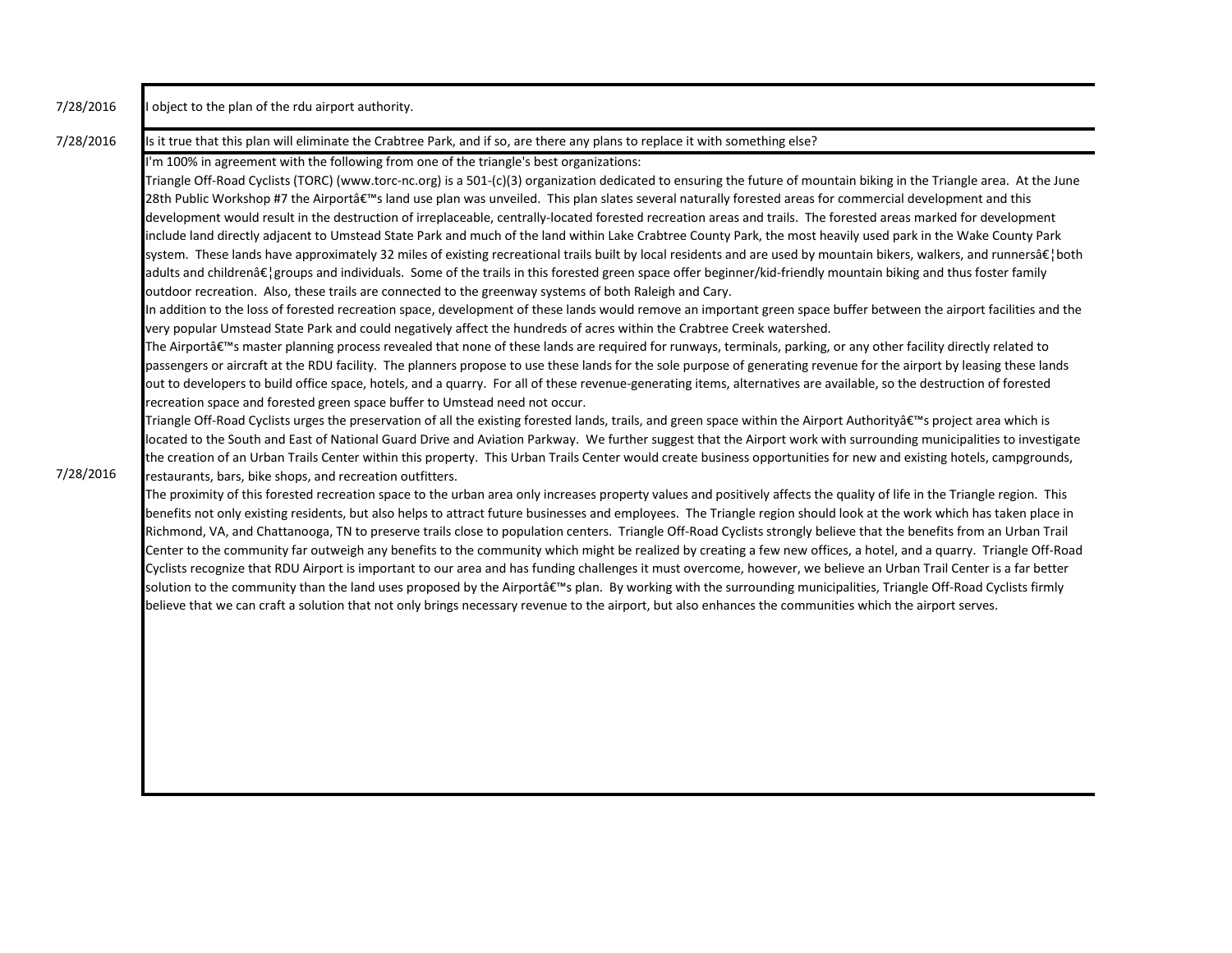|           | My family flies many times a year and we love the improvements to terminals and RDU is our favorite airport in the country.                                                                                                                                                                                                                                                                                                                                                                                                                                                                                                                                                                                                                                                                                                                                                                                                                                                                                          |
|-----------|----------------------------------------------------------------------------------------------------------------------------------------------------------------------------------------------------------------------------------------------------------------------------------------------------------------------------------------------------------------------------------------------------------------------------------------------------------------------------------------------------------------------------------------------------------------------------------------------------------------------------------------------------------------------------------------------------------------------------------------------------------------------------------------------------------------------------------------------------------------------------------------------------------------------------------------------------------------------------------------------------------------------|
| 7/28/2016 | I've lived all over the country including Hawaii and Santa Barbara, CA and have traveled all around the US and there is no place I'd rather live and call home, than<br>Chapel Hill, NC. Two main reasons are the weather and number of outdoor activities. Although I don't live that close to Lake Crabtree County Park I've done<br>numerous things there including: adventure racing, mountain biking, boating, photography, and picnics.                                                                                                                                                                                                                                                                                                                                                                                                                                                                                                                                                                        |
|           | Looking at the latest ALP, it's looks like the majority of the park is going to be replaced with office/hotel/recreation. My concern is that the recreation portion is<br>going to get left out and we'll lose a major resource to this area and a big reason why many people choose to live here.                                                                                                                                                                                                                                                                                                                                                                                                                                                                                                                                                                                                                                                                                                                   |
|           | Do you have any more information about the exact use and office/hotel/recreation seems pretty broad?                                                                                                                                                                                                                                                                                                                                                                                                                                                                                                                                                                                                                                                                                                                                                                                                                                                                                                                 |
|           | Thank you very much                                                                                                                                                                                                                                                                                                                                                                                                                                                                                                                                                                                                                                                                                                                                                                                                                                                                                                                                                                                                  |
| 7/28/2016 | I must object to the RDU Authority's plans to develop the land under its control for financial gain. I don't know the details, but it seems that the Authority should be<br>the steward of the land and reserve it until needed by the airport itself, and should rely on the airport for financial support. Also, the proposal of a quarry in the area<br>seems absolutely incredible; this is a heavily populated area visited by many people from the US and different countries. One of their first sights landing at RDU will be<br>a tremendous hole in the ground. I speak from experience, having grown up in IL near quarries, which generate a lot of heavy truck traffic and are plain unattractive.<br>No amount of fencing can hide them, especially as they age and the fencing falls into disrepair. Also, fly into Chicago and depending on the route, you can see these<br>tremendous scars. I really feel that the Authority seems to be doing something that will be regretted for years to come. |
| 7/28/2016 | Please take action to amend the plans to bulldoze the hiking/biking trails near the Reedy Creek area of Umstead Park. As an avid Raleigh mountain biker, I visit these<br>trails at least once a week. These trails are the best in the Triangle, including all the other "state sanctioned" trails made for biking. Removing these trails would<br>deprive many many families the opportunity to get exercise and fun through bike riding. I even know people who travel from other states to ride these trails, so they<br>are a source of income for the region.                                                                                                                                                                                                                                                                                                                                                                                                                                                  |
| 7/28/2016 | I strongly oppose commercial development of the green space around RDU if it adversely affects the recreation and natural environment this space provides.                                                                                                                                                                                                                                                                                                                                                                                                                                                                                                                                                                                                                                                                                                                                                                                                                                                           |
| 7/28/2016 | do not support this plan, these forests and trails are essential to what has made Raleigh a beautiful place to live. I urge you to reconsider. Lease the space to develop<br>a center like the White Water Center in Charlotte to preserve the land yet still bring in revenue since you are obviously money driven and not worried about quality of<br>life for citizens. That would be a win win.                                                                                                                                                                                                                                                                                                                                                                                                                                                                                                                                                                                                                  |
| 7/28/2016 | I donot support airport trying to eat up parks to generate revenue. There could be other alternatives. We already are eating up lot of greens, now if we loose parks<br>too where should a person go for recreation and fresh air.                                                                                                                                                                                                                                                                                                                                                                                                                                                                                                                                                                                                                                                                                                                                                                                   |
| 7/28/2016 | Tinda                                                                                                                                                                                                                                                                                                                                                                                                                                                                                                                                                                                                                                                                                                                                                                                                                                                                                                                                                                                                                |
| 7/28/2016 | The Triangle's natural resources, like Crabtree and Umstead, are a major contributor to quality of life here. Developing them for commercial use would dramatically<br>erode the dynamics of what makes the Triangle unique and a special place to live.                                                                                                                                                                                                                                                                                                                                                                                                                                                                                                                                                                                                                                                                                                                                                             |
| 7/28/2016 | We partly stay in Raleigh because we are still offered beautiful parks and recreation, though still live in an urban environment. Please respect the amount of citizens<br>that utilize this area for healthy living and exploring of this great area.                                                                                                                                                                                                                                                                                                                                                                                                                                                                                                                                                                                                                                                                                                                                                               |
| 7/28/2016 | Airport is okay, but please rethink your land use plan to preserve the land and trails of nearby Crabtree County Park.                                                                                                                                                                                                                                                                                                                                                                                                                                                                                                                                                                                                                                                                                                                                                                                                                                                                                               |
| 7/28/2016 | The airport should address the needs of the community and leave our Crabtree creek trails alone. Those trails are a great asset for the community.                                                                                                                                                                                                                                                                                                                                                                                                                                                                                                                                                                                                                                                                                                                                                                                                                                                                   |
| 7/28/2016 | While we love your facility the thought of RDU developing the Lake Crabtree and ORC trail systems would be a detriment to our area and a misstep in the wrong<br>direction. These natural spaces are more valuable to our area left undeveloped and a haven for outdoor enthusiasts. We vehemenently oppose the proposed plans to<br>raze this great park and outdoor recreation area.                                                                                                                                                                                                                                                                                                                                                                                                                                                                                                                                                                                                                               |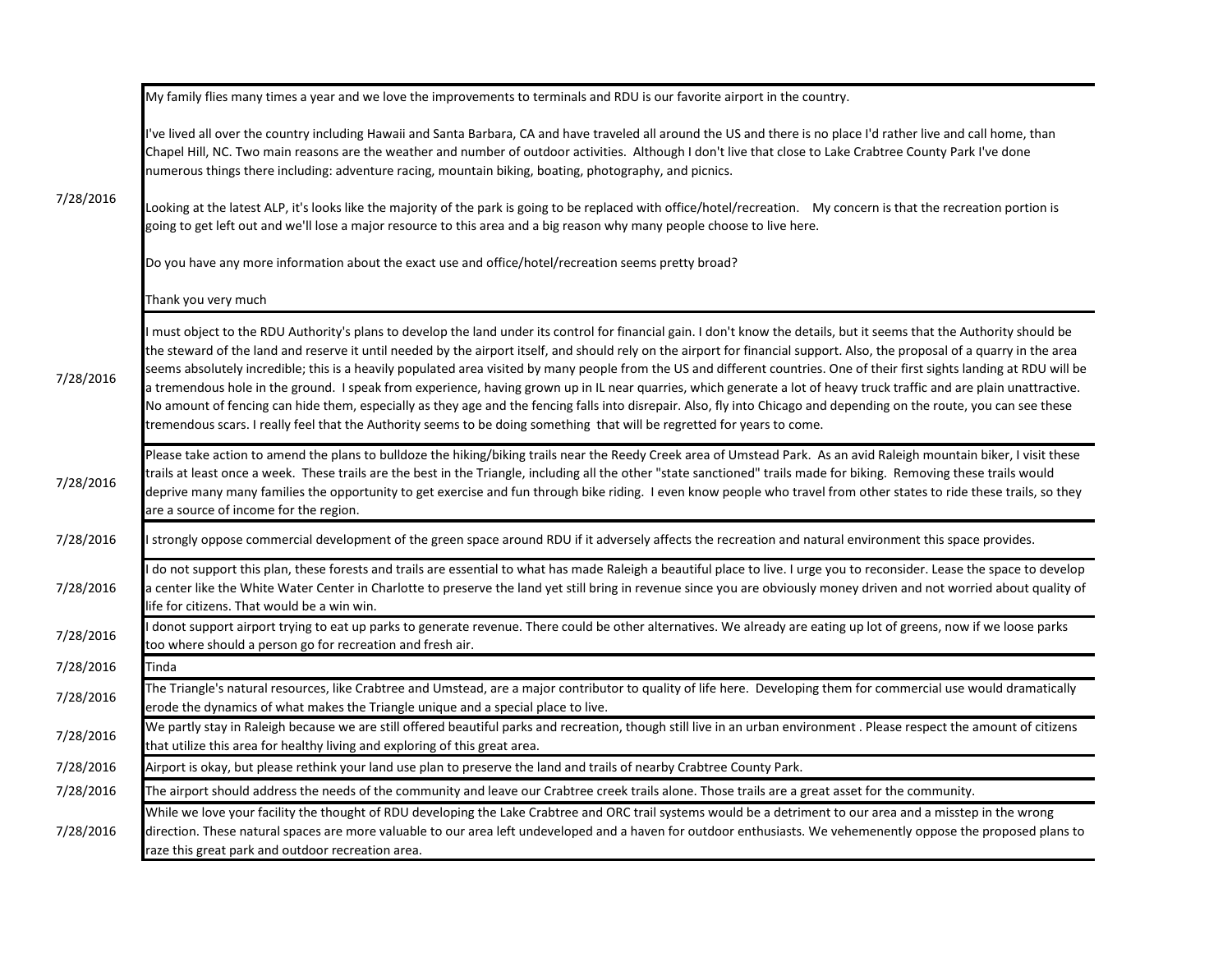| 7/28/2016 | t is sad to hear RDU airport is considering destroying surrounding green space for commercial development. Umstead and surrounding trails are vital to the<br>surrounding community. Destroying trails and greenspace are taking a step back and not forward. RDU needs to look at what some other successful cities like have<br>done and get a clue.                                                                                                                                                                                                                                                                                                                                                                                                                                                                                                                                                                                                                                                                                                                                                                                          |
|-----------|-------------------------------------------------------------------------------------------------------------------------------------------------------------------------------------------------------------------------------------------------------------------------------------------------------------------------------------------------------------------------------------------------------------------------------------------------------------------------------------------------------------------------------------------------------------------------------------------------------------------------------------------------------------------------------------------------------------------------------------------------------------------------------------------------------------------------------------------------------------------------------------------------------------------------------------------------------------------------------------------------------------------------------------------------------------------------------------------------------------------------------------------------|
| 7/28/2016 | In no way do I support the plan to remove the green space and biking trails from Crabtree Park and surrounding Old Reedy Creek. My family and I have been using the<br>trails for 20 years and seeing them destroyed for the sake of development is sickening.                                                                                                                                                                                                                                                                                                                                                                                                                                                                                                                                                                                                                                                                                                                                                                                                                                                                                  |
| 7/28/2016 | The airport itself is fine as far as airports go, but their recently-revealed land-use plan is absolutely unacceptable. They plan to destroy a whole bunch of natural<br>woods, including a large number of recreation areas and trails that are really integral to the area to create office space (not to use in necessary airport operations).<br>The plan is not beneficial to the area; rather, it is counterproductive, and will hurt RDU and the whole Triangle in the long run.                                                                                                                                                                                                                                                                                                                                                                                                                                                                                                                                                                                                                                                         |
| 7/28/2016 | The airport is great, but I am concerned about their concern for the well being of the people of Raleigh. RDU owns great outdoor land that is used by many for hiking<br>and mountain biking and the current plan is to make this land into a development area. Don't let this happen! Please!                                                                                                                                                                                                                                                                                                                                                                                                                                                                                                                                                                                                                                                                                                                                                                                                                                                  |
| 7/30/2016 | The RDU airport is great - I spend plenty of time there! But I am deeply concerned and disappointed at the prospect of irreversible destruction to the trails,<br>recreational facilities and green space in and around Lake Crabtree County Park and Amsted Park by the Airport Authority. This is one of the most utilized, accessible<br>and family-friendly recreational areas in Wake County and the greater Triangle area. This space is a major attractor for residents and employers seeking healthy<br>lifestyles. With respect that the Airport Authority requires new revenue sources, neither a business park nor further commercial development are the answer; there<br>are already countless available retail spaces nearby with new construction underway along Evans Road and Weston Parkway. It is critical that local authorities<br>prioritize a holistic development plan that includes recreational facilities and green spaces in order to keep the Triangle as one of the most sought after communities<br>in the nation. The Airport Authority must consider means to generate revenue in partnership with park users. |
| 7/30/2016 | The new plans for development of hotels, shops and quarry are just aweful. If your not expanding the airport with runways or more hubs, then leave the surrounding<br>land alone.                                                                                                                                                                                                                                                                                                                                                                                                                                                                                                                                                                                                                                                                                                                                                                                                                                                                                                                                                               |
| 7/31/2016 | Like numerous posts previous to mine, I think RDU is a fantastic airport. I am very disappointed, however, in the proposed land use plan that would clear the land<br>adjacent to Umstead State Park and Lake Crabtree. This land provides access to hiking and biking trails as well as water sports and is such a great resource in<br>promoting an active healthy lifestyle for the RDU community. I understand the Airport's need to expand and increase revenue sources, but I hope, for the sake of the<br>community, that other options can be considered rather than destroy this fantastic resource for the residents of RDU.                                                                                                                                                                                                                                                                                                                                                                                                                                                                                                          |
| 8/1/2016  | strongly oppose the destruction of park/forested land, especially for purposes that that are not critical to aviation. The airport is a public (or quasi-public) institution,<br>and the lands that it has been entrusted with should be used for the public good. Given the rapid rate of population growth in the Triangle Area, and limited public<br>lands, protection of existing natural lands is critical to the maintaining a high quality of life for area residents.                                                                                                                                                                                                                                                                                                                                                                                                                                                                                                                                                                                                                                                                  |
| 8/1/2016  | strongly oppose development of the Lake Crabtree area. It is a beautiful and convenient green space and should remain as such. Please do not allow this<br>development to ruin the area.                                                                                                                                                                                                                                                                                                                                                                                                                                                                                                                                                                                                                                                                                                                                                                                                                                                                                                                                                        |
| 8/1/2016  | I live the glenwood side of Umstead Park - off Ebeneezer church road - and use the trails in and around Umstead DAILY alone and with my family. We decided to move<br>to this specific neighborhood due to the access to the park and the serene forested area that allows recreation. I love being able to have the large forested area in my<br>back-yard and to think that there is consideration to make drastic changes for commercialization is just heart breaking. Urban parks are not the priority they should be<br>and I would be definitely disheartened if the changes proposed to remove the bulk of the Lake Crabtree area parks/trails goes through. Please consider that this area<br>is sought out by every day folks, athletes, families, near and far etc. and we really do need these green spaces kept and maintained in our area!                                                                                                                                                                                                                                                                                        |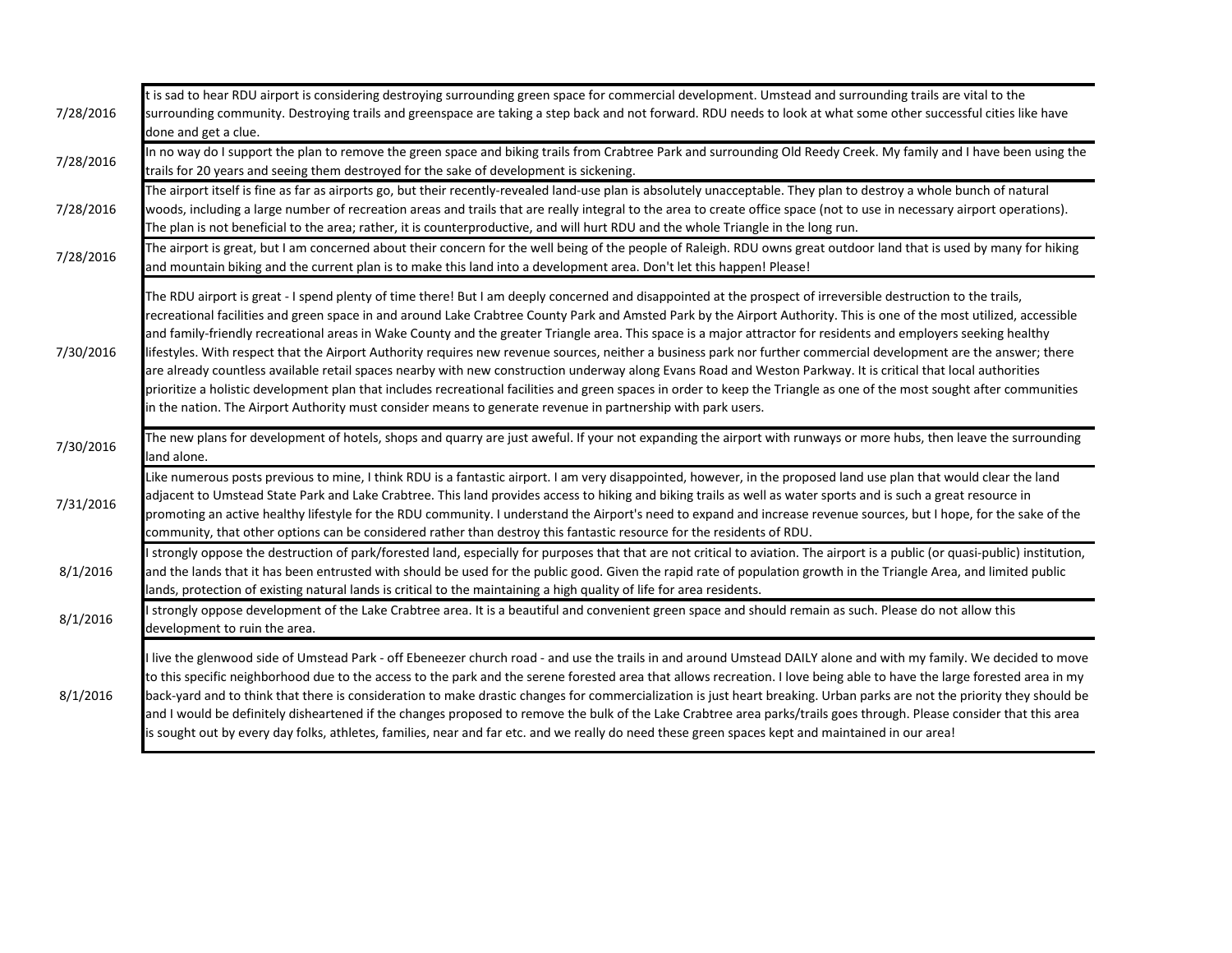|          | I live in Greenville, NC about 1 hour, 40 minutes away from Lake Crabtree County Park (LCCP). Any time I am traveling to Raleigh or through Raleigh, I always try to<br>make a stop at LCCP to ride my bike. If my sons, age 7 & 10 are with me, I will take them to the trails as well. My wife enjoys just sitting by the lake and reading while<br>we ride. A lot of other trails are too hard for my kids to ride and LCCP has really gotten them excited about the sport of mountain biking. We always stop for drinks<br>prior to the ride and eat lunch at a nearby restaurant after the ride. Often my wife drags us all shopping afterwards. So our trips to the area are good for local<br>businesses. Without the park we would have no reason to stop in this area. |
|----------|---------------------------------------------------------------------------------------------------------------------------------------------------------------------------------------------------------------------------------------------------------------------------------------------------------------------------------------------------------------------------------------------------------------------------------------------------------------------------------------------------------------------------------------------------------------------------------------------------------------------------------------------------------------------------------------------------------------------------------------------------------------------------------|
| 8/1/2016 | Last year, I picked up a work colleague from the airport and we went directly to the LCCP trails to mountain bike. He was in town for a 2 day conference and flew in a<br>day early just to mountain bike in the area. Again this was revenue for the area for extra hotels, meals, etc.                                                                                                                                                                                                                                                                                                                                                                                                                                                                                        |
|          | The loss of these trails would be a loss to the city of Raleigh as a whole. The city is growing rapidly and more and more green space is being lost. NC has been behind<br>the times in viewing green space and parks as an asset to healthy urban life. Please reconsider your plans and keep LCCP a green space and park for the benefit of all<br>the residents of NC.                                                                                                                                                                                                                                                                                                                                                                                                       |
| 8/1/2016 | Raleigh's population is growing very fast and buildings are going up everywhere. Less and less are places that are covered with trees and wildlife where folks can go<br>and relax and enjoy themselves away from the heat, noise, and pollution of the developed areas. The land around the airport is really all we have left. Once we go<br>down the road of development, it is gone forever. Let's work to keep this area the way nature intended.                                                                                                                                                                                                                                                                                                                          |
|          | Thanks!                                                                                                                                                                                                                                                                                                                                                                                                                                                                                                                                                                                                                                                                                                                                                                         |
| 8/1/2016 | I ask that you please preserve all of the existing forested lands, trails, and green space within the Airport Authority's project area which is located to the South and<br>East of National Guard Drive and Aviation Parkway. I want my children to enjoy the forest as much as I have over their life time.                                                                                                                                                                                                                                                                                                                                                                                                                                                                   |
|          | am a long time resident of Wake County & a regular user of Lake Crabtree County park, in particular the wonderful trail system. I was deeply saddened to hear that<br>parts of the park may eventually be developed & not be accessible for use by hikers, runners, walkers, & cyclists. This would be a tremendous loss on a personal level<br>as well as for the community as a whole.                                                                                                                                                                                                                                                                                                                                                                                        |
| 8/1/2016 |                                                                                                                                                                                                                                                                                                                                                                                                                                                                                                                                                                                                                                                                                                                                                                                 |
|          | Given the stresses of modern life, it's critical for our psychological & physical well being to have natural spaces where we can get away from it all. The LCCP trail<br>system is a huge boon to this area & one of the things I love about living here & reasons I stay. I feel so privileged to have a place so close by to ride my bike in nature<br>with friends. It is a huge quality of life enhancer. Please consider the negative impact destroying the trail system would have on the community as you go about your<br>decision making.                                                                                                                                                                                                                              |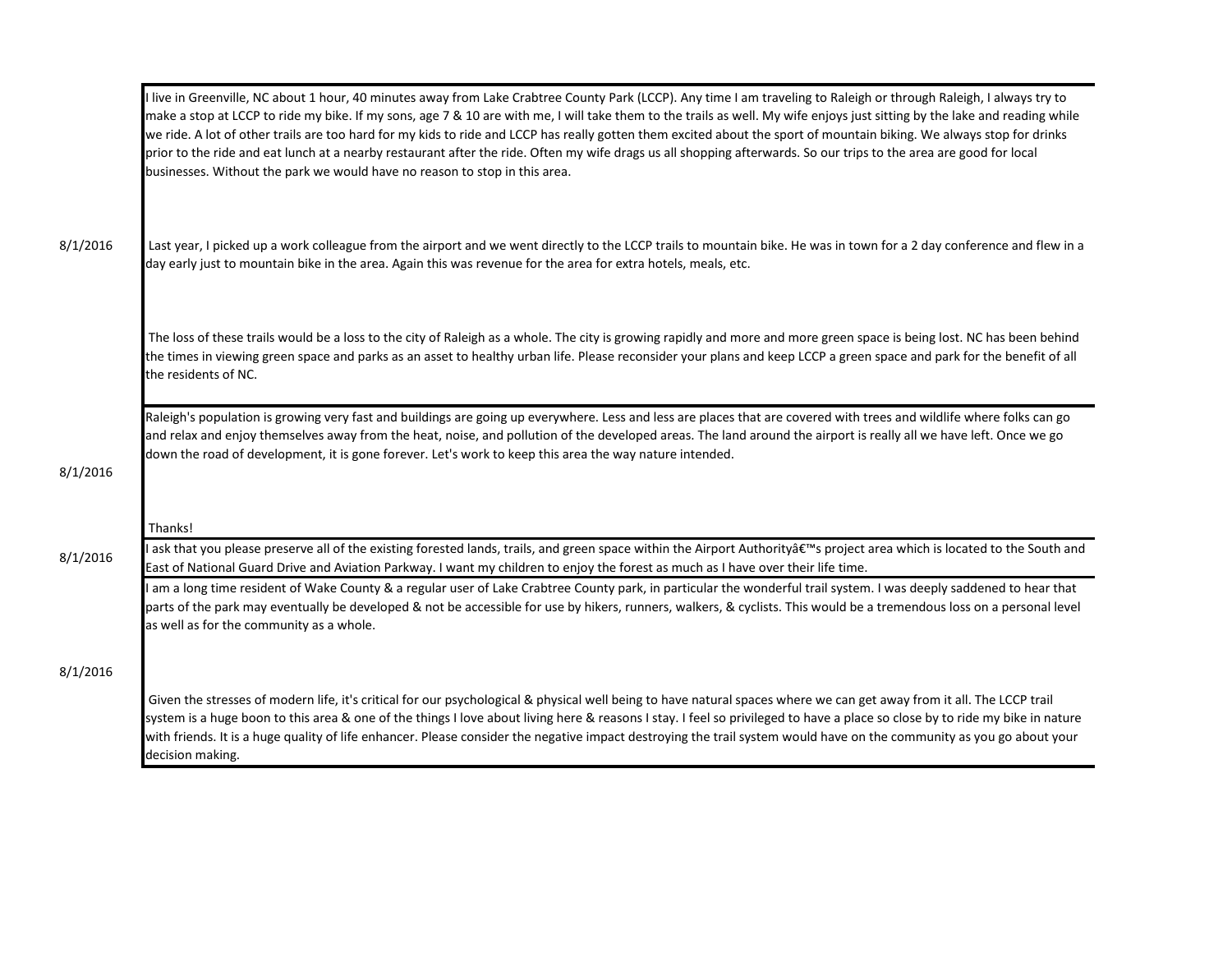| 8/1/2016 | am writing to express my opposition to the elimination of the Lake Crabtree County Park by the RDU Airport Authority in order to develop this land for related<br>airport services and businesses. This park is an ideal example of an urban park that gets used by numerous groups for convenient outdoor recreation. The idea that<br>this would be eliminated so that development can take over this land is very depressing. There are surely ways for development to happen while allowing the land the<br>park occupies to be maintained in its current state so that it continues to enrich the lives of those that live nearby. There are also many individuals that drive into the<br>area to use this park and even commute through RDU and take the opportunity to use the park as they are close by. As the park can draw recreation users from a<br>significant distance it also enhances the tourist population who further benefit the local economy (I am one of these users). I would encourage the Authority to<br>consider alternate development plans that do not eliminate this land but instead ensure its continued protection for years to come. |
|----------|--------------------------------------------------------------------------------------------------------------------------------------------------------------------------------------------------------------------------------------------------------------------------------------------------------------------------------------------------------------------------------------------------------------------------------------------------------------------------------------------------------------------------------------------------------------------------------------------------------------------------------------------------------------------------------------------------------------------------------------------------------------------------------------------------------------------------------------------------------------------------------------------------------------------------------------------------------------------------------------------------------------------------------------------------------------------------------------------------------------------------------------------------------------------------|
|          | Hello,                                                                                                                                                                                                                                                                                                                                                                                                                                                                                                                                                                                                                                                                                                                                                                                                                                                                                                                                                                                                                                                                                                                                                                   |
| 8/1/2016 | I just wanted to send a quick note voicing my concern with the proposed Airport expansion, specifically the land adjacent to Umstead State Park and Lake Crabtree<br>County Park. As I'm sure you are aware, these areas create a buffer between the airport and Umstead State Park and also provide great recreational opportunities<br>such as hiking, biking, and water sports. I have really enjoyed biking on this property over the years and look forward to taking my children there when they are old<br>enough. Clearing these areas for development would deprive RDU of this fantastic, centrally located recreational facility that helps promote healthy, active lifestyles<br>in RDU's residents. Furthermore, replicating these trails in such a convenient location to many of RDU's residents will be impossible. I completely understand the need<br>for the Airport to expand and maximize it's income potential, but I hope you will consider the intangible benefits of keeping Lake Crabtree County Park and the<br>surrounding trails intact.                                                                                                    |
|          | Thank you for your consideration.                                                                                                                                                                                                                                                                                                                                                                                                                                                                                                                                                                                                                                                                                                                                                                                                                                                                                                                                                                                                                                                                                                                                        |
| 8/1/2016 | Please (please!) keep Lake Crabtree County Park and the surrounding green-space as is. After a large initial investment, development may become a money maker for<br>the RDU but I would argue the land in more "valuable" to the community as it currently sits.                                                                                                                                                                                                                                                                                                                                                                                                                                                                                                                                                                                                                                                                                                                                                                                                                                                                                                        |
| 8/1/2016 | I strongly object to plans that call for reducing the recreational space in Lake Crabtree County Park and adjacent areas by developing these areas for hotel, retail, or<br>industrial use. As the population of Wake County and the surrounding areas continue to grow, it is important to maintain existing parks and plan for recreation areas<br>as part of new development. Developing new commercial or residential real estate projects within the Umstread-LCCP-RDU land block would be a mistake impacting<br>the quality of life for triangle area residents now and in the future.                                                                                                                                                                                                                                                                                                                                                                                                                                                                                                                                                                            |
| 8/1/2016 | am in complete opposition to the RDU master plan to develop the surrounding green space currently preserved for recreation and buffer zone. This space is<br>irreplaceable and lost forever once developed. Our community needs these green spaces close to urbane settings to provide quality of life recreation end preserve<br>dwindling riparian corridors supporting area wildlife. The value of these preserved areas are rarely if ever part of the calculus used in commercial planning. Such<br>shortsighted views on immediate gains miss the longer range vision needed to create a truly special space valued by generations within the community. I support<br>TORX's vision of what could truly be a fantastic and lucrative venture.                                                                                                                                                                                                                                                                                                                                                                                                                      |
| 8/1/2016 | Let it be leave our trails alone. Go another direction.                                                                                                                                                                                                                                                                                                                                                                                                                                                                                                                                                                                                                                                                                                                                                                                                                                                                                                                                                                                                                                                                                                                  |
| 8/1/2016 | Adding additional parking and mixed use development off Old Reedy Creek road not only changes the tenor of the space but takes away valuable environment for<br>wildlife in the area, running space for multiple area races, and robs us of more quiet scenic space in the hectic Triangle. Please reconsider.                                                                                                                                                                                                                                                                                                                                                                                                                                                                                                                                                                                                                                                                                                                                                                                                                                                           |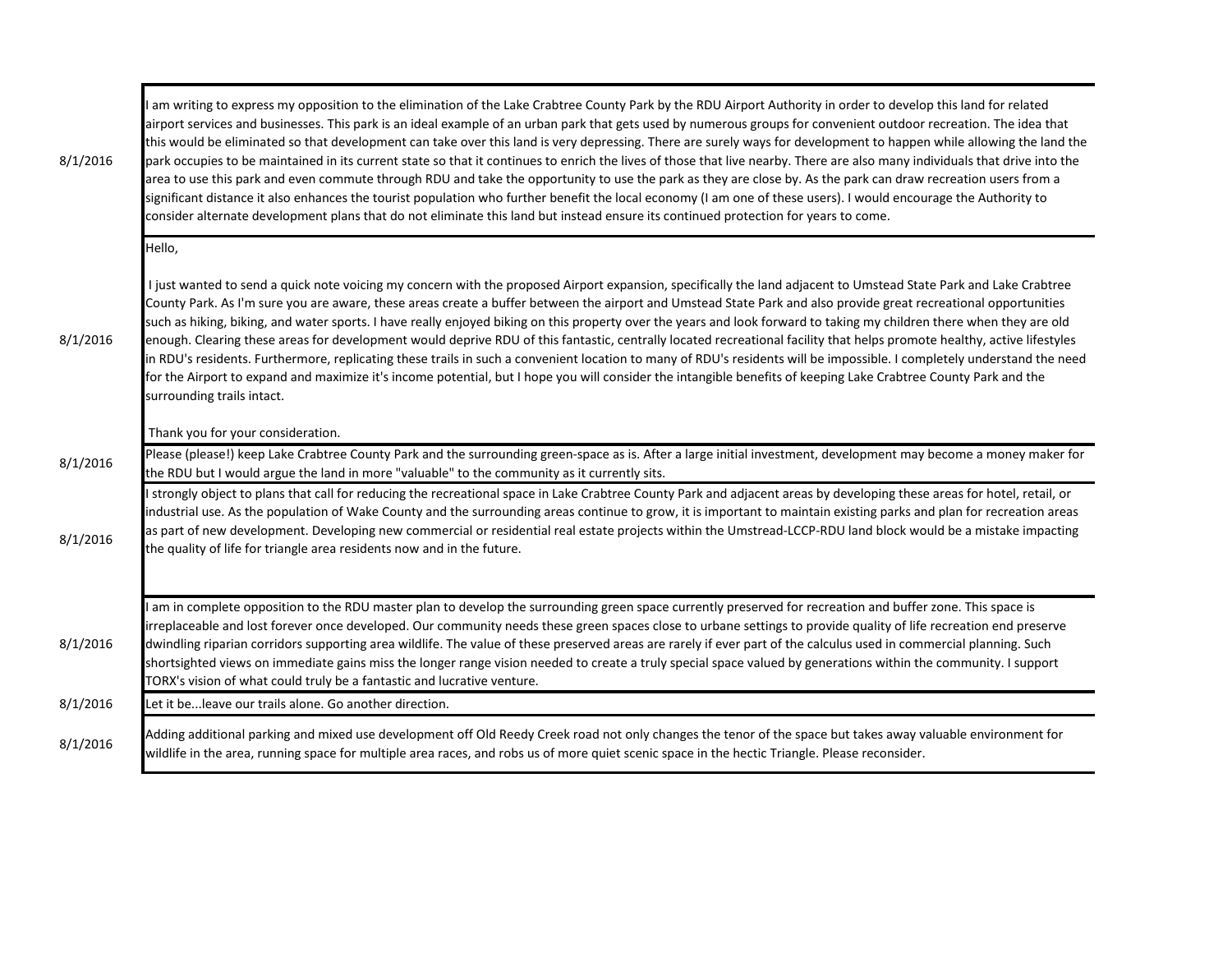| 8/1/2016 | Triangle Off-Road Cyclists urges the preservation of all the existing forested lands, trails, and green space within the Airport Authority's project area which is<br>located to the South and East of National Guard Drive and Aviation Parkway. We further suggest that the Airport work with surrounding municipalities to investigate<br>the creation of an Urban Trails Center within this property. This Urban Trails Center would create business opportunities for new and existing hotels, campgrounds,<br>restaurants, bars, bike shops, and recreation outfitters.                                                                                                                                                                                                                                                                                                                                                                                                                                                                                                                                                                                                                                                                                                                    |
|----------|--------------------------------------------------------------------------------------------------------------------------------------------------------------------------------------------------------------------------------------------------------------------------------------------------------------------------------------------------------------------------------------------------------------------------------------------------------------------------------------------------------------------------------------------------------------------------------------------------------------------------------------------------------------------------------------------------------------------------------------------------------------------------------------------------------------------------------------------------------------------------------------------------------------------------------------------------------------------------------------------------------------------------------------------------------------------------------------------------------------------------------------------------------------------------------------------------------------------------------------------------------------------------------------------------|
|          | The proximity of this forested recreation space to the urban area only increases property values and positively affects the quality of life in the Triangle region. This<br>benefits not only existing residents, but also helps to attract future businesses and employees. The Triangle region should look at the work which has taken place in<br>Richmond, VA, and Chattanooga, TN to preserve trails close to population centers. Triangle Off-Road Cyclists strongly believe that the benefits from an Urban Trail<br>Center to the community far outweigh any benefits to the community which might be realized by creating a few new offices, a hotel, and a quarry. Triangle Off-Road<br>Cyclists recognize that RDU Airport is important to our area and has funding challenges it must overcome, however, we believe an Urban Trail Center is a far better<br>solution to the community than the land uses proposed by the Airport's plan. By working with the surrounding municipalities, Triangle Off-Road Cyclists firmly<br>believe that we can craft a solution that not only brings necessary revenue to the airport, but also enhances the communities which the airport serves.                                                                                               |
| 8/1/2016 | want to voice my opinion as a triangle resident who uses Lake Crabtree County Park and Umstead State Park. I strongly object to the plan to deforest land for the<br>purpose of development. This land is an important green space for our community, and as an active mountain biker and runner, I would be hugely disappointed to see<br>it go to commercial entities for profit.                                                                                                                                                                                                                                                                                                                                                                                                                                                                                                                                                                                                                                                                                                                                                                                                                                                                                                              |
| 8/1/2016 | would like to voice my objection of the land use plan that calls for the development of the Airport Authority land where there currently mountain biking/hiking trails.<br>As a 60 year old avid mountain biker, I have experienced the many benefits of riding the local trails as well as the explosion of interest in biking over the last 20 years.<br>There are precious few opportunities for true mountain biking in the Triangle. The Crabtree/ORC trail systems are a rare gem for fitness enthusiasts who don't have a<br>lot of time to drive longer distances to access legal trails. It would be a shame to lose those wonderful trails to expanded urbanization of such increasingly rare open<br>space. I am imploring you to consider the incredible benefits that natural areas such as yours provides to so many people and modify your land use plan to allow long<br>term protection of at least a part of the land for recreational use. The decisions that are made now will affect future generations. Please look beyond the monetary<br>benefits of developing that land and give more weight to the physical and emotional benefits that playing on the trails provides to me and my children and so many<br>others like us.<br>Thank you for considering my thoughts. |
| 8/1/2016 | I am deeply concerned and disappointed at the prospect of irreversible destruction to the trails, recreational facilities and green space in and around Lake Crabtree<br>County Park and Umstead Park. This is one of the most utilized, accessible and family-friendly recreational areas in Wake County and the greater Triangle area. This<br>space is a major attractor for residents and employers seeking healthy lifestyles. With respect that the airport authority requires new revenue sources, neither a<br>business park nor further commercial development are the answer; there are already countless available retail spaces nearby with new construction underway along<br>Evans Road and Weston Parkway. It is critical that local authorities prioritize a holistic development plan that includes recreational facilities and green spaces in order<br>to keep the Triangle as one of the most sought after communities in the nation. The Airport Authority must consider means to generate revenue in partnership with<br>park users.                                                                                                                                                                                                                                       |
| 8/1/2016 | I am an avid mountain biker and have been biking at crabtree park since 1998. I currently ride the trails 3-4 times a week and race there occasionally. I don't really<br>think you can put a price on the activities and good health that a park like that generates over the years for thousands of people. Please, please get creative about<br>generating money another way besides developing the area which will destroy the green space and take away the hiking/biking trails! There is already too much<br>deforestation around the planet decreasing our oxygen giving air cleaning TREES! Don't add to it!                                                                                                                                                                                                                                                                                                                                                                                                                                                                                                                                                                                                                                                                            |
| 8/1/2016 | stop RDU vision 2040 in favor of protecting mountain biking trails. These trails are a beautiful way to experience the NC forests. or whats left of them. please don't<br>take them away.                                                                                                                                                                                                                                                                                                                                                                                                                                                                                                                                                                                                                                                                                                                                                                                                                                                                                                                                                                                                                                                                                                        |

л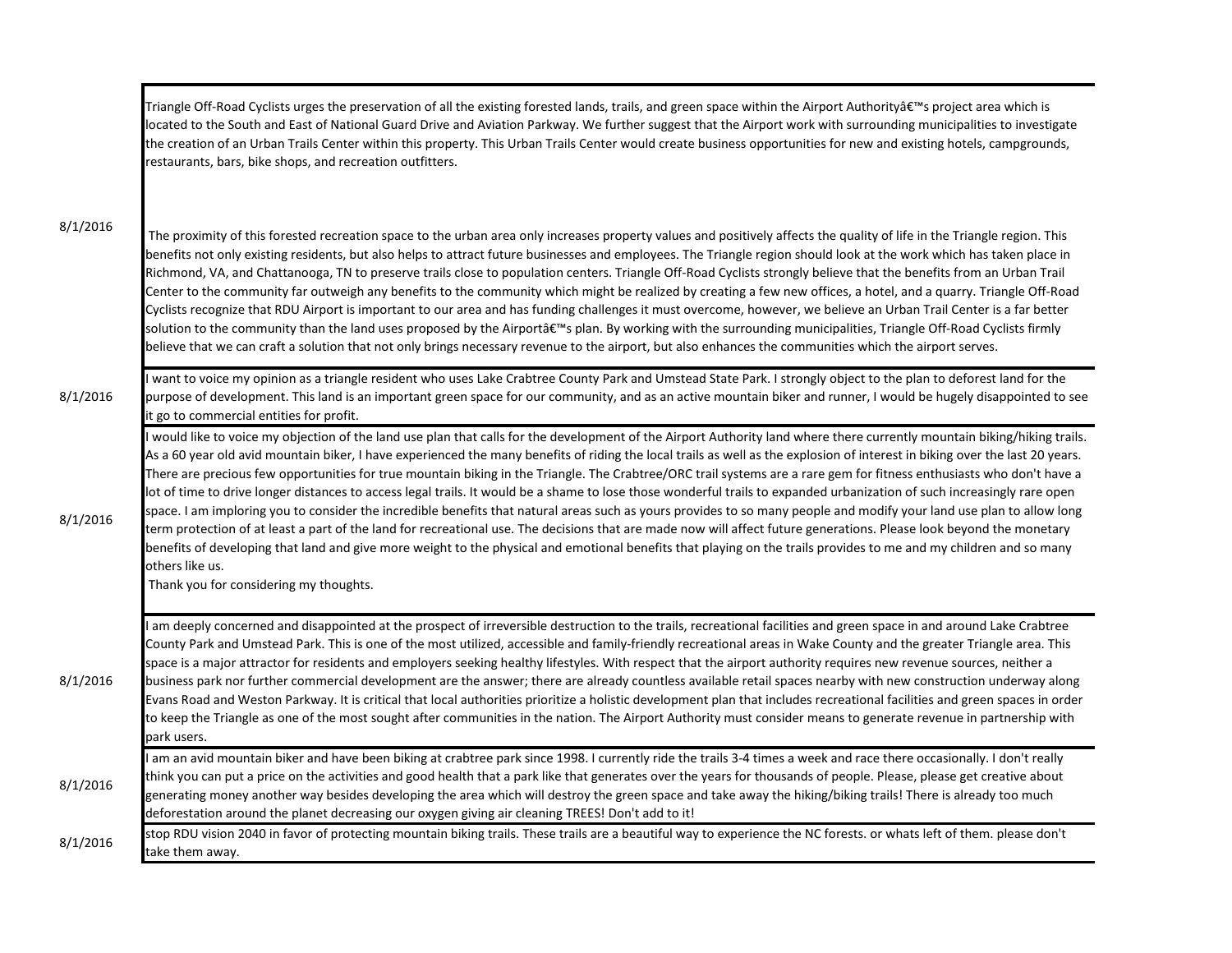| 8/1/2016 | Losing the mountain biking and hiking trails at Lake Crabtree Park would be a devastating loss to the outdoor community in the triangle. These are the very few trails<br>that are easily accessible to the vast majority of people in the triangle and they are the only trails we have that are good for beginners just getting into the sport. Also,<br>the loss of a boundary (buffer) zone between the airport and the trails at Umstead would greatly diminish the beauty and solitude of this park as well. No one wants<br>to go on a pleasant hike in the woods only to come across commercial real estate along the way. Please keep our green spaces as they are and intact.                                                                                                                                                                                                                                                                                                                                                                                                                                                                                                                                                                                                                                                                                                                                                                                                                                                                                                                                                                                                                                                                                                                                                                                                                 |
|----------|---------------------------------------------------------------------------------------------------------------------------------------------------------------------------------------------------------------------------------------------------------------------------------------------------------------------------------------------------------------------------------------------------------------------------------------------------------------------------------------------------------------------------------------------------------------------------------------------------------------------------------------------------------------------------------------------------------------------------------------------------------------------------------------------------------------------------------------------------------------------------------------------------------------------------------------------------------------------------------------------------------------------------------------------------------------------------------------------------------------------------------------------------------------------------------------------------------------------------------------------------------------------------------------------------------------------------------------------------------------------------------------------------------------------------------------------------------------------------------------------------------------------------------------------------------------------------------------------------------------------------------------------------------------------------------------------------------------------------------------------------------------------------------------------------------------------------------------------------------------------------------------------------------|
|          | I strongly object to the deforestation and development of the land adjacent (west) of RDU airport and Crabtree Park. The land between RDU and Umstead serves as a<br>crucial greenspace buffer between the RDU and the park.                                                                                                                                                                                                                                                                                                                                                                                                                                                                                                                                                                                                                                                                                                                                                                                                                                                                                                                                                                                                                                                                                                                                                                                                                                                                                                                                                                                                                                                                                                                                                                                                                                                                            |
| 8/1/2016 |                                                                                                                                                                                                                                                                                                                                                                                                                                                                                                                                                                                                                                                                                                                                                                                                                                                                                                                                                                                                                                                                                                                                                                                                                                                                                                                                                                                                                                                                                                                                                                                                                                                                                                                                                                                                                                                                                                         |
|          | As noted, Lake Crabtree County Park is the most heavily used park in the Wake County Park system. I have ridden and hiked those trails countless times over the<br>years--they are irreplaceable.                                                                                                                                                                                                                                                                                                                                                                                                                                                                                                                                                                                                                                                                                                                                                                                                                                                                                                                                                                                                                                                                                                                                                                                                                                                                                                                                                                                                                                                                                                                                                                                                                                                                                                       |
| 8/1/2016 | Please do no demolish our parks and trails !                                                                                                                                                                                                                                                                                                                                                                                                                                                                                                                                                                                                                                                                                                                                                                                                                                                                                                                                                                                                                                                                                                                                                                                                                                                                                                                                                                                                                                                                                                                                                                                                                                                                                                                                                                                                                                                            |
| 8/1/2016 | It has been brought to my attention that the planning commission for the RDU Airport Authority has made plans to eliminate the most popular park within Wake<br>County as well as green space that buffers the airport and it's facilities from Umstead State Park as well. I have to express my strong objection and disappointment in<br>such planning for this area and it's surrounding community. Raleigh has been know for it's green spaces, park system and community planning in the past and this<br>would eliminate the most popular, centrally located area in our entire community. Countless hours of volunteer work, public and private funds, and endless hours of<br>enjoyment by the residents of Wake County and the surrounding areas have been had here; development for commercial purposes should not trump such a treasure.<br>There is a revenue stream from the lease of the property by Wake County, and I understand that developing this area would provide a greater financial return for the<br>Airport Authority. If the park was not being used, I could totally understand the desire to use the property in a different manner. However, just because you can build<br>does not justify moving forward with it. I am an avid mountain biker and I ride this area tenfold more than any other trail system due to quality and accessiblity. I<br>suggest you visit the park on a weekend, or even after work one day (when the sauna like heat has subsided a bit) and I assure you that you will find plenty of young<br>and old, business professionals and students enjoying the trail system and unwinding from a stressful day or just enjoying the great outdoors. Change is inevitable, but<br>ask that you reconsider your plans and think of the greater good provided by having outdoor recreational space available to so many residents in our community. |
| 8/1/2016 | While I applaud RDU's effort to expand the airport--goodness knows we need an expanded international airport in this area--destroying the hiking and mountain<br>biking trails in Lake Crabtree Park will destroy habitats for plants and animals as well as much-needed recreation and greenspace that draw people to the area. Many<br>people choose to live and work in Cary rather than in surrounding areas because of the ready availability of outdoor recreation options (although I live in Durham<br>now, I used to live right off the greenway that goes by Lake Crabtree). Tearing down our greenspaces will ultimately hurt urban development and the environment.                                                                                                                                                                                                                                                                                                                                                                                                                                                                                                                                                                                                                                                                                                                                                                                                                                                                                                                                                                                                                                                                                                                                                                                                                         |
| 8/1/2016 | Please consider how important hiking is for quality of life and health. My partner and I regularly home the Reedy Creek trails. We explore and grow to our fullest<br>selves under the trees. It is a substantial asset to our quality of life. Without these trails why not move to Asheville? Keep the beauty. Kind regards                                                                                                                                                                                                                                                                                                                                                                                                                                                                                                                                                                                                                                                                                                                                                                                                                                                                                                                                                                                                                                                                                                                                                                                                                                                                                                                                                                                                                                                                                                                                                                           |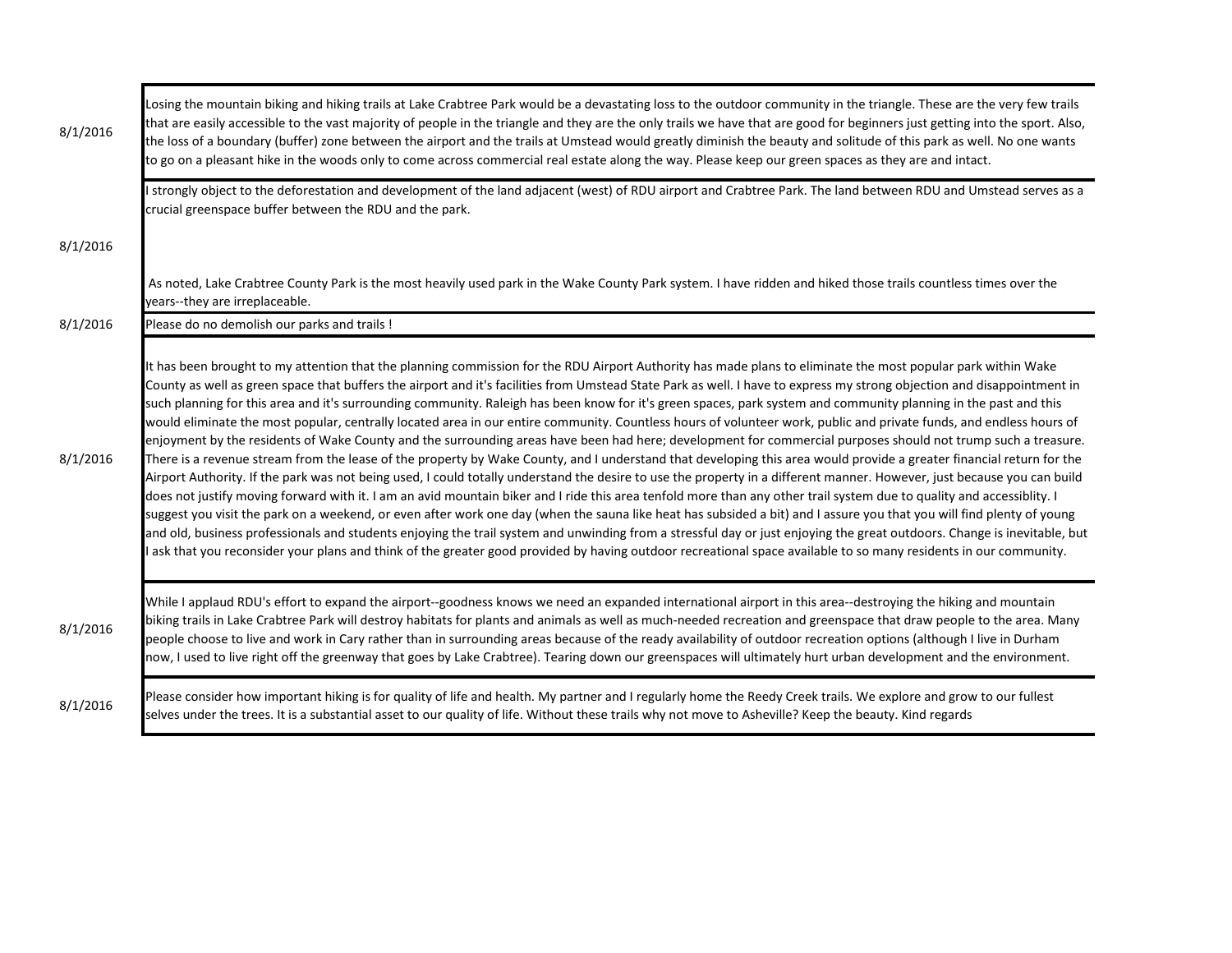| 8/1/2016 | Talk about GREED!!! I've lived throughout the states during my life and when I moved over here in 2010 and fell in love with this area once I found these trails. Now<br>RDU is basically being greedy by taken this land/trails back so they can just basically make more money which is part of business/life but why do you need to take the<br>whole riding/hiking area and why aren't you opening up some other riding/hiking area since you have so much land around the airport not being used. Don't<br>understand why you don't use the land of Aviation parkway between the airport and 540 which is also pretty nice. |
|----------|----------------------------------------------------------------------------------------------------------------------------------------------------------------------------------------------------------------------------------------------------------------------------------------------------------------------------------------------------------------------------------------------------------------------------------------------------------------------------------------------------------------------------------------------------------------------------------------------------------------------------------|
|          | What about the traffic congestion off Aviation parkway coming from Morrisville which is already causing issues during basically the whole day?!?!?                                                                                                                                                                                                                                                                                                                                                                                                                                                                               |
| 8/1/2016 | Please do not destroy the natural land for commercial development! That land is enjoyed by the entire community and it would be a travesty to destroy it.                                                                                                                                                                                                                                                                                                                                                                                                                                                                        |
|          | object the future plans for RDU sprawl and expanding the quarry off of Harrison Rd into Umstead Park and particularly Lake Crabtree County Park!                                                                                                                                                                                                                                                                                                                                                                                                                                                                                 |
| 8/1/2016 | Both areas serve as prime recreation areas, drawing residents to our community and maintaining health. They also are ecosystems we need to sustain for<br>environmental Heath!                                                                                                                                                                                                                                                                                                                                                                                                                                                   |
| 8/1/2016 | Leave the forests alone in lake Crabtree and Umstead. There are lots of places already cleared in that General area for retail along the highway corridors. Tired of<br>hearing that everything is for profitlook off of Airport Road, a whole mall sitting empty with failed profits. Can't get the trees back once they are gone.                                                                                                                                                                                                                                                                                              |
| 8/1/2016 | The trails near the airport are a few of the last unclaimed pieces of land in the Triangle. Please keep them natural and wild!                                                                                                                                                                                                                                                                                                                                                                                                                                                                                                   |
| 8/1/2016 | Hi. I wanted to let you know that it would be a terrible move to bulldoze any of the trails near Umstead. Our area is becoming well known for fostering healthy<br>lifestyles and tons of physical activity. It's pretty awesome! Umstead's central location makes it a destination for walkers, runners and cyclists from across the<br>Triangle. Even for visitors to the area, the easy answer when they're looking for a place to exercise is Umstead.<br>I encourage you to look at how heavily the trails you're considering removing are used, and find a way not to disrupt the continuity of the trail system.          |
| 8/1/2016 | Thank you<br>Preserve the bit of nature and ecco system that's left especially Lake Crabtree. Traffic is already congested that way. Why add more traffic nightmare with                                                                                                                                                                                                                                                                                                                                                                                                                                                         |
| 8/1/2016 | developments? Who needs more shopping store front locations? Save time and money by shopping online.<br>Please save lake Crabtree trails for mountain biking, hiking, and walking. I take my kids there and we ride our bikes together. Please do not take a way a great nature<br>space that many enjoy.                                                                                                                                                                                                                                                                                                                        |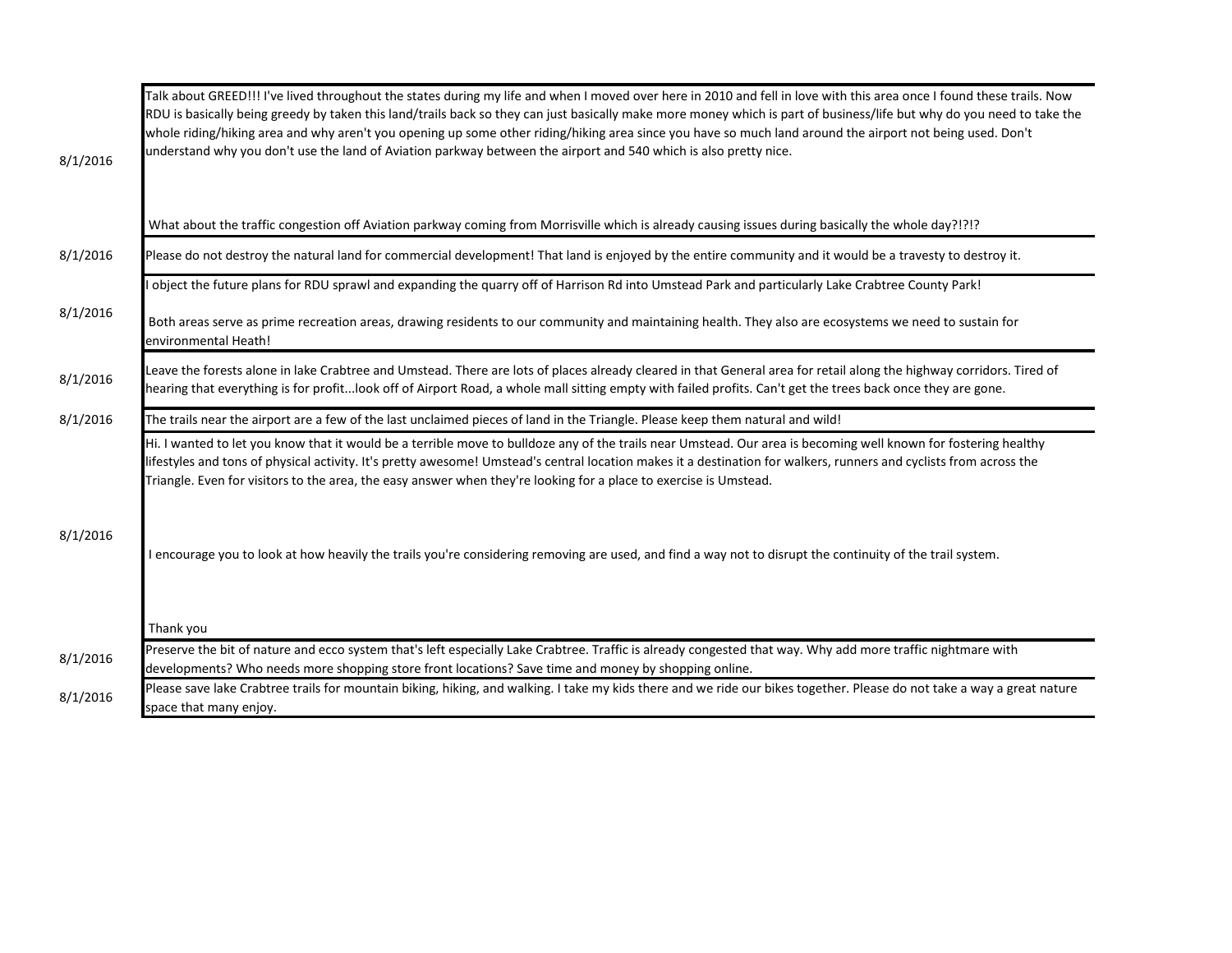|          | The commercial development of the green space buffer around the airport and its impact on Umstead and Lake Crabtree Parks would be a tragic loss of some of the<br>most heavily used recreation land in the Raleigh area.                                                                                                                                                                                                                                                                                                                                                                                                                                                                                                                                                                                   |
|----------|-------------------------------------------------------------------------------------------------------------------------------------------------------------------------------------------------------------------------------------------------------------------------------------------------------------------------------------------------------------------------------------------------------------------------------------------------------------------------------------------------------------------------------------------------------------------------------------------------------------------------------------------------------------------------------------------------------------------------------------------------------------------------------------------------------------|
|          | Loss of this green space would have a definite negative impact on the quality of life of local citizens.                                                                                                                                                                                                                                                                                                                                                                                                                                                                                                                                                                                                                                                                                                    |
| 8/1/2016 | It's unfortunate that you don't consider balancing the tremendous negative environmental impact a major airport has on the surrounding area by counteracting the<br>mega noise nuisance by donating all green space land for recreation use.                                                                                                                                                                                                                                                                                                                                                                                                                                                                                                                                                                |
|          | Thanks                                                                                                                                                                                                                                                                                                                                                                                                                                                                                                                                                                                                                                                                                                                                                                                                      |
|          | My family and I use Crabtree County Park and I am concerned about plans to develop a large portion of it. Is there not an alternative area that could be used for this<br>purpose? I feel the park adds value to the surrounding area and is irreplaceable.                                                                                                                                                                                                                                                                                                                                                                                                                                                                                                                                                 |
| 8/1/2016 |                                                                                                                                                                                                                                                                                                                                                                                                                                                                                                                                                                                                                                                                                                                                                                                                             |
|          | Thank you                                                                                                                                                                                                                                                                                                                                                                                                                                                                                                                                                                                                                                                                                                                                                                                                   |
| 8/1/2016 | The Crabtree Lake park bike trails are a valuable asset to the community. It is important not to lose these recreational areas.                                                                                                                                                                                                                                                                                                                                                                                                                                                                                                                                                                                                                                                                             |
| 8/1/2016 | object this. Save our parks, and forests.                                                                                                                                                                                                                                                                                                                                                                                                                                                                                                                                                                                                                                                                                                                                                                   |
| 8/1/2016 | Please save Lake Crabtree County Park and the Old Reedy Creek trail systems. They are an invaluable recreational outlet for thousands of folks in and around the<br>Triangle and across the state. Developing this land would be a detriment to the natural beauty of our area, a detraction from the appeal and allure of out area and a<br>misstep in the wrong direction.                                                                                                                                                                                                                                                                                                                                                                                                                                |
| 8/1/2016 | have 2 grandsons that LOVE to ride with their aunt in Crabtree Park. We have bought them both a mountain bike so that they can learn the trails, and have a fun<br>activity to do after school. One boy is 14, and the other boy is 9. I hope you will not take away this park that so many have volunteered to help build all the trails. They<br>love to go and help with the trails also. We need this greenspace in this area very much. Thanks.                                                                                                                                                                                                                                                                                                                                                        |
| 8/1/2016 | am writing to say that I deeply disturbed by RDU's proposed land use plan at the June 28th Public Workshop #7. I am a Raleigh citizen who frequently uses both<br>Umstead and the Lake Crabtree Park and the plan to develop the forested land near both parks is very disturbing. One of the highlights of the RTP area is the large<br>number of trails and beautiful green spaces that we are able to enjoy, whether we are runners, bikers or simply out for a walk. Developing these lands would remove<br>a valuable resource in the form of a wonderful location for recreation. The proposed plan is quite frankly a terrible idea. I am also a frequent patron of the airport and<br>would hope that RDU and its employees would respect the wishes of this community and not develop these lands. |
| 8/1/2016 | This plan sucks! I do not support it and am telling friends to speak up as well. Umstead trails and greenspace are an essential part of this community. It is part of what<br>makes this area home. Go back to the drawing board!                                                                                                                                                                                                                                                                                                                                                                                                                                                                                                                                                                           |
| 8/1/2016 | Please do everything in your ability to preserve the valuable resource which is the crabtree and old reedy creek trail systems. There are ways to market and utilize<br>these 30+ miles of trail rather than replace with safe business decisions. These trail systems were literally the most attractive features about Raleigh and the final<br>reason that I decided to move and work here in NC. Many motivated working adults in the area rely on these to offer that live, work, thrive community.                                                                                                                                                                                                                                                                                                    |
| 8/1/2016 | We want our space to do biking, to exercise and have nature for our family. Please stop this nonsense.                                                                                                                                                                                                                                                                                                                                                                                                                                                                                                                                                                                                                                                                                                      |
| 8/1/2016 | ride the trails at Lake Crabtree park at least three times weekly. The loss of this beautiful park system would be tragic. There is great potential for these trails in the<br>growing sport of cyclocross and cross country riding. A whole riding community would be displaced if this land was developed.                                                                                                                                                                                                                                                                                                                                                                                                                                                                                                |
| 8/1/2016 | The Trails at Lake Crabtree County Park are well used and well loved part of Wake County. Please leave this lovely wooded area alone.                                                                                                                                                                                                                                                                                                                                                                                                                                                                                                                                                                                                                                                                       |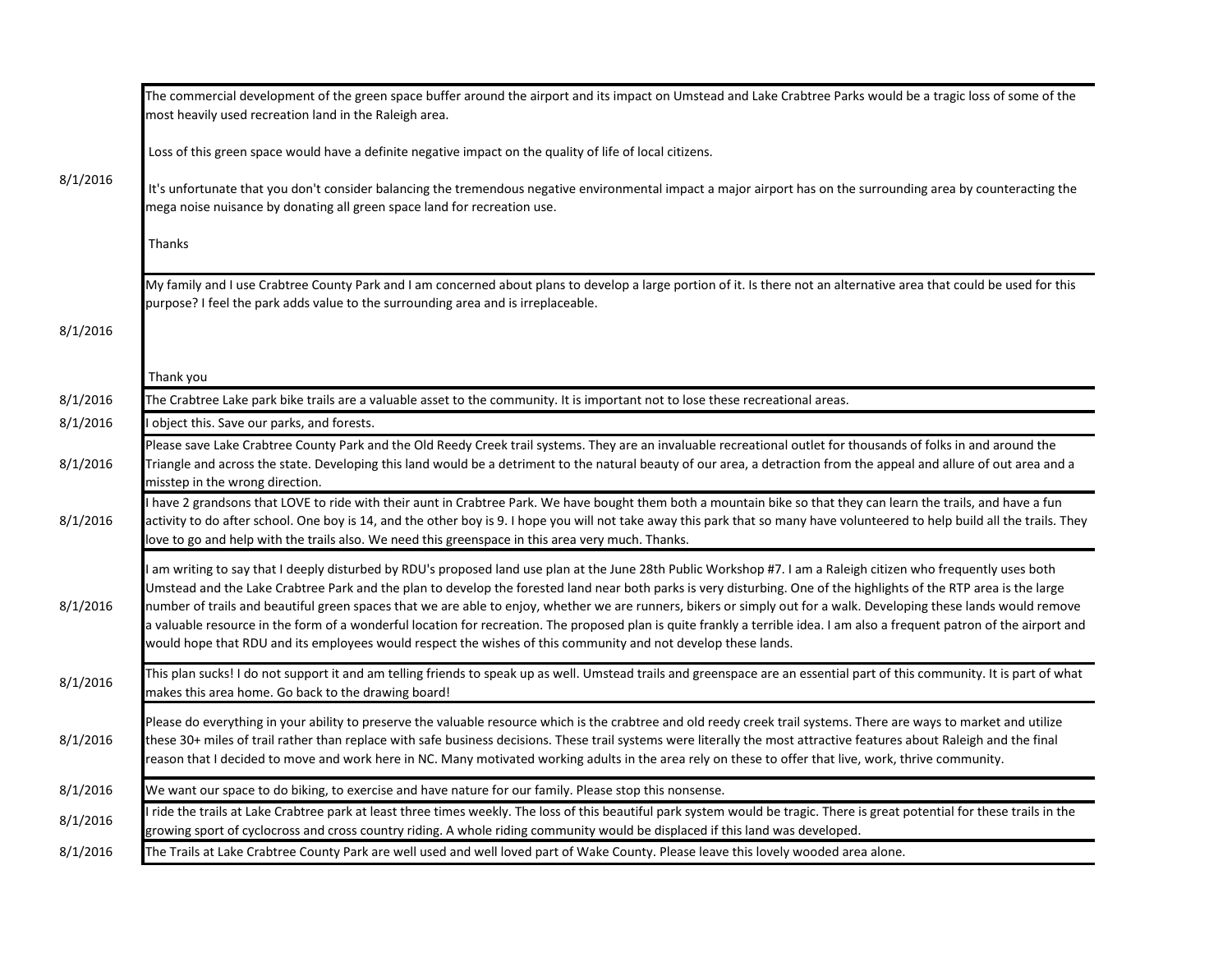8/1/2016 log me as against the extension that will impact crabtree lake park 8/1/2016 My family and I, our neighbors and friends strongly object to the proposed non-essential development of several naturally forested areas for commercial development as this development would result in the destruction of irreplaceable, centrally-located forested recreation areas and trails. The forested areas marked for development include land directly adjacent to Umstead State Park and much of the land within Lake Crabtree County Park, the most heavily used park in the Wake County Park system. These lands have approximately 32 miles of existing recreational trails built by local residents and are used by mountain bikers, walkers, and runnersâ $\epsilon$ ; both adults and childrenâ $\epsilon$ ; groups and individuals. Some of the trails in this forested green space offer beginner/kid-friendly mountain biking and thus foster family outdoor recreation. Also, these trails are connected to the greenway systems of both Raleigh and Cary. Please do not destroy this wonderful area unnecessarily. 8/1/2016 The airport does NOT care about community needs - it is only concerned with making money! There is a horrid proposal to develop the forested recreation areas and lands between Umstead State Park and Lake Crabtree County Park - referred to as the Old Reedy Creek (ORC) lands - and to develop the lands making up Lake Crabtree County Park (LCCP). The proximity LCCP/ORC forested recreation space to the urban areas of Raleigh, Durham, Chapel Hill, and the Research Triangle Park positively affects the quality of life in the Triangle region. There is no way to replace this gem if it is given up for commercial or residential development. Destruction of this forested recreation space would DECREASE the quality of life in the Triangle region. Thus, every effort should be made to preserve these valuable natural areas. Lake Crabtree County Park (LCCP) is a heavily used park with an average of 300,000 visitors per year, approximately a third of which are trail parcel users – mountain bikers, runners, hikers, bird-watchers, orienteering course participants, etc. LCCP and ORC lands currently have approximately 32 miles of existing recreational trails built by local residents (using their own time and money) and are used by a multitude of people - mountain bikers, hikers, walkers, and runners...adults and children…groups and individuals. Some of the trails in this forested green space offer beginner/kid-friendly mountain biking and hiking and thus foster family outdoor recreation. These trails are connected to the greenway systems of both Raleigh and Cary. Residents can and do, leave from their homes or workplaces and access the forested recreation areas without having to drive! The ORC lands and Lake Crabtree County Park, together with Umstead State Park could easily be progressed into an Urban Trails Center. Such a Center would not only benefit all residents, but would also attract visitors. The benefits of such a Center to the community in its current and future state (i.e. considering population growth) far outweigh any benefits which might be realized by creating a few new offices, a hotel, and a quarry. There is room elsewhere for offices, hotels, and quarries, but there is no other room for a centrally located forested recreation area! The Triangle region should look at the work which has taken place in Richmond, VA, and Chattanooga, TN to preserve trails close to population centers. As a centrally located, easily accessible forested recreation area increases the quality of life of those nearby, this same land also helps to attract future businesses. With more business, the area attracts even more people. Thus, preserving this centrally located forested recreation area is even more important for the growth and health of the Triangle area. Another issue is that the development of the ORC lands and Lake Crabtree County Park lands would remove an important green space buffer between the airport facilities and the very popular Umstead State Park. This could negatively affect the hundreds of acres within the Crabtree Creek watershed.It was my understanding that RDU's master planning process revealed that the ORC/LCCP lands are NOT required for runways, terminals, parking, or any other facility directly related to passengers or aircraft at the RDU facility. The planners propose to use the ORC/LCCP lands for the sole purpose of generating revenue for the airport by leasing these lands out to developers to build office space, hotels, and a quarry. For all of these revenue-generating items, alternatives are available, so the destruction of forested recreation space and forested green space buffer to Umstead need not occur. There is no alternative to re-create the open space of ORC/LCCP adjacent to Umstead.

8/2/2016 I am strongly opposed to RDUs land use plan as proposed to turn multiple acres of greenspace into commercial development. This greenspace is widely used by people of the area for hiking, biking, and other outdoor activities.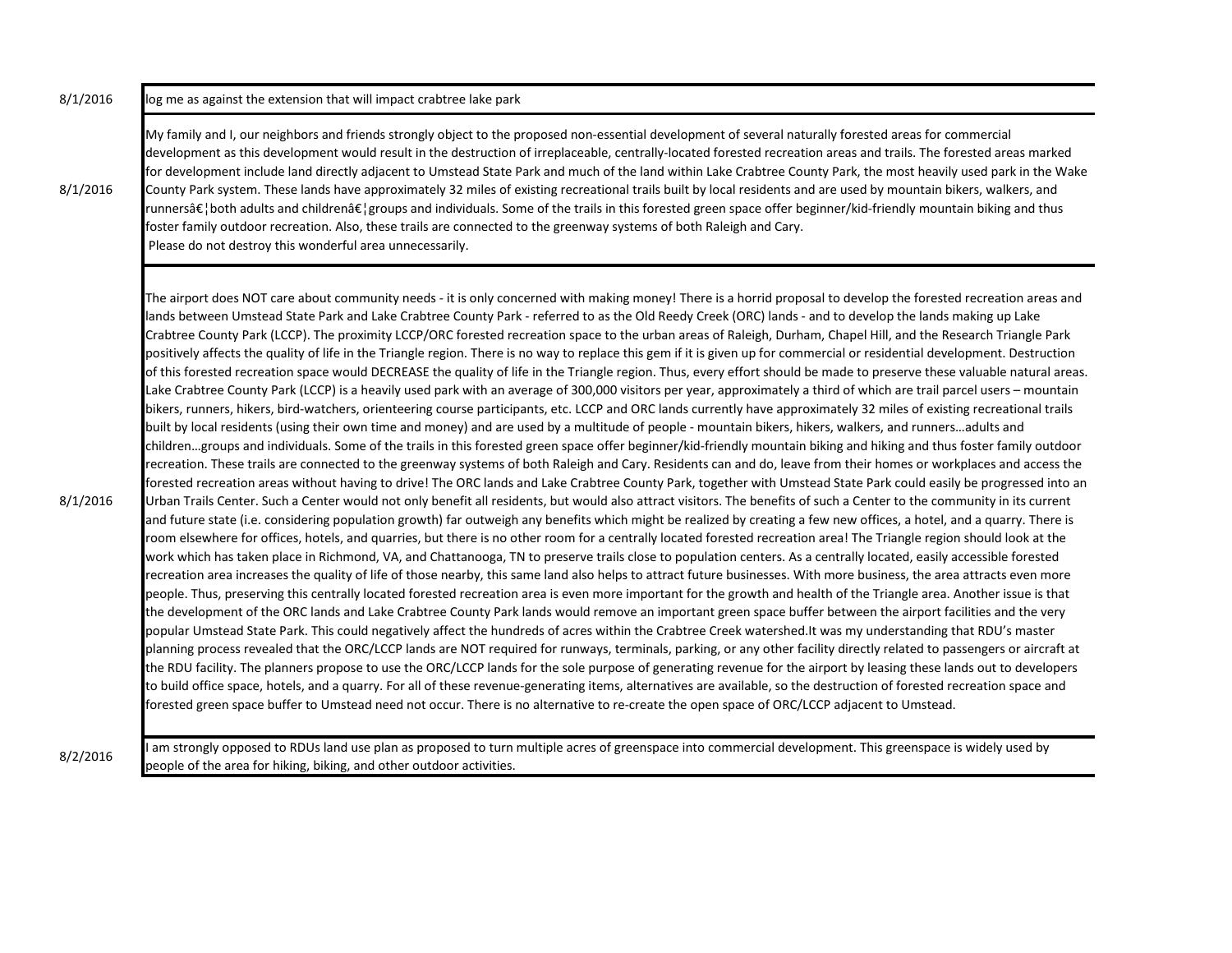|          | I just wanted to express my concern over what has been proposed for the RDU area property adjacent to Umstead, Lake Crabtree Couty Park and the areas next to I-<br>40.                                                                                                                                                                                                                                                                                                                                                                                                                                                                                                                                                                                                                                                                                                                                    |
|----------|------------------------------------------------------------------------------------------------------------------------------------------------------------------------------------------------------------------------------------------------------------------------------------------------------------------------------------------------------------------------------------------------------------------------------------------------------------------------------------------------------------------------------------------------------------------------------------------------------------------------------------------------------------------------------------------------------------------------------------------------------------------------------------------------------------------------------------------------------------------------------------------------------------|
| 8/2/2016 | As you are aware, these areas are heavily used by the local mountain biking community as well as hikers. I understand these uses are not income generating for the<br>RDUAA, and this type of use is not currently a realistic consideration versus development. I would like to state that perhaps both uses could co-exist if development of<br>the property does take place and having a recreational component to the development could be a standout feature for the property. Greenspace could contain multi-<br>purpose trails and provide a openness to a campus that provides the uses the RDUAA seeks from the property. Areas of the property used to offset nutrient loading<br>for new development, buffer requirements, screening requirements and areas of the property that are not as economically feasible to develope due to exisitng site<br>condition can all possibly contain trail. |
|          | Thanks.                                                                                                                                                                                                                                                                                                                                                                                                                                                                                                                                                                                                                                                                                                                                                                                                                                                                                                    |
|          | I herewith object the development of Crabtree Lake terrain at Unstead in order to preserve the trails for hikers, bikers, anyone who enjoys the outside.                                                                                                                                                                                                                                                                                                                                                                                                                                                                                                                                                                                                                                                                                                                                                   |
| 8/2/2016 |                                                                                                                                                                                                                                                                                                                                                                                                                                                                                                                                                                                                                                                                                                                                                                                                                                                                                                            |
|          | Thanks                                                                                                                                                                                                                                                                                                                                                                                                                                                                                                                                                                                                                                                                                                                                                                                                                                                                                                     |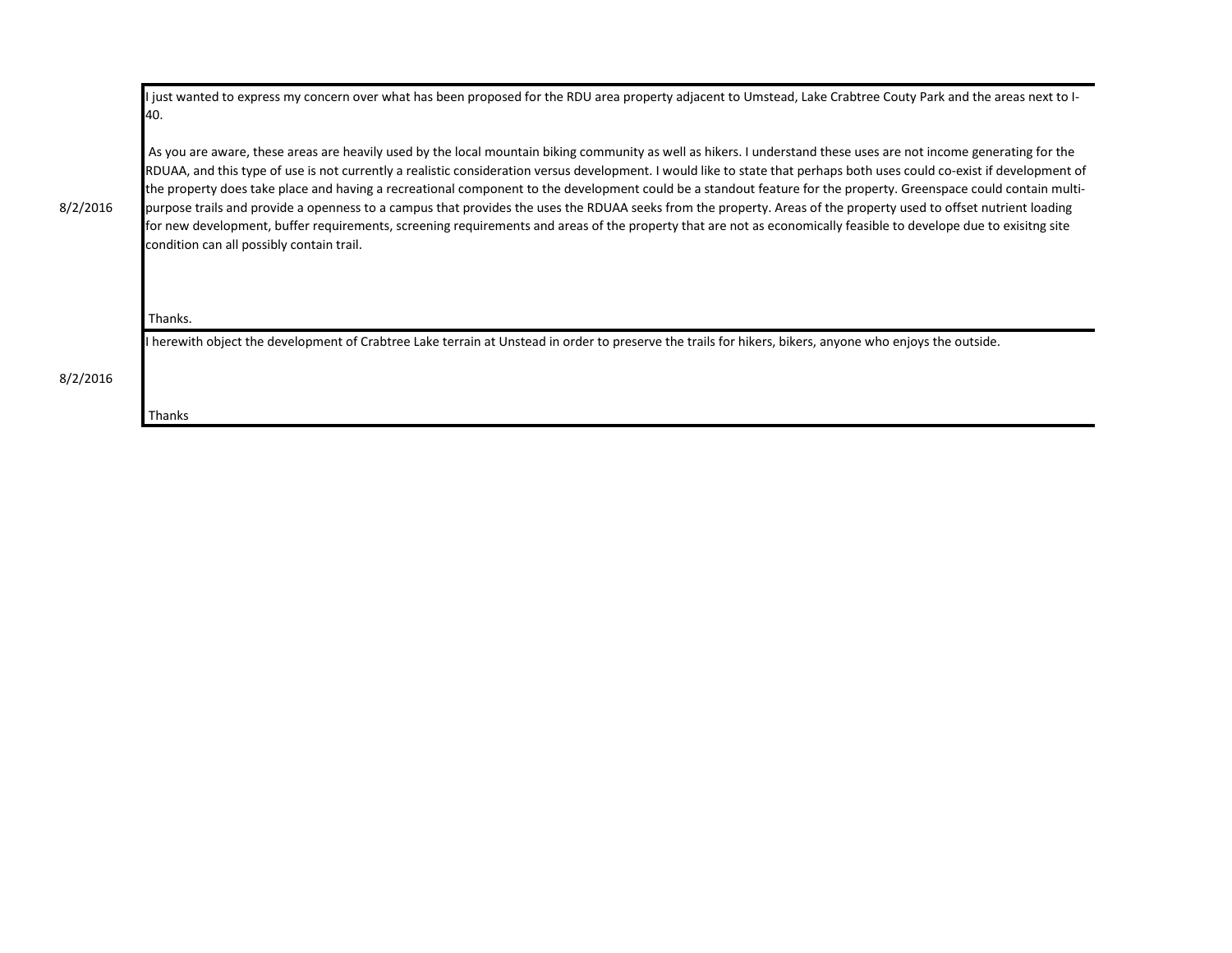I am writing in response to the horrid proposals to develop the forested recreation areas and lands between Umstead State Park and Lake Crabtree County Park referred to as the Old Reedy Creek (ORC) lands - and to develop the lands making up Lake Crabtree County Park (LCCP).

The proximity LCCP/ORC forested recreation space to the urban areas of Raleigh, Durham, Chapel Hill, and the Research Triangle Park positively affects the quality of life in the Triangle region. There is no way to replace this gem if it is given up for commercial or residential development. Destruction of this forested recreation space would DECREASE the quality of life in the Triangle region. Thus, every effort should be made to preserve these valuable natural areas. Lake Crabtree County Park (LCCP) is a heavily used park with an average of 300,000 visitors per year, approximately a third of which are trail parcel users  $\hat{\alpha}\epsilon$ " mountain bikers, runners, hikers, bird-watchers, orienteering course participants, etc.

LCCP and ORC lands currently have approximately 32 miles of existing recreational trails built by local residents (using their own time and money) and are used by a multitude of people - mountain bikers, hikers, walkers, and runnersâ $\xi$ , adults and childrenâ $\xi$ , groups and individuals. Some of the trails in this forested green space offer beginner/kid-friendly mountain biking and hiking and thus foster family outdoor recreation. These trails are connected to the greenway systems of both Raleigh and Cary. Residents can and do, leave from their homes or workplaces and access the forested recreation areas without having to drive!

The ORC lands and Lake Crabtree County Park, together with Umstead State Park could easily be progressed into an Urban Trails Center. Such a Center would not only benefit all residents, but would also attract visitors. The benefits of such a Center to the community in its current and future state (i.e. considering population growth) far outweigh any benefits which might be realized by creating a few new offices, a hotel, and a quarry. There is room elsewhere for offices, hotels, and quarries, but there is no other room for a centrally located forested recreation area! The Triangle region should look at the work which has taken place in Richmond, VA, and Chattanooga, TN to preserve trails close to population centers.

 As a centrally located, easily accessible forested recreation area increases the quality of life of those nearby, this same land also helps to attract future businesses. With more business, the area attracts even more people. Thus, preserving this centrally located forested recreation area is even more important for the growth and health of the Triangle area.

 Another issue is that the development of the ORC lands and Lake Crabtree County Park lands would remove an important green space buffer between the airport facilities and the very popular Umstead State Park. This could negatively affect the hundreds of acres within the Crabtree Creek watershed.

It was my understanding that RDU's master planning process revealed that the ORC/LCCP lands are NOT required for runways, terminals, parking, or any other facility directly related to passengers or aircraft at the RDU facility. The planners propose to use the ORC/LCCP lands for the sole purpose of generating revenue for the airport by leasing these lands out to developers to build office space, hotels, and a quarry. For all of these revenue-generating items, alternatives are available, so the destruction of forested recreation space and forested green space buffer to Umstead need not occur. There is no alternative to re-create the open space of ORC/LCCP adjacent to Umstead.

 My plea to preserve the gem of the ORC/LCCP lands that we are blessed with in the Triangle area comes from a variety of angles. 8/2/2016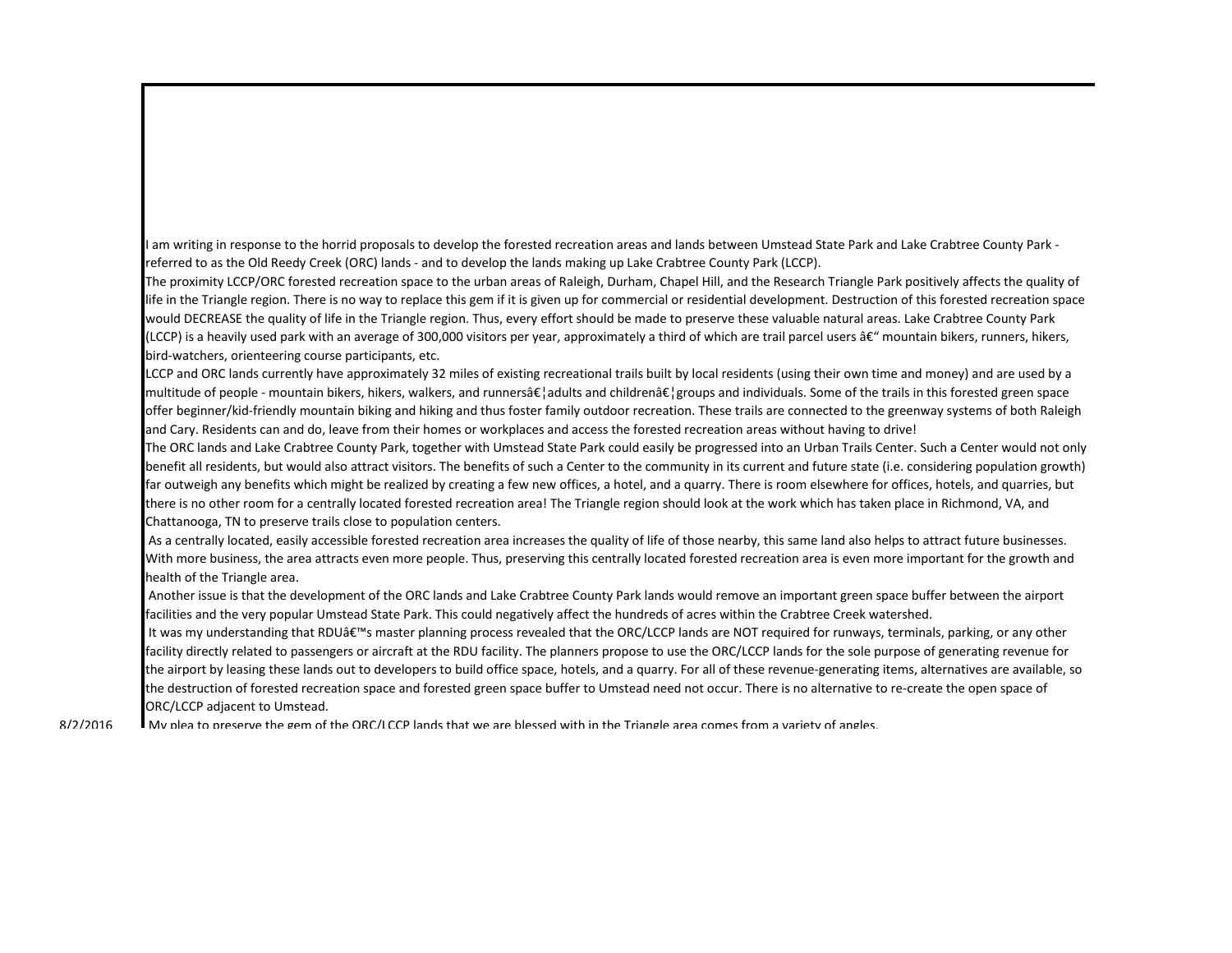$v_1$   $v_2$   $v_3$ 

## Business Traveler

I have been traveling for work since 1997 and very much appreciate a modern and efficient airport. I have traveled to the extent that I have lifetime Gold status with American Airlines (prior to their merger with US Airways) and was well on the way to such status with US Airways. I have also achieved lifetime Diamond status with Hilton Hotels. I say this not to brag, but to emphasize the extent to which I use the RDU Airport, let alone, many other airports around this country. There are many aspects of the growth of RDU Airport to consider, but here I will comment on an issue brought up in the Airport Authority (AA) meetings that affects land use â€" rental car vendor locations. From a business traveler perspective, having the rental car vendors within walking distance of the terminal is best. Getting on

My plea to preserve the gem of the ORC/LCCP lands that we are blessed with in the Triangle area comes from a variety of angles.

a vendor specific shuttle is next best. The worst is when the rental car facility is centrally housed and located away from the airport such that you have to catch a generic "rental car facility―bus.

Homeowner near Umstead State Park

I live near Umstead and frequently use Umstead, ORC, and LCCP. I can personally attest to the volume of use of these areas.

Survivor

 I survived an abusive relationship. I made big steps in the healing process when walking or biking in the ORC/Crabtree/Umstead areas. Had I not had ready access to these areas, healing would have been much delayed. I am sure that I am not the only one who has experienced emotional healing in these beautiful forested areas that are so, so close to the Triangle community. For the physical and mental health of the Triangle community, preservation of ORC and Crabtree is needed! Family person - Aunt

 I have 3 nephews, 2 of whom have taken up mountain biking and the outdoors, following in my footsteps. The ORC/LCCP/Umstead areas offer a centrally located, kid friendly area for me to spend time with them. My brother-in-law is also actively using these areas. I see other adults with their kids on these lands. For the preservation of family friendly forested recreation space, preservation of ORC/LCCP is needed!

Community Volunteer â€" Coach for NICA

 In 2017, the National Interscholastic Cycling Association (NICA) will be starting up a league here in North Carolina. This league will involve kids from the entire state competing in about 5 races for the season. Each race will be in a different region. The trails at Lake Crabtree County Park offer a great venue for one of the races in this league. This race will benefit the surrounding hotels and restaurants.

Mountain Biker

 My passion, outside of my church and my family, is cycling. There are many of us in this area who use both the roads and the trails for cycling endeavors. As a community, mountain bikers have put over 30 years of effort into building trails in this area, including the trails in the ORC/LCCP area. While I also enjoy road biking, getting on a paved road at rush hour is quite scary with all of the cars. The peacefulness and serenity of the woods is much safer!

Dear RDU AA,

8/2/2016 Please consider land swap with city and protect land and resources that are used by thousands of hikers, runners and bikers that make the area a great place to live. thanks for any consideration for saving what can never be returned, a natural resource.

8/2/2016 The airport is nice. Their community land use is very poor.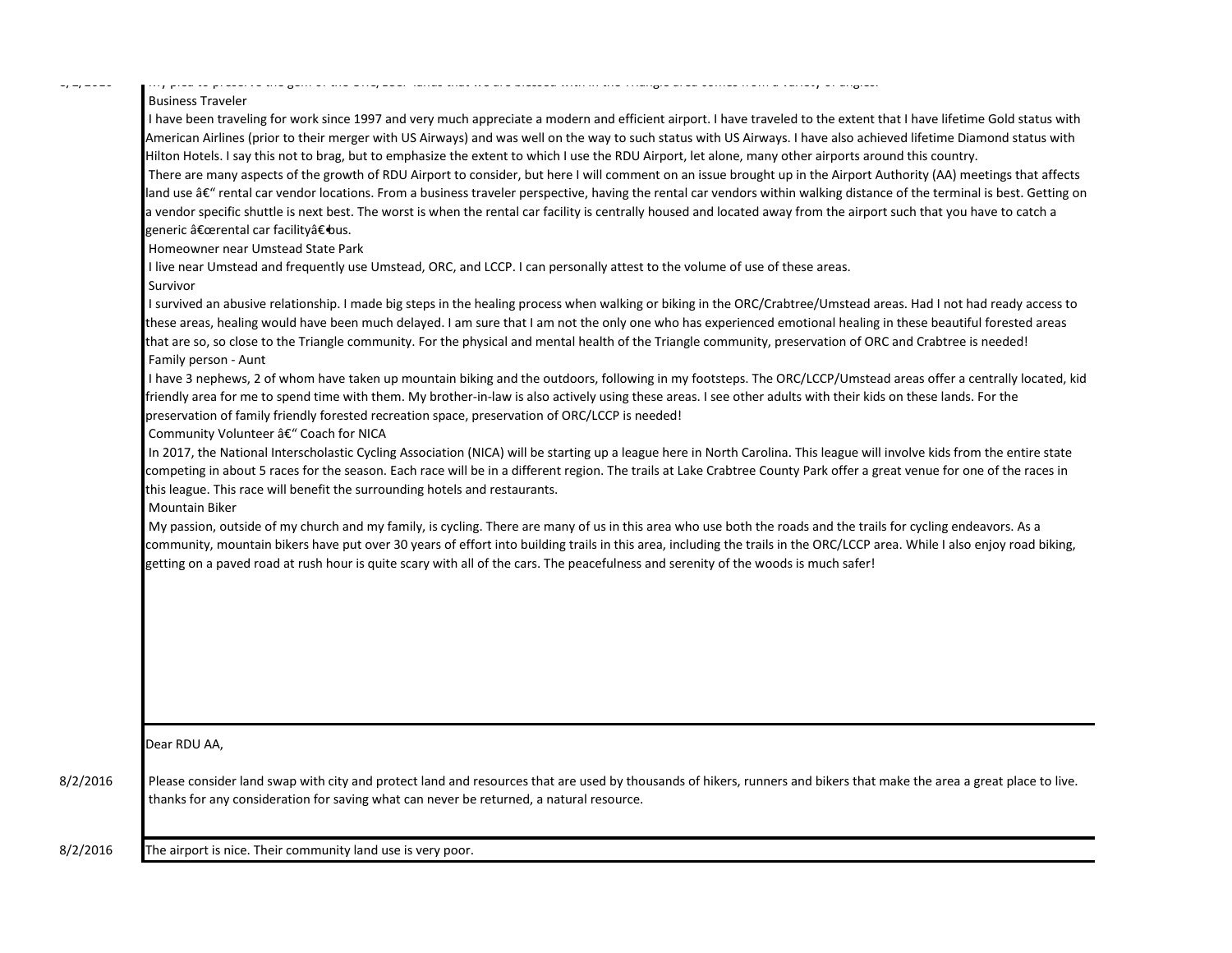| 8/2/2016 | Although I think the airport itself is great, I can't agree with RDU Master Plan 2050 destroying lots of recreational area Raleigh and RTP is most known for!                                                                                                                                                                                                                                                                                                                                                                                                                                                                                                                                                                                                                                                      |
|----------|--------------------------------------------------------------------------------------------------------------------------------------------------------------------------------------------------------------------------------------------------------------------------------------------------------------------------------------------------------------------------------------------------------------------------------------------------------------------------------------------------------------------------------------------------------------------------------------------------------------------------------------------------------------------------------------------------------------------------------------------------------------------------------------------------------------------|
| 8/2/2016 | Please provide the specific CFR citations on the obligations and limits of airport land use referenced in your slides.                                                                                                                                                                                                                                                                                                                                                                                                                                                                                                                                                                                                                                                                                             |
| 8/2/2016 | We currently have a great opportunity. Making the trails that exist on parcels 2, 3, and 4 legal and protected for the long term could create an IMBA rated ride center<br>that would turn this area into a premier mountain bike tourist destination. Very few of these exist in urban areas, and even fewer are so close to a major airport. Local<br>hotels and restaurants have been clamoring for more weekend business, and this would be a GREAT way to kickstart that. Business travelers who bike would extend<br>their stays over the weekend instead of jumping ship, and some folks would fly here JUST for trail access like this. But once you bulldoze it, that opportunity is lost<br>forever.                                                                                                     |
| 8/2/2016 | hope you choose to leave the area around the airport in its Natural state. I think there is already enough development in Wake County. It would be in the<br>communities best interest if the three parcels in question where turned in to public parks for the recreation of all in the Triangle area.                                                                                                                                                                                                                                                                                                                                                                                                                                                                                                            |
| 8/2/2016 | The absolute last thing we need is more development. We need the green space around the airport. It's a load of cr@p that the airport cant work with the community<br>to save all of Crabtree County Park (all of it--not just the section on one side of the road) and meet there mission. Most of the board at the airport is in development,<br>construction, banking, insurance etc. All areas that would prosper from development. Very interesting that not one board member has a back ground in<br>conservation.                                                                                                                                                                                                                                                                                           |
|          | All,                                                                                                                                                                                                                                                                                                                                                                                                                                                                                                                                                                                                                                                                                                                                                                                                               |
| 8/2/2016 | have recently learned of RDU's plan to turn Crabtree Park into an office Park. Crabtree lake is a precious resource that all citizens in the Triangle enjoy as wonderful<br>place for fun free community activities. Turning its natural beauty into an office park would be a shameful waste of our diminishing natural resources. I sincerely ask<br>that you cancel any plans to develop Crabtree Lake into an office park. Again such a move would be a terrible waste of our natural resources; robbing the triangle of<br>much needed recreational space and I ask that you permanently cancel plans to develop Crabtree Lake into an office park.                                                                                                                                                           |
| 8/2/2016 | I am very concerned about the plans proposed for Lake Crabtree Park. This is an oasis for residents and visitors and an area we should proudly maintain, not seek to<br>destroy. We enjoy biking and walking through Crabtree Park and Umstead Park. We should do nothing to jeopardize these irreplaceable resources. Once they are<br>gone, that's it! We have enough business parks and losing these trails will be detrimental to the local community. Over 300,000 people visit Crabtree county park, we<br>use the greenspace and I personally would like to see it preserved. I object to destroying trails and forested areas. The airport needs to come up with an alternative<br>plan that supports the community. A business park and quarry does not support our community; it degrades our community. |
| 8/2/2016 | I am very concerned about the plans proposed for Lake Crabtree Park. This is an oasis for residents and visitors and an area we should proudly maintain, not seek to<br>destroy. We enjoy biking and walking through Crabtree Park and Umstead Park. We should do nothing to jeopardize these irreplaceable resources. Once they are<br>gone, that's it! We have enough business parks and losing these trails will be detrimental to the local community. Over 300,000 people visit Crabtree county park, we<br>use the greenspace and I personally would like to see it preserved. I object to destroying trails and forested areas. The airport needs to come up with an alternative<br>plan that supports the community. A business park and quarry does not support our community; it degrades our community. |
| 8/2/2016 | Leave the trees, please. The pines around RDU are its trademark! The trails through a mature canopy are a big draw to these wonderful trails. Please consider the<br>health of this community and how removing these parks can impact our communities bodies and minds. Thanks for allowing a voice to the direction.                                                                                                                                                                                                                                                                                                                                                                                                                                                                                              |
| 8/2016   | don't agree with the plan to remove most of the Lake Crabtree park in favor of business parks and a quarry. As a local resident, the park is better suited as a green<br>space than another business park.                                                                                                                                                                                                                                                                                                                                                                                                                                                                                                                                                                                                         |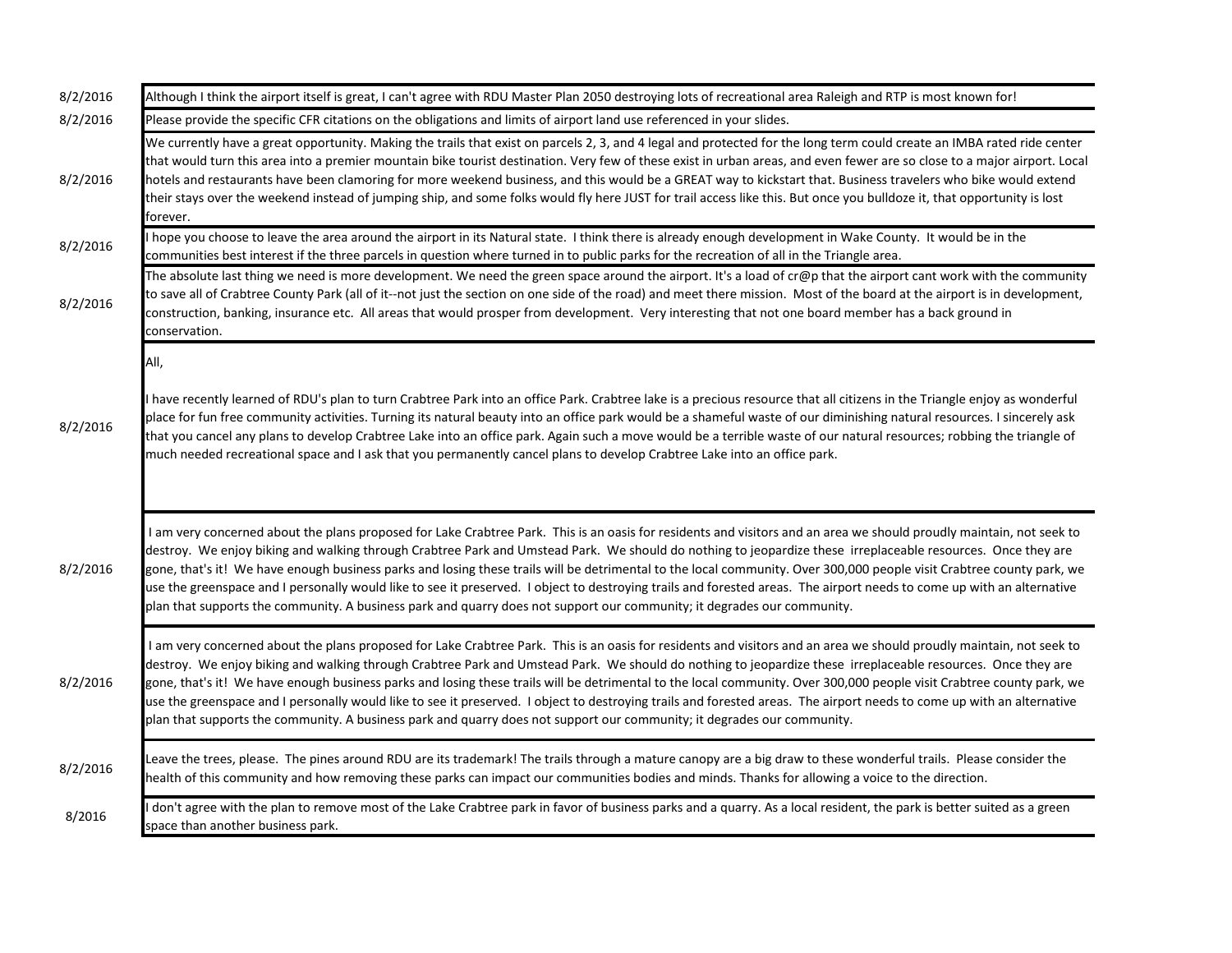| 8/2/2016 | The below communication from the Airport Authority simply shows the level of arrogance the Airport Authority has for the community. This communication does<br>nothing to attempt to work with the community. It just states that the airport can and will do whatever they wish with the land regardless of the community's<br>concerns. Additionally, as home owners on Old Reedy Creek Rd it does nothing to answer our personal concerns about zoning, property values and quality of life. The<br>members of the Airport Authority appears to be more annoyed by ours and the community's concerns than empathetic to them. This whole process is just history<br>repeating itself. The Airport Authority didn't care about community views in the 1970s when they threatened eminent domain on Old Reedy Creek Rd and they don't<br>care today when they've decided they wish to commercialize the area.                                                                                                                                                                                                                                                                                                                                                                                                                                                                                                                                                                                                                                                                                                                                                                                                                                                                                                                                                                                                                                                                                                                                                                                                                                                                                                                                                                                                                                                                                                                                                                                                                                                                                                                                                                                                                                                                                                                    |
|----------|-----------------------------------------------------------------------------------------------------------------------------------------------------------------------------------------------------------------------------------------------------------------------------------------------------------------------------------------------------------------------------------------------------------------------------------------------------------------------------------------------------------------------------------------------------------------------------------------------------------------------------------------------------------------------------------------------------------------------------------------------------------------------------------------------------------------------------------------------------------------------------------------------------------------------------------------------------------------------------------------------------------------------------------------------------------------------------------------------------------------------------------------------------------------------------------------------------------------------------------------------------------------------------------------------------------------------------------------------------------------------------------------------------------------------------------------------------------------------------------------------------------------------------------------------------------------------------------------------------------------------------------------------------------------------------------------------------------------------------------------------------------------------------------------------------------------------------------------------------------------------------------------------------------------------------------------------------------------------------------------------------------------------------------------------------------------------------------------------------------------------------------------------------------------------------------------------------------------------------------------------------------------------------------------------------------------------------------------------------------------------------------------------------------------------------------------------------------------------------------------------------------------------------------------------------------------------------------------------------------------------------------------------------------------------------------------------------------------------------------------------------------------------------------------------------------------------------------|
| 8/2/2016 | Folks, I have some suggestions and comments regarding undeveloped land and use of that land for recreational purposes. I understand that eventually much of the<br>undeveloped land could end up being developed and that the FAA restrictions and obligations in some ways force your hand.<br>also understand that not all of the land is going to be developed right away. In particular I am speaking about the parcels:<br>between park and ride 3, the National Gurad rd., Old Reedy Creek and Umstead.<br>the parcel across from the Sheets abutting I40 and Aviation.<br>other parcels abutting National Guard Rd.<br>While this land is not developed I suggest you embrace its recreational use with the understanding that, that use could be terminated. Consider please<br>1) Working with Umstead to develop an corridor trail from the Sheets / National Gurard rd. area over to Reedy Creek Rd. in Umstead.<br>2) Develop a parcel near the Sheets with recreational, particularly biking, use in mind. Bring in a local bike shop with parking, cleaning stations, outdoor showers to<br>encourage and support recreational use of the land and access to Umstead.<br>3) Bring in a bar /restaurant that caters to these recreational users. (A brew pub would be just the thing. Maybe you could lure Aviation Brewing up from Fuquay)<br>4) Bring in a hotel or encourage an existing hotel adjacent to this area to encourage and support biking with storage, cleaning, and other facilities for bikers.<br>3) Embrace the existing recreational use by mtn bikers, hikers, etc on land where those activities are currently trespassing. Work with Umstead, Lake Crabtree, TORC<br>and other interested parties to fully sanction use of this land for biking, walking etc. while it is not developed.<br>4) Work with TORC, Crabtree, Umstead and other interested parties to develop new trails on currently undeveloped land.<br>Implementing these suggestion could turn the corner near the Sheets into a recreational hub with sufficient commercial activity to justify the existence of land for<br>recreational purposes.<br>Again I understand that the undeveloped land may eventually end up being developed, but while it is not, please work with the recreation community to use it for<br>recreation.<br>Additionally when considering that value of land and its potential development be sure and include in that assessment the existing natural value and ecosystem<br>services that the land provides. Please see: http://www.fs.fed.us/ecosystemservices/ and many other resources available on ecosystem services. With that in mind<br>perhaps some of the land has sufficient value in and of itself and does not need development.<br>Thank you very much for your consideration. |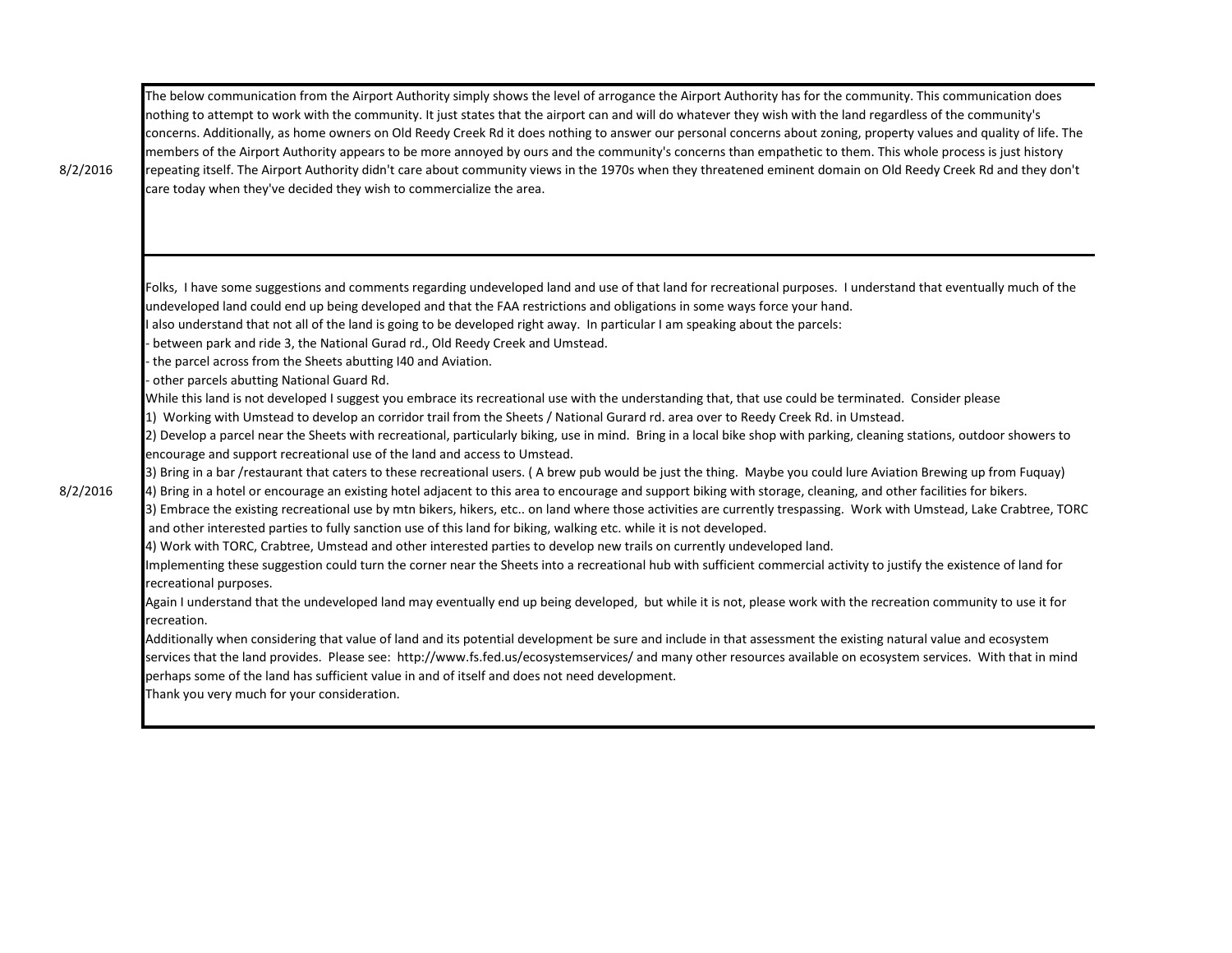| 8/2/2016 | I'm a resident of Chapel Hill and I work in Cary. I'm writing to express support for the conservation and expansion of the existing trail networks in the Lake<br>Crabtree/Old Reedy Creek Rd/Umstead area. This gem is a centrally-located hub for hikers, bikers, runners, and other outdoor enthusiasts in the Triangle. It is<br>irreplaceable. Hotels and retail can go almost anywhere but we'll never have another chance to build around this green hub if it's destroyed. Let's make RDU special<br>by keeping and expanding this wonderful asset. |
|----------|-------------------------------------------------------------------------------------------------------------------------------------------------------------------------------------------------------------------------------------------------------------------------------------------------------------------------------------------------------------------------------------------------------------------------------------------------------------------------------------------------------------------------------------------------------------|
|          | One of the best things about the RTP area is that we have greenspace. It's a factor that attracts top notch talent to this area. By eliminating                                                                                                                                                                                                                                                                                                                                                                                                             |
|          | the existing parks and surrounding areas to RDU, you are taking away one of the most important treasures we have. There are a number of                                                                                                                                                                                                                                                                                                                                                                                                                     |
|          | existing industrial and office complexes that are sitting empty right now, so the need to build more only serves to benefit the builder,                                                                                                                                                                                                                                                                                                                                                                                                                    |
|          | unless the airport authority is planning on using the empty space as a tax write-off. Shame on the airport authority for even thinking that                                                                                                                                                                                                                                                                                                                                                                                                                 |
| 8/2/2016 | the best path forward would be to bulldoze and build. If it's more money that the authority is after, perhaps more on time flights and more                                                                                                                                                                                                                                                                                                                                                                                                                 |
|          | efficient use of existing dollars would be more beneficial. Ripping out acres upon acres of trees isn't the solution. I vehemently oppose                                                                                                                                                                                                                                                                                                                                                                                                                   |
|          | bulldozing a single tree on the proposed parcels. The parks and natural areas are an immensely valuable resource that I believe the airport                                                                                                                                                                                                                                                                                                                                                                                                                 |
|          | authority should leave as is.                                                                                                                                                                                                                                                                                                                                                                                                                                                                                                                               |
| 8/2/2016 | RDU would not be serving the people well developing land in and around Lake Crabtree Community Park (LCCP). All the land for trails at LCCP and other trails are<br>essential to keeping a well balanced blend of natural wooded area for public recreation vs development of the surrounding land. That area is an oasis in an ever<br>expanding development of the Triangle and ideally located for all residents in the area.                                                                                                                            |
| 8/2/2016 | The open space that will be impacted by RDU AA's development plan is truly a unique place to recreate. The trail system at Lake Crabtree County Park represents<br>some of my favorite trails to hike and bike on. Other people I've spoken with have confirmed that access to these trails was one of the biggest draws to living in this<br>area. I believe there should be much more thought put into alternatives to development of this park to save a this valuable open space for future generations.                                                |
| 8/2/2016 | am strongly opposed to RDUs land use plan as proposed to turn multiple acres of greenspace into commercial development. This greenspace is widely used by<br>people of the area for hiking, biking, and other outdoor activities.                                                                                                                                                                                                                                                                                                                           |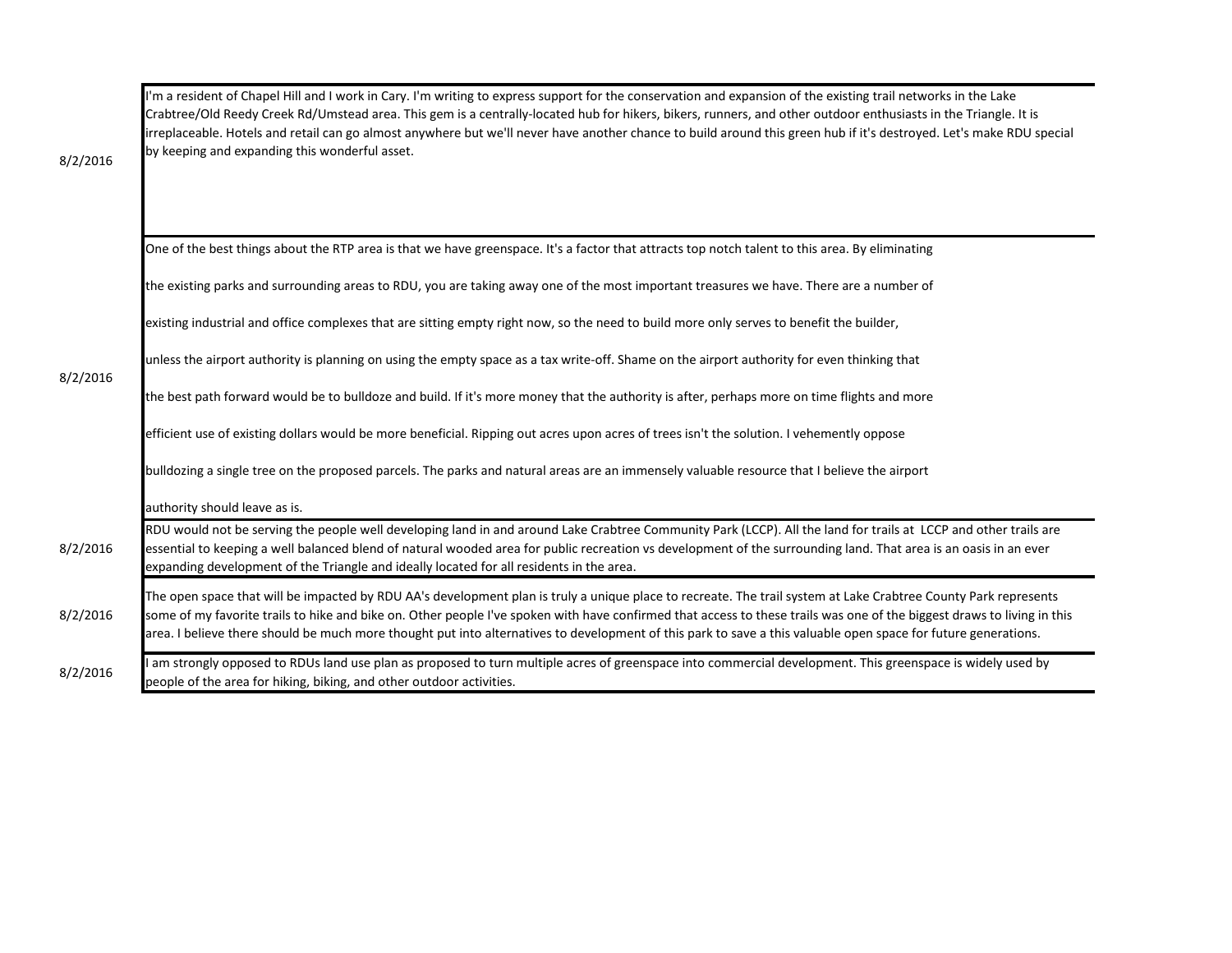|          | just wanted to express my concern over what has been proposed for the RDU area property adjacent to Umstead, Lake Crabtree Couty Park and the areas next to I-<br>40.                                                                                                                                                                                                                                                                                                                                                                                                                                                                                                                                                                                                                                                                                                                                     |
|----------|-----------------------------------------------------------------------------------------------------------------------------------------------------------------------------------------------------------------------------------------------------------------------------------------------------------------------------------------------------------------------------------------------------------------------------------------------------------------------------------------------------------------------------------------------------------------------------------------------------------------------------------------------------------------------------------------------------------------------------------------------------------------------------------------------------------------------------------------------------------------------------------------------------------|
| 8/2/2016 | As you are aware, these areas are heavily used by the local mountain biking community as well as hikers. I understand these uses are not income generating for the<br>RDUAA, and this type of use is not currently a realistic consideration versus development. I would like to state that perhaps both uses could co-exist if development<br>of the property does take place and having a recreational component to the development could be a standout feature for the property. Greenspace could contain<br>multi-purpose trails and provide a openness to a campus that provides the uses the RDUAA seeks from the property. Areas of the property used to offset nutrient<br>loading for new development, buffer requirements, screening requirements and areas of the property that are not as economically feasible to develope due to<br>exisitng site condition can all possibly contain trail. |
|          | Thanks.                                                                                                                                                                                                                                                                                                                                                                                                                                                                                                                                                                                                                                                                                                                                                                                                                                                                                                   |
| 8/2/2016 | herewith object the development of Crabtree Lake terrain at Unstead in order to preserve the trails for hikers, bikers, anyone who enjoys the outside.                                                                                                                                                                                                                                                                                                                                                                                                                                                                                                                                                                                                                                                                                                                                                    |
|          | Homeowner near Umstead State Park<br>live near Umstead and frequently use Umstead, ORC, and LCCP. I can personally attest to the volume of use of these areas.                                                                                                                                                                                                                                                                                                                                                                                                                                                                                                                                                                                                                                                                                                                                            |
|          | Survivor<br>I survived an abusive relationship. I made big steps in the healing process when walking or biking in the ORC/Crabtree/Umstead areas. Had I not had ready access to<br>these areas, healing would have been much delayed. I am sure that I am not the only one who has experienced emotional healing in these beautiful forested areas<br>that are so, so close to the Triangle community. For the physical and mental health of the Triangle community, preservation of ORC and Crabtree is needed!                                                                                                                                                                                                                                                                                                                                                                                          |
| 8/2/2016 | Family person - Aunt<br>have 3 nephews, 2 of whom have taken up mountain biking and the outdoors, following in my footsteps. The ORC/LCCP/Umstead areas offer a centrally located, kid<br>friendly area for me to spend time with them. My brother-in-law is also actively using these areas. I see other adults with their kids on these lands. For the<br>preservation of family friendly forested recreation space, preservation of ORC/LCCP is needed!                                                                                                                                                                                                                                                                                                                                                                                                                                                |
|          | Community Volunteer â€" Coach for NICA<br>In 2017, the National Interscholastic Cycling Association (NICA) will be starting up a league here in North Carolina. This league will involve kids from the entire state<br>competing in about 5 races for the season. Each race will be in a different region. The trails at Lake Crabtree County Park offer a great venue for one of the races in<br>this league. This race will benefit the surrounding hotels and restaurants.                                                                                                                                                                                                                                                                                                                                                                                                                             |
|          | Mountain Biker<br>My passion, outside of my church and my family, is cycling. There are many of us in this area who use both the roads and the trails for cycling endeavors. As a<br>community, mountain bikers have put over 30 years of effort into building trails in this area, including the trails in the ORC/LCCP area. While I also enjoy road biking,<br>getting on a paved road at rush hour is quite scary with all of the cars. The peacefulness and serenity of the woods is much safer!                                                                                                                                                                                                                                                                                                                                                                                                     |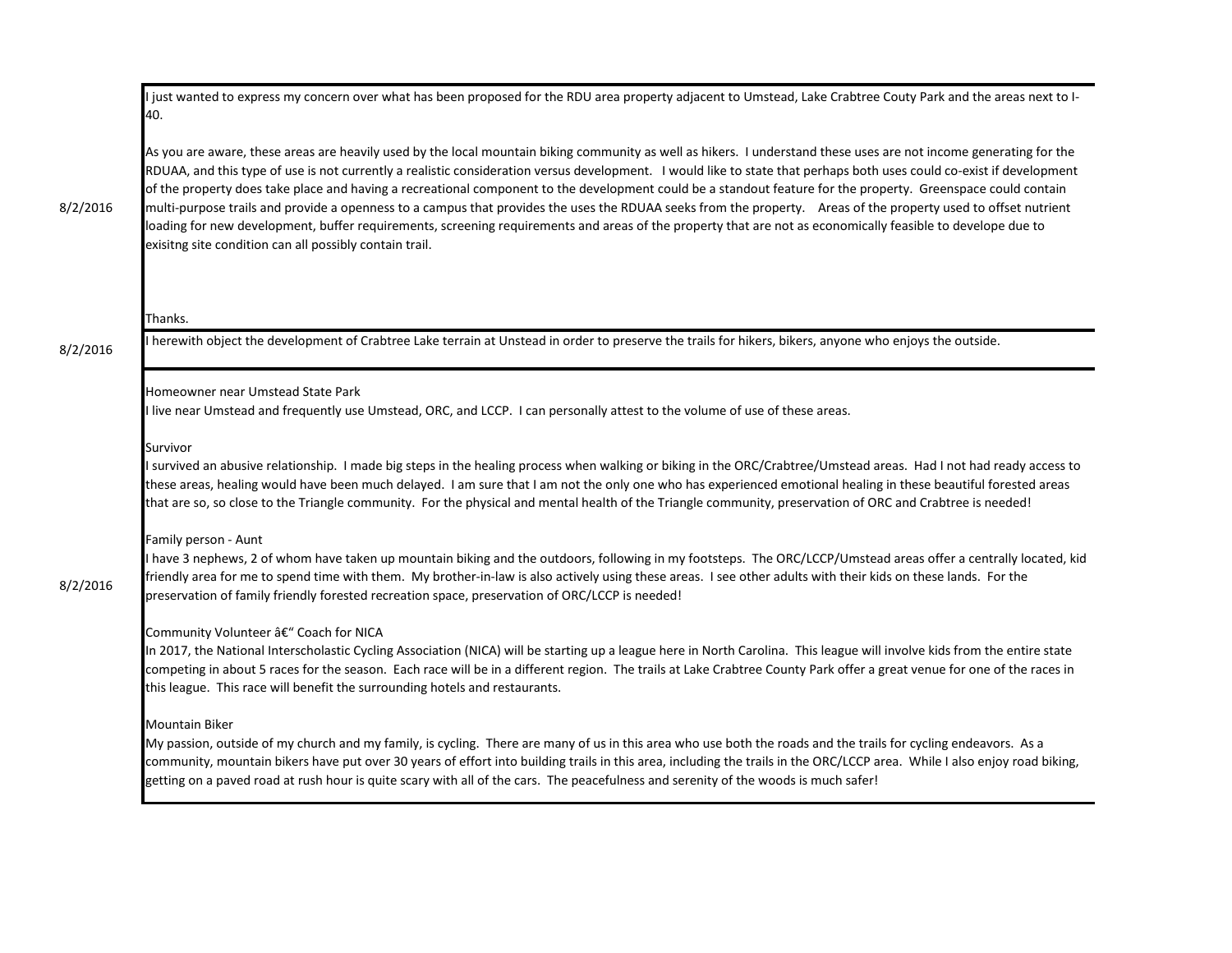|          | Dear RDU AA,                                                                                                                                                                                                                                                                                                                                         |
|----------|------------------------------------------------------------------------------------------------------------------------------------------------------------------------------------------------------------------------------------------------------------------------------------------------------------------------------------------------------|
| 8/2/2016 | Please consider land swap with city and protect land and resources that are used by thousands of hikers, runners and bikers that make the area a great place to live.<br>thanks for any consideration for saving what can never be returned, a natural resource.                                                                                     |
| 8/3/2016 | I submitted questions over a month ago, in late June, and have not received a response. Your website requests comments and questions. will I receive a response<br>from RDUAA?<br>I am opposed to the RDU Airport Authority's plan to develop the project area located to the South and East of National Guard Drive and Aviation Parkway. This area |
|          | serves as a vital green space for the community and our environment. It represents a local treasure to families of all ages providing outdoor recreational<br>opportunities and provides green space and environmental benefits to the RDU airport and surrounding communities.                                                                      |
| 8/3/2016 | The benefits to the greater Raleigh area are enormous and should outweigh the hidden cost to the environment, community good, and traffic impact. It's<br>development for commercial and RDU Authority revenue opportunities is short-sighted.                                                                                                       |
|          | I urge the rejection of this development plan.                                                                                                                                                                                                                                                                                                       |
|          | Thank you                                                                                                                                                                                                                                                                                                                                            |
| 8/3/2016 | Leave our parks and trails alone!<br>There is plenty of other land around the Airport to use or other near by areas to have business parks.                                                                                                                                                                                                          |
|          | Leave our parks and trails alone!                                                                                                                                                                                                                                                                                                                    |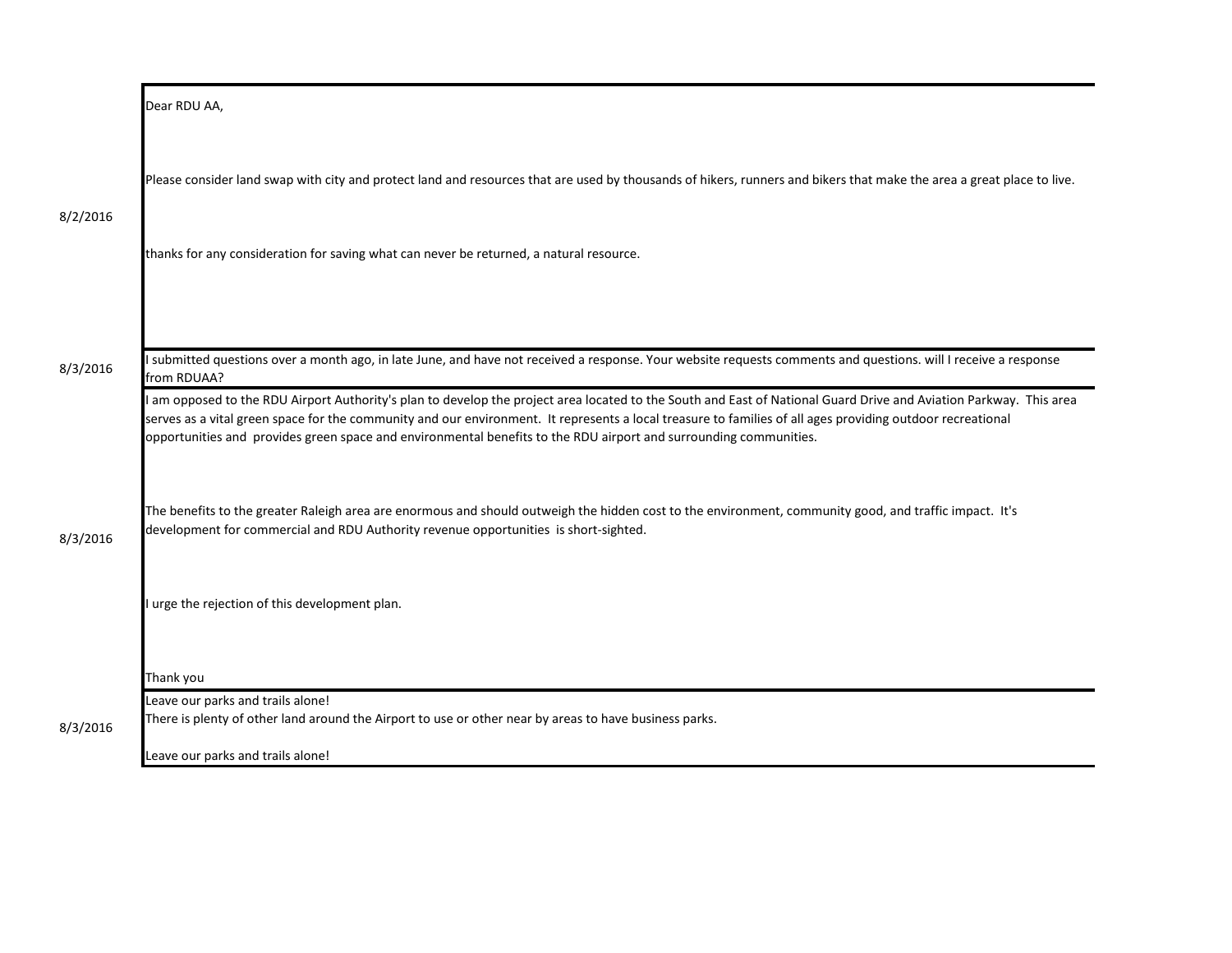| 8/3/2016 | Hi everyone, I wanted to offer some thoughts I moved back to the area in the mid-90's for a job opportunity. I discovered the wonders of Lake Crabtree County<br>Park and spent the next few years enjoying the Park--the lake, the recreation areas and especially the trail system for hiking and biking. I then relocated out of state<br>for work for some time. I always looked back fondly on the triangle area with its terrific quality of life and close in access to such wonderful resources. Seven years<br>ago at another career crossroads I moved back to the area. This time it was with my wife and two young children. We chose our new home location based on<br>schools, access to Raleigh/Cary AND access to the Lake Crabtree forested areas. I can't tell you how excited I was/am to call Lake Crabtree my "home park" for<br>biking/hiking and other activities. Our first family hiking experience was at Lake Crabtree. Soon after our two children learned to ride their bikes we were out on the<br>trails at Lake Crabtree in a new way. We took it slow but a couple of years later I am so amazed at the their abilities, their excitement, their fitness, their pride and<br>sense of accomplishment. We are at the park nearly every weekend and sometimes during the week. My peers are amazed that my children constantly ask to go to<br>Lake Crabtree and play over spending time on electronic devices/video games. Lastly, part of living in the triangle is the excitement of being part of a dynamic and<br>growing economic fabric that continues to bring new things to the area. The RDU airport must continue to grow with the needs of the region otherwise the<br>commerce and other opportunities that make our area great will begin to languish. I've reviewed the published options and tracts of available land and there seem<br>to be available opportunity for expansion to meet the demand of the airport without destroying some of our most valuable assets (like the forested<br>areas/recreational trail systems). I know the Master Plan Study/RDU-AA will be carefully considering all of these things and will strike the right balance of growth<br>while preserving quality of life for residents/stakeholders in the area. |
|----------|-----------------------------------------------------------------------------------------------------------------------------------------------------------------------------------------------------------------------------------------------------------------------------------------------------------------------------------------------------------------------------------------------------------------------------------------------------------------------------------------------------------------------------------------------------------------------------------------------------------------------------------------------------------------------------------------------------------------------------------------------------------------------------------------------------------------------------------------------------------------------------------------------------------------------------------------------------------------------------------------------------------------------------------------------------------------------------------------------------------------------------------------------------------------------------------------------------------------------------------------------------------------------------------------------------------------------------------------------------------------------------------------------------------------------------------------------------------------------------------------------------------------------------------------------------------------------------------------------------------------------------------------------------------------------------------------------------------------------------------------------------------------------------------------------------------------------------------------------------------------------------------------------------------------------------------------------------------------------------------------------------------------------------------------------------------------------------------------------------------------------------------------------------------------------------------------------------------------------------------------------------------------------------------------------|
| 8/3/2016 | Please, do not convert the various trails/forested areas adjacent to Umsted into a business part. The trails are a unique major attraction, and a retreat area for<br>residents and others.                                                                                                                                                                                                                                                                                                                                                                                                                                                                                                                                                                                                                                                                                                                                                                                                                                                                                                                                                                                                                                                                                                                                                                                                                                                                                                                                                                                                                                                                                                                                                                                                                                                                                                                                                                                                                                                                                                                                                                                                                                                                                                   |
| 8/3/2016 | The potential sale/development of the leased property know by many as Crabtree Park is a short-sighted approach that would remove a valuable natural resource<br>and public space from public access forever. The economic gain, purportedly to support the larger financial program of RDU Airport, does not accurately value the<br>public resource that is being managed in a long-term, sustainable fashion. Once it is gone, the region will forever be poorer in the long run.<br>From a process perspective, I have spent the latter part of my career in civic engagement with a goal to be inclusive, equitably address the full spectrum of interests,<br>and be fully transparent in how, and if, public participation influences the outcome of planning processes. Your approach has been blatantly old school, just share the<br>facts, don't overpublicize the opportunity for input, and keep your cards close to the chest. Enough of the clich AOs, I challenge you to publish the full gamut of public<br>comments you have received, in particular on this one high impact land use decision.<br>If this is a financial exercise to address FHA requirements, then state that. If it is the planning team's, and ultimately the RDU Authority's intent to take the site out of<br>the public domain, then state that. The credibility of local governments is harmed by a high-minded, button-down process that appears to devalue the current uses of<br>this site, the economic and wellness benefits the public enjoys there.                                                                                                                                                                                                                                                                                                                                                                                                                                                                                                                                                                                                                                                                                                                                          |

 $\mathbf{r}$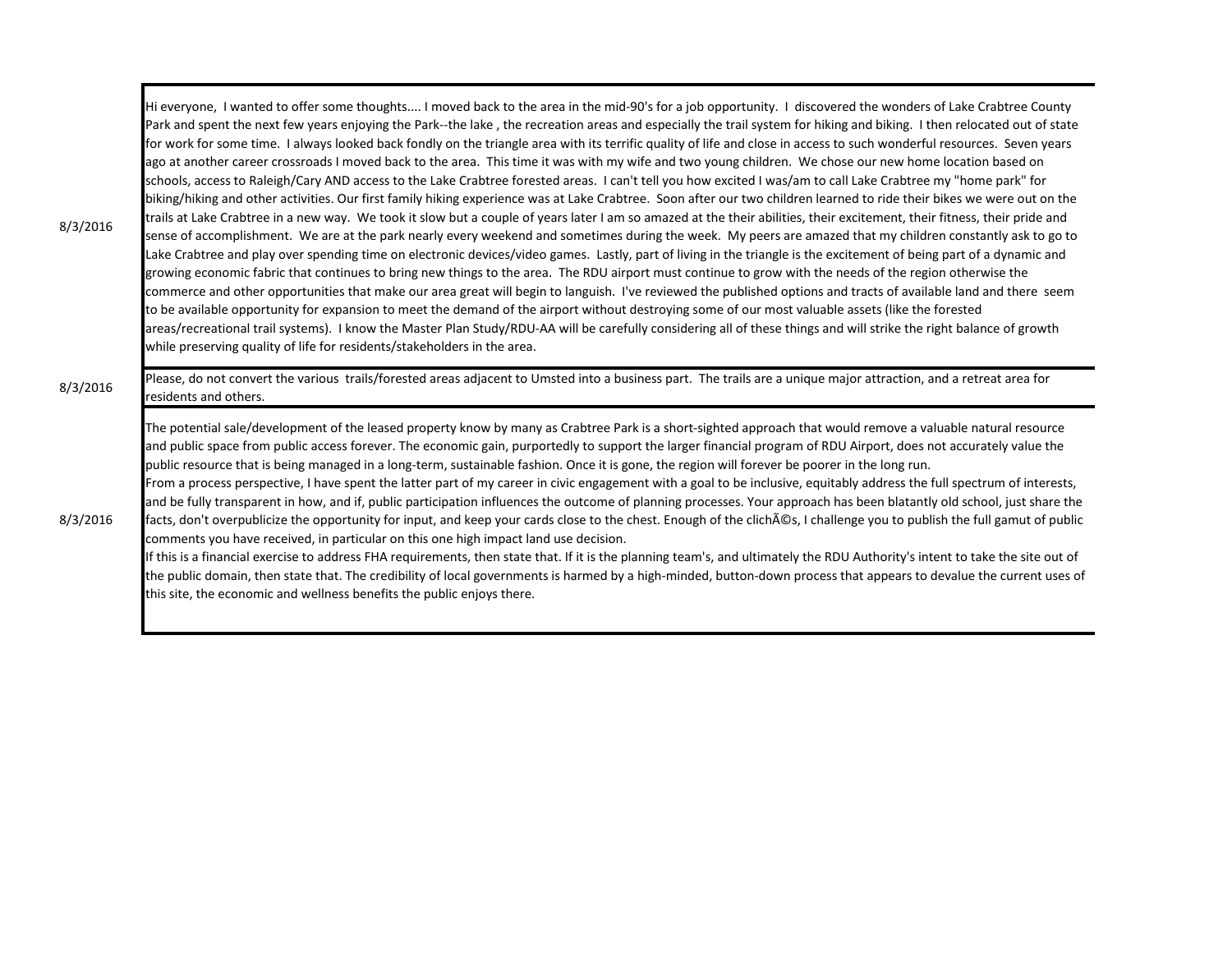| 8/3/2016 | Dear RDU Airport Authority -<br>Lake Crabtree County Park is more than just a patch of land with some trails where people ride bikes or run. This place is home to so many wonderful memories that<br>are important in the lives of so many people, especially mine:<br>-my husband and I went on one of our first dates here<br>I learned how to ride a mountain bike here and discovered the joy of biking<br>-Our sons have been riding here since they were able to ride without training wheels<br>We have family rides at the park which is creating lifelong memories for us and our kids<br>know that countless people could add to the list and many more should have the opportunity to have life-changing moments and create memories here.<br>There are too many offices, restaurants and stores in our area and not enough places for people to get out in the outdoors. Please, I beg you to reconsider your plans<br>for Lake Crabtree Park and allow families, friends, athletes the freedom to enjoy this wonderful park for decades to come.<br>Thank you for your consideration. |
|----------|-----------------------------------------------------------------------------------------------------------------------------------------------------------------------------------------------------------------------------------------------------------------------------------------------------------------------------------------------------------------------------------------------------------------------------------------------------------------------------------------------------------------------------------------------------------------------------------------------------------------------------------------------------------------------------------------------------------------------------------------------------------------------------------------------------------------------------------------------------------------------------------------------------------------------------------------------------------------------------------------------------------------------------------------------------------------------------------------------------|
| 8/4/2016 | It seems to me growth in the triangle area is pushing out local recreation. Is this really the vision and plan we want? Mountain biking areas are constantly being lost<br>to development. Recruiting technically skilled workers will be difficult if there are no recreational areas.                                                                                                                                                                                                                                                                                                                                                                                                                                                                                                                                                                                                                                                                                                                                                                                                             |
| 8/4/2016 | object to changing the lease for lake Crabtree county park and urge the airport authority to sell to wake county or keep the existing lease in place. Lake Crabtree is<br>an essential part of the community and wake county's most heavily used park for recreation and community programs. It would be a blow to the community to lose<br>such a great park to developments that could just be put in other areas that could be just as easily assessable today.                                                                                                                                                                                                                                                                                                                                                                                                                                                                                                                                                                                                                                  |
| 8/4/2016 | object to the development of the land that currently makes up Lake Crabtree County Park, the most heavily used park in the Wake County Park System. I am a<br>mountain biker and hiker and use these trails weekly to excercise and ride my bike. It is a valuable resource for all of us in Wake County, The Triangle and beyond,<br>and would be a great loss to have this area developed into hotels, office space and a quarry of the purpose of generating revenue. I urge you to consider preserving<br>the existing forested lands, trails and green space within the Airport Authority's project area. I would like to suggest instead that the Airport Authority work with<br>surrounding municipalities to investigate the creation of an Urban Trails Center within this property. Please look at what Richmond, VA and Chattanooga, TN have<br>done to preserve trail systems in close proximity to centers of population and urban growth.                                                                                                                                             |
| 8/4/2016 | This expansion plan is deeply upsetting to me as a local runner and cyclist. I use the Greenways multiple times a week, and I am exceedingly proud of the extensive<br>network of communicating trails that our community offers. Not only do these miles of Greenway encourage individuals and families to be physically fit, they are a<br>safe and beautiful retreat from increasing amount of concrete in our area. Taking away this section of Greenway would significantly diminish the natural beauty of<br>this area and prohibit casual and lifelong walking, running, and cycling enthusiasts from participating in the activities we love so much. Please do not take away these<br>lands from the citizens who use and enjoy them so much!                                                                                                                                                                                                                                                                                                                                              |
| 8/4/2016 | The plan to convert all the area under this plan, to parking lots and hotels / offices is a very sad one. To many, the Umstead area, Lake Crabtree present a beautiful<br>urban oasis - to teach kids the pleasures of outdoor running, biking, hiking. It is disappointing and sad to see these become asphalt and concrete, which we need less<br>of. I am convinced that I will be moving out of Wake County shortly, the trend of reckless construction is pretty much writing on the wall                                                                                                                                                                                                                                                                                                                                                                                                                                                                                                                                                                                                      |
| 8/4/2016 | No, no, no! This is a bad decision. Doing the right thing and considering other options is not about pleasing a group of mountain bikers and hikers, it's about doing<br>what is right for the community. This is a beloved recreational greenspace, people. It's one of the amenities that brings people to the area and keeps them in the<br>area. NOBODY wants more office space! There are other options to consider that can be revenue-generating while keeping this valued greenspace intact. I, and<br>many others, urge you to review and seriously consider these options.                                                                                                                                                                                                                                                                                                                                                                                                                                                                                                                |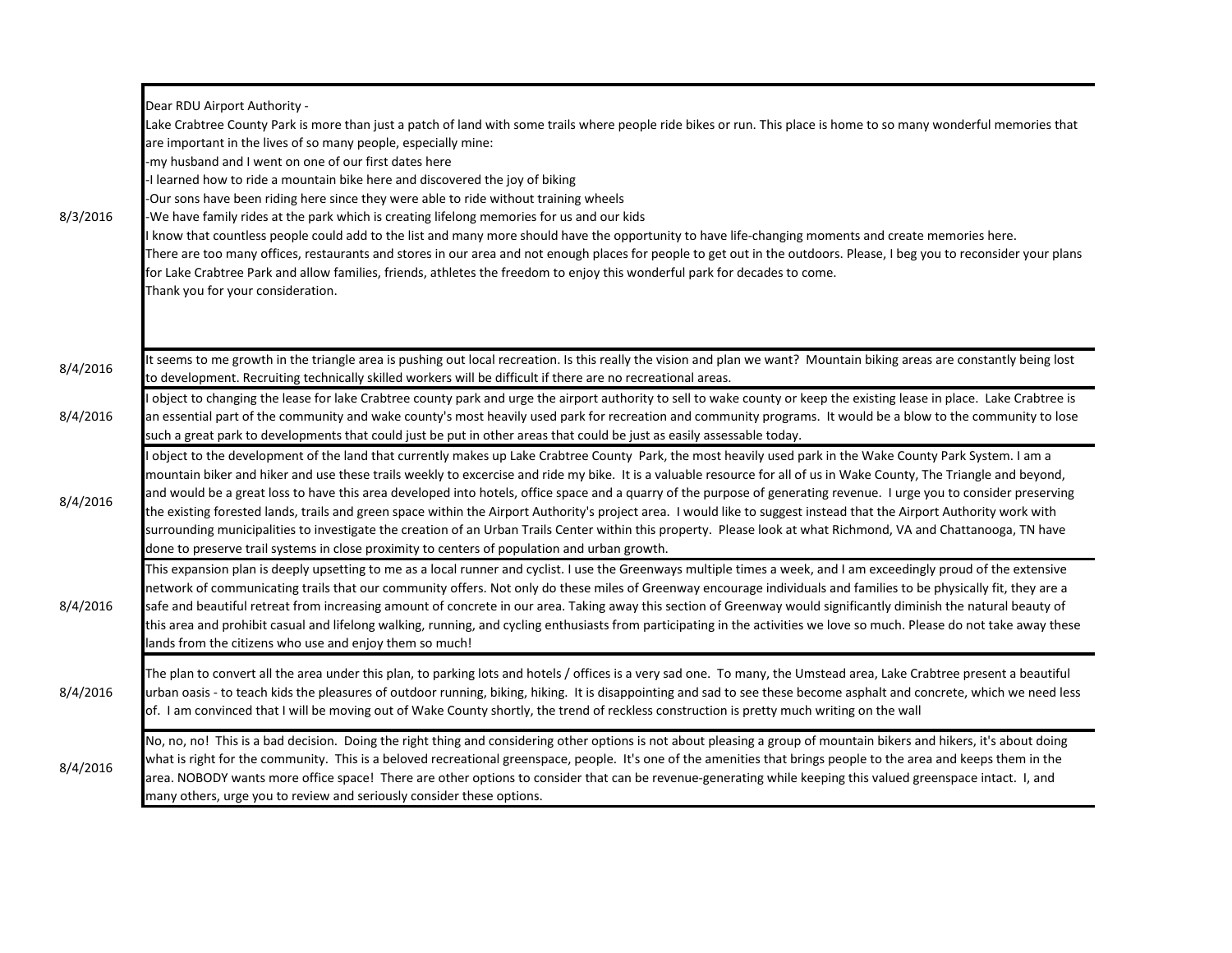|          | Dear RDUAA,                                                                                                                                                                                                                                                                                                                                                                                                                                                                                                                                                                                                                                                                                                                                                                    |
|----------|--------------------------------------------------------------------------------------------------------------------------------------------------------------------------------------------------------------------------------------------------------------------------------------------------------------------------------------------------------------------------------------------------------------------------------------------------------------------------------------------------------------------------------------------------------------------------------------------------------------------------------------------------------------------------------------------------------------------------------------------------------------------------------|
| 8/4/2016 | I would like to express my concerns about future development of Lake Crabtree County Park, this park is the oldest county park in the area. One of my points is this is<br>a green zone, if it is developed we will never get it back. This green zone is special to this community, it is easily accessible for all 3 major cities(Durham, Raleigh,<br>Chapel Hill) around the area, which makes it convenient for groups to meet in a central location. I am a local Mountain Biker, but I know the park offers other groups<br>activities, hiking, trail runners, sailing, birders, etc), all these groups will be affected with your decision. Please reconsider the development of this area for the<br>community.                                                        |
|          | Thank you for listening                                                                                                                                                                                                                                                                                                                                                                                                                                                                                                                                                                                                                                                                                                                                                        |
| 8/4/2016 | I love lake Crabtree and the surrounding trails. I have biked and walked these trails. The location is perfect for folks to meet after work and bike. We have too many<br>concrete jungles and the last thing we need is less trees and more concrete. To consider digging in a quarry so close to houses is very irresponsible and short sighted.<br>Please consider finding funds elsewhere to fund your new runway.                                                                                                                                                                                                                                                                                                                                                         |
| 8/4/2016 | Save our beautiful forests and trails!                                                                                                                                                                                                                                                                                                                                                                                                                                                                                                                                                                                                                                                                                                                                         |
|          | What a sad day when this happens. Sooner or later for the love of money the only shade we'll have is from a cloud.                                                                                                                                                                                                                                                                                                                                                                                                                                                                                                                                                                                                                                                             |
| 8/5/2016 | enjoy Lake Crabtree County Park and Umstead. I run and ride in both parks. Please don't develop, encroach or limit these parks. They are a great joy to me and many<br>of my friends who ride there.                                                                                                                                                                                                                                                                                                                                                                                                                                                                                                                                                                           |
| 8/5/2016 | "m an urban dwelling highly stressed professional. Getting out doors often and getting exercise regularly are essential to my mental and emotional health. Mountain<br>biking is the perfect combination of both balms for the stressful and fast paced modern urban life. I write this comment to advocate for land usage dedicated for<br>mountain biking, locally. There are beautiful trails existing in Lake Crabtree park, and beautiful forest on nearby air port land. More (not less) of these natural<br>resources should be dedicated to providing safe and dedicated outdoor recreation (i.e. mountain biking). I purport that such is vital to the emotional and mental<br>health (with subsequent effects on economic health) of the adjacent urban communities. |
|          | Respectfully yours                                                                                                                                                                                                                                                                                                                                                                                                                                                                                                                                                                                                                                                                                                                                                             |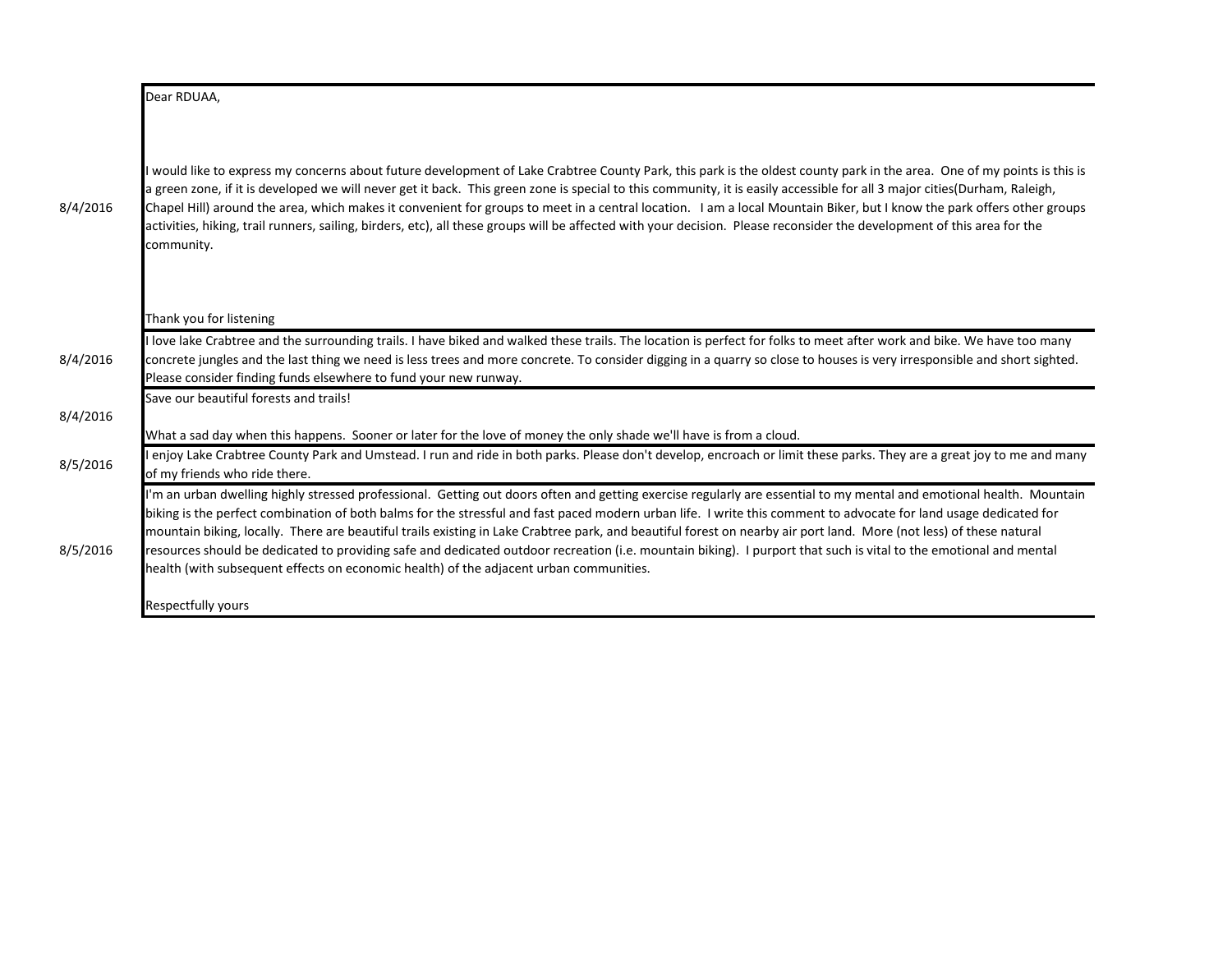|          | I am well aware of the interest on developing new areas to create revenue for RDU airport. But I also look for a community that have access to enjoy nature and<br>outdoor activities. The Triangle area is growing and the recreational areas like Lake Crab Tree Park are getting transformed into houses or shopping centers and all<br>kinds of non recreational possibilities are being created.                                                                                                                                |
|----------|--------------------------------------------------------------------------------------------------------------------------------------------------------------------------------------------------------------------------------------------------------------------------------------------------------------------------------------------------------------------------------------------------------------------------------------------------------------------------------------------------------------------------------------|
|          | just want to rise my voice and ask RDU authority to consider the development of this area. I am a neighbor of the park and I am aware of the congestion and<br>increase of business that this will bring.                                                                                                                                                                                                                                                                                                                            |
| 8/5/2016 |                                                                                                                                                                                                                                                                                                                                                                                                                                                                                                                                      |
|          | Please just keep the possibility of a place to walk, hike, ride a bicycle or just take the kids to enjoy the nice view of the lake.                                                                                                                                                                                                                                                                                                                                                                                                  |
|          | Thanks                                                                                                                                                                                                                                                                                                                                                                                                                                                                                                                               |
| 8/5/2016 | This park and its trail networks need to be preserved as it is shared and enjoyed by the community. It's lost would be devastating to everyone.                                                                                                                                                                                                                                                                                                                                                                                      |
| 8/5/2016 | Need to save Crabtree Mtb trail. It's one of our treasure in Raleigh!                                                                                                                                                                                                                                                                                                                                                                                                                                                                |
| 8/5/2016 | Please do not alter lake Crabtree county park. It is the closest available ride destination to wake county's largest population base. By altering these trails you effect the<br>capacity for bike enthusiasts to ride single track trails after work for most of the year. Like many of my friends, the proximity of these trails were one of my biggest<br>considerations when purchasing a house in wake county.                                                                                                                  |
|          | Please leave Umstead State Park alone. I do not understand why you object to trees and nature.                                                                                                                                                                                                                                                                                                                                                                                                                                       |
| 8/5/2016 | Profitability and nature can exist together. Let's not have one destroy the other.<br>Thank you!                                                                                                                                                                                                                                                                                                                                                                                                                                     |
| 8/5/2016 | There is plenty of building sites ready for construction on the RDU property. MUCH of it is not used as a public park. It seems to me you'd want to exploit other<br>options before upsetting the community. Why not start building near National Guard Rd? or Airgate Dr.? or Pleasant Grove, Or Lumley? There is no need for so much<br>buffer around the airport. There are plenty of examples of airports in much more densely populated areas. If you want a pretty lake view, then Brier Creek Reservoir is<br>just as pretty. |
|          | Leave Crabtree Park a park as long as you can.                                                                                                                                                                                                                                                                                                                                                                                                                                                                                       |
| 8/5/2016 | I strongly encourage you to keep Lake Crabtree Park and surrounding trails untouched. These are precious resources that I have been enjoying for over 15 years and<br>have also enjoyed with my family. There are few remaining natural spaces like this in this area, and this would be a devastating loss for the area.                                                                                                                                                                                                            |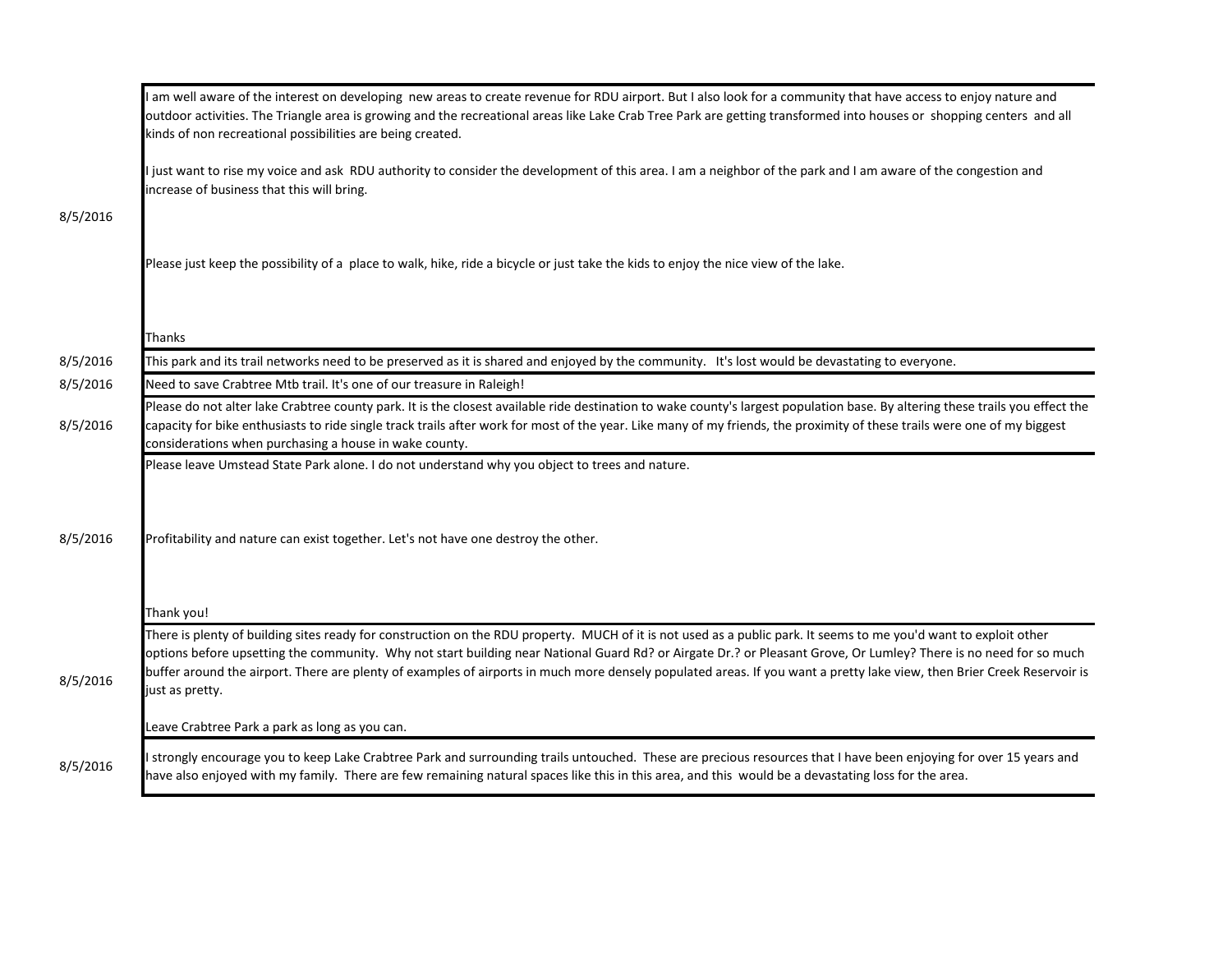| 8/5/2016 | Don't destroy more open space just in the name of capitalism. You can change the plan. You can do the right thing. We need to keep open spaces for people to play<br>and relax in this already over built concrete jungle.                                                                                                                                                                                                                                                                                                                                                                                                                                                    |
|----------|-------------------------------------------------------------------------------------------------------------------------------------------------------------------------------------------------------------------------------------------------------------------------------------------------------------------------------------------------------------------------------------------------------------------------------------------------------------------------------------------------------------------------------------------------------------------------------------------------------------------------------------------------------------------------------|
|          | Joni Mitchell said it all "Pave pardise put up a parking lot" Think about what you are doing and how it wil affect future generations.                                                                                                                                                                                                                                                                                                                                                                                                                                                                                                                                        |
| 8/5/2016 | respect the need of RDU to improve all services and updates to the RDU airport and surrounding area. Your challenge is to grow to accommodate the population<br>without negatively impacting the local communities that pay your bills. Maintaining your current footprint - without growth into outlying areas is possible by staying<br>within the North and West zones - areas already buffered by 540 and 40. To grow outside these zones is to do a disservice to the local population, negatively impact<br>the environment, housing, recreation, traffic et. al and will reduce the quality of life and the outdoor spaces which makes this area so desirable.         |
|          | We do not, nor does RDU, need more hotels, parking lots and business parks! For the current generations and all that come after - please weigh the importance of<br>maintaining and enhancing our quality of life - do not degrade it over a few points of short term profit.                                                                                                                                                                                                                                                                                                                                                                                                 |
| 8/5/2016 | commenting to ask for consideration to maintain the green spaces adjacent to RDU airport. Part of what makes The triangle desirable is the natural resources for<br>recreation and enjoyment. The areas in question are heavily used by outdoor enthusiasts and are very valuable to this area and the state. The loss of this area cannot<br>be recovered from and would lessen the appeal of the Triangle and quality of life. If the land is not needed for airport expansion, which is not, it should be maintained<br>as is. I ask for you to reconsider the proposed plans. Thank you.                                                                                  |
| 8/5/2016 | Please seriously consider maintaining the beautiful public greenspace we like to call Lake Crabtree. It is a pinnacle for the Triangle, and virtually every resident in the<br>area knows of Crabtree and has visited at some point. It provides walking and biking trails not offered anywhere else in the area. It has served as a starting point for<br>residents looking to get exposed to moutain biking, sailing, kayaking and hiking. Don't put personal gains and greed in front of community.                                                                                                                                                                        |
| 8/5/2016 | Please don't take this natural resource away from the community! I would be devastated to lose the recreational areas at Lake Crabtree County park. I frequently<br>use the mountain bike trails, hiking trails, picnic areas - and love spending time in this wonderful park. Thank you for giving me the opportunity to enjoy nature and<br>voice my opinion.                                                                                                                                                                                                                                                                                                               |
| 8/5/2016 | Please do not take away this important green space!!!! Hikers, bikers, nature lovers, children -- all will be truly saddened if one of our favorite spots in the triangle is<br>altered : (                                                                                                                                                                                                                                                                                                                                                                                                                                                                                   |
| 8/6/2016 | have lived in Cary and invested in, as well as started multiple businesses in this area, which I feel is such a fantastic place to live. A significant part of the appeal of<br>this region for business and personal use has been the availability of green space in the form of beautiful parks such as Lake Crabtree County Park. Please do not<br>develop further around this beautiful park and allow this environment to exist as it currently does. This -I believe- encourages not only healthier living, and an escape<br>from stress, but ultimately further investment into this region as I can personally can attest! Thank you for your time and consideration. |
| 8/6/2016 | Crabtree is beautiful as is! Natural trees and serene. Adding hotel and shopping will ruin the scenic and peaceful atmosphere                                                                                                                                                                                                                                                                                                                                                                                                                                                                                                                                                 |
| 8/6/2016 | I have seen on the RDU blog that a non-stop flight to Austin is on top of the wish list for RDU. Is there any update on the possibility of this happening in the near<br>future? I travel to Austin regularly, and I am hoping a non-stop flight becomes a reality VERY SOON!                                                                                                                                                                                                                                                                                                                                                                                                 |
| 8/7/2016 | am very upset that you would consider tearing down Umstead Park to build more space for the airport! My cross country team as well as many others in the area<br>run at Umstead frequently, and having the park destroyed would be a detriment to our training and morale, as well as that of thousands of other runners in the area.<br>If you follow through with this plan, you will have a large amount of people disappointed with your decision, including myself. Please don't bulldoze an amazing trail!                                                                                                                                                              |
| 8/7/2016 | The Ulmstead Park and Crabtree Lake are beautiful oases' in RTP. They should be protected from development including the expansion of RDU.                                                                                                                                                                                                                                                                                                                                                                                                                                                                                                                                    |
| 8/7/2016 | It would be a terrible loss to the triangle area to lose such a wonderful natural area of Crab Tree Park it is such a benefit to have the park it makes the triangle such<br>an appealing place with the open areaswe could never get this area back if it is developed please don't develop Crab Tree Park.                                                                                                                                                                                                                                                                                                                                                                  |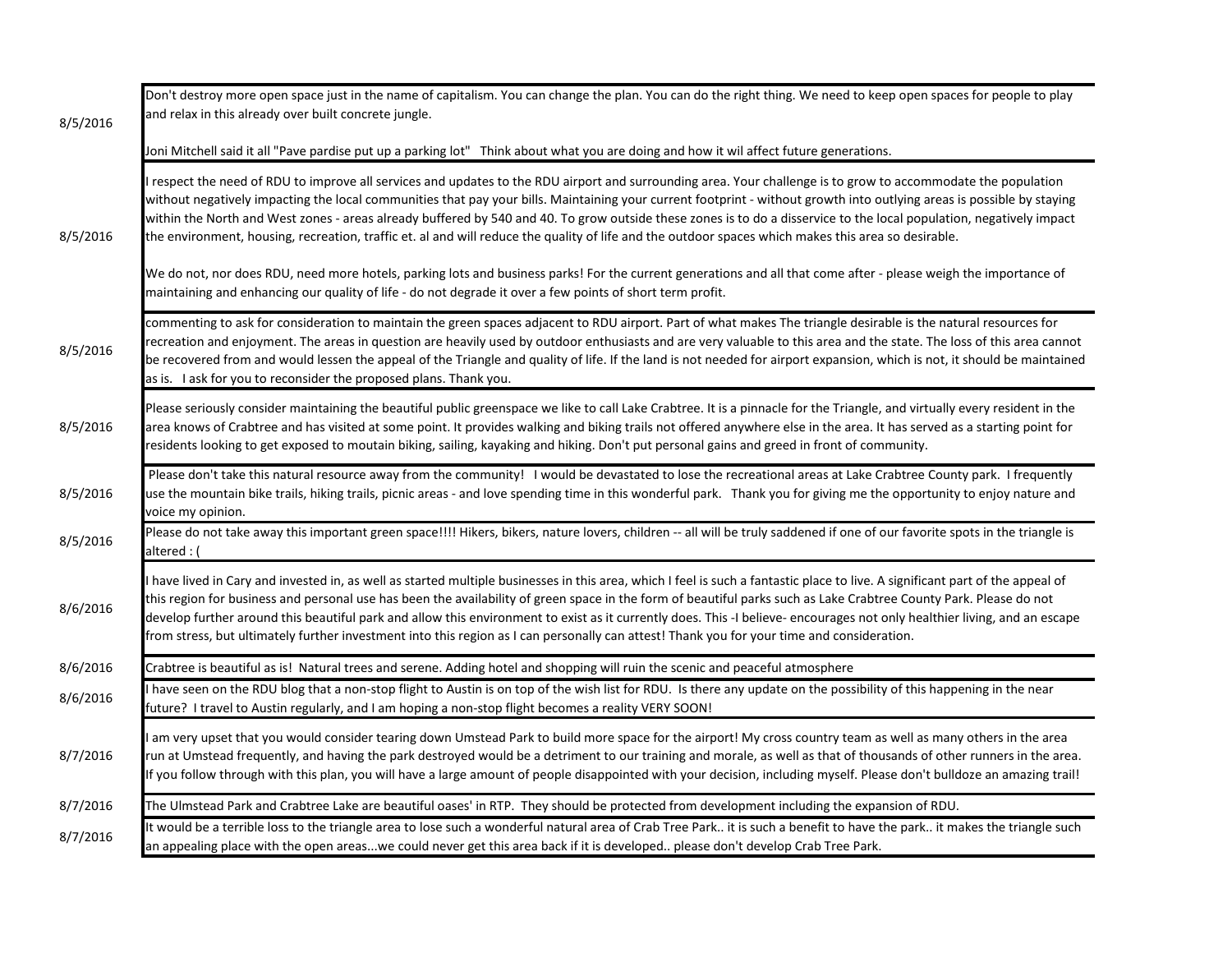| 8/8/2016 | I agree with the viewpoint of Triangle Off-Road Cyclists (TORC): Please preserve all the existing forested lands, trails, and green space within the Airport Authority's<br>project area (South and East of National Guard Drive and Aviation Parkway). Please work with surrounding municipalities to investigate the creation of an Urban<br>Trails Center within this property. This Urban Trails Center would create business opportunities for new and existing hotels, campgrounds, restaurants, bars, bike<br>shops, and recreation outfitters. Thank you. |
|----------|-------------------------------------------------------------------------------------------------------------------------------------------------------------------------------------------------------------------------------------------------------------------------------------------------------------------------------------------------------------------------------------------------------------------------------------------------------------------------------------------------------------------------------------------------------------------|
|          | Please think about the long term implications of destroying already scarce forested areas adjacent to RDU airport.                                                                                                                                                                                                                                                                                                                                                                                                                                                |
|          | The quality of life of thousands of people will be negatively impacted by the construction of office/retail space in what is currently the most widely used green space<br>in the Raleigh Metro area.                                                                                                                                                                                                                                                                                                                                                             |
| 8/8/2016 | Please also consider the economic impact trail users and residents have.                                                                                                                                                                                                                                                                                                                                                                                                                                                                                          |
|          | Thank you.                                                                                                                                                                                                                                                                                                                                                                                                                                                                                                                                                        |
|          | Instead of removing the trails, enhance them and treat them as an attraction.                                                                                                                                                                                                                                                                                                                                                                                                                                                                                     |
|          |                                                                                                                                                                                                                                                                                                                                                                                                                                                                                                                                                                   |
| 8/8/2016 | From the paper The Economic and Impact Analysis of the Coldwater Mountain Bike Trail system:                                                                                                                                                                                                                                                                                                                                                                                                                                                                      |
|          | Survey responses reflect high income biking participants, most likely male gender between 30 and 50 years of age.                                                                                                                                                                                                                                                                                                                                                                                                                                                 |
|          | Market and spending potential very good for biking industry within 100 mile radius.                                                                                                                                                                                                                                                                                                                                                                                                                                                                               |
|          |                                                                                                                                                                                                                                                                                                                                                                                                                                                                                                                                                                   |
|          | http://www.americantrails.org/resources/economics/Economic-Benefits-Coldwater-Mountain-Bike-Trails.html                                                                                                                                                                                                                                                                                                                                                                                                                                                           |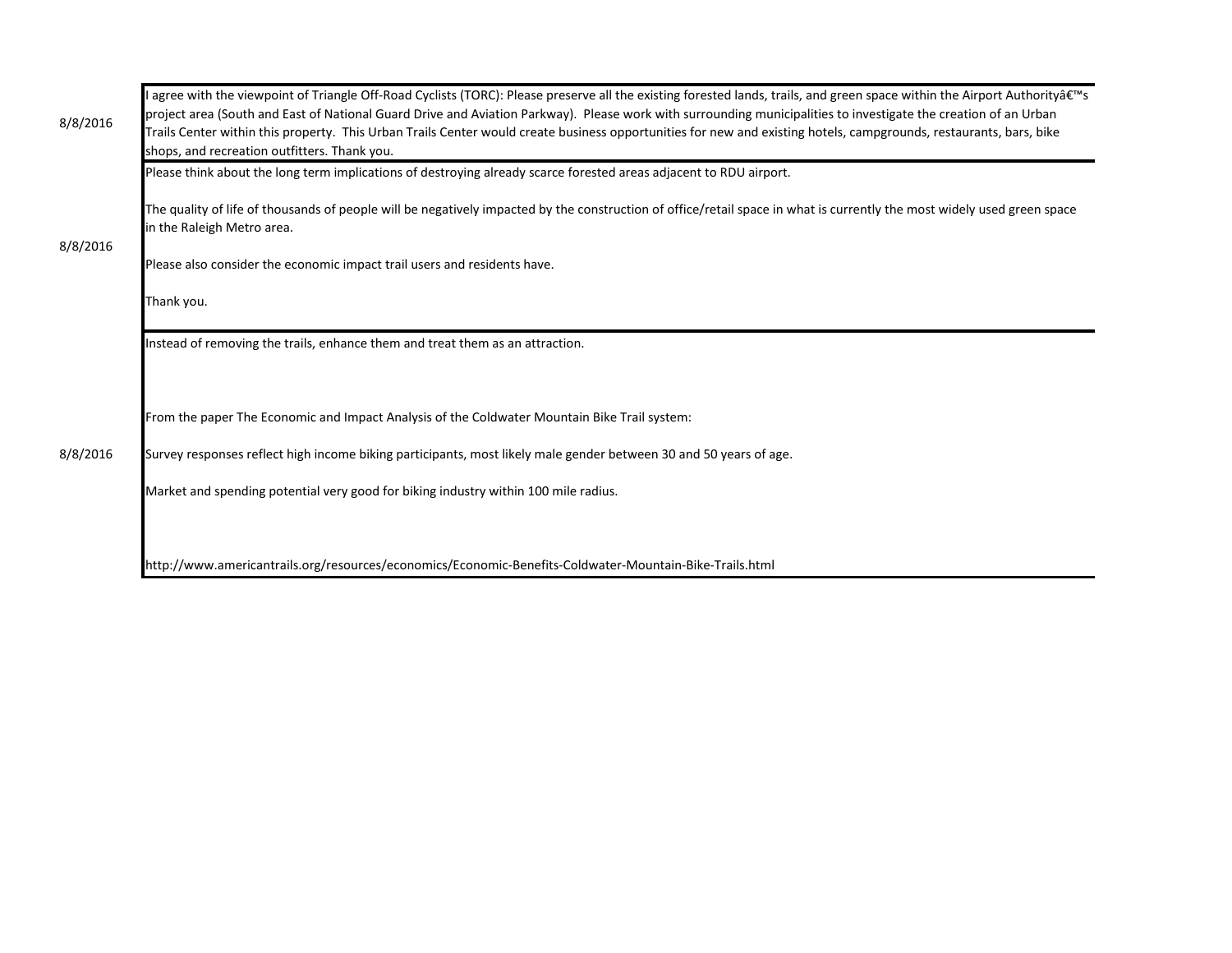I stand with TORC and their official position on this issue. I can't state it any more clearly than they have so i'll just mimic their words here:

"Triangle Off-Road Cyclists (TORC) (www.torc-nc.org) is a 501-(c)(3) organization dedicated to ensuring the future of mountain biking in the Triangle area. At the June 28th Public Workshop #7 the Airportâ€<sup>™</sup>s land use plan was unveiled. This plan slates several naturally forested areas for commercial development and this development would result in the destruction of irreplaceable, centrally-located forested recreation areas and trails. The forested areas marked for development include land directly adjacent to Umstead State Park and much of the land within Lake Crabtree County Park, the most heavily used park in the Wake County Park system. These lands have approximately 32 miles of existing recreational trails built by local residents and are used by mountain bikers, walkers, and runners at  $\epsilon$  both adults and children…groups and individuals. Some of the trails in this forested green space offer beginner/kid-friendly mountain biking and thus foster family outdoor recreation. Also, these trails are connected to the greenway systems of both Raleigh and Cary.

In addition to the loss of forested recreation space, development of these lands would remove an important green space buffer between the airport facilities and the very popular Umstead State Park and could negatively affect the hundreds of acres within the Crabtree Creek watershed.

The Airportâ€<sup>™</sup>s master planning process revealed that none of these lands are required for runways, terminals, parking, or any other facility directly related to passengers or aircraft at the RDU facility. The planners propose to use these lands for the sole purpose of generating revenue for the airport by leasing these lands out to developers to build office space, hotels, and a quarry. For all of these revenue-generating items, alternatives are available, so the destruction of forested recreation space and forested green space buffer to Umstead need not occur.

Triangle Off-Road Cyclists urges the preservation of all the existing forested lands, trails, and green space within the Airport Authority's project area which is located to the South and East of National Guard Drive and Aviation Parkway. We further suggest that the Airport work with surrounding municipalities to investigate the creation of an Urban Trails Center within this property. This Urban Trails Center would create business opportunities for new and existing hotels, campgrounds, restaurants, bars, bike shops, and recreation outfitters.

The proximity of this forested recreation space to the urban area only increases property values and positively affects the quality of life in the Triangle region. This benefits not only existing residents, but also helps to attract future businesses and employees. The Triangle region should look at the work which has taken place in Richmond, VA, and Chattanooga, TN to preserve trails close to population centers. Triangle Off-Road Cyclists strongly believe that the benefits from an Urban Trail Center to the community far outweigh any benefits to the community which might be realized by creating a few new offices, a hotel, and a quarry. Triangle Off-Road Cyclists recognize that RDU Airport is important to our area and has funding challenges it must overcome, however, we believe an Urban Trail Center is a far better solution to the community than the land uses proposed by the Airport's plan. By working with the surrounding municipalities, Triangle Off-Road Cyclists firmly believe that we can craft a solution that not only brings necessary revenue to the airport, but also enhances the communities which the airport serves. "

8/8/2016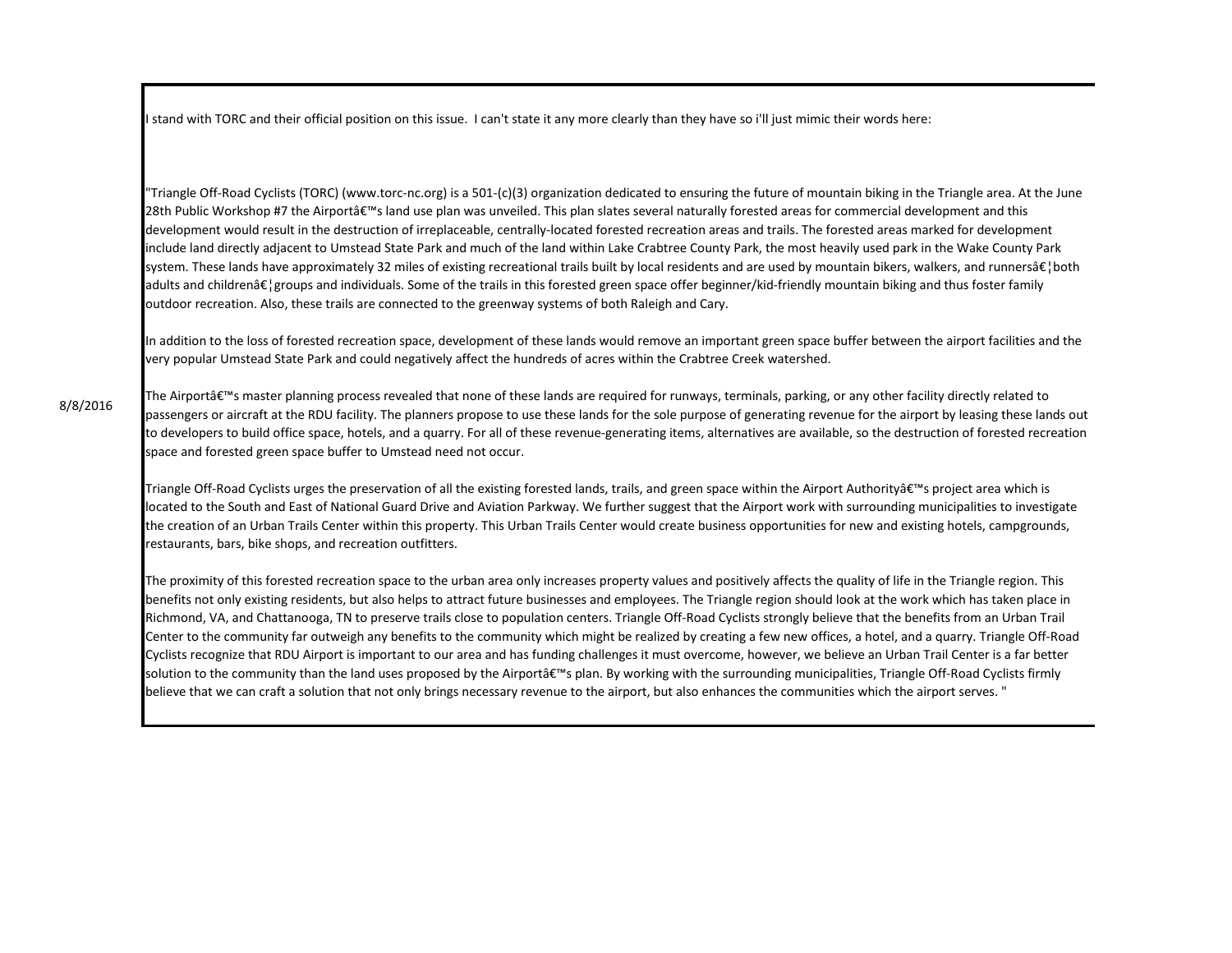FAA Policy Regarding Airport Rates and Charges (61 FR 32021, Friday June 21, 1996) calls for a fee and rental structure that makes the airport as financially selfsustaining as possible ONLY IN THE CIRCUMSTANCES OF THE AIRPORT. The FAA does not construe the obligation of self-sustainability to compel the use of fair market value to establish fees. Nor does the FAA permit the airport to establish fees that exceed airfield costs. The self-sustainability obligation is not parcel specific, but rather applies to the entirety of the airport.

8/8/2016

RDU has not made the case that mining of Parcel 4, "Rocky Knob―is justifiable in the context of the self-sustainable obligation of the entire airport. Destroying a unique natural resource just for short-term profit is not compelled by FAA policy. For that matter RDU has failed to make a self-sustainability justification for not continuing Wake County park use of Parcels 1 and 2.

The June 28 land use presentation left me with the impression that recreational use of RDU property was a "Revenue Diversion―and thus prohibited. It also led me to believe that the FAA airport "self-sustainable―meant that all RDU property must produce fair market revenues. However, upon research I found that is NOT the case. FAA Order 5190.6B, Chapter 3 indeed has language stating  $\hat{a} \epsilon$ œproperty may not be leased or rented at a discount or for nominal consideration to subsidize non-airport objectivesâ€@s shown on a slide. HOWEVER, RECREATION USE IS an EXCPTION. The language of FAA Order 5190.6B, Chapter 3 FAA's explicitly references Policy and Procedures Concerning the Use of Airport Revenue, 64 Fed. Reg. 7696, February 16, 1999 (Revenue Use Policy) that includes the following at section VII 6 D:

D. Providing Property for Public Community Purposes

Making airport property available at less than fair market rental value for public recreational and other community uses, for the purpose of maintaining positive airport-community relations, can be a legitimate function of an airport proprietor in operating the airport. Accordingly, in certain circumstances, providing airport land for such purposes will not be considered a violation of the self- sustaining requirement. Generally, the circumstances in which below-market use of airport land for community purposes will be considered consistent with the grant assurances are:

1. The contribution of the airport property enhances public acceptance of the airport in a community in the immediate area of the airport; the property is put to a general public use desired by the local community; and the public use does not adversely affect the capacity, security, safety or operations of the airport. Examples of acceptable uses include public parks, recreation facilities, and bike or jogging paths. Examples of uses that would not be eligible are road maintenance equipment storage; and police, fire department, and other government facilities if they do not directly support the operation of the airport.

2. The property involved would not reasonably be expected to produce more than de minimis revenue at the time the community use is contemplated, and the property is not reasonably expected to be used by an aeronautical tenant or otherwise be needed for airport operations in the foreseeable future. When airport property reasonably may be expected to earn more than minimal revenue, it still may be used for community purposes at less than FMV if the revenue earned from the community use approximates the revenue that could otherwise be generated, provided that the other provisions of VII. D. are met.

3. The community use does not preclude reuse of the property for airport purposes if, in the opinion of the airport sponsor, such reuse will provide greater benefits to the airport than continuation of the community use.

4. Airport revenue is not to be used to support the capital or operating costs associated with the community use.

I believe that recreational use of Parcels 1, 2, 3 and 4 shown on your August 2, 2016 update fully qualify for recreational use under FAA rules.

8/8/2016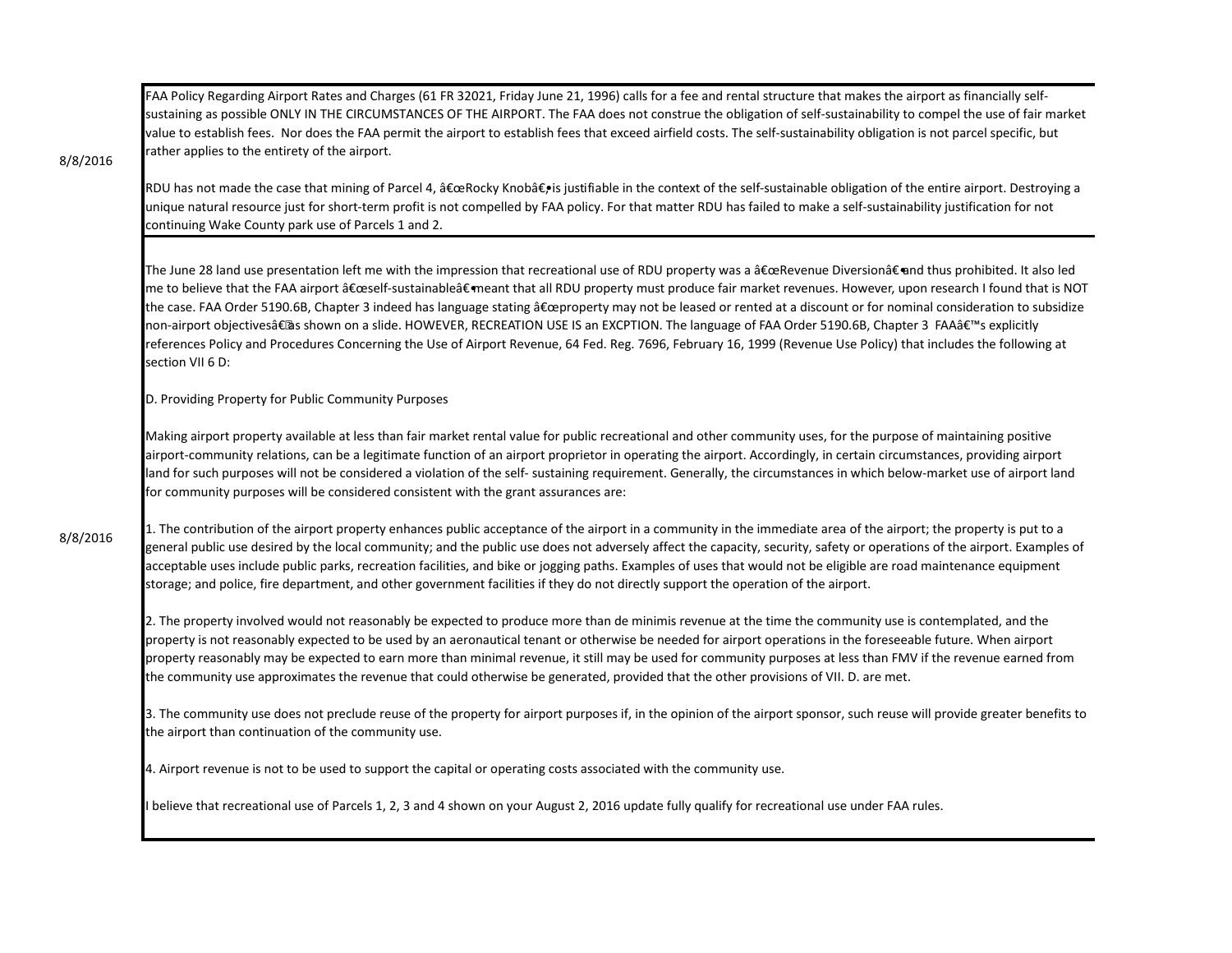|           | My husband and I moved here from Texas in 2002. We had always planned on moving back one day, but we ended up loving it here so much that we stayed. A major<br>part of our decision to stay here had to do with the green spaces and outdoor activities that abound here nearly year-round.                                                                                                                                                                        |
|-----------|---------------------------------------------------------------------------------------------------------------------------------------------------------------------------------------------------------------------------------------------------------------------------------------------------------------------------------------------------------------------------------------------------------------------------------------------------------------------|
|           | We began hiking, mostly through Umstead, soon after we moved here. About 5 to 7 years ago--we began mountain biking (Matt started a couple years before I did).<br>We love being close to the Lake Crabtree trails and we even partially based our decision on where to buy a house two years ago on how close we would be to both<br>trails. We love being able to ride our bikes to the Old Reedy Creek entrance and continue riding through Crabtree or Umstead. |
| 8/8/2016  | Please consider TORC's suggestion about creating an Urban Trails Center in this area. The center could generate funds, preserve trails, and preserve the buffer zone<br>between RDU and Umstead.                                                                                                                                                                                                                                                                    |
|           | fly frequently through RDU, so I understand the need to plan for growth of the airport and related facilities. I would just encourage you to seriously consider the<br>other plans that have been discussed or to speak to community leaders about other potential land swaps.                                                                                                                                                                                      |
|           | Thank you for your consideration.                                                                                                                                                                                                                                                                                                                                                                                                                                   |
|           |                                                                                                                                                                                                                                                                                                                                                                                                                                                                     |
| 8/9/2016  | We need to save these trails!!! It is so nice out there, why ruin it. I come in from out of town to ride these trails. There are races there that bring in people from<br>across the state, who spend money on logging and food. It is also good for the economy.                                                                                                                                                                                                   |
| 8/10/2016 | Please sign this petition to save Lake Crabtree Park and Stand against the reckless destruction by @RDUairport change.org/p/rdu-airport-                                                                                                                                                                                                                                                                                                                            |
| 8/10/2016 | RDU Airport Authority: Save the forested lands near Old Reedy Creek within RDU's project area. - Sign https://www.change.org/p/rdu-airport-authority-save-the-<br>forested-lands-near-old-reedy-creek-within-rdu-s-project-<br>area?recruiter=584406149&utm_source=share_petition&utm_medium=twitter&utm_campaign=share_twitter_responsive via @Change                                                                                                              |
| 8/10/2016 | RDU Airport Authority: Save the forested lands near Old Reedy Creek within RDU's project area. - Sign https://www.change.org/p/rdu-airport-authority-save-the-<br>forested-lands-near-old-reedy-creek-within-rdu-s-project-<br>area?recruiter=533461346&utm_source=share_petition&utm_medium=twitter&utm_campaign=share_twitter_responsive via @Change                                                                                                              |
| 8/10/2016 | Sign our petition to demonstrate to Wake County Government and Raleigh-Durham International Airport (RDU) fb.me/1st38tYJA                                                                                                                                                                                                                                                                                                                                           |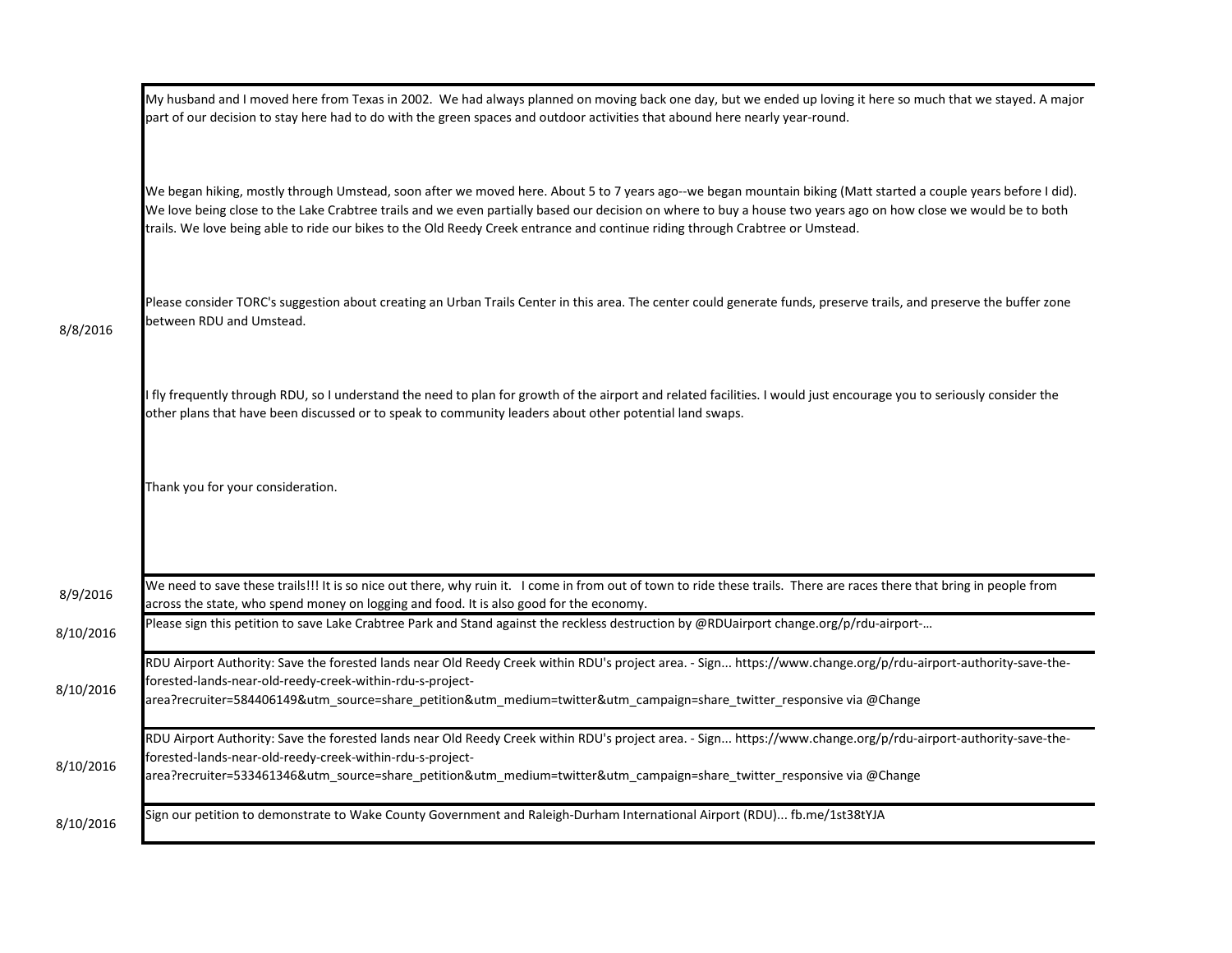| 8/10/2016 | RDU Airport Authority: Save the forested lands near Old Reedy Creek within RDU's project area. - Sign https://www.change.org/p/rdu-airport-authority-save-the-<br>forested-lands-near-old-reedy-creek-within-rdu-s-project-<br>area?recruiter=1449774&utm_source=share_petition&utm_medium=twitter&utm_campaign=share_twitter_responsive via @Change                                                                                                                                     |
|-----------|------------------------------------------------------------------------------------------------------------------------------------------------------------------------------------------------------------------------------------------------------------------------------------------------------------------------------------------------------------------------------------------------------------------------------------------------------------------------------------------|
| 8/10/2016 | RDU Airport Authority: Save the forested lands near Old Reedy Creek within RDU's project area. https://www.change.org/p/rdu-airport-authority-save-the-forested-<br>lands-near-old-reedy-creek-within-rdu-s-project-<br>area?recruiter=584426639&utm_campaign=signature_receipt_twitter_dialog&utm_medium=twitter&utm_source=share_petition via @Change                                                                                                                                  |
| 8/10/2016 | https://www.change.org/p/rdu-airport-authority-save-the-forested-lands-near-old-reedy-creek-within-rdu-s-project-<br>area?recruiter=57875830&utm_source=petitions_show_components_action_panel_wrapper&utm_medium=copylink<br>Sign this petition to help Raleigh/Durham keep their greenspace!!!                                                                                                                                                                                         |
| 8/10/2016 | To anyone who cares about green space in Raleigh, please sign! https://www.change.org/p/rdu-airport-authority-save-the-forested-lands-near-old-reedy-creek-<br>within-rdu-s-project-area?recruiter=367222&utm_source=share_petition&utm_medium=twitter&utm_campaign=share_twitter_responsive via @Change                                                                                                                                                                                 |
| 8/10/2016 | RDU Airport Authority: Save the forested lands near Old Reedy Creek within RDU's project area. - Sign https://www.change.org/p/rdu-airport-authority-save-the-<br>forested-lands-near-old-reedy-creek-within-rdu-s-project-<br>area?recruiter=311728073&utm_source=share_petition&utm_medium=twitter&utm_campaign=share_twitter_responsive via @Change                                                                                                                                   |
| 8/10/2016 | For all of the #tree #lovers and #green #space inhabitants and #mountain #bikers and #walkers #hikers and #families that #enjoy #nature and #county #parks please<br>sign this #petition to tell #RDU we enjoy #wakecounty #nc #lakecrabtree the way it is. Do not let #corporate #america take this #gem away from us. Please sign the<br>change.org #petition at https://www.change.org/p/rdu-airport-authority-save-the-forested-lands-near-old-reedy-creek-within-rdu-s-project-area |
| 8/10/2016 | RDU Airport Authority: Save the forested lands near Old Reedy Creek within RDU's project area. - Sign https://www.change.org/p/rdu-airport-authority-save-the-<br>forested-lands-near-old-reedy-creek-within-rdu-s-project-<br>area?recruiter=75102470&utm_source=share_petition&utm_medium=twitter&utm_campaign=share_twitter_responsive via @Change                                                                                                                                    |
| 8/10/2016 | RDU Airport Authority: Save the forested lands near Old Reedy Creek within RDU's project area. - Sign https://www.change.org/p/rdu-airport-authority-save-the-<br>forested-lands-near-old-reedy-creek-within-rdu-s-project-<br>area?recruiter=503435&utm_source=share_petition&utm_medium=twitter&utm_campaign=share_twitter_responsive via @Change                                                                                                                                      |
| 8/10/2016 | Please preserve the land and trails at LCCP. I ride and race on those trails, and feel so fortunate to have such a park just 20 minutes from my home. Our little boy<br>absolutely loves the surrounding park with playgrounds and beach, and we look forward to taking him out on the trails as a family. This is such a wonderful area to<br>live in, and parks like this are huge part of that!                                                                                       |
| 8/10/2016 | Please, please, please keep all of the mountain biking and running trails around the airport. These are an undervalued asset to the community as a whole. The trails<br>provide enjoyment to thousands of residents across multiple counties, and represent one of the largest, if not the largest trail system in the area.                                                                                                                                                             |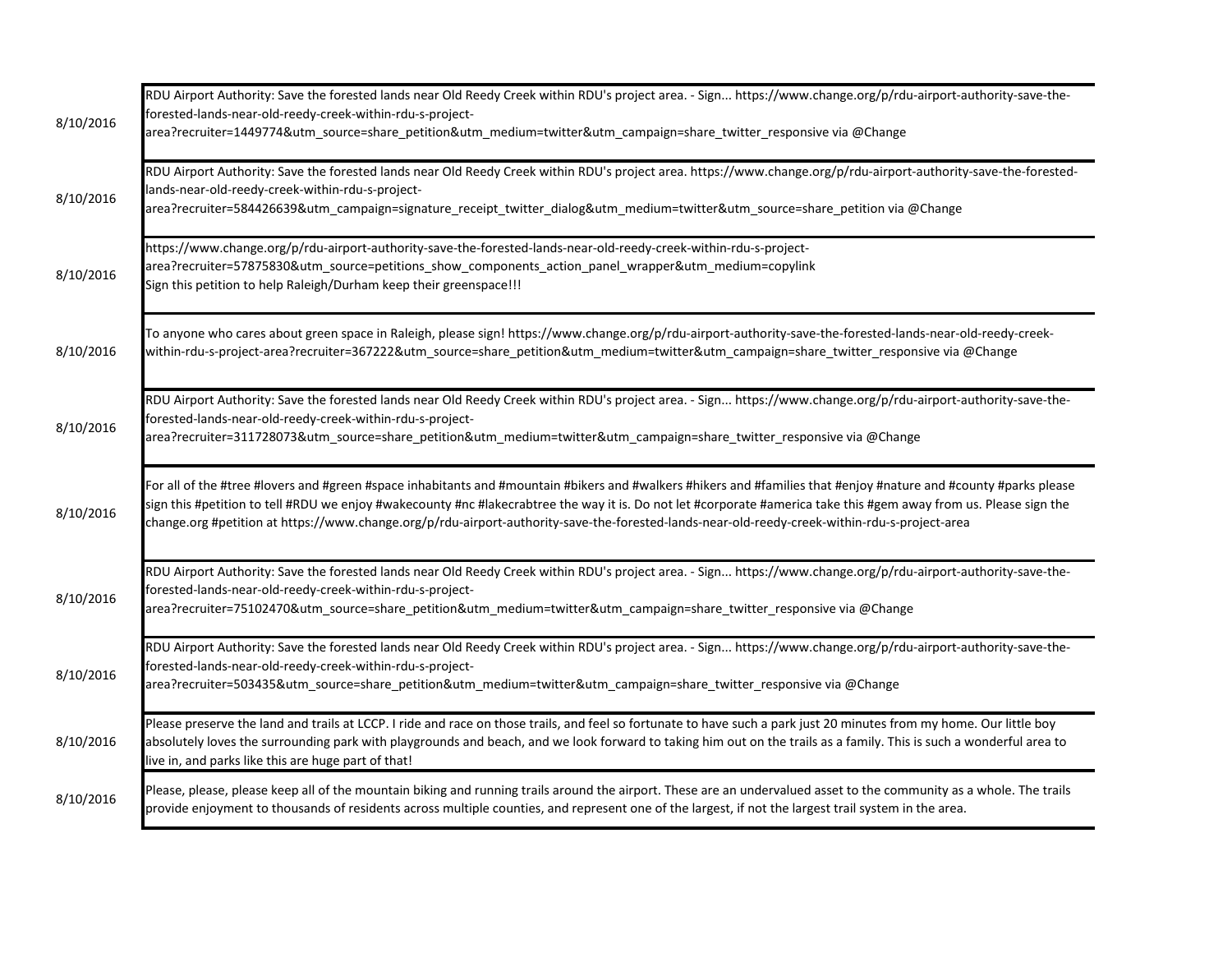|           | Developing Wake County's Lake Crabtree County Park would be a huge mistake! This park attracts people from all over for the scenery, fishing, biking, wildlife, and  |
|-----------|----------------------------------------------------------------------------------------------------------------------------------------------------------------------|
| 8/10/2016 | water activities just to name a few. Developing it would come at both an economic and environmental cost that would be detrimental to the surrounding areas. If it's |
|           | absolutely necessary to develop land, do so on parcels 3 and 4, but leave parcels 1 and 2 alone!                                                                     |
|           | Please don't develop the natural forested area surrounding the airport. My family and many others around the triangle love enjoying this easily accessible outdoor   |
| 8/10/2016 | recreation space for our physical and mental health.                                                                                                                 |
|           | travel for work, every week Monday - Thursday. Because of this I appreciate RDU. It's always been a great experience. I also chose Cary to be my home because of     |
| 8/10/2016 | easy access to mountain biking. I ride lake crabtree all the time and even bring my 5 year old daughter and 6 year old son along to ride. In my mind the trails are  |
|           | more important than hotels or an office park. I'd ask that you leave lake crabtree as is and sell the property to the park district.                                 |
| 8/11/2016 | RDU Airport Authority: Save the forested lands near Old Reedy Creek within RDU's project area. fb.me/1e2ZVs8ek                                                       |
|           | Read this comment, and sign the petition. I work on RDU property and I ride my bicycles in the area.                                                                 |
| 8/11/2016 | https://www.change.org/p/7841933/c/493548920?recruiter=57875830&utm_source=comment_share&utm_medium=twitter&utm_campaign=share_twitter_respon<br>sive via @Change    |
| 8/11/2016 | RDU Airport Authority: Save the forested lands near Old Reedy Creek within RDU's project area. fb.me/4aOzBJ5cQ                                                       |
|           |                                                                                                                                                                      |
|           | RDU Airport Authority: Save the forested lands near Old Reedy Creek within RDU's project area. https://www.change.org/p/rdu-airport-authority-save-the-forested-     |
| 8/11/2016 | lands-near-old-reedy-creek-within-rdu-s-project-                                                                                                                     |
|           | area?recruiter=45169208&utm_campaign=signature_receipt_twitter_dialog&utm_medium=twitter&utm_source=share_petition via @Change                                       |
|           | Please take 5 seconds to save my favorite part of Raleigh www.change.org/p/rdu-airp                                                                                  |
| 8/11/2016 |                                                                                                                                                                      |
|           | RDU Airport Authority: Save the forested lands near Old Reedy Creek within RDU's project area. - Sign https://www.change.org/p/rdu-airport-authority-save-the-       |
|           | forested-lands-near-old-reedy-creek-within-rdu-s-project-                                                                                                            |
| 8/11/2016 | area?recruiter=1792078&utm_source=share_petition&utm_medium=twitter&utm_campaign=share_twitter_responsive via @Change                                                |
| 8/11/2016 | #stoprduvision2040 #rduvision2040 #rdu #greenORC #savethetrails #greenspace #corporationgreed                                                                        |
|           |                                                                                                                                                                      |
| 8/11/2016 | Save the forested lands near Old Reedy Creek within RDU's project area! chn.ge/2aOiiUi                                                                               |
| 8/11/2016 | @RDUAirport you should think along these lines instead of profiting at everyone else's expense. @Morrisville_NC pic.twitter.com/ntwO1G0MIO                           |
|           | RDU Airport Authority: Save the forested lands near Old Reedy Creek within RDU's project area. https://www.change.org/p/rdu-airport-authority-save-the-forested-     |
|           | lands-near-old-reedy-creek-within-rdu-s-project-                                                                                                                     |
| 8/11/2016 | area?recruiter=584825123&utm_campaign=signature_receipt_twitter_dialog&utm_medium=twitter&utm_source=share_petition via @Change                                      |
| 8/11/2016 | #greenORC #rdu #crabtree #stoprduvision2040 #corporategreed #rduvision2040 #rduairport #savethetrails #greenspace                                                    |
|           |                                                                                                                                                                      |
| 8/11/2016 | @RDUAirport plenty of people are sharing their thoughts on #rdu2040 in the form of a formal petition to stop you from destroying our parks.                          |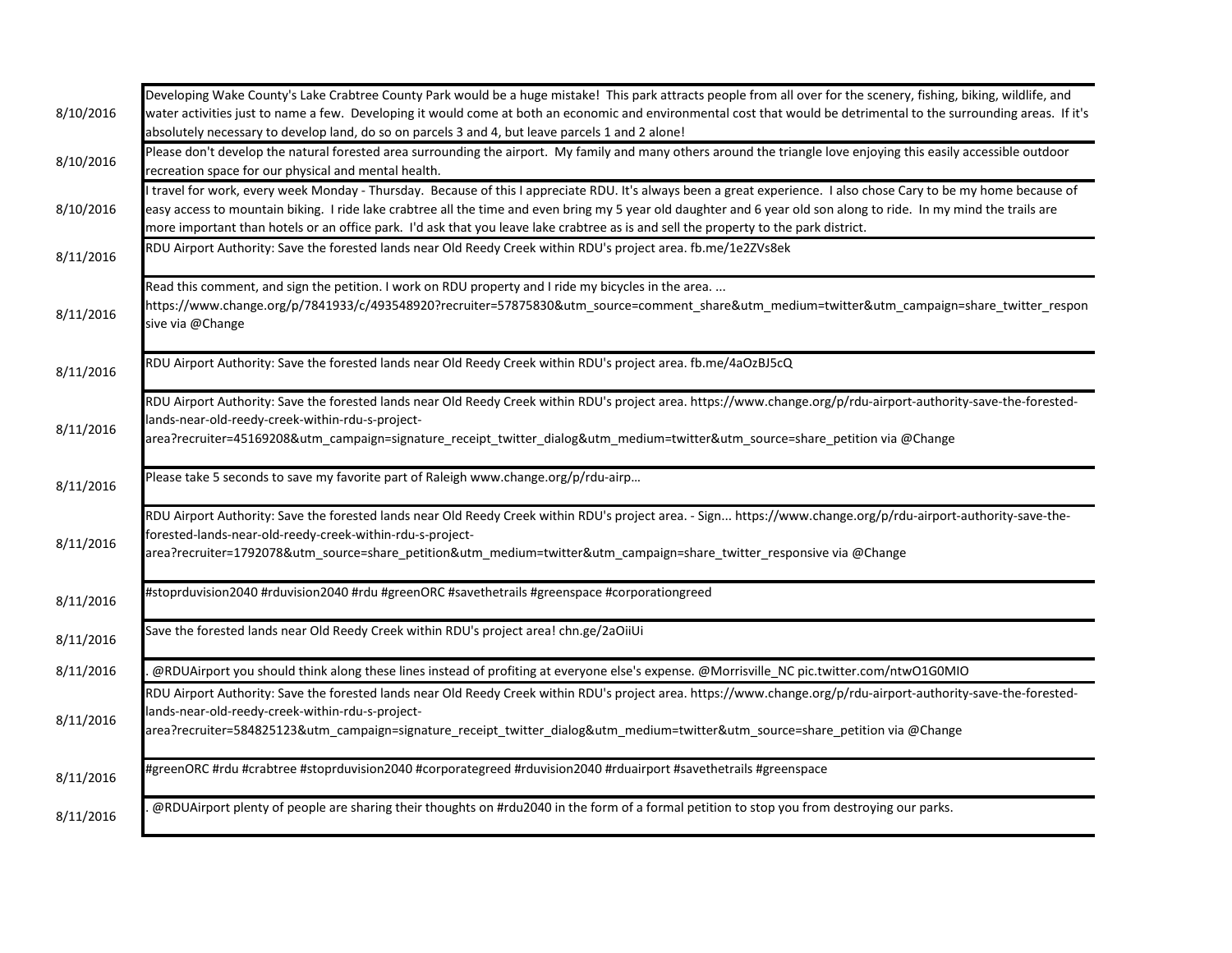| 8/11/2016 | -AA Advisory Circular 150/5070-6B dated 1/27/2015 calls for the consideration of environmental factors in the master planning process resulting in an inventory<br>(overview) of the airport's environmental setting, the identification of potential environmental impacts of airport development alternatives, and the identification<br>of environmentally related permits that may be required for recommended development projects. FAA recommends the airport sponsor/consultant to prepare an<br>"overview of environmentally sensitive features of an airport†as part of the airport master plan. †The overview should also include easily seen and/or readily<br>documented environmental features and resources beyond the airport property line. For RDU the Umstead State Park should be identified for 49 USC Section 303(c)<br>considerations. On at least two prior RDU actions 49 USC Section 303(c), has been invoked because of adverse impacts to Umstead.<br>In addition the NEPA statute and CEQ regulations require all Federal agencies to integrate the NEPA process with other planning at the earliest possible time.<br>Master planning documentation on the website does not address environmental factors nor NEPA. RDU should identify and document key environmental issues that<br>were involved in analyzing airport development alternatives. Impacts that RDU airport staff needs to consider include those to William B. Umstead State Park,<br>regional recreational resource connectivity, and water quality (e.g., Crabtree Lake and Crabtree Creek). |
|-----------|----------------------------------------------------------------------------------------------------------------------------------------------------------------------------------------------------------------------------------------------------------------------------------------------------------------------------------------------------------------------------------------------------------------------------------------------------------------------------------------------------------------------------------------------------------------------------------------------------------------------------------------------------------------------------------------------------------------------------------------------------------------------------------------------------------------------------------------------------------------------------------------------------------------------------------------------------------------------------------------------------------------------------------------------------------------------------------------------------------------------------------------------------------------------------------------------------------------------------------------------------------------------------------------------------------------------------------------------------------------------------------------------------------------------------------------------------------------------------------------------------------------------------------------------------------------------------------------------|
| 8/12/2016 | Need to raise awareness of what's happening. Smart development, not destroying valuable community green space! https://www.change.org/p/rdu-airport-authority-<br>-ave-the-forested-lands-near-old-reedy-creek-within-rdu-s-project<br>area?recruiter=12558889&utm_source=petitions_show_components_action_panel_wrapper&utm_medium=copylink&recuruit_context=copylink_long                                                                                                                                                                                                                                                                                                                                                                                                                                                                                                                                                                                                                                                                                                                                                                                                                                                                                                                                                                                                                                                                                                                                                                                                                  |
| 8/12/2016 | RDU Airport Authority: Save the forested lands near Old Reedy Creek within RDU's project area. - Sign https://www.change.org/p/rdu-airport-authority-save-the-<br>forested-lands-near-old-reedy-creek-within-rdu-s-project-<br>area?recruiter=1772731&utm_source=share_petition&utm_medium=twitter&utm_campaign=share_twitter_responsive via @Change                                                                                                                                                                                                                                                                                                                                                                                                                                                                                                                                                                                                                                                                                                                                                                                                                                                                                                                                                                                                                                                                                                                                                                                                                                         |
| 8/12/2016 | The way you address the park, the forest, and mountain biking as a whole is condescending and dismissive. You make it very clear that your concern is with the<br>benefit for a small number of people in your organization and their "revenue"and that the good of the community does not matter as long your pockets are full.<br>Green space preservation is what makes a city desirable, beautiful and fun. Office parks and "development" as you call it only serve to pave over the things that make<br>living worthwhile. The fact that your basis of why you can destroy this land is a simple reference to the lease also proves your disregard for ethical business as a<br>whole. This project is nothing more than short sighted and destructive.                                                                                                                                                                                                                                                                                                                                                                                                                                                                                                                                                                                                                                                                                                                                                                                                                                |
| 8/12/2016 | oppose Vision 2040. We will destroy precious urban outdoor lands and an incredible outdoor recreational facility in Lake Crabtree County Park and the multi-use<br>trails within it.                                                                                                                                                                                                                                                                                                                                                                                                                                                                                                                                                                                                                                                                                                                                                                                                                                                                                                                                                                                                                                                                                                                                                                                                                                                                                                                                                                                                         |
| 8/12/2016 | Please save the mountain biking trails!                                                                                                                                                                                                                                                                                                                                                                                                                                                                                                                                                                                                                                                                                                                                                                                                                                                                                                                                                                                                                                                                                                                                                                                                                                                                                                                                                                                                                                                                                                                                                      |
| 8/12/2016 | wholeheartedly oppose this plan. This area is loved and used heavily by outdoor enthusiasts. This type of recreation area is in high demand and very low supply in<br>the Raleigh-Durham area, and it would be a terrible waste to build more of the same office buildings. I'm ashamed of our community for ever letting this become a<br>possibility. Please rethink this plan, and consider all the people who use and love this natural space.                                                                                                                                                                                                                                                                                                                                                                                                                                                                                                                                                                                                                                                                                                                                                                                                                                                                                                                                                                                                                                                                                                                                           |
| 8/12/2016 | The currently announced plan to deforest the green space that contains numerous trails and Lake Crabtree county park to make way for office space, hotels and a<br>quarry will detrimentally impact the quality of life for all Wake County and surrounding area residents. The green space and recreation area these lands slated for<br>development house is irreplaceable in terms of quality of life they provide. One of the factors that keeps us in Wake County is the opportunity to be outside and enjoy<br>nature even while living in an urban setting. I understand Wake county continues to grow and the need for development is constant, but there are many areas<br>available for development that would not destroy valuable parks that provide immense value to residents and serve as a draw for future residents. Please do not<br>develop this land simply for profits, as this land currently provides immense benefits to quality of life that cannot be measured solely in dollar figures.                                                                                                                                                                                                                                                                                                                                                                                                                                                                                                                                                                           |

П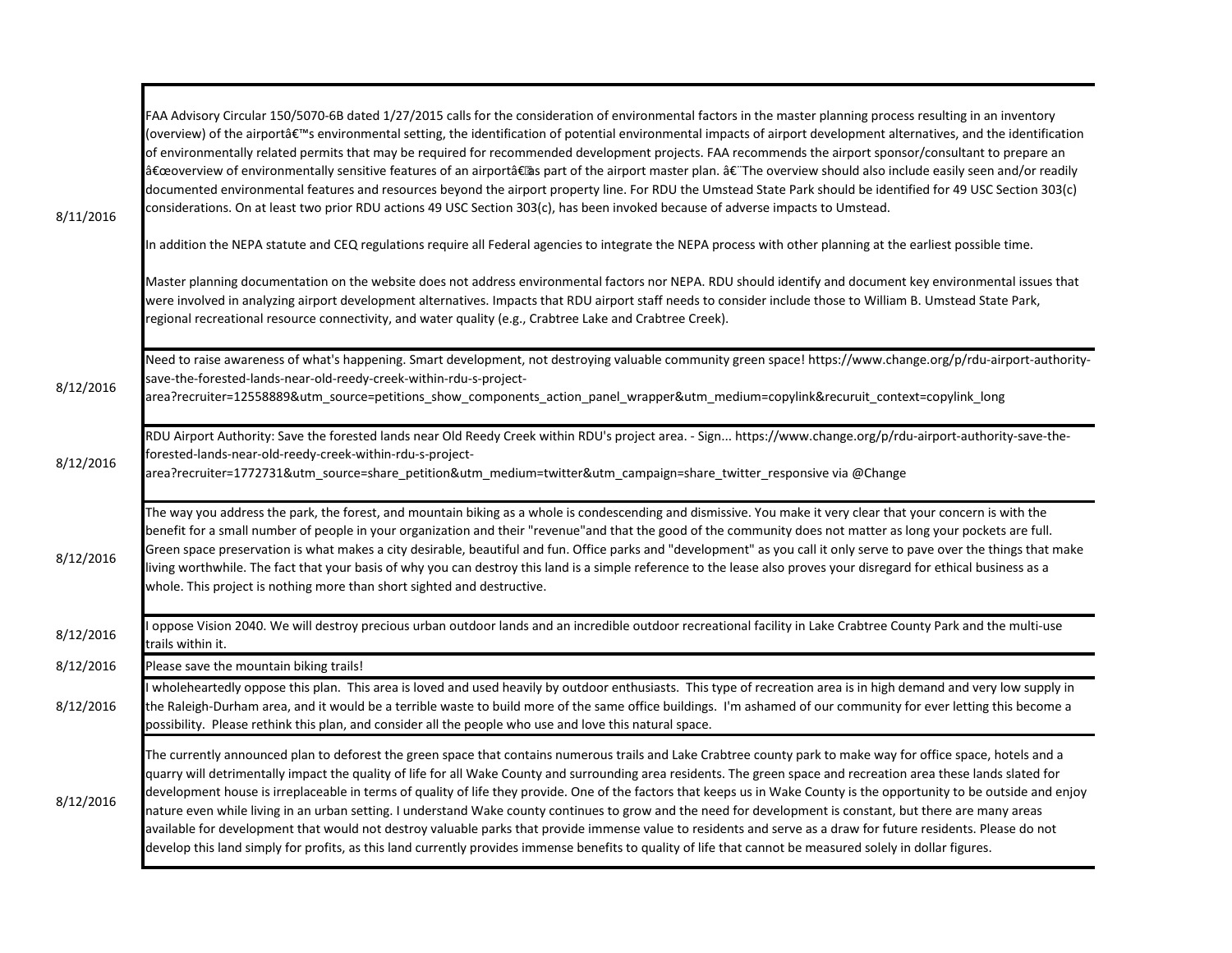| 8/12/2016 | Building schemes C & D preferred.                                                                                                                                                                                                                                                                                                                                                                                                                                                                                                           |
|-----------|---------------------------------------------------------------------------------------------------------------------------------------------------------------------------------------------------------------------------------------------------------------------------------------------------------------------------------------------------------------------------------------------------------------------------------------------------------------------------------------------------------------------------------------------|
| 8/12/2016 | Alternate C looks to be the best option. Noise control is a bit concern.                                                                                                                                                                                                                                                                                                                                                                                                                                                                    |
| 8/12/2016 | Alternative C - expand Terminal 1 and improve ability to move between T1 and T2.                                                                                                                                                                                                                                                                                                                                                                                                                                                            |
| 8/12/2016 | Open more international gate, open for more business                                                                                                                                                                                                                                                                                                                                                                                                                                                                                        |
| 8/12/2016 | Don't develop Lake Crabtree area. Don't destroy the trails.                                                                                                                                                                                                                                                                                                                                                                                                                                                                                 |
| 8/12/2016 | RDU Airport Authority: Save the forested lands near Old Reedy Creek within RDU's project are https://www.change.org/p/rdu-airport-authority-save-the-forested-<br>lands-near-old-reedy-creek-within-rdu-s-project-<br>area?recruiter=585306851&utm_source=share_petition&utm_medium=twitter&utm_campaign=share_twitter_responsive vía @ChangeorgLatino                                                                                                                                                                                      |
| 8/14/2016 | Please do not destroy more land. What about the wildlife, that is their home!?                                                                                                                                                                                                                                                                                                                                                                                                                                                              |
| 8/14/2016 | Please reconsider taking away Lake Crabtree park and mountain bike trails. My family and I utilize that area more often than not.                                                                                                                                                                                                                                                                                                                                                                                                           |
| 8/15/2016 | RDU Airport Authority: Save the forested lands near Old Reedy Creek within RDU's project area. - Sign https://www.change.org/p/rdu-airport-authority-save-the-<br>forested-lands-near-old-reedy-creek-within-rdu-s-project-<br>area?recruiter=585982697&utm_source=share_petition&utm_medium=twitter&utm_campaign=share_twitter_responsive via @Change                                                                                                                                                                                      |
| 8/15/2016 | RDU Airport Authority: Save the forested lands near Old Reedy Creek within RDU's project area. https://www.change.org/p/rdu-airport-authority-save-the-forested-<br>lands-near-old-reedy-creek-within-rdu-s-project-<br>area?recruiter=584942963&utm_campaign=signature_receipt_twitter_dialog&utm_medium=twitter&utm_source=share_petition via @Change                                                                                                                                                                                     |
| 8/15/2016 | RDU Airport Authority: Save the forested lands near Old Reedy Creek within RDU's project area. - Sign https://www.change.org/p/rdu-airport-authority-save-the-<br>forested-lands-near-old-reedy-creek-within-rdu-s-project-<br>area?recruiter=255385931&utm_source=share_petition&utm_medium=twitter&utm_campaign=share_twitter_responsive via @Change                                                                                                                                                                                      |
| 8/15/2016 | It is in the best interest of citizens and the community to continue to have access to Lake Crabtree Park for recreational purposes. Please keep the greenspace that is<br>already dedicated for Biking and Hiking Trails preserved. This is a tremendous resource to the community, and major factor in the local quality of life. While I am all<br>for commercial development, I would rather see denser commercial development in sites that are already allocated for that use. Please re-consider the plan to<br>develop these areas. |
| 8/16/2016 | RDU Airport Authority: Save the forested lands near Old Reedy Creek within RDU's project area. - Sign https://www.change.org/p/rdu-airport-authority-save-the-<br>forested-lands-near-old-reedy-creek-within-rdu-s-project-<br>area?recruiter=41148089&utm_source=share_petition&utm_medium=twitter&utm_campaign=share_twitter_responsive via @Change                                                                                                                                                                                       |
| 8/16/2016 | RDU Airport Authority: Save the forested lands near Old Reedy Creek within RDU's project area. - Sign https://www.change.org/p/rdu-airport-authority-save-the-<br>forested-lands-near-old-reedy-creek-within-rdu-s-project-<br>area?recruiter=536465417&utm_source=share_petition&utm_medium=twitter&utm_campaign=share_twitter_responsive via @Change                                                                                                                                                                                      |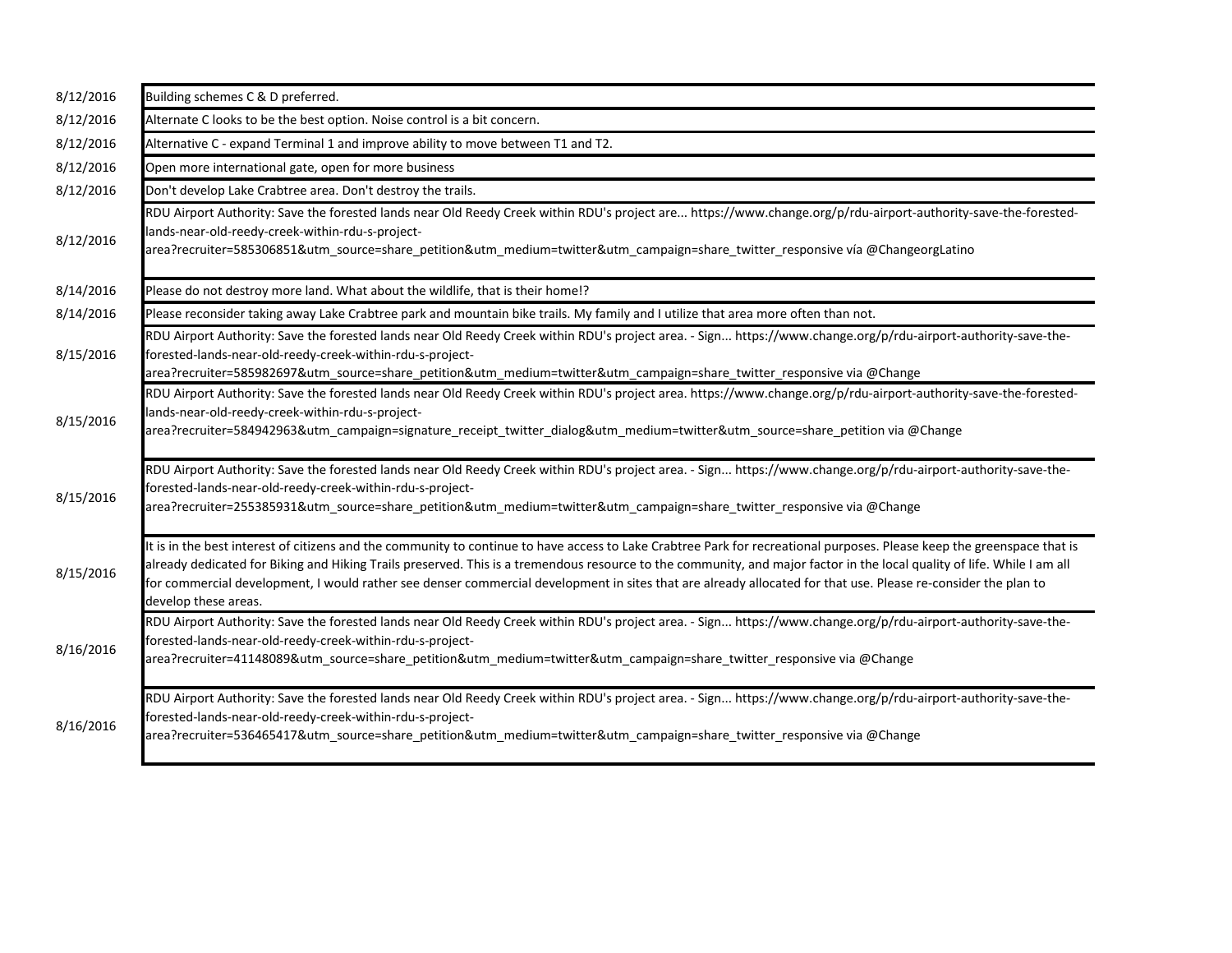|           | On behalf of the Park Advisory Committee for William B. Umstead State Park, I am submitting our group comments about the RDU 2040 Vision Plan.                                                                                                                                                                                                                                                                                                                                                                                                                                                                                                                                                                                                                                                                                                                           |
|-----------|--------------------------------------------------------------------------------------------------------------------------------------------------------------------------------------------------------------------------------------------------------------------------------------------------------------------------------------------------------------------------------------------------------------------------------------------------------------------------------------------------------------------------------------------------------------------------------------------------------------------------------------------------------------------------------------------------------------------------------------------------------------------------------------------------------------------------------------------------------------------------|
| 8/16/2016 | The Park Advisory Committee of William B. Umstead State Park is writing you about our concerns and suggestions regarding the current RDU Airport's Vision 2040<br>Master Planning content and process.                                                                                                                                                                                                                                                                                                                                                                                                                                                                                                                                                                                                                                                                   |
|           | The PAC supports the evaluation of an Urban Recreation Center on RDU property along Old Reedy Creek Rd to protect the recreational and forested quality of this<br>corridor. This Urban Recreation Center should have its main access off of Aviation Parkway and contain approximately 30-50 miles of trails focusing on single track<br>mountain bike trails and pedestrian trails within a forested corridor connecting to William B. Umstead State Park and Lake Crabtree County Park.<br>There are many examples of such recreational centers that create economic benefits for the region and for adjacent airport. The International Mountain Biking<br>Association (IMBA) recognizes Ride Centers with gold, silver, and bronze ratings. There are many examples of these all over the world: https://www.imba.com/model-                                        |
|           | trails/ride-centers<br>The PAC recognizes the desires and needs of the airport to generate revenue from its non-aviation land holdings. As such, land leases to private enterprises that can<br>directly support the Urban Recreation Center (e.g., outdoor recreation shops, brewery, café, hotel, restaurants) might be considered. The Center could be the hub of<br>races attracting people from across the country. Races already occurring at Lake Crabtree County Park attract participants from all over the U.S.<br>The community should be involved as specific sections of the Land Use Master Plan components are developed.<br>Additionally, the PAC opposes any runway built closer to William B. Umstead State Park as shown on Alternative D, in order to protect the noise levels at the<br>campground in the park.<br>Thank you for your consideration |
| 8/17/2016 | am a teenage user of the mountain bike trails in Lake Crabtree, and hiking trails in Umstead. This development would wipe out most of the area where I exercise. So<br>many teenagers are fat and unhealthy. Why do you want to get rid of the only real hiking and biking areas anywhere nearmy house?                                                                                                                                                                                                                                                                                                                                                                                                                                                                                                                                                                  |
| 8/17/2016 | Please do not develope the area around Crabtree Lake and the state park. This area is used bu so many recreational users that can not be duplicated in another area.<br>Preserve this natural treasure.                                                                                                                                                                                                                                                                                                                                                                                                                                                                                                                                                                                                                                                                  |
| 8/17/2016 | These are the most utilized mountain biking trails in the Triangle and their loss would be a recreational tragedy.                                                                                                                                                                                                                                                                                                                                                                                                                                                                                                                                                                                                                                                                                                                                                       |
| 8/17/2016 | Please do NOT develop Lake Crabtree County Park and the surrounding buffer area to Umstead State Park. I go out there several times a week and this would be<br>devastating and a great loss to our community! Please reconsider your development plans.                                                                                                                                                                                                                                                                                                                                                                                                                                                                                                                                                                                                                 |
| 8/17/2016 | Please save the land                                                                                                                                                                                                                                                                                                                                                                                                                                                                                                                                                                                                                                                                                                                                                                                                                                                     |
| 8/17/2016 | Please keep the Crabtree lake park intact. There is plenty of other land to build commercial complexes. One of the main reasons people prefer Raleigh over cities is its<br>proximity to nature. I do not want to imagine not been able to hike in the Crabtree park on weekends.                                                                                                                                                                                                                                                                                                                                                                                                                                                                                                                                                                                        |
| 8/17/2016 | Open spaces and trails are one of this regions greatest assets. To destroy such a large part of that for yet another office park without any indication that we need<br>another office park is irresponsible and shortsighted.                                                                                                                                                                                                                                                                                                                                                                                                                                                                                                                                                                                                                                           |
| 8/17/2016 | object to the purposed plan                                                                                                                                                                                                                                                                                                                                                                                                                                                                                                                                                                                                                                                                                                                                                                                                                                              |
|           | am writing you today to help save the land around the Lake Crabtree area, and existing recreational trails including the Lake Crabtree County Park and the                                                                                                                                                                                                                                                                                                                                                                                                                                                                                                                                                                                                                                                                                                               |
| 8/17/2016 | surrounding buffer area to Umstead State Park. This property currently has wonderful hiking and biking trails and is heavily used by locals and visitors alike. I and my<br>family of 5 frequently use this area. Development of this land would be a huge loss to us and our community.                                                                                                                                                                                                                                                                                                                                                                                                                                                                                                                                                                                 |
| 8/17/2016 | strongly oppose this development because we need to protect and grow natural recreational areas from commercial development. With the right kind of planning<br>these areas could produce tourism based revenue streams. We need these spaces to promote healthy active lifestyles and preserve the quality of life that makes<br>residents want to remain here in the RDU area. What we have at LCCP and the surrounding area is a great start to what could become a landmark, nationally know<br>trail center. Lets work together to save this land!!                                                                                                                                                                                                                                                                                                                 |
| 8/17/2016 | Don't take our Lake Crabtree and Umstesd trails. You Have plenty of land to work with now.                                                                                                                                                                                                                                                                                                                                                                                                                                                                                                                                                                                                                                                                                                                                                                               |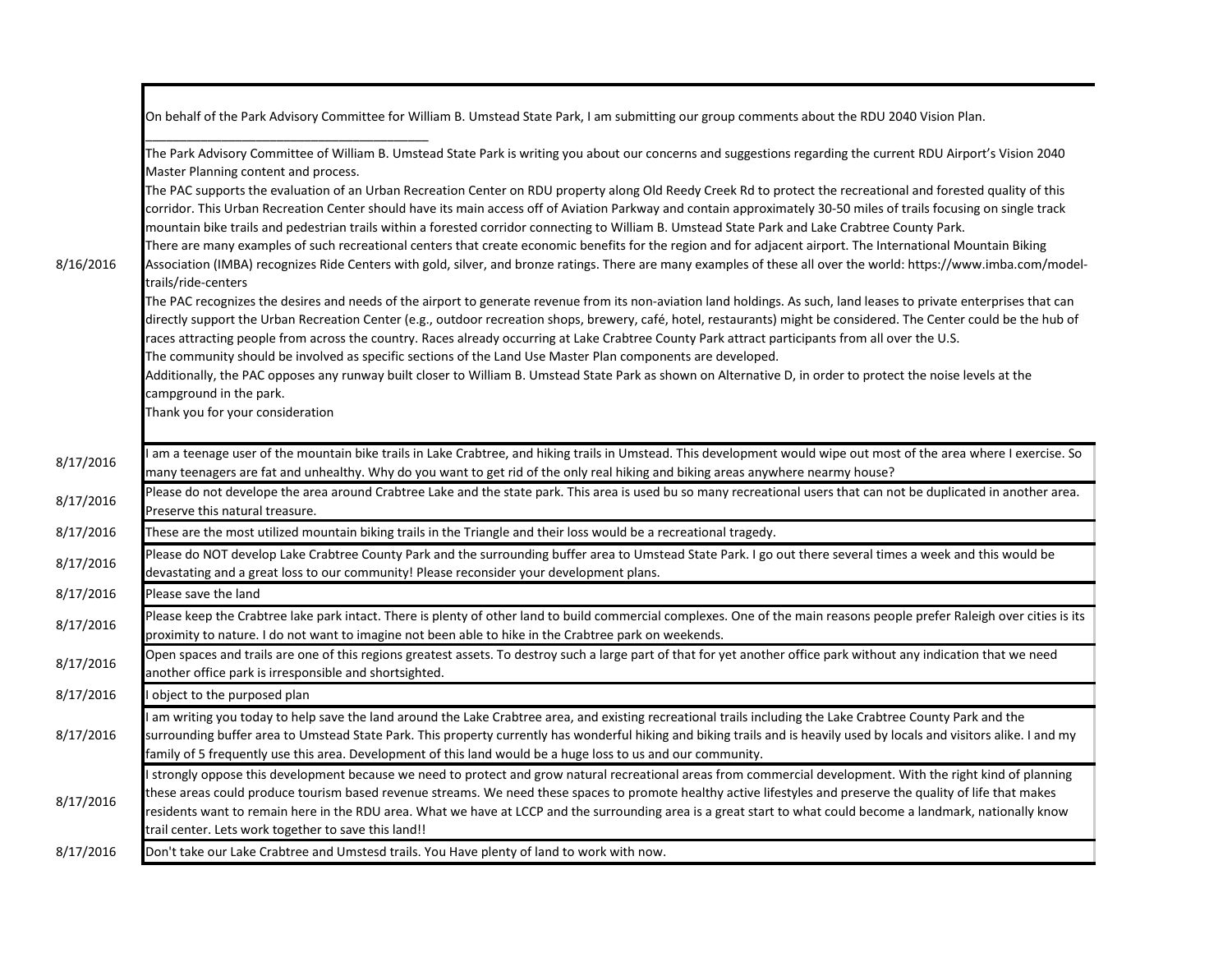| 8/17/2016 | Please do not destroy land around the Lake Crabtree area. This property currently has wonderful hiking and biking trails and is heavily used by locals and visitors alike.<br>Development of this land would be a huge loss to our community. The RDU (Raleigh/Durham) Airport plan recently unveiled for the use of this land which entails<br>destruction of several centrally located forested areas in the Triangle and build commercial office space, hotels and a quarry will directly impact up to 32 miles of<br>existing recreational trails including the Lake Crabtree County Park and the surrounding buffer area to Umstead State Park. This would be a great loss to us and our<br>community! Please save this beautiful oasis of green in the Triangle. |
|-----------|------------------------------------------------------------------------------------------------------------------------------------------------------------------------------------------------------------------------------------------------------------------------------------------------------------------------------------------------------------------------------------------------------------------------------------------------------------------------------------------------------------------------------------------------------------------------------------------------------------------------------------------------------------------------------------------------------------------------------------------------------------------------|
| 8/17/2016 | Can we not have nice things without the need to develop every inch of green space?                                                                                                                                                                                                                                                                                                                                                                                                                                                                                                                                                                                                                                                                                     |
| 8/17/2016 | Please do not take away something that is so vital to the community's health and mental well being. The accessibility of our parks and lakes is one of the main reasons<br>moved to Raleigh and remains one of the reasons why I've stayed.                                                                                                                                                                                                                                                                                                                                                                                                                                                                                                                            |
| 8/17/2016 | Please don't develop Lake Crabtree Park. It is a beautiful resource for the Raleigh area. Many people go there for mountain biking, picnics, and general play that<br>would be irreplaceable if this area is lost.                                                                                                                                                                                                                                                                                                                                                                                                                                                                                                                                                     |
| 8/17/2016 | As we destroy our forests and all the wildlife who inhabit them, we eradicate many of the reasons why people move here in the first place. This area is fast becoming<br>ugly and homogeneous. NC is beautiful and exceptional precisely because it has trees, not because it has the most hotels and bland office parks and stores. Please<br>consider what you are doing. We don't need more buildings and services. We need to protect our wilderness and once it is gone and replaced with manicured<br>landscaped decorative trash trees and beige buildings, we don't get it back!!                                                                                                                                                                              |
| 8/17/2016 | I'm opposed to this development. There is plenty of development that has occurred around RDU and at some point you need to stop and leave nature in place for<br>plants, animals and some limited recreation. Please leave this area as is.                                                                                                                                                                                                                                                                                                                                                                                                                                                                                                                            |
| 8/17/2016 | Do you know how many inexpensive hotels and chain restaurants are already in this area?! Do we really need more! Lake Crabtree is one of the few quiet peaceful<br>places in the area, why destroy it. The growth is out of control in most of wake County. The area around the airport is already a glutted mess with too much traffic,<br>narrow roads and little scenic variety. If one stays in a hotel in this area, wouldn't the park with its trail and nature be a drawing card. This is a BAD IDEA PLEASE<br>DON'T DO THIS!!                                                                                                                                                                                                                                  |
| 8/17/2016 | I do not support the purposed plan of lake Crabtree. My family and I spend many weekends enjoying the hiking, biking, and kayaking. I urge you to consider those of<br>us who utilize the outdoors and the wonderful opportunity lake Crabtree provides. Thanks!                                                                                                                                                                                                                                                                                                                                                                                                                                                                                                       |
| 8/17/2016 | use the Reedy Creek trail and others on occasion and think it would be a shame to develop such a beautiful area whose trails enhance the quality of life for so many<br>people. Additionally, development can only negatively affect the watershed and if this project is mainly to generate revenue, I think other avenues should be<br>considered first.                                                                                                                                                                                                                                                                                                                                                                                                             |
| 8/17/2016 | Please reconsider developing the Crabtree Lake property. This area has been a valuable asset to the community including all the the recreational opportunities it<br>provides to citizens and visitors alike. Green space is valuable space!                                                                                                                                                                                                                                                                                                                                                                                                                                                                                                                           |
| 8/17/2016 | Please don't trade in park land to make a profit. A land full of trees is more valuable than office buildings.                                                                                                                                                                                                                                                                                                                                                                                                                                                                                                                                                                                                                                                         |
| 8/17/2016 | Please leave our park and trails as is.                                                                                                                                                                                                                                                                                                                                                                                                                                                                                                                                                                                                                                                                                                                                |
| 8/17/2016 | Please do not take away forested recreation areas in your master plan. There is plenty of land available for commercial development without impacting some of the<br>finest wooded recreation areas in the RDU vicinity.                                                                                                                                                                                                                                                                                                                                                                                                                                                                                                                                               |
| 8/17/2016 | Regarding plans for Crabtree Lake area green and community use space. I am in receipt of information suggesting the RDU Airport Authority is developing plans to<br>repurpose airport property for use as commercial office space, hotels and a quarry. Even Sully couldn't land a plane on any of these nor do they seem to serve any<br>functional aviation purpose. Please advise if the information I have received is misleading and consider the existing use of this property by the US citizens and<br>community as the property's highest and best use for the near term and foreseeable future.                                                                                                                                                              |
| 8/17/2016 | Please don't destroy Lake Crabtree area. Find a new way to develop the desired hotel, office space without removing a beautiful, natural area that residents of this<br>area enjoy.                                                                                                                                                                                                                                                                                                                                                                                                                                                                                                                                                                                    |
| 8/17/2016 | Please realize that while this property has some short-term value, it has MUCH MUCH more long-term value. The short-sighted bulldosing of a natural area would not<br>only depress the demand for airline tickets and the development itself, it would give me the impression that RDU should not be trusted by the community, and should<br>not be patronized whenever there is a more responsible/sustainable travel substitute.                                                                                                                                                                                                                                                                                                                                     |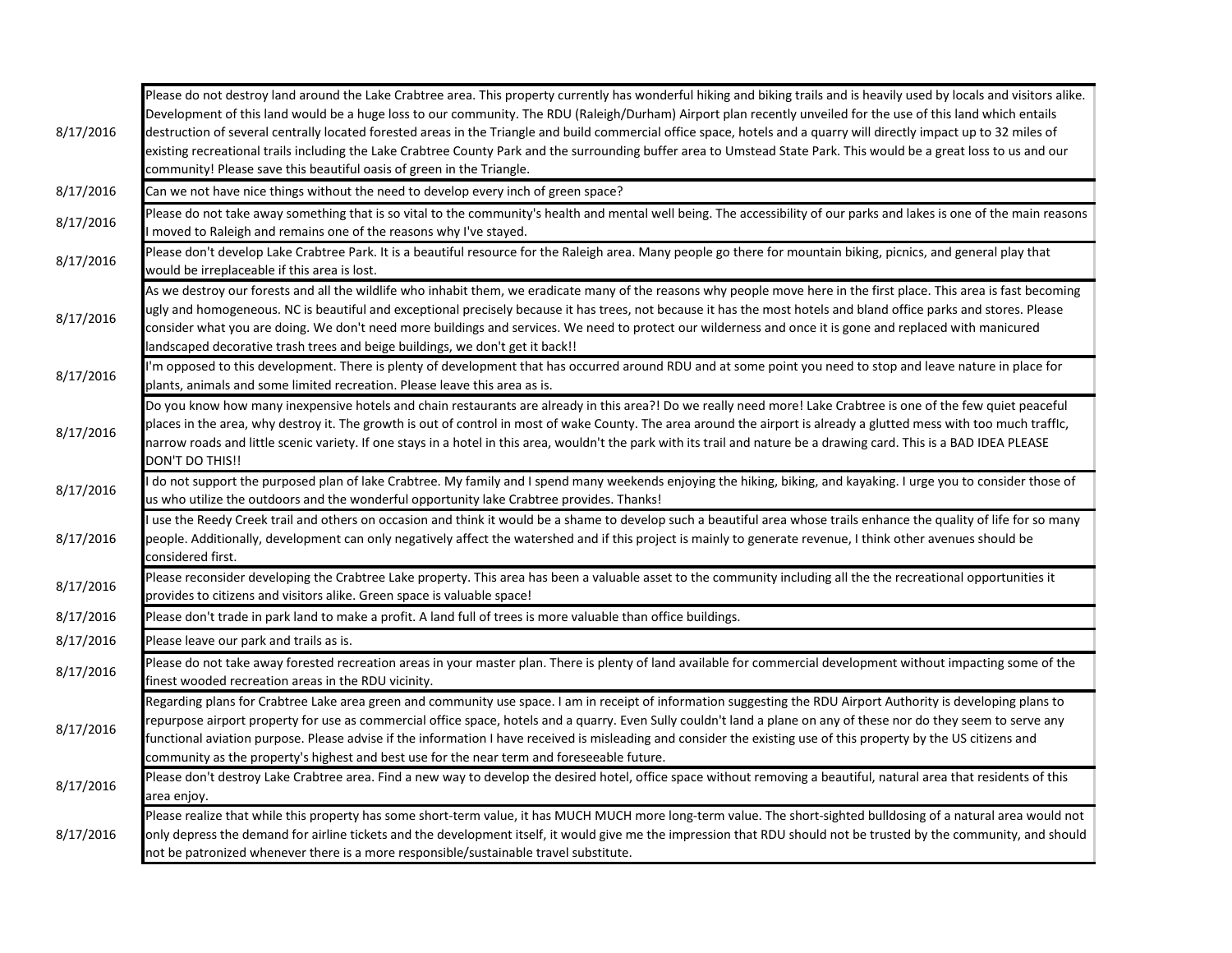| leave the trails in tact! We don't want to lose the beauty of Cary at the price of the price of developer greed for more money.                                                                                                                                                                                                                                                                                                                                                                                                                                                                                                                                                                                                                                                                                                                                                                                                                                                                                                                                                                              |
|--------------------------------------------------------------------------------------------------------------------------------------------------------------------------------------------------------------------------------------------------------------------------------------------------------------------------------------------------------------------------------------------------------------------------------------------------------------------------------------------------------------------------------------------------------------------------------------------------------------------------------------------------------------------------------------------------------------------------------------------------------------------------------------------------------------------------------------------------------------------------------------------------------------------------------------------------------------------------------------------------------------------------------------------------------------------------------------------------------------|
| STOP! Wooded area should be protected, not decimated to create more buildings.                                                                                                                                                                                                                                                                                                                                                                                                                                                                                                                                                                                                                                                                                                                                                                                                                                                                                                                                                                                                                               |
| Greenspace in our communities and around the airport is IMPORTANT. Don't treat it as disposable, or replaceable. It's neither.                                                                                                                                                                                                                                                                                                                                                                                                                                                                                                                                                                                                                                                                                                                                                                                                                                                                                                                                                                               |
| am writing to share my objections to your plans to develop the land around Lake Crabtree. This development would result in the destruction of irreplaceable,<br>centrally-located forested recreation areas and in the destruction of an important green buffer space between the airport facilities and the very popular Umstead<br>State Park. Ultimately, the destruction of this forested area could negatively affect the hundreds of acres within the Crabtree Creek watershed.<br>Leasing these lands for commerical development is far outside the scope of the mission or purpose of RDU. Please preserve them as they are.                                                                                                                                                                                                                                                                                                                                                                                                                                                                         |
| Please do not take away the mountain bike trails. These trails are used by so many people on a regular basis and are a great beginner series of rides for children. The<br>location of the trails is important: they are convenient to many nearby offices and homes, making them an ideal "quick exercise" option for many.                                                                                                                                                                                                                                                                                                                                                                                                                                                                                                                                                                                                                                                                                                                                                                                 |
| think developing the Lake Crabtree area south of I-40 is a huge mistake. I recently relocated to the RDU area. One of the reasons I was willing to come here was<br>because the culture and atmosphere is so unique. Amenities like Lake Crabtree are unique and noteworthy. Another business complex is not. The situation is similar<br>to giving your child \$50 as a graduation gift. It will be long forgotten as the years go by. However, giving a unique and memorable gift will last through time. Lake<br>Crabtree is a wonderful park that I visit multiple times per week. It provides me enjoyment and memories. I proudly tell my out-of-state friends how much I enjoy the<br>park. Obviously, another business park will not generate a similar conversation. Developing Crabtree is one more incremental step towards becoming unremarkable.                                                                                                                                                                                                                                                |
| Please save our park and woodlands. These types of recreational areas are the things that bring people to our city and enjoyment to the ones here.                                                                                                                                                                                                                                                                                                                                                                                                                                                                                                                                                                                                                                                                                                                                                                                                                                                                                                                                                           |
| received your email in response to my comments made during public meeting and based on your response, I don't think you are trying to find a solution that the<br>public and the airport could get behind and support. I see the 93 pages of comments since July 22, 2016 posted here (thank you for posting these comments) and<br>NONE of them include support for the development of public land, Lake Crabtree. I knew there were a lot of citizens opposed to development of Lake Crabtree and                                                                                                                                                                                                                                                                                                                                                                                                                                                                                                                                                                                                          |
| corridor to Umstead and it's nice to see the comments.                                                                                                                                                                                                                                                                                                                                                                                                                                                                                                                                                                                                                                                                                                                                                                                                                                                                                                                                                                                                                                                       |
| That said, it seems like your response to my comment is to quote more FAA regulations instead of trying to find a solution that would meet both the recreational<br>needs of community and the revenue needs of the airport. Lake Crabtree has been used by the public for 28 years and it seems like RDU has already decided that<br>office space or hotel space will be developed on Lake Crabtree lands. I've read much of the FAA Airport Compliance Manual - 5190.6B and it doesn't cover publicly<br>used lands at ALL. Because of this, some special consideration needs to be taken. Revenue generation is a real need for the airport and citizens understand that. There<br>are other ways to make revenue and I've talked to many people, who have so many great ideas that haven't even been given a seat at the negotiation table.<br>Reconsider your position for the long term future of this community. Our grandchildren will applaud our efforts to protect a public recreational space more than they<br>will remember yet another office/hotel space. Let's find a way to work together. |
| Help prevent @RDUAirport from turning #umsteadstatepark into another strip mall. click.exacttarget.change.org/?qs=627376cfb8 #signthepetition #saveumstead ??                                                                                                                                                                                                                                                                                                                                                                                                                                                                                                                                                                                                                                                                                                                                                                                                                                                                                                                                                |
|                                                                                                                                                                                                                                                                                                                                                                                                                                                                                                                                                                                                                                                                                                                                                                                                                                                                                                                                                                                                                                                                                                              |
| RDU Airport Authority: Save the forested lands near Old Reedy Creek within RDU's project area. - Sign https://www.change.org/p/rdu-airport-authority-save-the-<br>forested-lands-near-old-reedy-creek-within-rdu-s-project-<br>area?recruiter=17370926&utm_source=share_petition&utm_medium=twitter&utm_campaign=share_twitter_responsive via @Change                                                                                                                                                                                                                                                                                                                                                                                                                                                                                                                                                                                                                                                                                                                                                        |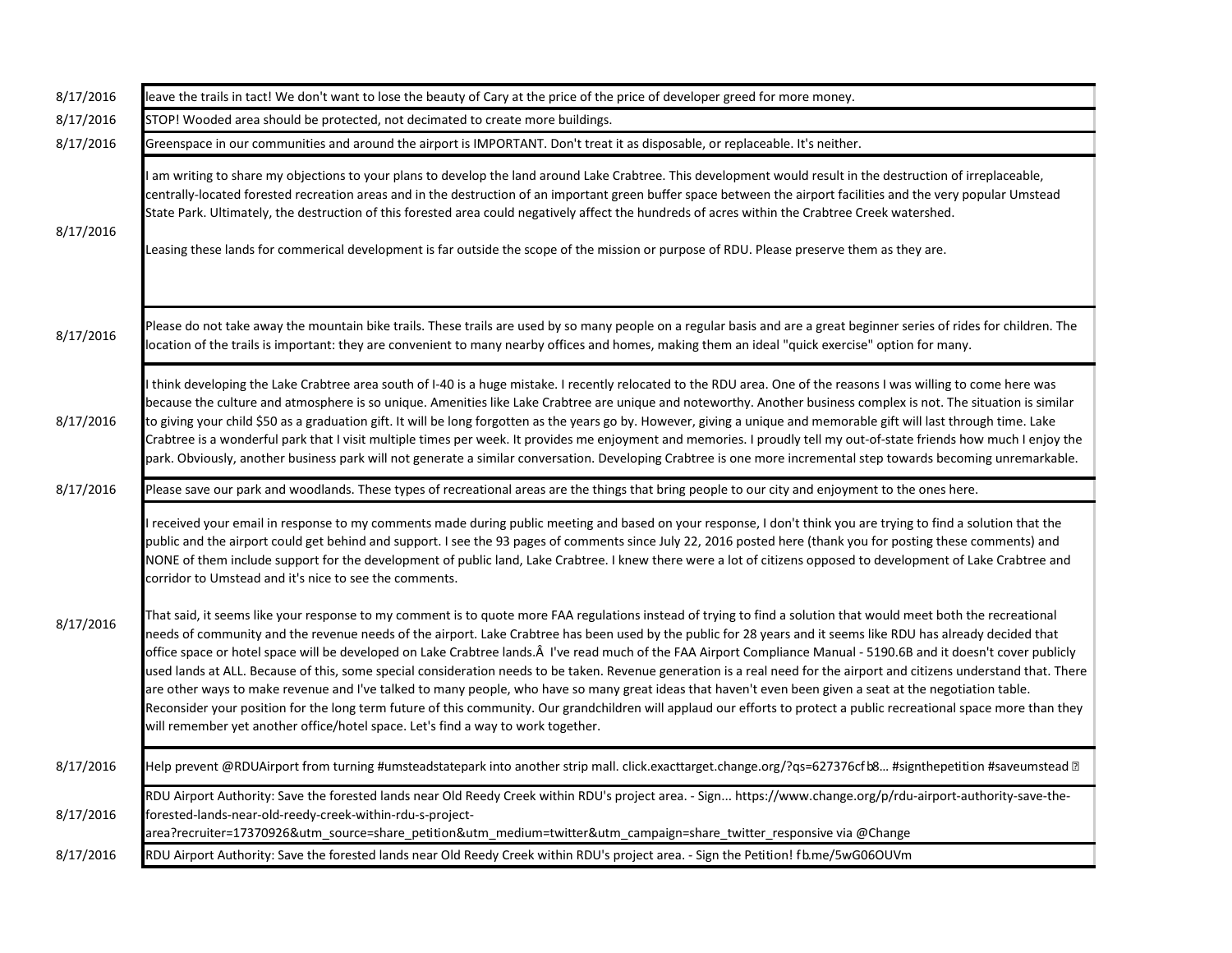|                        | RDU Airport Authority: Save the forested lands near Old Reedy Creek within RDU's project area. - Sign https://www.change.org/p/rdu-airport-authority-save-the-                                                                                                                                                                                                                                                                                                                                                                                                                                                                                                                                                                                                                                                                                                                                                                                                                                                                                            |
|------------------------|-----------------------------------------------------------------------------------------------------------------------------------------------------------------------------------------------------------------------------------------------------------------------------------------------------------------------------------------------------------------------------------------------------------------------------------------------------------------------------------------------------------------------------------------------------------------------------------------------------------------------------------------------------------------------------------------------------------------------------------------------------------------------------------------------------------------------------------------------------------------------------------------------------------------------------------------------------------------------------------------------------------------------------------------------------------|
| 8/17/2016              | forested-lands-near-old-reedy-creek-within-rdu-s-project-                                                                                                                                                                                                                                                                                                                                                                                                                                                                                                                                                                                                                                                                                                                                                                                                                                                                                                                                                                                                 |
|                        | area?recruiter=584475467&utm_source=share_petition&utm_medium=twitter&utm_campaign=share_twitter_responsive via @Change                                                                                                                                                                                                                                                                                                                                                                                                                                                                                                                                                                                                                                                                                                                                                                                                                                                                                                                                   |
|                        | RDU Airport Authority: Save the forested lands near Old Reedy Creek within RDU's project area. - Sign https://www.change.org/p/rdu-airport-authority-save-the-                                                                                                                                                                                                                                                                                                                                                                                                                                                                                                                                                                                                                                                                                                                                                                                                                                                                                            |
| 8/17/2016              | forested-lands-near-old-reedy-creek-within-rdu-s-project-                                                                                                                                                                                                                                                                                                                                                                                                                                                                                                                                                                                                                                                                                                                                                                                                                                                                                                                                                                                                 |
|                        | area?recruiter=586777496&utm_source=share_petition&utm_medium=twitter&utm_campaign=share_twitter_responsive via @Change                                                                                                                                                                                                                                                                                                                                                                                                                                                                                                                                                                                                                                                                                                                                                                                                                                                                                                                                   |
| 8/17/2016              | Please protect Crabtree Creek and Umstead Park by rejecting plans for new quarry by expanding existing runways rather than building new. Thank you.                                                                                                                                                                                                                                                                                                                                                                                                                                                                                                                                                                                                                                                                                                                                                                                                                                                                                                       |
| 8/17/2016              | think using the green space around the airport for commercial hotels would be a big mistake. The area around Umstead park with the numerous hiking and biking<br>opportunities is one of the major attractions in Triangle area. Loss of this green space will be devastating and I think will ultimately adversely affect migration to the<br>area. Umstead park and Crabtree lake are cherished hiking spots for my family and friends. On a personal note, the green areas around Raleigh airport and Crabtree<br>lake is one of the sights I love to see when landing from the plane onto RDU and is one of the first sights that signals being "home". I would hate to see hotels and<br>office space and God forbid, a quarry, like any other city. An eye-sore to replace the peaceful sights is a scary thought. I'm sure this feeling will resonate with a lot of<br>Triangle-ites.                                                                                                                                                              |
| 8/17/2016              | I am writing to encourage the sustaining of the natural forested buffer area around Reedy Creek. We need as much buffering around the airport. Those areas are<br>highly valued by the residents of Wake and the surrounding counties for hiking, camping, orienteering, etc.                                                                                                                                                                                                                                                                                                                                                                                                                                                                                                                                                                                                                                                                                                                                                                             |
| 8/17/2016              | urge you to protect the peace and integrity of William B. Umstead State Park by refraining from putting either a quarry or a runway near its borders. Triangle<br>residents and visitors need this sanctuary, as does the wildlife that calls the park home. Please, find other alternatives.                                                                                                                                                                                                                                                                                                                                                                                                                                                                                                                                                                                                                                                                                                                                                             |
| 8/17/2016              | write to ask you to reject the proposed quarry and new runways and expand the current runways instead. Development including an industrial quarry would destroy<br>acres of forest that are the last intact forest in that area. That forest is needed for recreational and ecological services. We do not need more industrial waste flowing<br>into our creeks and watershed. Crabtree Creek is an essential part of the waterways in Wake County and beyond as it flows to the Neuse River. Opening a new quarry<br>would require expanding an access road, building a bridge across the creek and, potentially, piping Crabtree Creek tributaries. The cost to the general public of this<br>proposed development and quarry are too great. Please reject it.                                                                                                                                                                                                                                                                                         |
| 8/17/2016              | The expansion perspective that concentrates on e x p a n s i o n of existing runways, rather than new construction that is more expensive and endangering of water                                                                                                                                                                                                                                                                                                                                                                                                                                                                                                                                                                                                                                                                                                                                                                                                                                                                                        |
|                        | and wildlife, needs full support by the Authority.                                                                                                                                                                                                                                                                                                                                                                                                                                                                                                                                                                                                                                                                                                                                                                                                                                                                                                                                                                                                        |
| 8/17/2016              | William B. Umstead State Park offers 5,600 acres of rest and relaxation in the heart of one of North Carolina's busiest metro areas.<br>But Umstead's proximity to urban areas puts this park under constant threat from pollution and development. The risk is elevated by the Raleigh-Durham Airport<br>Authority's master plan for upgrades and uses for airport property through 2040. Ideas being considered include replacing one runway with two new ones that could<br>be sited closer to the park, and allowing a new industrial quarry just outside the park's southern side, across Crabtree Creek from an existing quarry.<br>Crabtree Creek is an essential part of the waterways in Wake County and beyond as it flows to the Neuse River. Opening a new quarry would require expanding an<br>access road, building a bridge across the creek and, potentially, piping Crabtree Creek tributaries.<br>urge the airport authority to reject the planned quarry and to expand existing runways rather than build new ones closer to the park. |
|                        |                                                                                                                                                                                                                                                                                                                                                                                                                                                                                                                                                                                                                                                                                                                                                                                                                                                                                                                                                                                                                                                           |
| 8/17/2016<br>8/17/2016 | Expand RDU and don't build another airport.<br>Our children and grandchildren deserve to hike and bike in Umstead Park. We don't need another quarry in this location. Please protect our parks!                                                                                                                                                                                                                                                                                                                                                                                                                                                                                                                                                                                                                                                                                                                                                                                                                                                          |